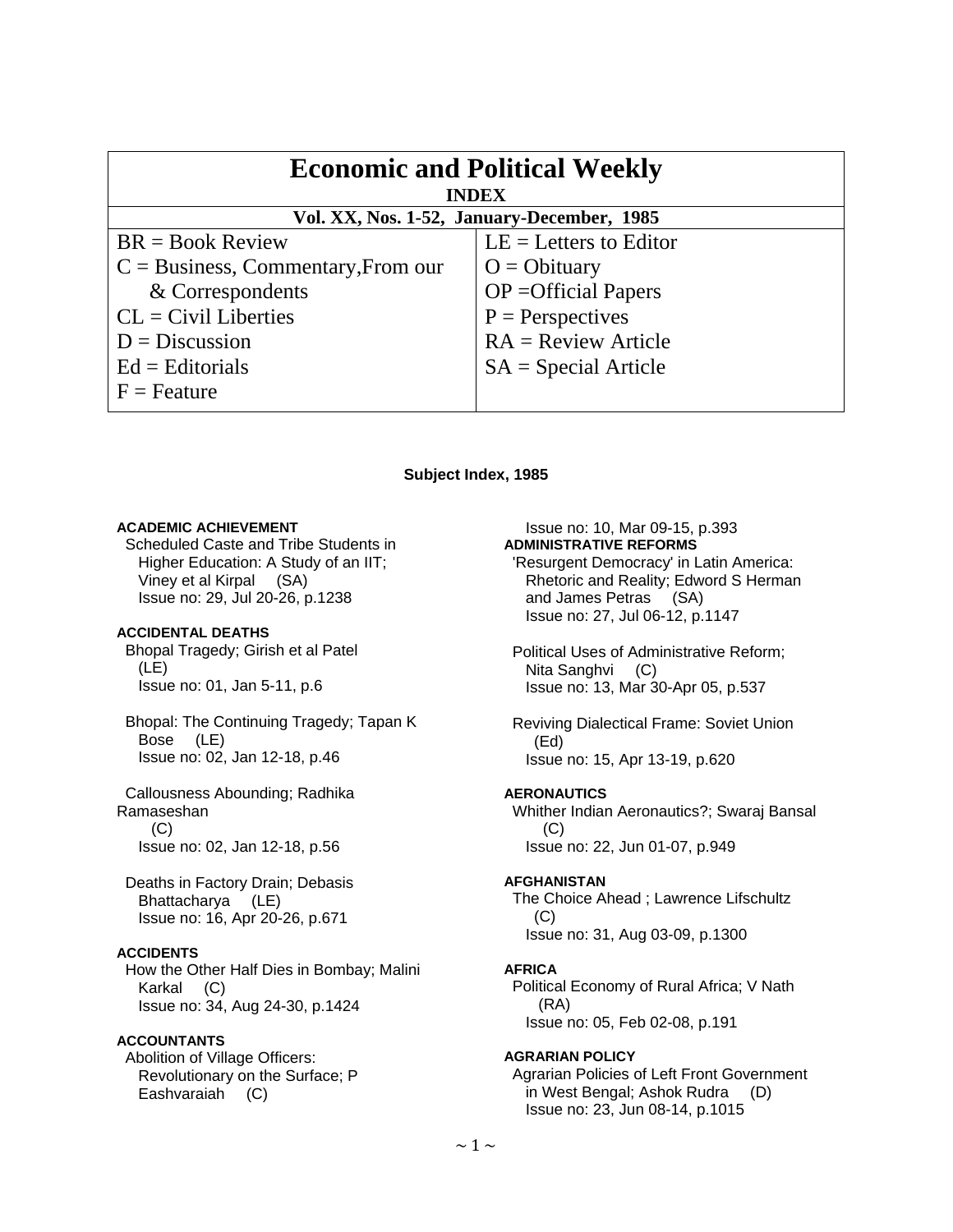# **AGRARIAN REFORMS**

 Agrarian Reforms: A Nostalgic View; V M Rao (BR) Issue no: 25-26, Jun 22-29, p.1077

 Process of Agrarian Transition in Indonesia; Arvind N Das (BR) Issue no: 10, Mar 09-15, p.398

## **AGRARIAN RELATIONS**

 First Stirrings and Repression: A Report from Palamau; Bharat Dogra (C) Issue no: 42, Oct 19-25, p.1775

 Gujarat Kisan Sabha, 1936-56; L S Vishwanath (SA) Issue no: 28, Jul 13-19, p.1197

 Peasant Insurgency and Peasant Consciousness; Dube Saurabh (P) Issue no: 11, Mar 16-22, p.445

 Peasants, Workers and Freedom Struggle: Jalpaiguri, 1945-47; Ranajit Das Gupta (F) Issue no: 30, Jul 27-Aug 02, p.PE42

 The Kaniatchi Form of Labour; Mihir Shah (F) Issue no: 30, Jul 27-Aug 02, p.PE

### **AGRIBUSINESS**

 Agricultural, Landholding and Agro Industries in Gujarat: A Profile; T D Soyantar (SA) Issue no: 20, May 18-24, p.AS5

### **AGRICULTURAL CREDIT**

 Political Economy in Command; Ashok Mitra (BR) Issue no: 07, Feb 16-22, p.284

# **AGRICULTURAL ECONOMICS**

 Classical and Contemporary Approaches to Agrarian Capitalism; Shapan Adnan (F) Issue no: 30, Jul 27-Aug 02, p.PE53

 Interaction between Trading Capital and Productive Capital in Agriculture under Uncertainty; Ajit K Chaudhury and Kalyan K Sanyal (RA) Issue no: 39, Sep 28-Oct 04, p.A98

# **AGRICULTURAL GROWTH AND DEVELOPMENT**

 Agricultural Growth in Bangladesh, 1949-50 to 1980-81: A Review of the Evidence; James K Boyce (RA) Issue no: 13, Mar 30-Apr 05, p.A31

 Direction of Change in Performance of All Crops in Indian Agriculture in Late 1970s: A Look at the Level of Districts and Agro-Climatic Regions; S Mahendra Dev (RA) Issue no: 51-52, Dec 21-28, p.A130

 India's Regression in the World Economy; Surendra J Patel (SA) Issue no: 39, Sep 28-Oct 04, p.1651

 Poverty and Agricultural Development; Pradhan H Prasad (SA) Issue no: 50, Dec 14-20, p.2221

 Romance and Reality of Traditional Agriculture; Bharat Dogra (C) Issue no: 34, Aug 24-30, p.1423

 Transition from Subsistence to Commercialised Agriculture: A Study of Krishna District of Andhra, C 1850-1900; G N Rao (RA) Issue no: 25-26, Jun 22-29, p.A60

# **AGRICULTURAL LABOUR**

 Agrarian Policies of Left Front in West Bengal; Arun Bose (LE) Issue no: 30, Jul 27-Aug 02, p.1253

 The Domain of Rural Labour Markets: Results of a Survey in West Bengal, 1981-82; Pranab Bardhan and Ashok Rudra (RA) Issue no: 51-52, Dec 21-28, p.A153

 Economic Issues in Sericulture: Study of Karnataka; H G Hanumappa and S Erappa (SA) Issue no: 31, Aug 03-09, p.1322

 I am the Government Labour Officer...: State Protection for Rural Proletariat of South Gujarat; Jan Breman (SA) Issue no: 24, Jun 15-21, p.1043

 Myth of Minimum Wages for Agricultural Labour; M Shatrugna (C) Issue no: 20, May 18-24, p.871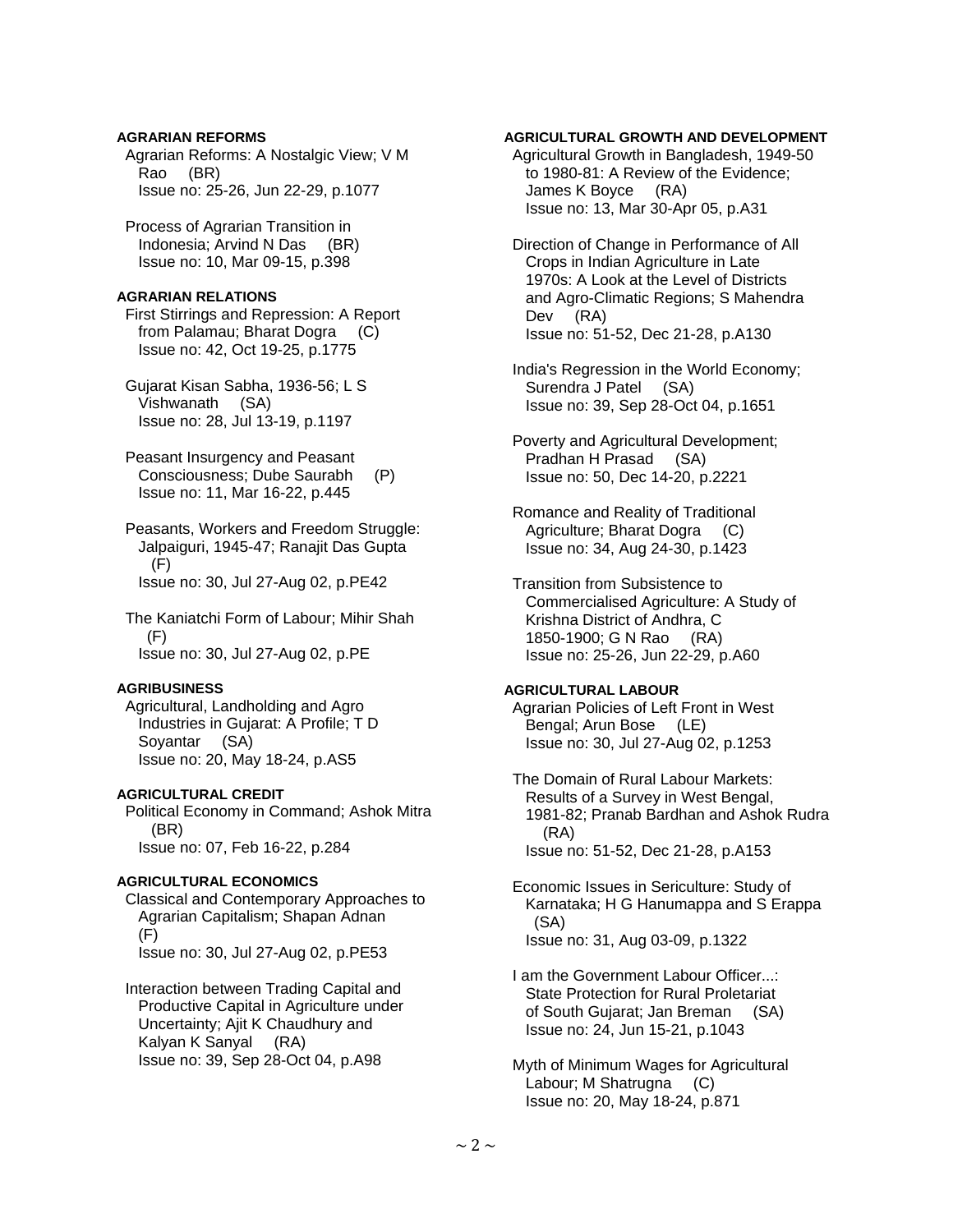# **AGRICULTURAL LABOUR**

 Plantation Labour in North-East India; Sharit Bhowmik (C) Issue no: 13, Mar 30-Apr 05, p.538

 Teaching the Landless a Lesson; Umesh Sinha (C) Issue no: 09, Mar 02-08, p.343

 The Kaniatchi Form of Labour; Mihir Shah (F) Issue no: 30, Jul 27-Aug 02, p.PE

 Where Sunlight Is Scarce: Changes in Cropping Pattern in Kanyakumari; J Selvarathnam (SA) Issue no: 45-47, Nov 09-29, p.1961

## **AGRICULTURAL LAND**

 Physiognomy and Anatomy of Growing, Decaying and Static Farms in Punjab; H S Shergill (RA) Issue no: 13, Mar 23-Apr 05, p.A23

# **AGRICULTURAL MARKETING**

 Classical and Contemporary Approaches to Agrarian Capitalism; Shapan Adnan (F) Issue no: 30, Jul 27-Aug 02, p.PE53

### **AGRICULTURAL PLANNING AND POLICY**

 Farm Exports from a Hungry Land; Bharat Dogra (C) Issue no: 12, Mar 23-29, p.489

 Political Economy in Command; Ashok Mitra (BR) Issue no: 07, Feb 16-22, p.284

 Political Economy of Rural Africa; V Nath (RA) Issue no: 05, Feb 02-08, p.191

### **AGRICULTURAL PRICES**

 Comparison of Structurally Divergent Economies: Problems and Limitations; Arun Ghosh (SA) Issue no: 03, Jan 19-25, p.106

 Impact of Irrigation on Farmers' Acreage Response to Price: Case of Andhra Pradesh; Hrushikesh Panda (RA) Issue no: 13, Mar 30-Apr 05, p.A11

# **AGRICULTURAL PRODUCTION**

 Crop Insurance in India: A Review, 1976-77 to 1984-85; V M Dandekar (RA) Issue no: 25-26, Jun 22-29, p.A46

 Direction of Change in Performance of All Crops in Indian Agriculture in Late 1970s: A Look at the Level of Districts and Agro-Climatic Regions; S Mahendra Dev (RA) Issue no: 51-52, Dec 21-28, p.A130

 Galbraith on Agriculture: II; Sudhir Sen  $(C)$ Issue no: 04, Jan 26-Feb 02, p.154

 Impact of Irrigation on Farmers' Acreage Response to Price: Case of Andhra Pradesh; Hrushikesh Panda (RA) Issue no: 13, Mar 30-Apr 05, p.A11

 Interaction between Trading Capital and Productive Capital in Agriculture under Uncertainty; Ajit K Chaudhury and Kalyan K Sanyal (RA) Issue no: 39, Sep 28-Oct 04, p.A98

 Irrigation Impact on Farm Economy; B D Dhawan (RA) Issue no: 39, Sep 28-Oct 04, p.A124

 Irrigation Improvement: From Construction towards Crop Production; Robert Wade (BR) Issue no: 19, May 11-17, p.836

 A Modest Target, Yet Unattainable  $(C)$ Issue no: 30, Jul 27-Aug 02, p.1252

 Patchy Performance (Ed) Issue no: 06, Feb 09-15, p.215

 Physiognomy and Anatomy of Growing, Decaying and Static Farms in Punjab; H S Shergill (RA) Issue no: 13, Mar 23-Apr 05, p.A23

 Political Economy in Command; Ashok Mitra (BR) Issue no: 07, Feb 16-22, p.284

 The Kaniatchi Form of Labour; Mihir Shah (F) Issue no: 30, Jul 27-Aug 02, p.PE

 $\sim$  3  $\sim$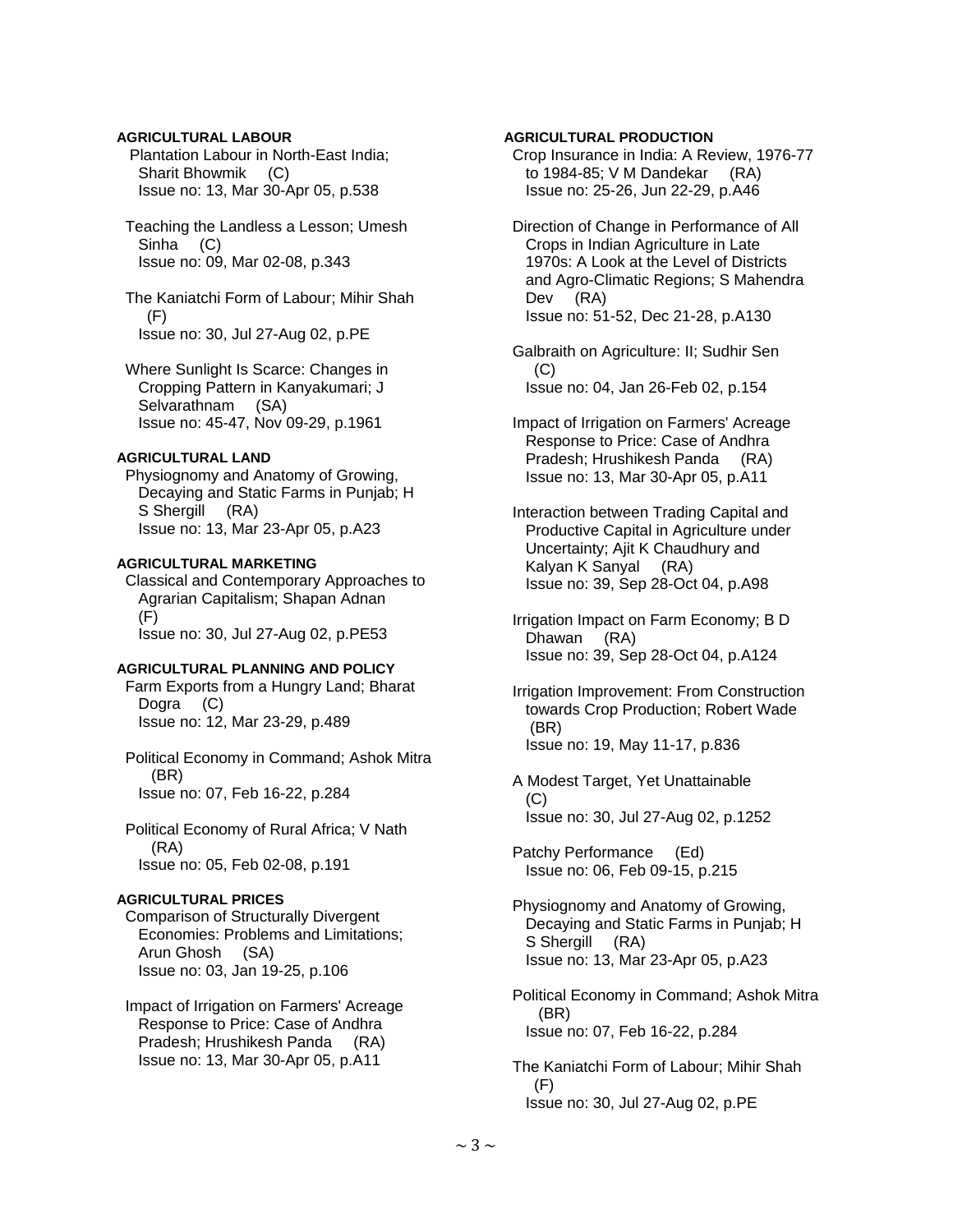# **AGRICULTURAL PRODUCTION**

 Transition from Subsistence to Commercialised Agriculture: A Study of Krishna District of Andhra, C 1850-1900; G N Rao (RA) Issue no: 25-26, Jun 22-29, p.A60

# **AGRICULTURAL SECTOR**

 Agricultural, Landholding and Agro Industries in Gujarat: A Profile; T D Soyantar (SA) Issue no: 20, May 18-24, p.AS5

 Census of 1981 and the Structure of Employment; Sudha Deshpande and L K Deshpande (SA) Issue no: 22, Jun 01-07, p.969

 Galbraith on Agriculture: II; Sudhir Sen (C) Issue no: 04, Jan 26-Feb 02, p.154

 Historical Roots of Mass Poverty in South Asia A Hypothesis; Tapan Raychaudhuri (SA) Issue no: 18, May 4-10, p.801

 Patchy Performance (Ed) Issue no: 06, Feb 09-15, p.215

### **AGRICULTURAL SUBSIDY**

 Price-Support versus Fertiliser Subsidy: An Evaluation; Jagrup singh Sidhu and D S Sidhu (RA) Issue no: 13, Mar 30-Apr 05, p.A17

#### **AGRICULTURAL WAGES**

 Agrarian Policies of Left Front in West Bengal; Arun Bose (LE) Issue no: 30, Jul 27-Aug 02, p.1253

 I am the Government Labour Officer...: State Protection for Rural Proletariat of South Gujarat; Jan Breman (SA) Issue no: 24, Jun 15-21, p.1043

# **AGROFORESTRY**

 Eucalyptus in Rainfed Farm Forestry: Prescription for Desertification; J Bandyopadhyay and Vandana Shiva (P) Issue no: 40, Oct 05-11, p.1687

### **AHMEDABAD**

 Ahmedabad Riots; Nimesh Sheth, Neerav Patel and Rupa Mehta (LE)

 Issue no: 24, Jun 15-21, p.1022 Ahmedabad Violence; Sujata Patel (LE) Issue no: 28, Jul 13-19, p.1158 Communal Fire Engulfs Ahmedabad Once Again; Asghar Ali Engineer (C) Issue no: 27, Jul 06-12, p. 1116 From Caste to Communal Violence; Asghar Ali Engineer (C) Issue no: 15, Apr 13-19, p.628 Impact of Ahmedabad Disturbances on Women: A Report (C) Issue no: 41, Oct 12-18, p.1726 Nationalisation, TLA and Textile Workers; Sujata Patel (C) Issue no: 49, Dec 07-13, p.2154 **AIADMK**  Stars and Shadows in Madras; K Krishna Moorthy (F) Issue no: 03, Jan 19-25, p.91 **AIR POLLUTION**  From the Dam to the Ghettos: The Victims of the Rihand Dam; Satyajit Kumar Singh (C) Issue no: 39, Sep 28-Oct 04, p.1643 **AKALI DAL**  Amnesty International and India; A G Noorani (CL) Issue no: 40, Oct 05-11, p.1677 The Awesome Costs of Correction; Romesh Thapar (F) Issue no: 35, Aug 31-Sep 06, p.1461 A Beginning in Punjab (Ed) Issue no: 30, Jul 27-Aug 02, p.1249 Beyond the Elections in Punjab (Ed) Issue no: 39, Sep 28-Oct 04, p.1627 Congress(I) and Punjab (Ed) Issue no: 02, Jan 12-18, p.41

- A Document of Good Intent (C) Issue no: 31, Aug 03-09, p.1297
- Half Measures: Punjab (md) Issue no: 11, Mar 16-22, p.430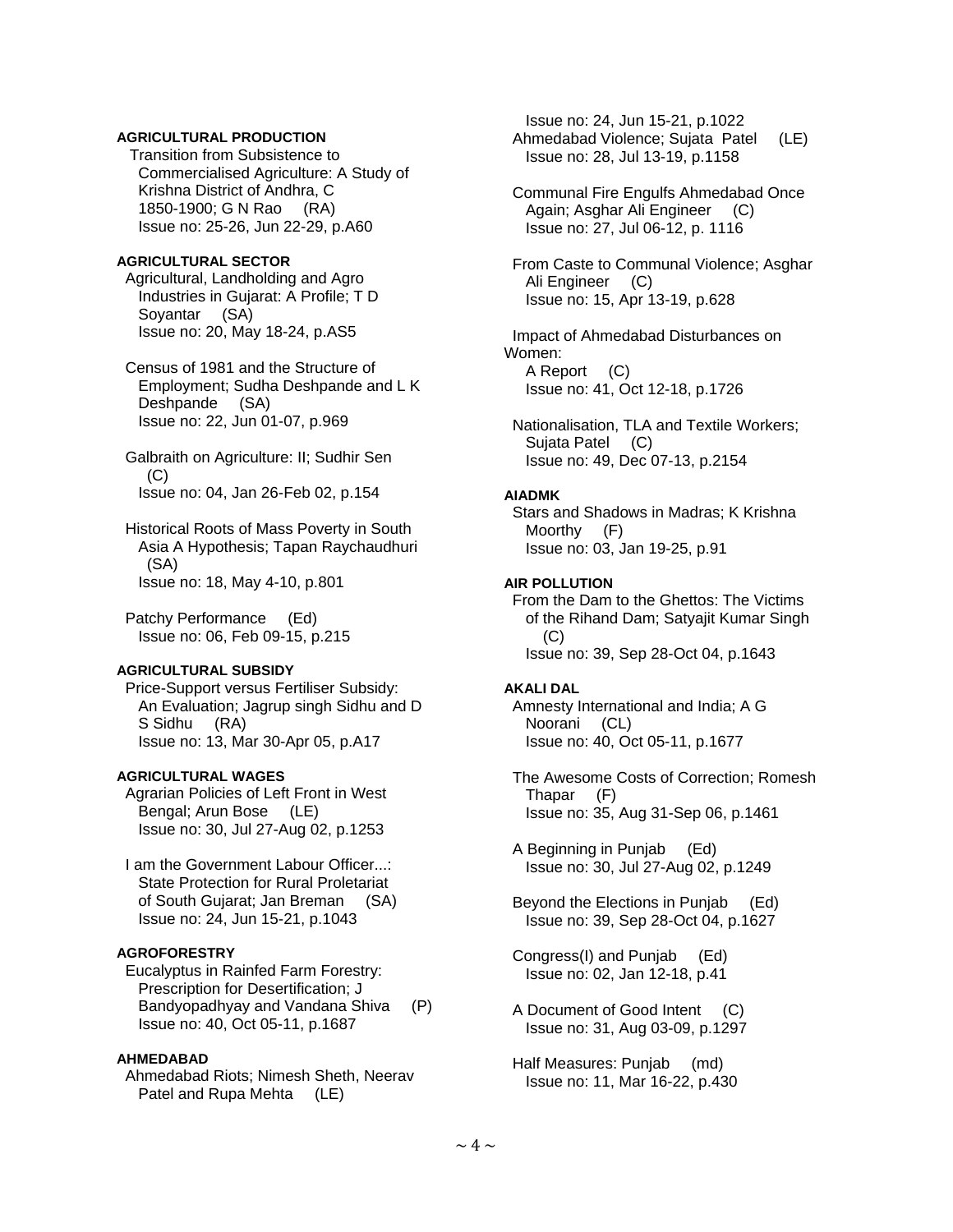# **AKALI DAL**

 The Messy Punjab; Romesh Thapar (F) Issue no: 15, Apr 13-19, p.623

 Playing Politics (Ed) Issue no: 20, May 18-24, p.857

 Sant Longowal: Some Recollections; Harji Malik (C) Issue no: 35, Aug 31-Sep 06, p.1470

 Uneasy Portent in Punjab (Ed) Issue no: 34, Aug 24-30, p.1409

# **ALBANIA**

 The Excommunicator; GPD (F) Issue no: 16, Apr 20-26, p.675

# **ALCOHOLISM**

 Intoxication as a Social Evil: Anti-Alcohol Movement in Uttarakhand; Shekhar Pathak (SA) Issue no: 32, Aug 10-16, p.1360

 Village Women vs Liquor Contractor; Bharat Dogra (C) Issue no: 48, Nov 30-Dec 06, p.2112

### **ANARCHY**

 General Crisis of the Bourgeoisie in Bangladesh; Badruddin Umar (C) Issue no: 32, Aug 10-16, p.1348

# **ANDHRA PRADESH**

 Abolition of Village Officers: Revolutionary on the Surface; P Eashvaraiah (C) Issue no: 10, Mar 09-15, p.393

 An Arrangement of Convenience (Ed) Issue no: 04, Feb 02-08, p.174

 Ask No Questions (Ed) Issue no: 05, Feb 02-08, p.174

 Assembly Election Portents (Ed) Issue no: 08, Feb 23-Mar 01, p.302

 Congress Party's Decline (Ed) Issue no: 04, Jan 26-Feb 01, p.138

 Eye-Wash of `Patta` Distribution; M Shatrugna (C) Issue no: 18, May 4-10, p.784

 Indravelli 1985; KB (C) Issue no: 21, May 25-31, p.906

- The Karamchedu Killings: The Essence of the NTR Phenomenon; KB (C) Issue no: 31, Aug 03-09, p.1298
- Karamchedu: A Dialectic without Development; D Narasimha Reddy (C) Issue no: 37, Sep 14-20, p.1546
- More Police Killings; M Shatrugna (C) Issue no: 25-26, Jun 22-29, p.1073
- Myth of Minimum Wages for Agricultural Labour; M Shatrugna (C) Issue no: 20, May 18-24, p.871
- New Black Law: Andhra Pradesh (Ed) Issue no: 14, Apr 6-12, p.566
- No Mid-Day Meals for Poor Children: Andhra Pradesh (Ed) Issue no: 21, May 25-31, p.898
- Opposition Unity Pays: Andhra Pradesh; M. Shatrugna (Ed) Issue no: 01, Jan 5-11, p.3
- Over to the Police: New Spate of 'Encounter' Killings ; KB (C) Issue no: 28, Jul 13-19, p.1167
- Pattern of Commercial Farming in Guntur District; V N Reddy (RA) Issue no: 51-52, Dec 21-28, p.A137
- Plight of Prisoners in Vizag Jail; M Shatrugna (C) Issue no: 32, Aug 10-16, p.1342
- Police Killing of Political Activists in Kondapur: Andhra Pradesh; M Shatrugna (C) Issue no: 17, Apr 27-May 03, p.748
- Repeat Performance; M Shatrugna (C) Issue no: 11, Mar 16-22, p.442
- Transition from Subsistence to Commercialised Agriculture: A Study of Krishna District of Andhra, C 1850-1900; G N Rao (RA) Issue no: 25-26, Jun 22-29, p.A60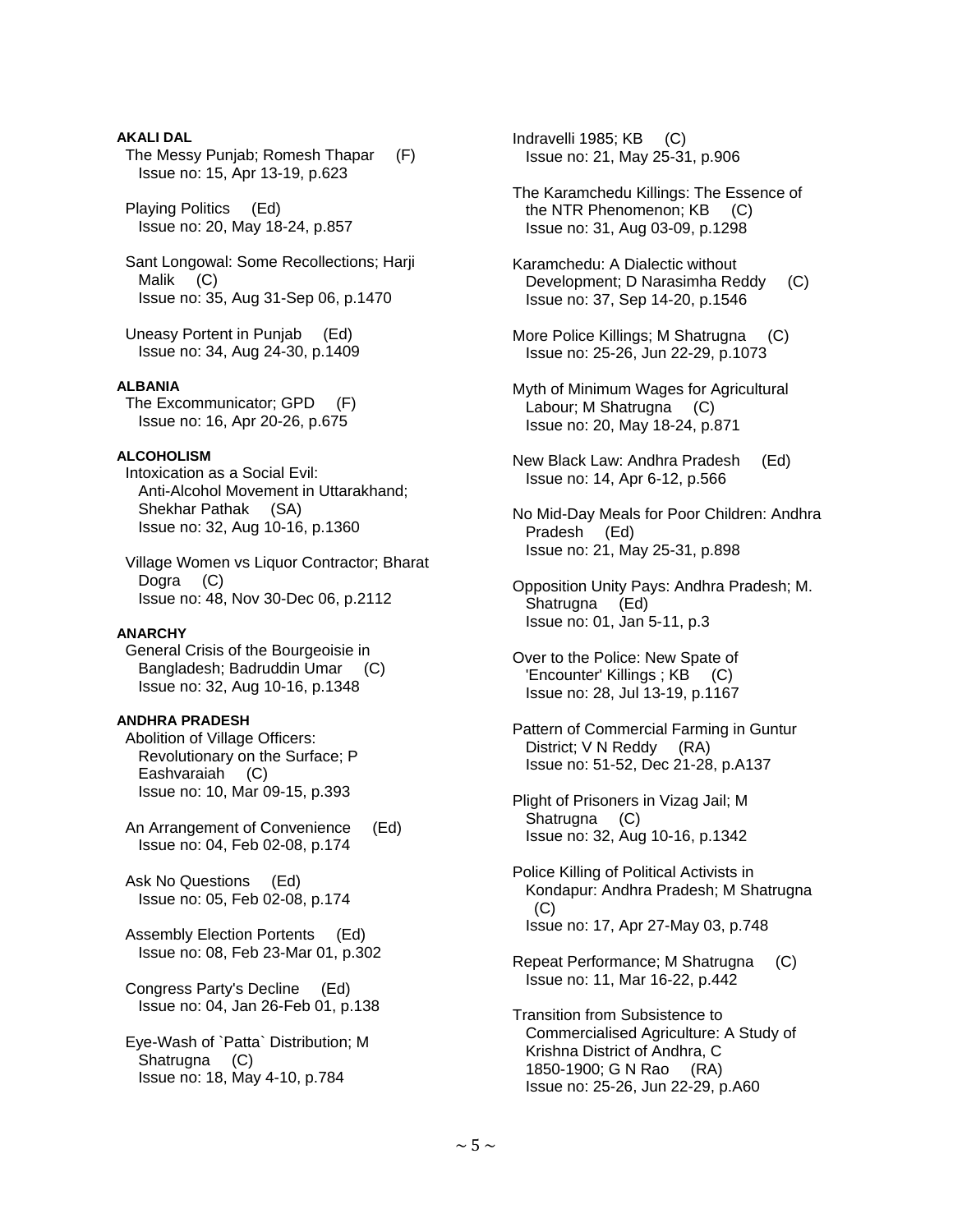# **ANIMAL HUSBANDRY**

 The Goat: An Appropriate Animal for Arid and Semi-Arid Regions; K A Shankarnarayan, H C Bohra and P K Ghosh (SA) Issue no: 45-47, Nov 09-29, p.1965

# **ANTHROPOLOGY**

 From Kin to Class; R S Sharma (BR) Issue no: 22, Jun 01-07, p.960

**ANTI-DEFECTION LAW** 

 Wrong Target (Ed) Issue no: 04, Jan 26-Feb 01, p.137

# **ARID ZONE**

 The Goat: An Appropriate Animal for Arid and Semi-Arid Regions; K A Shankarnarayan, H C Bohra and P K Ghosh (SA) Issue no: 45-47, Nov 09-29, p.1965

#### **ARMAMENTS**

 Arms, Multinationals and Foreign Policy; John H Cavanagh (P) Issue no: 17, Apr 27-May 03, p.753

 Chemical Warfare (BR) Issue no: 09, Mar 02-08, p.355

 Devious Road to Summit: International Politics (Ed) Issue no: 17, Apr 27-May 03, p.739

 Superpowers in Collusion; Narindar Singh (SA) Issue no: 23, Jun 08-14, p.1006

### **ARTISTS**

 Radha-Krishna Controversy; GPD (F) Issue no: 15, Apr 13-19, p.625

### **ASSAM**

 'De-Politicising' College Teachers: Assam (Ed) Issue no: 18, May 4-10, p.770

 1983 Assembly Poll in Assam: An Analysis of Its Background and Implications; Keya Dasgupta and Amalendu Guha (SA) Issue no: 19, May 11-17, p.843

 Assam Accord (Ed) Issue no: 33, Aug 17-23, p.1369  Election Commission and the Assam Accord; Sujit Chodhury (C) Issue no: 49, Dec 07-13, p.2146

 From Mass Movement to Electoral Politics; Udayon Misra (C) Issue no: 50, Dec 14-20, p.2190

 Restoration of Democracy: Assam (Ed) Issue no: 29, Jul 20-26, p.1202

 Social Criticism in Nineteenth Century Assamese Writing: The Orunodoi; Tilottoma Misra (SA) Issue no: 37, Sep 14-20, p.1558

# **ASSAM GANA PARISHAD**

 From Mass Movement to Electoral Politics; Udayon Misra (C) Issue no: 50, Dec 14-20, p.2190

**ASSAM-NAGALAND RELATIONS**  Troubled North-East (Ed)

Issue no: 25-26, Jun 22-29, p.1061

## **ASSASSINATION**

 Assessing Indira Gandhi: Politics (Ed) Issue no: 12, Mar 23-29, p.478

# **ASSEMBLY ELECTIONS**

 1983 Assembly Poll in Assam: An Analysis of Its Background and Implications; Keya Dasgupta and Amalendu Guha (SA) Issue no: 19, May 11-17, p.843

 Assembly Election Portents; Lalitha Natraj (C) Issue no: 05, Feb 02-08, p.184

 Assembly Election Portents (Ed) Issue no: 08, Feb 23-Mar 01, p.302

 Assembly Elections (Ed) Issue no: 10, Mar 09-15, p.381

 Congress(I) Stages Comeback: Tamil Nadu (Ed) Issue no: 01, Jan 5-11, p.2

 Elections and After; Harish K Puri (C) Issue no: 40, Oct 05-11, p.1681

 Eye on Assembly Poll: Karnataka (Ed) Issue no: 01, Jan 5-11, p.2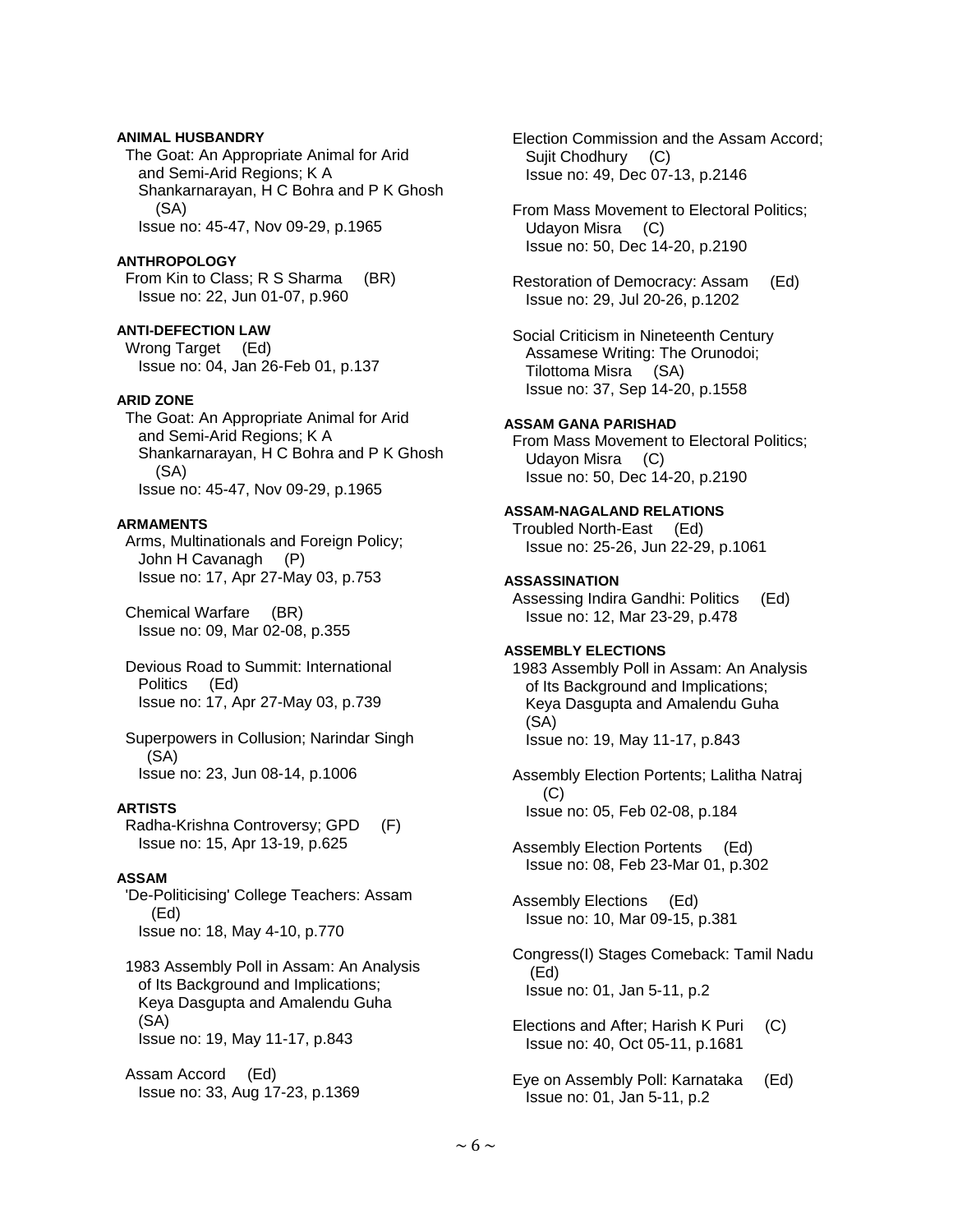Multiple Identity of Indian Voters; Balraj Puri (C) Issue no: 13, Mar 30-Apr 05, p.535 New Face of Loyalty (Ed) Issue no: 06, Feb 09-15, p.214 Opposition Unity Pays: Andhra Pradesh; M. Shatrugna (Ed) Issue no: 01, Jan 5-11, p.3 Our Continuous Revolution; Romesh Thapar  $(F)$  Issue no: 09, Mar 02-08, p.339 Repeat Performance; M Shatrugna (C) Issue no: 11, Mar 16-22, p.442 Stars and Shadows in Madras; K Krishna Moorthy (F) Issue no: 03, Jan 19-25, p.91 Unstable Arrangement (Ed) Issue no: 10, Mar 09-15, p.382

# **AUTOMOBILE ANCILLARIES**

**ASSEMBLY ELECTIONS** 

 Prospects for Self-Reliance and Indigenisation in Automobile Industry: Case of Maruti-Suzuki Project; T Hamaguchi (RA) Issue no: 35, Aug 31-Sep 06, p.M115

# **AUTOMOBILE INDUSTRY**

 Cosmetic Change?: Automobile Industry (C) Issue no: 04, Jan 26-Feb 01, p.140

 Growing Japanese Strength: World Economy (Ed) Issue no: 15, Apr 13-19, p.619

In Low Gear: Commercial Vehicles (C) Issue no: 51-52, Dec 21-28, p.2231

 Irrelevance of Licensing: Automobile Industry (C) Issue no: 02, Jan 12-18, p.44

 Prospects for Self-Reliance and Indigenisation in Automobile Industry: Case of Maruti-Suzuki Project; T Hamaguchi (RA) Issue no: 35, Aug 31-Sep 06, p.M115

 Unconvincing Explanations: Automobile Industry (C) Issue no: 16, Apr 20-26, p.669

**AWARDS AND REWARDS**  A House for Usha: Usha (Ed) Issue no: 41, Oct 12-18, p.1716

 Oxford Dons Make a Point; GPD (F) Issue no: 06, Feb 09-15, p.221

**BALANCE OF PAYMENTS**  Deepening Imbalances (Ed) Issue no: 28, Jul 13-19, p.1154

 Early Turbulence (Ed) Issue no: 48, Nov 30-Dec 06, p.2095

 Economic Policy Confusion Growing Worse; BM (C) Issue no: 51-52, Dec 21-28, p.m237

 Export Illusions (Ed) Issue no: 32, Aug 10-16, p.1325

Soft Spots in Balance of Payments (C) Issue no: 39, Sep 28-Oct 04, p.1639

 Un-Capital Prospect (Ed) Issue no: 50, Dec 14-20, p.2179

#### **BANDHS**

 Friends and Foes: West Bengal (Ed) Issue no: 38, Sep 21-27, p.1580

 This Bandh and That: West Bengal (Ed) Issue no: 39, Sep 28-Oct 04, p.1629

# **BANDUNG**

 Memories of Bandung; GPD (F) Issue no: 18, May 4-10, p.777

# **BANGALORE**

 Industrial Sub-System of Bangalore; R Nagaraj (D) Issue no: 05, Feb 02-08, p.211

#### **BANGLADESH**

 'Holy' Alliance against Working Class; Badruddin Umar (C) Issue no: 33, Aug 17-23, p.1385

 Agricultural Growth in Bangladesh, 1949-50 to 1980-81: A Review of the Evidence; James K Boyce (RA)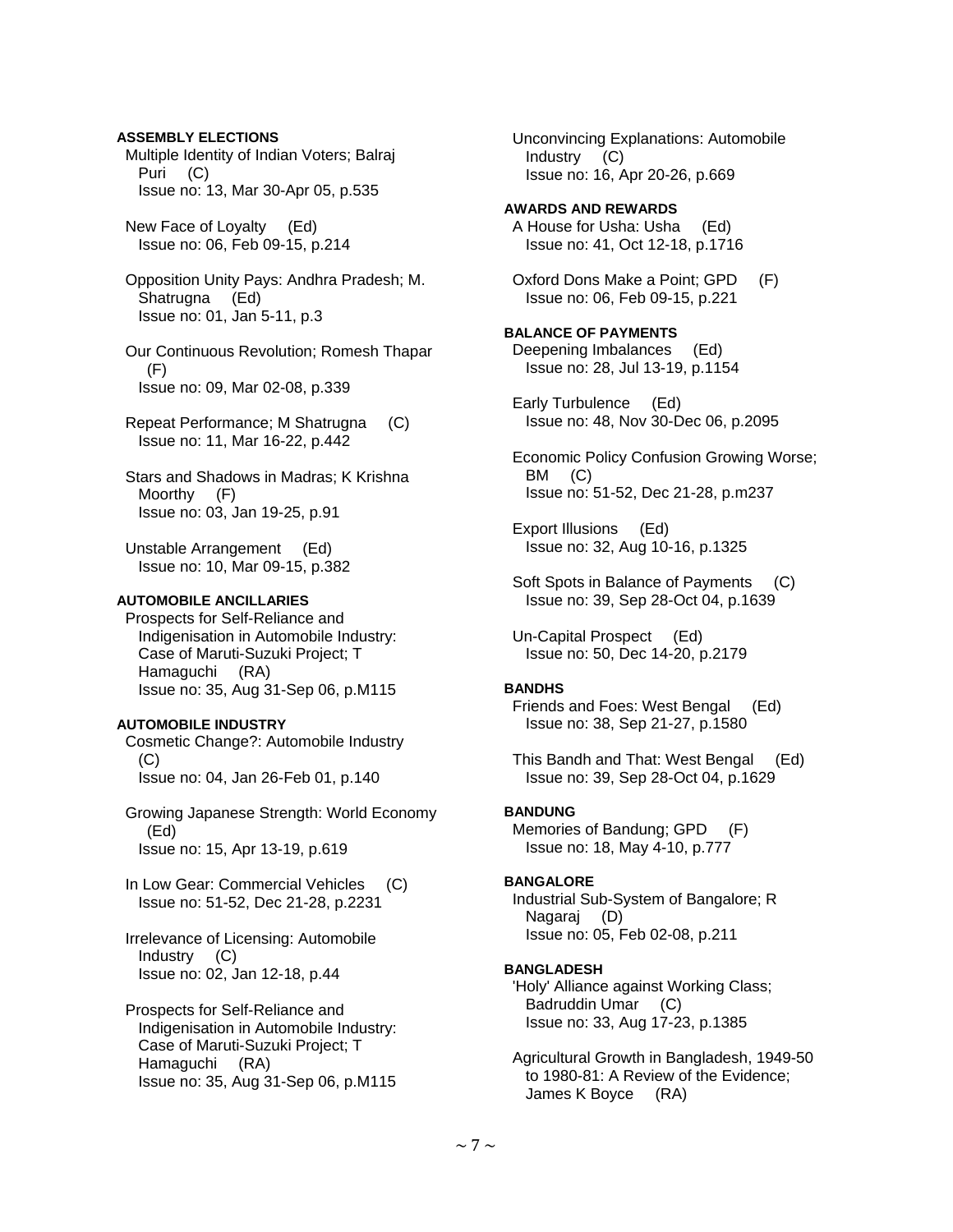Issue no: 13, Mar 30-Apr 05, p.A31

**BANGLADESH**  Betrayal of Civilian Politics; T V Sathyamurthy (C) Issue no: 18, May 4-10, p.789

 Civil and Military: False Dichotomy: Bangladesh; Badruddin Umar (C) Issue no: 29, Jul 20-26, p.1217

 Denationalisation of Industries and Financial Houses; Badruddin Umar  $(C)$ Issue no: 50, Dec 14-20, p.2203

 Employment Crisis and Its Consequences; Badruddin Umar (C) Issue no: 40, Oct 05-11, p.1686

 General Crisis of the Bourgeoisie in Bangladesh; Badruddin Umar (C) Issue no: 32, Aug 10-16, p.1348

 General Elections and Bourgeois Opposition; Badruddin Umar (C) Issue no: 49, Dec 07-13, p.2156

 House of Cards; Badruddin Umar (C) Issue no: 34, Aug 24-30, p.1426

 Political Parties Failure: Bangladesh (Ed) Issue no: 23, Jun 08-14, p.979

 Weavers, Traders and the State: Handloom Weaving in Bangladesh; Anjan Kumar Datta and Hein Streefkerk (SA) Issue no: 37, Sep 14-20, p.1571

 Weavers, Traders and the State: Handloom Weaving in Bangladesh; Anjan Kumar Datta and Hein Streefkerk (SA) Issue no: 38, Sep 21-27, p.1620

### **BANK DEPOSITS**

 Growing Public Deposits: Corporate Sector  $(C)$ Issue no: 03, Jan 19-25, p.85

# **BANK NATIONALIZATION**

 Denationalisation of Industries and Financial Houses; Badruddin Umar (C) Issue no: 50, Dec 14-20, p.2203

**BANK RESERVES**  Not Too Keen on Competition: Monetary Policy (Ed) Issue no: 15, Apr 13-19, p.619 **BANKS AND BANKING**  Banks as Launderers (Ed) Issue no: 12, Mar 23-29, p.479 Computers in Banks; Bagaram Tulpule (BR) Issue no: 09, Mar 02-08, p.353 Currency-Led Monetary Expansion (C) Issue no: 04, Jan 26-Feb 01, p.153 Currency: Too Costly to Hold? (C) Issue no: 44, Nov 02-08, p.1861 Decline in Profitability: Real or Illusory? (C) Issue no: 11, Mar 16-22, p.432 Not Official History, Not Independent Evaluation; Bhabatosh Datta (BR) Issue no: 35, Aug 31-Sep 06, p.1478 **BENGAL**  Colonial Capitalism and Underdevelopment in North Bengal; Virginius Xaxa (SA) Issue no: 39, Sep 28-Oct 04, p.1659 **BENGALI LANGUAGE**  Positivism and Nationalism: Womanhood and Crisis in Nationalist Fiction

 Bankimchandra's Anandmath; Jasodhara Bagchi (RA) Issue no: 43, Oct 26-Nov 01, p.WS58

# **BHOPAL GAS DISASTER**

 Aftermath of Bhopal Disaster: An Epidemiological and Socio-Medical Survey (C) Issue no: 48, Nov 30-Dec 06, p.2109

 Bhopal and the Sodium Thiosulphate Controversy; Anil B Patel (LE) Issue no: 31, Aug 03-09, p.1290

 Bhopal Continued (Ed) Issue no: 36, Sep 07-13, p.1491

Bhopal Continued; Irfan Khan (LE)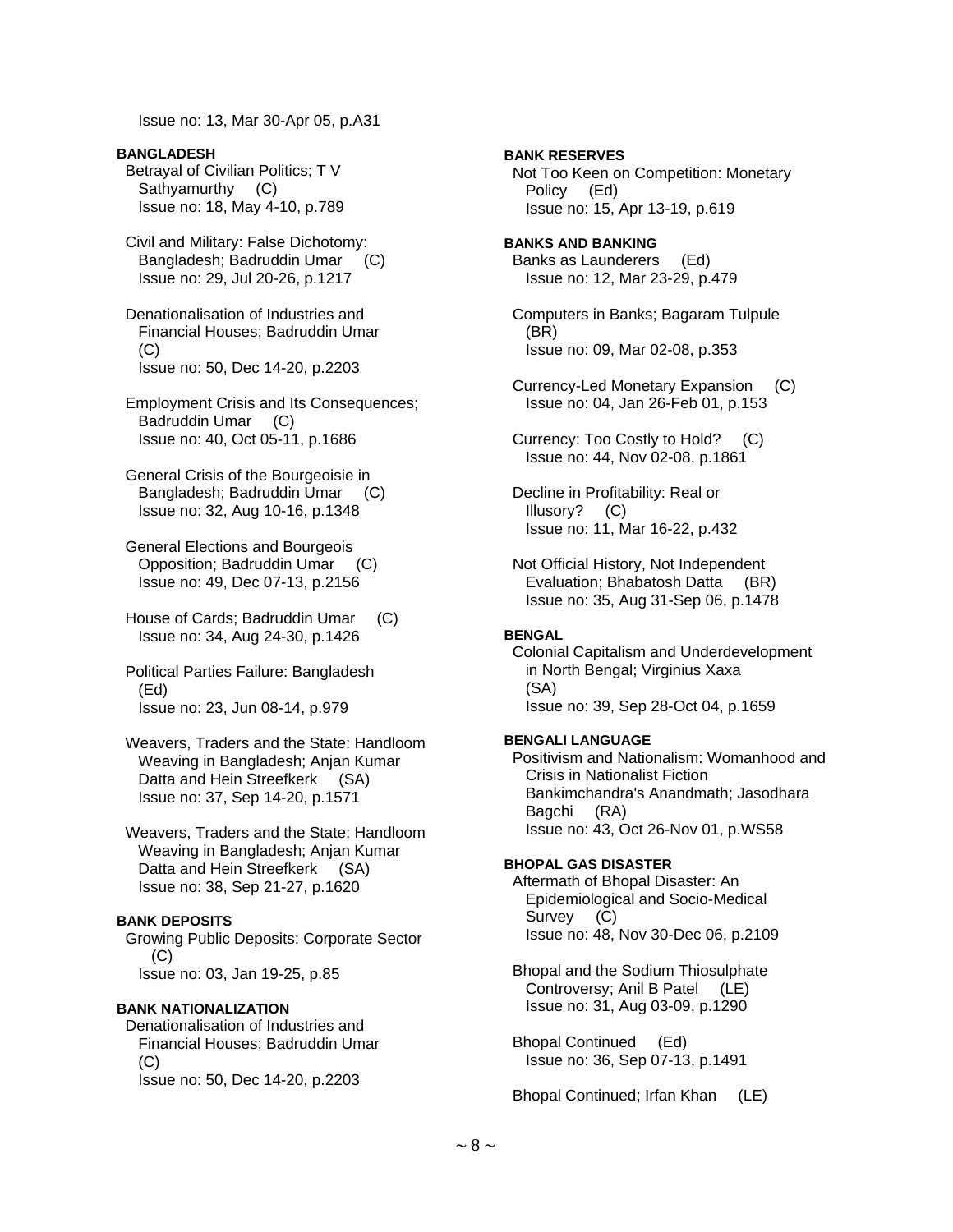Issue no: 39, Sep 28-Oct 04, p.1631

- **BHOPAL GAS DISASTER**  Bhopal Tragedy; Girish et al Patel (LE) Issue no: 01, Jan 5-11, p.6
- Bhopal Tragedy and Sarkari Scientists; D Banerji (LE) Issue no: 32, Aug 10-16, p.1330
- Bhopal Tragedy and Sodium Thiosulphate Controversy; D R Varma (LE) Issue no: 19, May 11-17, p.817
- The Bhopal Tragedy: A Middle Word; Pushpa M Bhargava (SA) Issue no: 22, Jun 01-07, p.962
- Bhopal Victims: Treatment and Relief; Sujit K Das (LE) Issue no: 27, Jul 06-12, p.1110
- Bhopal: The Continuing Tragedy; Tapan K Bose (LE) Issue no: 02, Jan 12-18, p.46
- Callousness Abounding; Radhika Ramaseshan (C) Issue no: 02, Jan 12-18, p.56
- Carbide Workers: Farce of Rehabilitation; Jagdish Vijay (C) Issue no: 50, Dec 14-20, p.2199
- Community Action on Hazardous Technologies; Lakshmi Menon (LE) Issue no: 41, Oct 12-18, p.1719
- Continuing Nightmare; Padma Prakash (C) Issue no: 14, Apr 6-12, p.579
- Covering up Bhopal; Debabar Banerji (BR) Issue no: 49, Dec 07-13, p.2161
- Failure of Scientific Community; Padma Prakash (C) Issue no: 21, May 25-31, p.909
- Help for Bhopal Gas Victims; B Ekbal (LE) Issue no: 48, Nov 30-Dec 06, p.2100
- Mockery of Relief and Rehabilitation;

 Sujit K Das (C) Issue no: 40, Oct 05-11, p.1679 National Campaign on Bhopal Disaster; Anil Sadgopal (LE) Issue no: 18, May 4-10, p.773 Neglect of Women's Health Issues; Padma Prakash (C) Issue no: 50, Dec 14-20, p.2196 A Nice, Neat Affair; GPD (F) Issue no: 05, Feb 02-08, p.181 Passing the Buck (Ed) Issue no: 07, Feb 16-22, p.254 Sabotaging Relief for Bhopal Victims (Ed) Issue no: 27, Jul 06-12, p.1105 Sabotaging Relief for Bhopal Victims; Sujit K Das (LE) Issue no: 31, Aug 03-09, p.1290 Unlearnt Lessons (Ed) Issue no: 49, Dec 07-13, p.2135 Whom Will Union Carbide Blame Now?; ISG (F) Issue no: 34, Aug 24-30, p.1417 A Workers' Perspective; Rohini Banaji (C) Issue no: 50, Dec 14-20, p.2197 The Worse Aftermath; Sujit K Das (C) Issue no: 50, Dec 14-20, p.2192 **BIHAR**  Election in Gyaspur; Arun Sinha (C) Issue no: 01, Jan 5-11, p.14 First Stirrings and Repression: A Report from Palamau; Bharat Dogra (C) Issue no: 42, Oct 19-25, p.1775 Teaching the Landless a Lesson; Umesh Sinha (C) Issue no: 09, Mar 02-08, p.343 Teaching the Santhals a Lesson; Umesh Sinha (C) Issue no: 24, Jun 15-21, p.1028 **BIOGRAPHY AND AUTOBIOGRAPHY** 

Ford, Chrysler and I; H T Parekh (BR)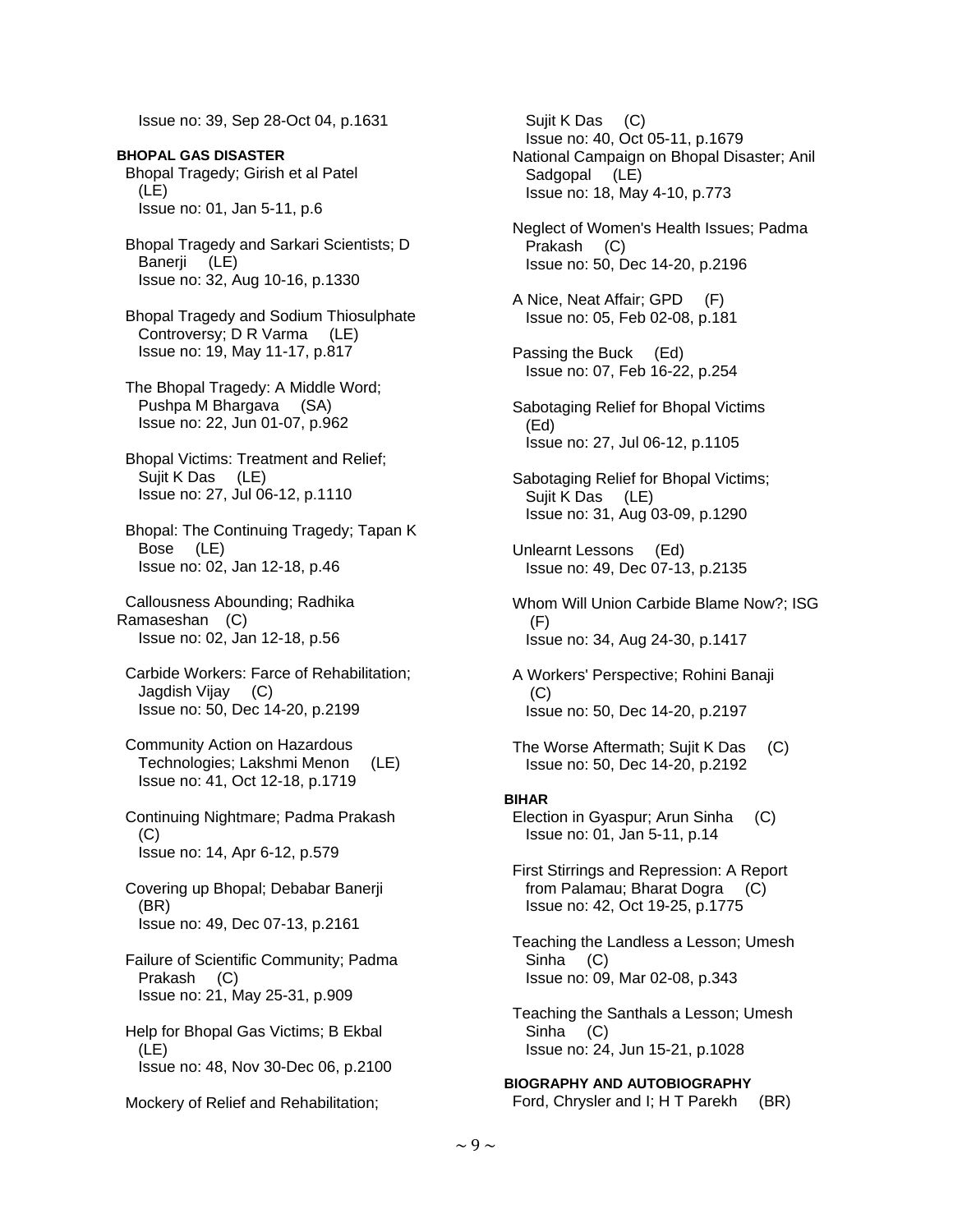Issue no: 24, Jun 15-21, p.1041

**BIRTH RATE**  The Mother and Child in India; C Gopalan (SA) Issue no: 04, Jan 26-Feb 01, p.159 Two Decades of Sterilisation, Modernisation, and Population Growth in a Rural Context; Stanley A Freed and Ruth S Freed (SA) Issue no: 49, Dec 07-13, p.2171 **BLACK MONEY**  Banks as Launderers (Ed) Issue no: 12, Mar 23-29, p.479 Black Money and Effectiveness of Monetary Policy; V Pandit and K Sundaram (D) Issue no: 34, Aug 24-30, p.1451 The Chequered Economy in Black and White; Arun Kumar (BR) Issue no: 13, Mar 30-Apr 05, p.545 Confusion, Dismay, Morale-Breaking; Romesh Thapar (F) Issue no: 07, Feb 16-22, p.259 Facade of Black Money (Ed) Issue no: 28, Jul 13-19, p.1153 Report on Black Money; J C Sandesara (OP) Issue no: 34, Aug 24-30, p.1433 Sizing up the Black Economy: Some Issues Raised by the NIPFP Methodology; Arun Kumar (SA) Issue no: 35, Aug 31-Sep 06, p.1485 **BOMBAY**  Bombay Labour Once Again; Dick Kooiman (BR) Issue no: 03, Jan 19-25, p.104 Fall-Out of Communal Riots: Bombay (Ed) Issue no: 17, Apr 27-May 03, p.738 Firing at National Rayon; Rajni Bakshi (C) Issue no: 05, Feb 02-08, p.185 How the Other Half Dies in Bombay; Malini

Karkal (C)

Issue no: 34, Aug 24-30, p.1424

 Mortality Toll of Cities: Emerging Patterns of Disease in Bombay; Radhika Ramasubban and Nigel Crook (SA) Issue no: 23, Jun 08-14, p.999

# **BOOKS REVIEWED**

 Abidi, A H H: "China, Iran and the Persian Gulf". Radiant Publishers, 1982. Issue no: 04, Jan 26-Feb 01, p.158

 Bachketi, N D: "Social Forestry in India: Problems and Prospects". Radiant Publishers, 1984. Issue no: 14, Apr 6-12, p.587

 Bardhan, Pranab: "The Political Economy of Development in India". Oxford University Press, 1985. Issue no: 21, May 25-31, p.914

 Bhabha, Jacqueline; Shutter Klug and Sue Shutter (ed): "Worlds Apart: Women under Immigration and Nationality Law". Piuto Press, 1985. Issue no: 38, Sep 21-27, p.1601

 Bhaduri, Amit: "The Economic Structure of Backward Agriculture". Mcmillan India, 1984. Issue no: 07, Feb 16-22, p.284

 Bhasin, Kamla and Bina Agarwal (eds): "Women and Media: Analysis, Alternatives and Action". Kali Press, 1984. Issue no: 15, Apr 13-19, p.641

 Bhatia, Ramesh: "Planning for the Petroleum and Fertiliser Industries: A Programming Model for India". Oxford University Press, 1983. Issue no: 16, Apr 20-26, p.692

 Bose, Pradip Kumar: "Classes in Rural Socity". Ajanta Publication, 1984. Issue no: 33, Aug 17-23, p.1386

 Breman, Jan: "Control of Land and Labour in Colonial Java: A Case Study of Agrarian Crisis and Reform". Foris Publication, 1983. Issue no: 10, Mar 09-15, p.398

Chatterji, P C C: "Secular Values for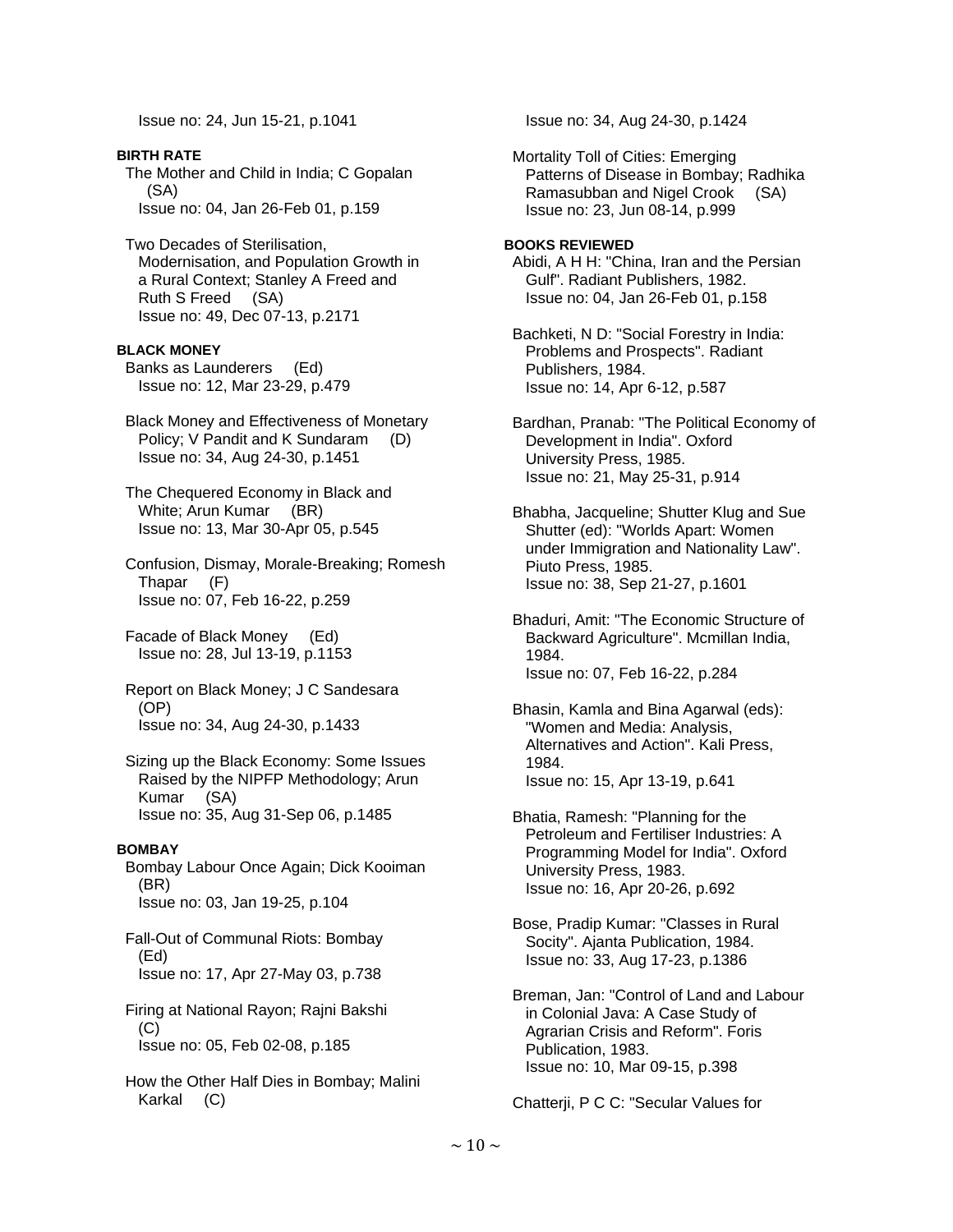Secular India". Manohar Book Service, . Issue no: 34, Aug 24-30, p.1437

**BOOKS REVIEWED** 

 D'Abero, Desmond A: "From Development Worker to Activist: A Case Study in Participatory Training ". DEEDS, 1983. Issue no: 02, Jan 12-18, p.58

 Desai, A R: "India's Path of Development: A Marxist Approach". Popular Prakashan, 1984. Issue no: 06, Feb 09-15, p.235

 Desika Char, S V (ed): "Reading in the Constitutional History of India,1757-1947". Oxford University Press, 1983. Issue no: 29, Jul 20-26, p.1226

 EPW: "Reserve Bank of India: Fifty Years, 1935-85". Reserve Bank of India, 1985. Issue no: 35, Aug 31-Sep 06, p.1478

 ESCAP: "The Population of India". United Nations, . Issue no: 27, Jul 06-12, p.1130

 Flammang, Janet A (ed): "Political Women: Current Roles in State and Local Government". Sag Publication, 1984. Issue no: 37, Sep 14-20, p.1555

 Fries, Yvonne Fries: "The Undesirables by Yvonne Fries". K P Bagchi and Company, 1985. Issue no: 51-52, Dec 21-28, p.2255

 Frnsman,Martin (eds): "Technological Capitability in the Third World". Macmillan, 1984. Issue no: 30, Jul 27-Aug 02, p.1265

 Ghose, Ajit Kumar (ed): "Agrarian Reform in Contemporary Developing Countries". Croom Helm, 1983. Issue no: 25-26, Jun 22-29, p.1077

 Gidadhubli, R G: "Indo-Soviet Trade". Somaiya Publications, . Issue no: 32, Aug 10-16, p.1350

 Goldsmith, E and N Hildyard: "The Social and Environmental Effects of Large Dams". Gandhi Book House, . Issue no: 15, Apr 13-19, p.640

 Goplan, C: "Nutrition and Health Care: Problems and Policies". Nutritional Foundation of India, 1984. Issue no: 06, Feb 09-15, p.236

 Gupta, Bhabhani Sen: "Soviet Perspectives of Contemporary Asia". South Asian Publishers, 1984. Issue no: 11, Mar 16-22, p.450

 Gupta, Subir Das: "Political Growth and Political Development: Theoretical Perspectives". Prajna, 1984. Issue no: 48, Nov 30-Dec 06, p.2122

 Hajra, S: "Capital and Technological Progress in the Indian Economy, 1950-51-1980-81". Radiant Publishers, 1985. Issue no: 35, Aug 31-Sep 06, p.1477

 Hiro, Dilip: "Iran under the Ayatollahs". Routledge and Kagan Paul, 1985. Issue no: 38, Sep 21-27, p.1602

 Hopkins, Terence K; Immanuel Wallerstein: "World-Systems Analysis: Theory and Methodology: Explorations in the World Economy, Vol 1". Sage Publications, 1982. Issue no: 04, Jan 26-Feb 01, p.157

 Huq, M M: "Machine Tool Production in Developing Countries". Scottish Academy Press, 1983. Issue no: 02, Jan 12-18, p.59

 Iacocca, Lee: "Iacocca: An Autobiography". Bantam Books, 1984. Issue no: 24, Jun 15-21, p.1041

 ICSSR: "A Survey of Research in Physical Geography". Concept Publishing Company, 1982. Issue no: 09, Mar 02-08, p.354

 Islam, Rizwanul (ed): "Strategies for Alleviating Poverty in Rural Asia". ARTEP, . Issue no: 42, Oct 19-25, p.1783

 Islam, Rizwanul; Azizur Rahman Khan and Eddy Lee: "Employment and Development". International Labour Organisation, 1982. Issue no: 18, May 4-10, p.796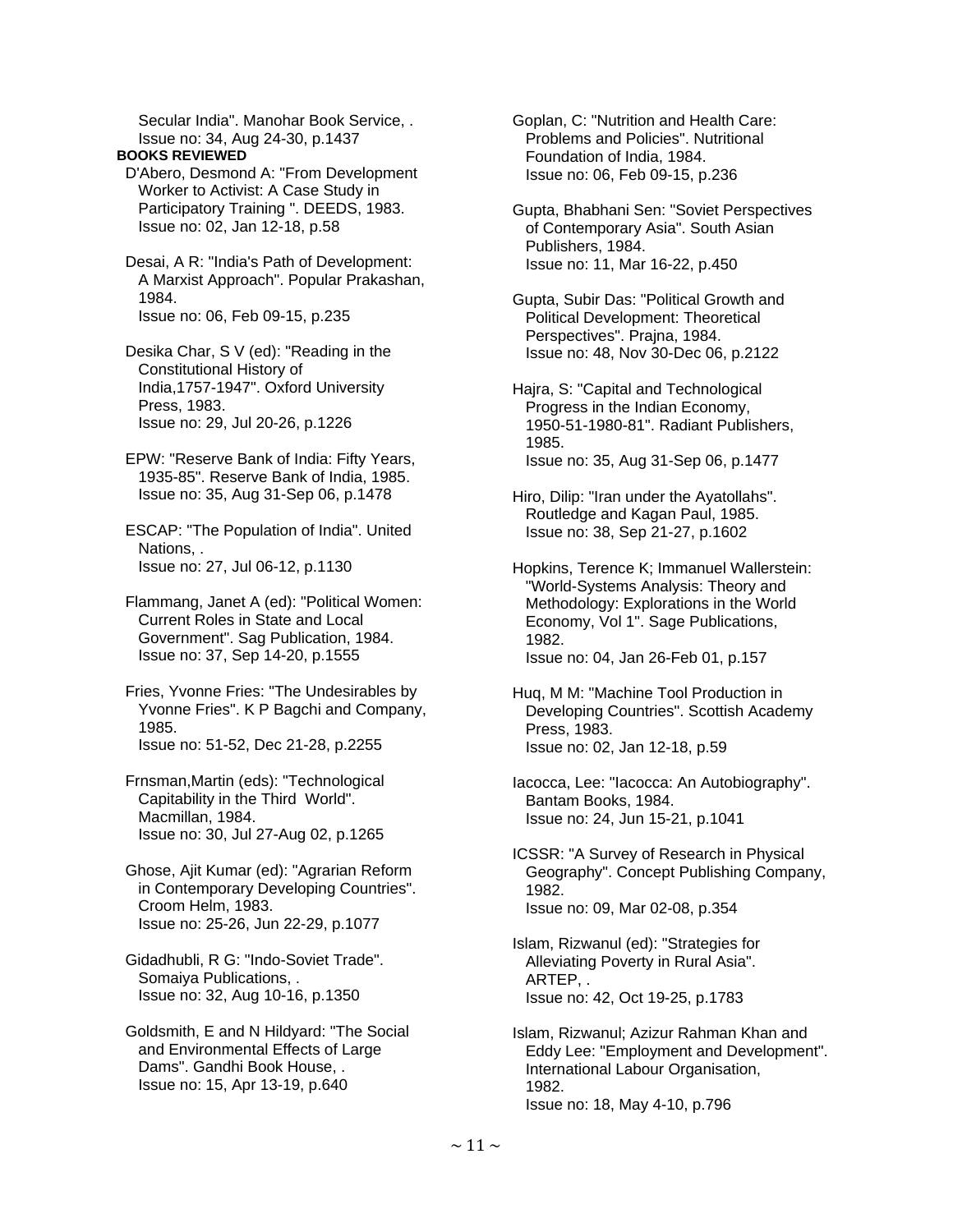### **BOOKS REVIEWED**

- Jindal, B L: "Schooling and Modernity". Inter-India Publication, 1984. Issue no: 29, Jul 20-26, p.1223
- Kabra, Kamal Nayan: "The Black Economy in India: Problems and Policies". Chanakya Publications, . Issue no: 13, Mar 30-Apr 05, p.545
- Kamier, El-Wathig and Ibrahim Kursany: "Corruption as the 'Fifth' Factor of Production in the Sudan". Scandinavian Institute of African Studies, 1985. Issue no: 25-26, Jun 22-29, p.1079
- Karlekar, Malvika: "Poverty and Women's Work: A Study of Sweeper Women in Delhi". Vikas Publishing House, . Issue no: 08, Feb 23-Mar 01, p.316
- Kishwar, Madhu and Ruth Vanita (eds): "In Search of Answers: Indian Women's Voices from Manushi". Zed Books, 1984. Issue no: 23, Jun 08-14, p.997
- Kouzmin, Alexander: "Public Sector Administration: New Perspectives". Longman Cheshire, 1983. Issue no: 21, May 25-31, p.M50

 Lewis, Stephen R: "Taxation for Development: Principles and Applications". Oxford University Press, 1984. Issue no: 37, Sep 14-20, p.1554

 Lieten, Georges Kristoffel: "Colonialism, Class and Nation: The Confrontation in Bombay around 1930". K P Bagchi and Company, 1984. Issue no: 03, Jan 19-25, p.104

 Maex, Rudy: "Employment and Multinationals in Asian Export Processing Zones". International Labour Office, . Issue no: 14, Apr 6-12, p.588

 Mehta, V R: "Ideology, Modernisation and Politics in India". Manohar Publishers, 1983. Issue no: 08, Feb 23-Mar 01, p.315

 Ministry of Finanace: "Speeches of Union Finance Ministers, 1947-48 to 1984-85". Government of India, .

Issue no: 17, Apr 27-May 03, p.755

- Misra, RP (ed): "Contributions to Indian Geography: Vol I: Concepts and Approaches". Heritage Publishers, 1983. Issue no: 09, Mar 02-08, p.354
- Moorthy, K Krishna: "Engineering Change: India's Iron and Steel". Technology Books, . Issue no: 18, May 4-10, p.794
- Myrdal, Jan: "India Waits". Lake View Press, 1986. Issue no: 48, Nov 30-Dec 06, p.2121
- Namboodiripad, E M S: "Kerala Society and Politics: An Historical Survey". National Book Centre, 1984. Issue no: 15, Apr 13-19, p.642

 Nayar, Baldev Raj: "India's Quest for Technological Independence. V.1, Policy Foundations and POlicy Change". Lancers Publishers, 1983. Issue no: 01, Jan 5-11, p.24

- Pant, Niranjan: "Some Aspects of Irrigation Administration: A Case Study of Kosi". Naya Prokash, . Issue no: 18, May 4-10, p.795
- Pant, Niranjan (ed): "Productivity and Equity in Irrigation Systems". Ashish Publishing House, 1984. Issue no: 19, May 11-17, p.836
- Patil, Sharad: "Dasa-Sudra Slavery: Studies in the Origins of Indian Slavery and Feudalism and Their Philosophies". Allied Publishers, . Issue no: 16, Apr 20-26, p.691
- Platteau, Jean-Philippe; Joes Murickan and Etienne Delbar: "Technology, Credit and Indebtedness in Marine Fishing: A Case Study of Three Villages in South India". Hindustan Publishing Corporation, 1985. Issue no: 40, Oct 05-11, p.1689
- Rai, Amrit: "A House Divided: The Origin and Development of Hindi/Hindavi". Oxford University Press, 1984. Issue no: 44, Nov 02-08, p.1867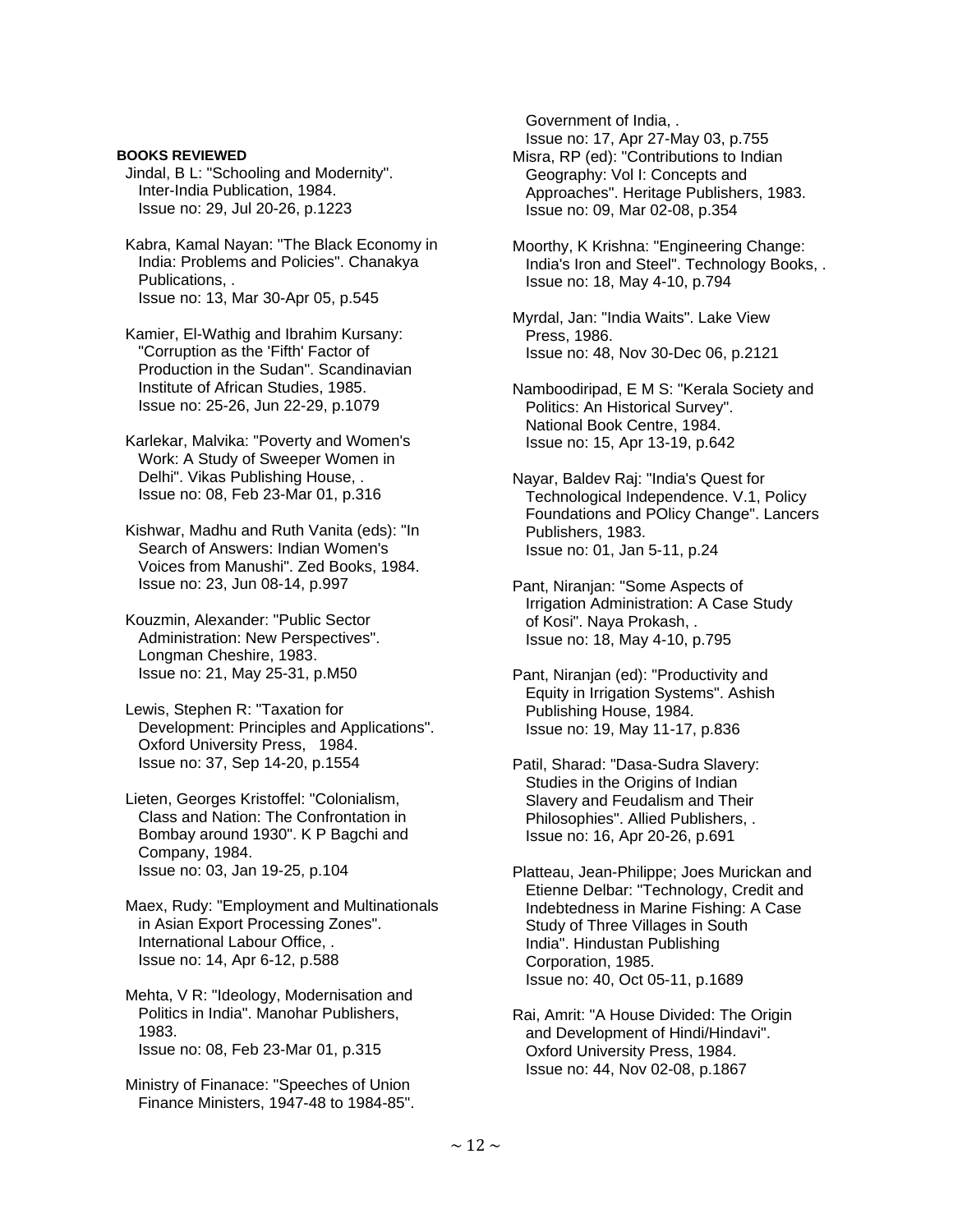### **BOOKS REVIEWED**

 Rakshit, Mihir: "The Labour Surplus Economy: A Neo-Keynesian Approach". Macmillan, 1982. Issue no: 24, Jun 15-21, p.1040

 Reddy, Ram (ed): "Government and Public Enterprise". Frank Cass and Co, 1983. Issue no: 12, Mar 23-29, p.503

 Reserve Bank of India: "Report of the Committee on Mechanisation in Banking Industry". Reserve Bank of India, 1984. Issue no: 09, Mar 02-08, p.353

 Rondinelli, Dennis A: "Secondary Cities in Developing Countries: Policies for Diffusing Urbanisation". Sage Publications, 1983. Issue no: 20, May 18-24, p.878

 Roy, Ramashree: "Gandhi: Soundings in Political Philosophy". Chanakya Publishers, 1984. Issue no: 08, Feb 23-Mar 01, p.315

 Roychoudhary, Uma Datta and Moni Mukherjee: "National Accounts Information System". Macmillan, 1984. Issue no: 31, Aug 03-09, p.1306

 Samanta, Amiya K: "Left Extremist Movement in West Bengal: An Experiment in Armed Agrarian Struggle". Firma KLM private Limited, 1984. Issue no: 39, Sep 28-Oct 04, p.1649

 Seshadri, R K: "The Indian Financial System". Institute for Financial Management and Research, 1985. Issue no: 41, Oct 12-18, p.1737

 Shanin, Teodor (ed): "Late Marx and the Russian Road: Marx and the Peripheries of Capitalism". Routledge and Kegan Paul, 1983. Issue no: 04, Jan 26-Feb 01, p.PE2

 Singh, K S: "Tribal Movements in India". Manohar Publications, . Issue no: 41, Oct 12-18, p.1739

 Smil, Vaclav: "The Bad Earth: Environmental Degradation in China". Zed Press, 1984.

Issue no: 49, Dec 07-13, p.2160

 Srivastava, Satish Chandra: "Wages, Profits and Productivity in Selected Industries of India since 1950". Himalaya Publishing House, 1984. Issue no: 14, Apr 6-12, p.589

 Sufrin, Sidney C: "Bhopal: Its Setting, Responsibility and Challenge". Ajanta Publications, 1985. Issue no: 49, Dec 07-13, p.2161

 Sukhatme, P V ((ed)): "Newer Concepts in Nutrition and Their Implications for Policy". Maharashtra Assocation for the Cultivation of Science, 1982. Issue no: 36, Sep 07-13, p.1511

 Thapar, Romila: "From Lineage to State". Oxford University Press, 1984. Issue no: 22, Jun 01-07, p.960

 Thomas, Andy: "Effects of Chemical Warfare: A Selective Review and Bibliography of British State Papers". Philadelphia, 1985. Issue no: 09, Mar 02-08, p.355

 Tulpule, Bagaram: "Power and Justice: The State in Industrial Relations". Oxford University Press, 1984. Issue no: 11, Mar 16-22, p.449

 Uppal, J S: "Public Financial Institutions in India". Mcmillan, 1984. Issue no: 19, May 11-17, p.837

 Veeraraghavan, J (Ed): "Education and the New International Order ". Concept Book Co, 1983. Issue no: 33, Aug 17-23, p.1388

 Wallerstein, Immanuel: "The Politics of the World Economy". Cambridge University Press, 1984. Issue no: 51-52, Dec 21-28, p.2254

 Weitzman, Martin L: "The Share Economy: Conquering Stagflation". Harvard University Press, 1984. Issue no: 50, Dec 14-20, p.2205

 Westwood Sallie: "All Day Every Day: Factory and Family in the Making of Women's Lives". Pluto Press, 1984.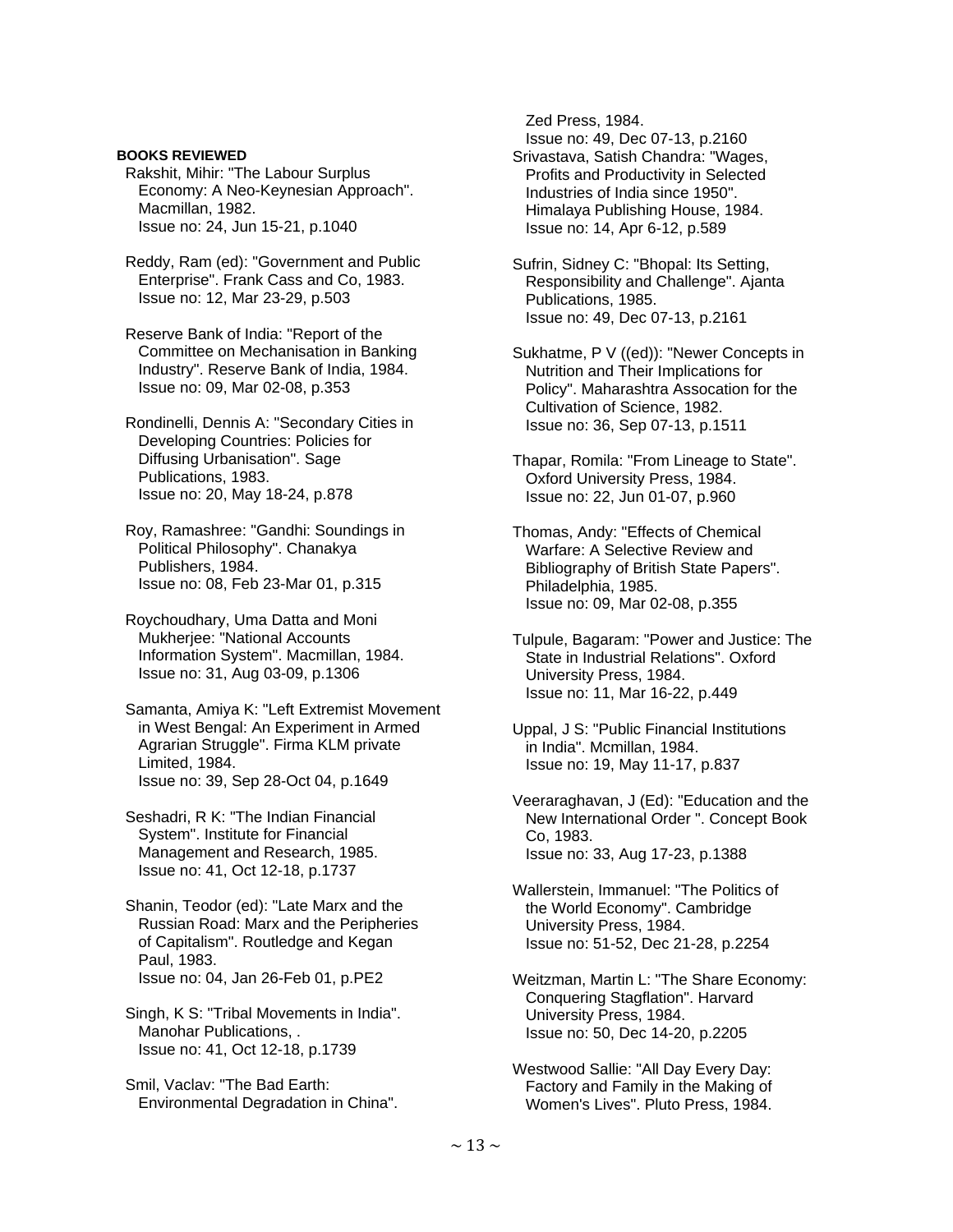Issue no: 32, Aug 10-16, p.1349

### **BOOKS REVIEWED**

 Wright, A LI: "An Introduction to the Theory of Dynamic Economics". Clarendon Press, 1984. Issue no: 07, Feb 16-22, p.285

# **BOOKS AND BOOK TRADE**

 Book-Banning: A Form of Book-Burning; A G Noorani (CL) Issue no: 14, Apr 6-12, p.572

 HC Quashes Confiscation of Works of Mao; A Reader (LE) Issue no: 02, Jan 12-18, p.46

### **BORDER DISPUTES**

 Troubled North-East (Ed) Issue no: 25-26, Jun 22-29, p.1061

## **BRAZIL**

 Steps towards Democracy: Brazil (Ed) Issue no: 03, Jan 19-25, p.83

### **BRITISH RULE**

 Colonial Capitalism and Underdevelopment in North Bengal; Virginius Xaxa (SA) Issue no: 39, Sep 28-Oct 04, p.1659

 Colonial Perspectives?; Hiren Gohain (D) Issue no: 48, Nov 30-Dec 06, p.2134

 Social History: Predicaments and Possibilities; Sumit Sarkar (SA) Issue no: 25-26, Jun 22-29, p.1081

# **BUDGET**

 Monetarism and Decline; Michael Jacobs (C) Issue no: 14, Apr 6-12, p.583

#### **BUDGET, STATES-1985-1986**

 Diminishing Returns from Blaming Centre; SK (C) Issue no: 15, Apr 13-19, p.632

# **BUDGET, UNION**

 Double Threat: United States (Ed) Issue no: 09, Mar 02-08, p.335

 Finance Ministers on Show; Bhabatosh Datta (BR) Issue no: 17, Apr 27-May 03, p.755

# The 'New' Economics?; Romesh Thapar (F) Issue no: 13, Mar 30-Apr 05, p.531 1985-86 Budget and Seventh Plan; D T Lakdawala (SA) Issue no: 16, Apr 20-26, p.711

**BUDGET, UNION-1985-1986** 

 The 1985-86 Budget: A Lazy Gamble?; MS (C) Issue no: 15, Apr 13-19, p.631

 Budget and Plan (Ed) Issue no: 14, Apr 6-12, p.565

 The Budget and Plan Priorities; Mihir Rakshit (SA) Issue no: 16, Apr 20-26, p.707

 Budget and Private Corporate Growth; N J Jhaveri (SA) Issue no: 16, Apr 20-26, p.722

 Budget Pointers (Ed) Issue no: 09, Mar 02-08, p.334

 Budget-Plan Link Snapped; BM (C) Issue no: 12, Mar 23-29, p.488

 The Central Budget and the New Economic Policy; Bhabatosh Datta (SA) Issue no: 16, Apr 20-26, p.693

- Fiscal Strategy Left Incomplete; Chitale M P (SA) Issue no: 16, Apr 20-26, p.728
- Going Overboard: Stock Market (C) Issue no: 12, Mar 23-29, p.480

 Growth through Inequity (Ed) Issue no: 12, Mar 23-29, p.477

 India's Fiscal Policy: Lobbies and Acquiescence; Kaushik Basu (SA) Issue no: 16, Apr 20-26, p.715

 No Hurrahs for Budget: Chemical Industry (C) Issue no: 13, Mar 30-Apr 05, p.528

 Real and Apparent Burden: Defence Expenditure (Ed)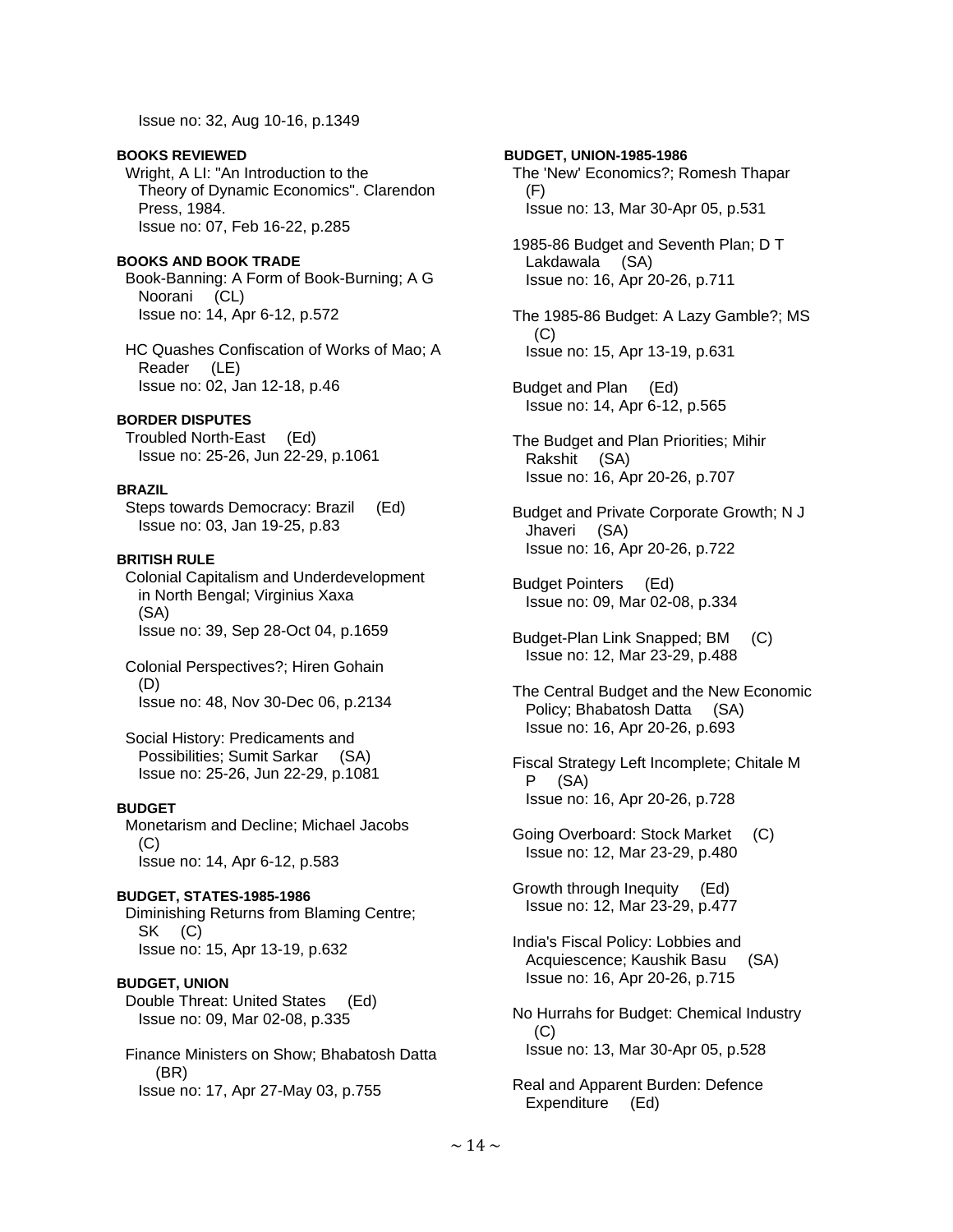Issue no: 12, Mar 23-29, p.478

# **BUDGET, UNION-1985-1986**

 Shirking Budgetary Imperatives; BM (C) Issue no: 06, Feb 09-15, p.225

 Some Implications of Economic Strategy Underlying 1985-86 Budget; Prabhat Patnaik (SA) Issue no: 16, Apr 20-26, p.699

 The State in Retreat?; Sanjaya Baru (SA) Issue no: 16, Apr 20-26, p.703

 The Union Budget, 1985-86: An Appraisal; K Sundaram, Suresh D Tendulkar and K Krishnamurthy (SA) Issue no: 20, May 18-24, p.880

 Union Budget, 1985-86: Haves Have while Have-Nots Nought; Arun Kumar (SA) Issue no: 16, Apr 20-26, p.717

# **BUREAUCRACY**

 Blow to Workers' Rights: Supreme Court (Ed) Issue no: 31, Aug 03-09, p.1286

 Organisational Functioning in Public Sector; V Nilakant (BR) Issue no: 21, May 25-31, p.M50

 Political Uses of Administrative Reform; Nita Sanghvi (C) Issue no: 13, Mar 30-Apr 05, p.537

# **BUSINESS AND POLITICS**

 Controls Are Cosy (Ed) Issue no: 03, Jan 19-25, p.81

# BUSINESS MANAGEMENT

 Evaluating the Evaluators: Performance of Bureau of Public Enterprises; Prajapati Trivedi (RA) Issue no: 35, Aug 31-Sep 06, p.M97

# **CALCUTTA**

 'Dadan' Workers in the Calcutta Metro; Sandip Bandyopadhyay and V Ramaswamy (C) Issue no: 11, Mar 16-22, p.439

 Calcutta Corporation Election : West Bengal; Biren Roy (C) Issue no: 29, Jul 20-26, p.1215

 A Different History (Ed) Issue no: 35, Aug 31-Sep 06, p.1456

 Jute Mill Strike of 1928: A Case Study; Amal Das (RA) Issue no: 04, Jan 26-Feb 01, p.PE27

 Right Stand, Wrong Reasons: Quran and Courts (Ed) Issue no: 19, May 11-17, p.814

 Twentyfive Years of Calcutta Corporation Workers' Struggles; Biren Roy (C) Issue no: 16, Apr 20-26, p.689

 What Is Dying: Calcutta (Ed) Issue no: 14, Apr 6-12, p.566

 Women's Employment and the Household: Some

 Findings from Calcutta; Hilary Standing and Bela Bandyopadhyaya (RA) Issue no: 17, Apr 27-May 03, p.WS23

# **CANADA**

 A Royal 'Leap of Faith'; Rohinton Medhora (C) Issue no: 42, Oct 19-25, p.1778

# **CANAL IRRIGATION**

 Canal Performance in Northwest India: Is It so Bad?; Robert Wade (P) Issue no: 50, Dec 14-20, p.2204

 Technical and Institutional Factors in Utilisation of Irrigation: A Case Study of Public Canals in Punjab; Jasveen Jairath (RA) Issue no: 13, Mar 30-Apr 05, p.A2

 Transition from Subsistence to Commercialised Agriculture: A Study of Krishna District of Andhra, C 1850-1900; G N Rao (RA) Issue no: 25-26, Jun 22-29, p.A60

# **CAPITAL EXPENDITURE**

 Inflation and Incentive to Invest in Capital Assets; Poonam Gupta and Sanjeev Gupta (SA) Issue no: 21, May 25-31, p.927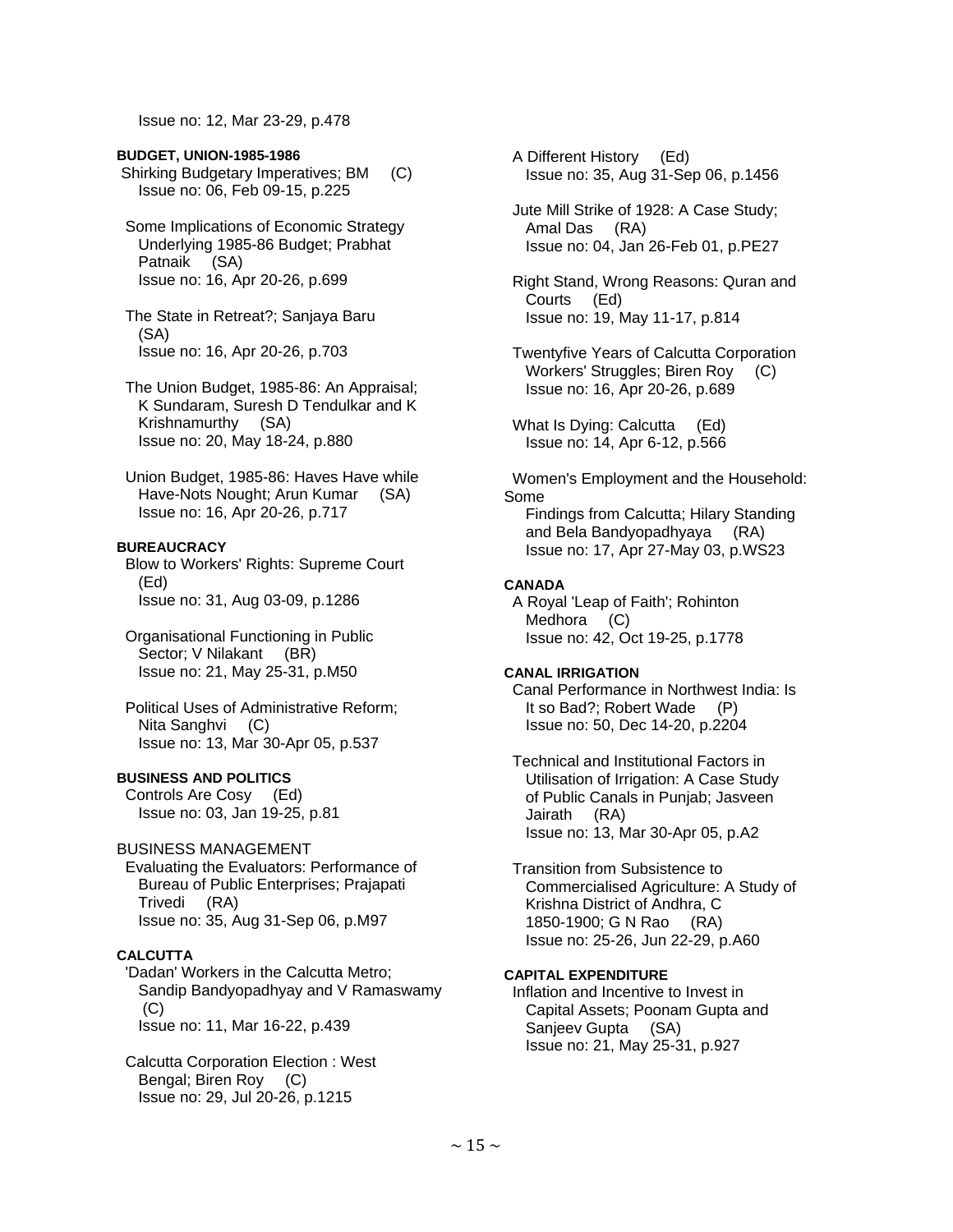# **CAPITAL FLOWS**

 The New Capital Exporters (Ed) Issue no: 50, Dec 14-20, p.2182

 Turning the Screws: International Capital Flows (Ed) Issue no: 36, Sep 07-13, p.1493

# **CAPITAL GOODS**

 Capital Goods Sector in India: Past and Present Trends and Future Prospects; M R Bhagavan (SA) Issue no: 10, 09-15, p.404

 Expansion of Luxury Goods and Immiserisation of the Poor; Ranjit Sau (P) Issue no: 51-52, Dec 21-28, p.2249

# **CAPITAL PUNISHMENT**

 Execution of Mohammed Munir: Indonesia (Ed) Issue no: 32, Aug 10-16, p.1327

## **CAPITALISM**

 'Rational Choice' Marxism: Some Issues of Method and Substance; John E Roemer (SA) Issue no: 34, Aug 24-30, p.1439

 Capitalistic Accumulation in Logical and Historical Time; Amit Bhaduri (F) Issue no: 45-47, Nov 09-29, p.1903

- Effectiveness and Efficiency in Public Administration: A Theoretical Framework; Satya Deva (RA) Issue no: 35, Aug 31-Sep 06, p.M94
- Ideology of the Capitalist World Economy; Hamza Alavi (BR) Issue no: 51-52, Dec 21-28, p.2254

 Joan Robinson: Portrait of an Intellectual Rebel; Amit Bhaduri (F) Issue no: 45-47, Nov 09-29, p.1908

 John Roemer and Marxian and Neoclassical Economics; Arun Bose (D) Issue no: 50, Dec 14-20, p.2225

# **CAR INDUSTRY**

 Screw-Driver Technology: Industry (Ed) Issue no: 13, Mar 30-Apr 05, p.526

# **CASTE CONFLICTS**

 Ahmedabad Riots; Nimesh Sheth, Neerav Patel and Rupa Mehta (LE) Issue no: 24, Jun 15-21, p.1022

 Collapse of Government: Gujarat; Sujata Patel (C) Issue no: 17, Apr 27-May 03, p.749

 Debacle of Populist Politics; Sujata Patel  $(C)$ Issue no: 16, Apr 20-26, p.681

 Eye-Wash of `Patta` Distribution; M Shatrugna (C) Issue no: 18, May 4-10, p.784

 From Caste Consciousness to Class Consciousness Alleppey Coir Workers during Inter-War Period; T M Thomas Isaac (RA) Issue no: 04, Jan 26-Feb 01, p.PE05

 From Caste to Communal Violence; Asghar Ali Engineer (C) Issue no: 15, Apr 13-19, p.628

 Impact of Ahmedabad Disturbances on Women: A Report (C) Issue no: 41, Oct 12-18, p.1726

 The Karamchedu Killings: The Essence of the NTR Phenomenon; KB (C) Issue no: 31, Aug 03-09, p.1298

 Karamchedu: A Dialectic without Development; D Narasimha Reddy (C) Issue no: 37, Sep 14-20, p.1546

 Killing Continues: Gujarat (Ed) Issue no: 19, May 11-17, p.814

 Politics of Propertied Classes in Gujarat; P R Shukla (LE) Issue no: 19, May 11-17, p.818

 Repression of Scheduled Castes and Tribes in Broach; Mathew Kalathil (C) Issue no: 07, Feb 16-22, p.265

 State, Christianity and Scheduled Castes; M S S Pandian (C) Issue no: 42, Oct 19-25, p.1776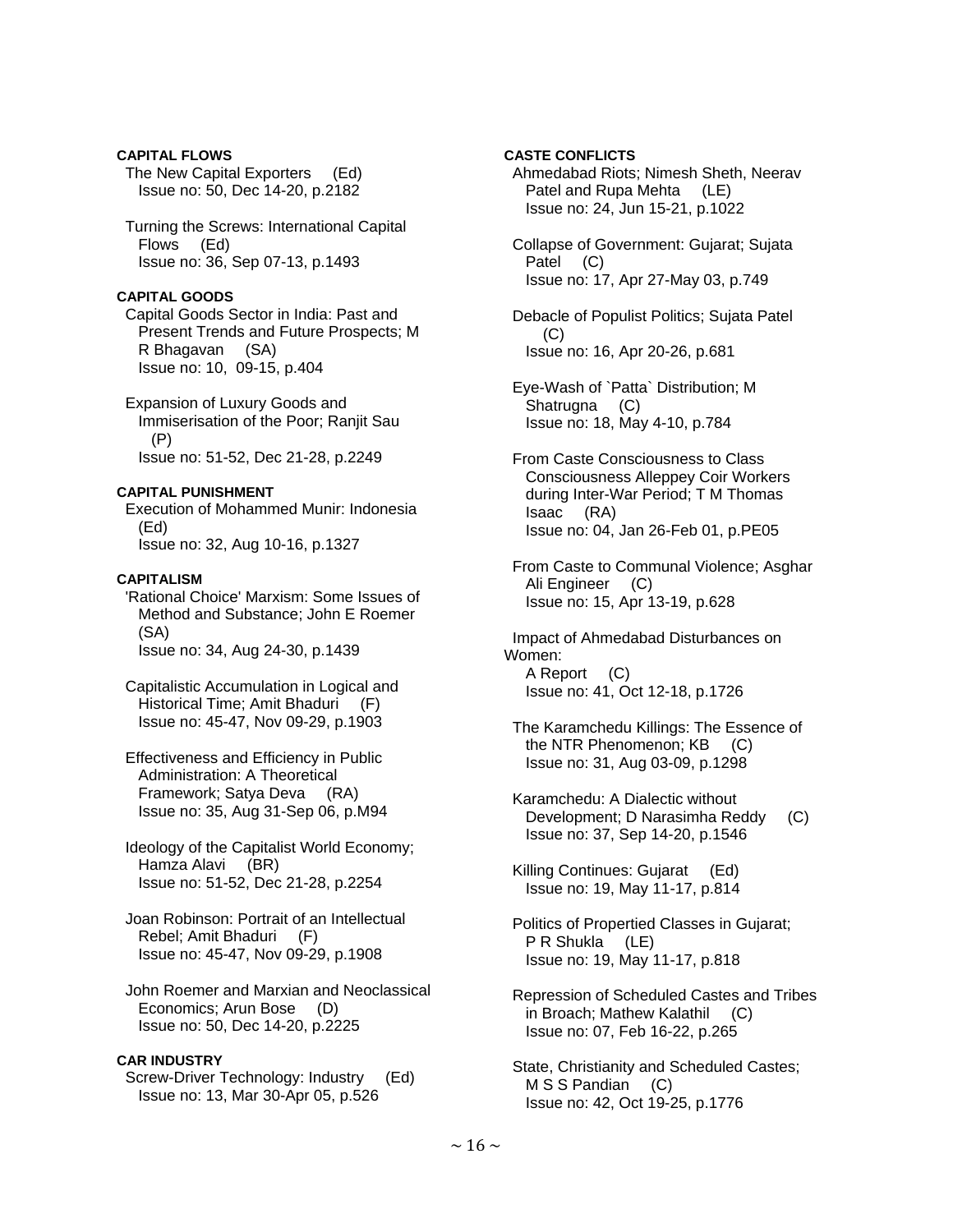Upper Castes on Offensive: Gujarat (Ed) Issue no: 28, Jul 13-19, p.1154 **CASTES AND CASTE SYSTEM**  Agitationists Unappeased: Gujarat (Ed) Issue no: 15, Apr 13-19, p.618 Caste, Class and Reservation; Ghanshyam Shah (D) Issue no: 03, Jan 19-25, p.132 Caste, Class and Reservations (In Memoriam: I. P. Desai); Upendra Baxi (D) Issue no: 10, Mar 09-15, p.426 Class Structure in Rural Bengal; Anjan Ghosh (BR) Issue no: 33, Aug 17-23, p.1386 Fight for a Dwindling Cake: Caste and Dwindling Cake (Ed) Issue no: 17, Apr 27-May 03, p.738 Island of Discord; J Jeyaranjan (C) Issue no: 09, Mar 02-08, p.352 Politics of Propertied Classes in Gujarat; P R Shukla (LE) Issue no: 19, May 11-17, p.818 Social Criticism in Nineteenth Century Assamese Writing: The Orunodoi; Tilottoma Misra (SA) Issue no: 37, Sep 14-20, p.1558 Towards a Historical Sociology of Stratification in Ancient India: Evidence from Buddhist Sources; Uma Chakravarti (SA) Issue no: 09, Mar 02-08, p.356 **CEMENT INDUSTRY**  Change of Tune (C) Issue no: 12, Mar 23-29, p.481 A Decontrol Success Story; Sheetal Shankar (C) Issue no: 22, Jun 01-07, p.950

**CASTE CONFLICTS** 

 In Search of More Concessions: Cement (C)

Issue no: 48, Nov 30-Dec 06, p.2099

# **CENSORSHIP**

 BBC, Censorship and Northern Ireland; Michael Jacobs (C) Issue no: 41, Oct 12-18, p.1732

 Book-Banning: A Form of Book-Burning; A G Noorani (CL) Issue no: 14, Apr 6-12, p.572

 The Sway of Censorship; A G Noorani (CL) Issue no: 35, Aug 31-Sep 06, p.1463

# **CENSUS, 1981**

 Census of 1981 and the Structure of Employment; Sudha Deshpande and L K Deshpande (SA) Issue no: 22, Jun 01-07, p.969

### **CENTRAL BANKS**

 Not Official History, Not Independent Evaluation; Bhabatosh Datta (BR) Issue no: 35, Aug 31-Sep 06, p.1478

#### **CENTRE-STATE FINANCIAL RELATIONS**

 Are States Getting Their Due Share of Income Tax Proceeds?; Hemlata Rao (SA) Issue no: 48, Nov 30-Dec 06, p.2129

 Central Inroads into State Subjects: An Analysis of Economic Services; K K George and I S Gulati (SA) Issue no: 14, Apr 6-12, p.592

 Centre-State Resource Transfers, 1951-84: An Appraisal; K K George and I S Gulati (SA) Issue no: 07, Feb 16-22, p.287

# **CENTRE-STATE RELATIONS**

 Central Inroads into State Subjects: An Analysis of Economic Services; K K George and I S Gulati (SA) Issue no: 14, Apr 6-12, p.592

- Continuing the Dangerous Game (Ed) Issue no: 08, Feb 23-Mar 01, p.302
- A Moment of Correction?; Romesh Thapar (F) Issue no: 33, Aug 17-23, p.1375

Presidential Prime Minister (Ed)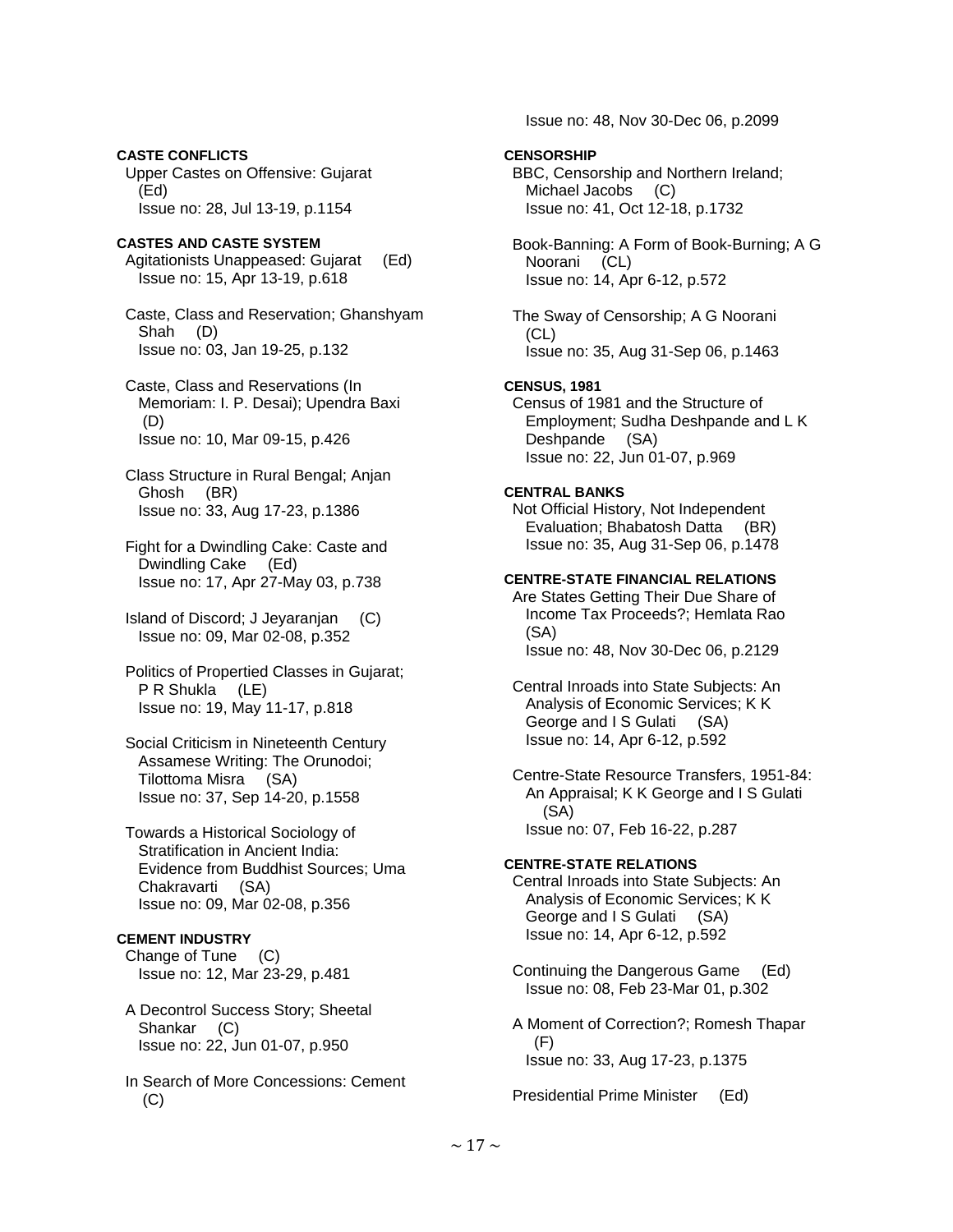Issue no: 42, Oct 19-25, p.1759

#### **CENTRE-STATE RELATIONS**

 Rajiv's Bharat Mata; Romesh Thapar (F) Issue no: 41, Oct 12-18, p.1723

 The Single-Leader Principle; Romesh Thapar (F) Issue no: 42, Oct 19-25, p.1765

 Talks Stalled: Mizoram (Ed) Issue no: 13, Mar 30-Apr 05, p.527

 Testing the Waters: Mizoram (Ed) Issue no: 30, Jul 27-Aug 02, p.1251

 Two Nations or One?; Romesh Thapar (F) Issue no: 45-47, Nov 09-29, p.1901

# **CHEMICAL INDUSTRY**

 No Hurrahs for Budget: Chemical Industry (C) Issue no: 13, Mar 30-Apr 05, p.528

#### **CHIEF MINISTERS**

 Pre-Emptive Move: Maharashtra (Ed) Issue no: 23, Jun 08-14, p.978

# **CHILD LABOUR**

 Government Knows Best?: Child Labour (Ed) Issue no: 50, Dec 14-20, p.2181

 Rights for Little Workers?; Vishwapriya L Iyengar (C) Issue no: 36, Sep 07-13, p.1508

# **CHILDREN**

 No Mid-Day Meals for Poor Children: Andhra Pradesh (Ed) Issue no: 21, May 25-31, p.898

### **CHINA**

 Big Business Opportunities : China; Robert Wade (Ed) Issue no: 03, Jan 19-25, p.83

 Deng's Socialism in One Country; GPD (F) Issue no: 04, Jan 26-Feb 01, p.146

 Foreign Technology in the Four Modernisations of China; K K Subrahmanian (SA) Issue no: 24, Jun 15-21, p.1056  Impact of Household Contract System on Women in Rural China; Govind Kelkar (RA) Issue no: 17, Apr 27-May 03, p.WS39

 The Open House; GPD (F) Issue no: 08, Feb 23-Mar 01, p.308

 Party Life; GPD (F) Issue no: 40, Oct 05-11, p.1678

- Resource Illiteracy; Darryl D'Monte (BR) Issue no: 49, Dec 07-13, p.2160
- Scholarship on China: Victim of Political Campaigns; Harmala Kaur Gupta (SA) Issue no: 33, Aug 17-23, p.1389

 Some Emerging Trends in China's Domestic Policy; T Karki Hussain (SA) Issue no: 20, May 18-24, p.890

 Studying Third World through Western Categories; GPD (BR) Issue no: 04, Jan 26-Feb 01, p.158

#### **CHINA-SOVIET UNION RELATIONS**

 New Phase in Sino-Soviet Relations; GDP  $(F)$ Issue no: 29, Jul 20-26, p.1212

 The Third Meaning; GPD (F) Issue no: 01, Jan 5-11, p.9

# **CIGARETTE INDUSTRY**

 Into the Twenty-First Century, with the 'All American' Cigarette (Ed) Issue no: 06, Feb 09-15, p.214

#### **CITIZENSHIP**

 Playing with Passports; A G Noorani (CL) Issue no: 50, Dec 14-20, p.2187

 Withdrawal of Mahmood Mamdani's Citizenship by Uganda Government; Mohd S M Idris (LE) Issue no: 30, Jul 27-Aug 02, p.1253

### **CIVIL LIBERTIES**

 Arrest of K Balagopal; N et al Krishnaji (LE) Issue no: 50, Dec 14-20, p.2184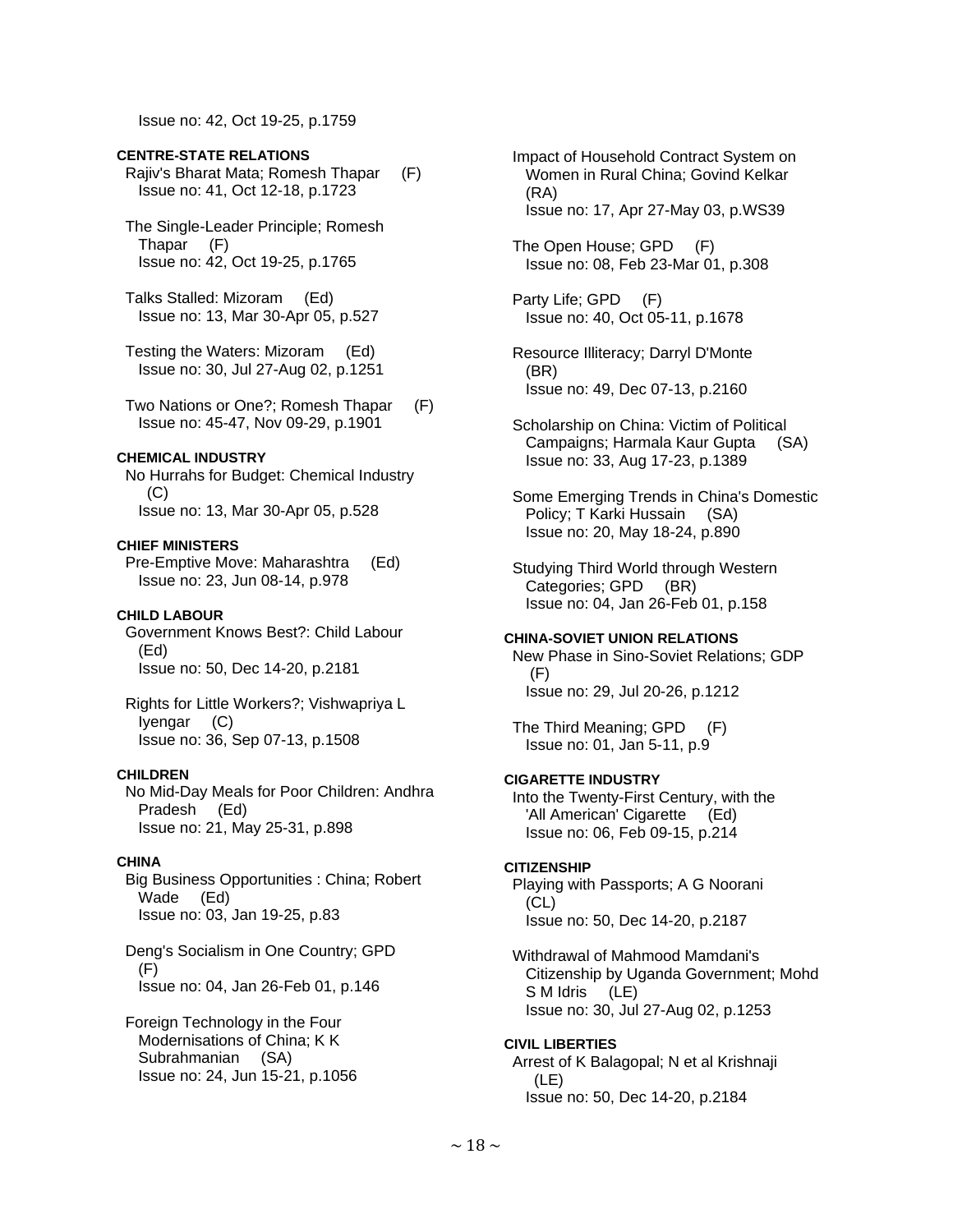**CIVIL LIBERTIES**  Betrayal of Civilian Politics; T V Sathyamurthy (C) Issue no: 18, May 4-10, p.789

 Civil and Military: False Dichotomy: Bangladesh; Badruddin Umar (C) Issue no: 29, Jul 20-26, p.1217

 Civil Liberties in Britain; Michael Jacobs  $(C)$ Issue no: 15, Apr 13-19, p.634

 Dealing with 'Floating Populations': Andhra Pradesh; M Shatrugna (Ed) Issue no: 43, Oct 26-Nov 01, p.1805

 More Police Killings; M Shatrugna (C) Issue no: 25-26, Jun 22-29, p.1073

 Murder by Policemen: Civil Liberties (Ed) Issue no: 32, Aug 10-16, p.1326

 Right to Invite Foreign Scholars; A G Noorani (CL) Issue no: 25-26, Jun 22-29, p.1069

 Self-Defence and Police Racism in Britain; Kalpana Wilson (C) Issue no: 32, Aug 10-16, p.1344

 Terrorist Act against Democratic Rights Activist: Case of K Balagopal; P A Sebastian (C) Issue no: 49, Dec 07-13, p.2148

 Where Have the Norms Gone?; Romesh **Thapar**  (F) Issue no: 39, Sep 28-Oct 04, p.1633

# **CIVIL RIGHTS**

 The Right to Sue; A G Noorani (CL) Issue no: 06, Feb 09-15, p.222

# **CIVIL WAR**

 The Twice Alienated; J Jeyaranjan (BR) Issue no: 51-52, Dec 21-28, p.2255

# **CIVILIZATION**

 Towards an Ecological History of India; Madhav Gadgil (SA)

Issue no: 45-47, Nov 09-29, p.1909

- **COAL**  Coal-Railways Tangle (Ed) Issue no: 08, Feb 23-Mar 01, p.303
- **COAL INDUSTRY**  Coal-Railways Tangle (Ed) Issue no: 08, Feb 23-Mar 01, p.303

 End of the Coal Strike; Michael Jacobs (C) Issue no: 11, Mar 16-22, p.443

 First Decade of Coal Nationalisation: Crucial Test of Performance; A B Ghosh (SA) Issue no: 34, Aug 24-30, p.1443

 From the Dam to the Ghettos: The Victims of the Rihand Dam; Satyajit Kumar Singh (C) Issue no: 39, Sep 28-Oct 04, p.1643

Scarcity amidst Plenty: Coal (C) Issue no: 19, May 11-17, p.816

# **COALITION POLITICS**

 Fading Differences: Communist Parties> (Ed) Issue no: 16, Apr 20-26, p.667

 Presidential Prime Minister (Ed) Issue no: 42, Oct 19-25, p.1759

 The Sharing of Political Power; Romesh Thapar (F) Issue no: 37, Sep 14-20, p.1541

# **COFFEE INDUSTRY**

 Going Abegging: Coffee (C) Issue no: 44, Nov 02-08, p.1847

### **COIR INDUSTRY**

 Export Market Going Abegging: Coir (C) Issue no: 18, May 4-10, p.772

### **COLONIAL RULE**

 Commerce, Conquest and the Colonial City: Role of Locational Factors in Rise of Bombay; Meera Kosambi (SA) Issue no: 01, Jan 5-11, p.32

# **COLONIALISM**

 'City' and 'Countryside' in Colonial Tanganyika; Marjorie Mbilinyi (RA) Issue no: 43, Oct 26-Nov 01, p.WS88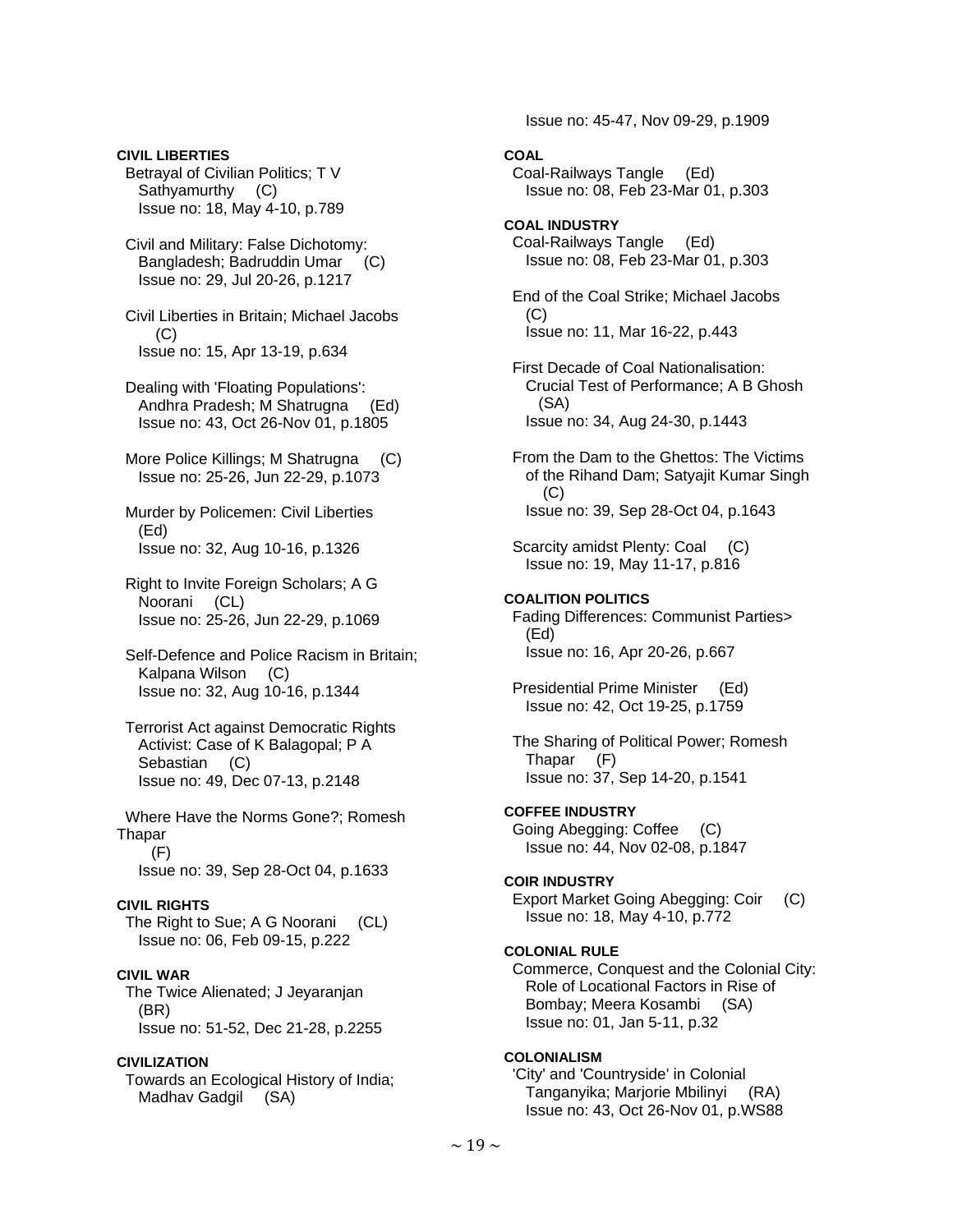#### **COLONIALISM**

 Bombay Labour Once Again; Dick Kooiman (BR) Issue no: 03, Jan 19-25, p.104

 Effectiveness and Efficiency in Public Administration: A Theoretical Framework; Satya Deva (RA) Issue no: 35, Aug 31-Sep 06, p.M94

 Ideology of the Capitalist World Economy; Hamza Alavi (BR) Issue no: 51-52, Dec 21-28, p.2254

 Modelling the Crisis: Megasociety, Multiple Codes, and Social Blanks; Satish Saberwal (SA) Issue no: 05, Feb 02-08, p.202

 Process of Agrarian Transition in Indonesia; Arvind N Das (BR) Issue no: 10, Mar 09-15, p.398

# **COMMERCIAL CROPS**

 Farm Exports from a Hungry Land; Bharat Dogra (C) Issue no: 12, Mar 23-29, p.489

 Pattern of Commercial Farming in Guntur District; V N Reddy (RA) Issue no: 51-52, Dec 21-28, p.A137

### **COMMODITY PRICES**

 Early Fruits of New Economic Policies; BM  $(C)$ Issue no: 32, Aug 10-16, p.1339

 For All Seasons? (C) Issue no: 32, Aug 10-16, p.1328

 No Relief for the People (C) Issue no: 51-52, Dec 21-28, p.2239

Where It Hurts (C) Issue no: 32, Aug 10-16, p.1341

Where It Hurts (C) Issue no: 42, Oct 19-25, p.1777

### **COMMUNAL RELATIONS**

 The Messy Punjab; Romesh Thapar (F) Issue no: 15, Apr 13-19, p.623

Read No Seditious Reports: Democratic

 Rights (Ed) Issue no: 40, Oct 05-11, p.1669 Waiting for a National Consultation; Romesh Thapar (F) Issue no: 19, May 11-17, p.819

**COMMUNAL VIOLENCE**  Ahmedabad Violence; Patel Patel (LE) Issue no: 28, Jul 13-19, p.1158

 Communal Fire Engulfs Ahmedabad Once Again; Asghar Ali Engineer (C) Issue no: 27, Jul 06-12, p. 1116

 Communal Violence in India: A Study of Communal Disturbance in Delhi; Gopal Krishna (SA) Issue no: 02, Jan 12-18, p.61

 Communal Violence in India: A Study of Communal Disturbance in Delhi; Gopal Krishna (SA) Issue no: 03, Jan 19-25, p.117

 Crimes without Punishment: Communal Riots (Ed) Issue no: 34, Aug 24-30, p.1411

 Fall-Out of Communal Riots: Bombay (Ed) Issue no: 17, Apr 27-May 03, p.738

 Fight for a Dwindling Cake: Caste and Dwindling Cake (Ed) Issue no: 17, Apr 27-May 03, p.738

 Freedom and Visual Arts; A G Noorani (CL) Issue no: 02, Jan 12-18, p.52

 From Caste to Communal Violence; Asghar Ali Engineer (C) Issue no: 15, Apr 13-19, p.628

 Not in the National Interest; Sumanta Banerjee (C) Issue no: 10, Mar 09-15, p.391

 Playing Politics (Ed) Issue no: 20, May 18-24, p.857

 Politics of Propertied Classes in Gujarat; P R Shukla (LE) Issue no: 19, May 11-17, p.818

PUCL-PUDR Report: Some Questions; KVR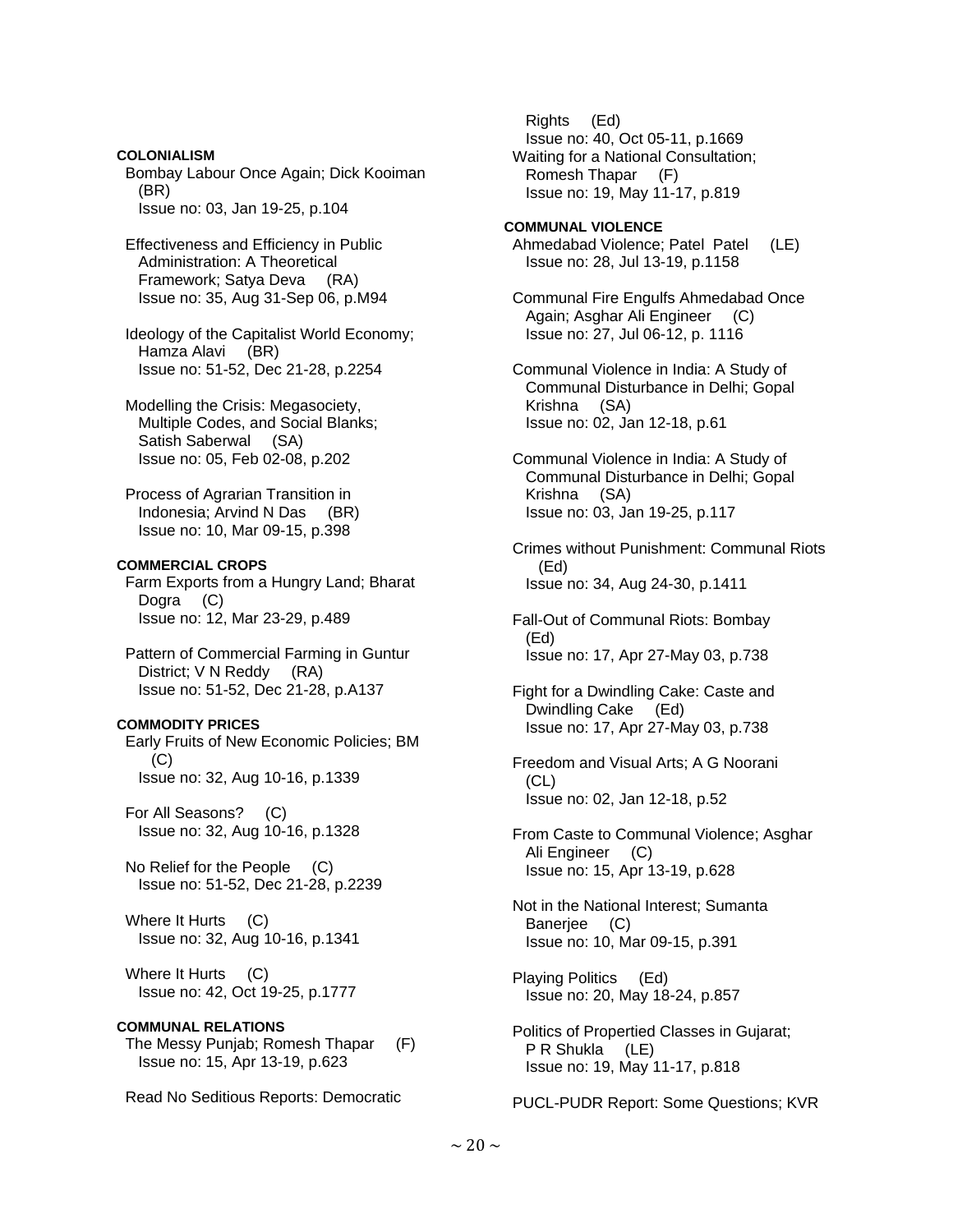(LE)

- Issue no: 06, Feb 09-15, p.218 **COMMUNAL VIOLENCE**
- Still-Born Special Courts: Bhiwandi Riots (Ed) Issue no: 01, Jan 12-18, p.42
- The Tripura Riots, 1980: Problems of Marxist Strategy; Ranajay Karlekar (P)

Issue no: 34, Aug 24-30, p.1427

- Violence with a Difference; Sudarshan Iyengar and Sujata Patel (C) Issue no: 28, Jul 13-19, p.1174
- Who Are the Guilty?; Sudesh Vaid (LE) Issue no: 13, Mar 30-Apr 05, p.529

# **COMMUNALISM**

 Levels of Violence; Romesh Thapar (F) Issue no: 51-52, Dec 21-28, p.2233

## **COMMUNICATION MEDIA**

 Anxieties Begin to Grow; Romesh Thapar (F) Issue no: 49, Dec 07-13, p.2143

- Hidden Power of Sexism in Media; Vimal Balasubrahmanyan (BR) Issue no: 15, Apr 13-19, p.641
- In the Service of the Family: Government Policy (Ed) Issue no: 49, Dec 07-13, p.2137

### **COMMUNISM**

 Theory of Pricing in Socialist Countries; Jaya Mehta (D) Issue no: 38, Sep 21-27, p.1625

 Where Does Communism Stand Today?; B P R Vithal (P) Issue no: 15, Apr 13-19, p.636

# **COMMUNIST PARTIES**

 'De-Politicising' College Teachers: Assam (Ed) Issue no: 18, May 4-10, p.770

- Assessing Indira Gandhi: Politics (Ed) Issue no: 12, Mar 23-29, p.478
- Blaming the Cadres: The CPM(I) (Ed) Issue no: 17, Apr 27-May 03, p.738
- Communist Parties and Indira Gandhi: Politics (Ed) Issue no: 03, Jan 19-25, p.82
- CPI(M) and Its Cadres (LE) Issue no: 27, Jul 06-12, p.1110
- CPI(M) Never Blames Its Cadres; Saroj Mukherjee (LE) Issue no: 20, May 18-24, p.862
- CPI(M)'s Industrial Policy: West Bengal (Ed) Issue no: 51-52, Dec 21-28, p.2230
- CPI(M)'s Review of Lok Sabha Elections; Ajit Roy (C) Issue no: 09, Mar 02-08, p.344
- Erosion of Left Front's Traditional Base; Ajit Roy (C) Issue no: 02, Jan 12-18, p.53
- Fading Differences: Communist Parties> (Ed) Issue no: 16, Apr 20-26, p.667
- The Immoral 'Other'; GPD (D) Issue no: 15, Apr 13-19, p.663
- The Immoral 'Other': Debate between Party and Non-Party Groups; Harsh Sethi (D) Issue no: 09, Mar 02-08, p.378
- Justification for Imperialist-Financed Activities; Prakash Karat (D) Issue no: 18, May 4-10, p.812
- Left Retains Tribal, Rural Support; Malabika Das Gupta (C) Issue no: 07, Feb 16-22, p.263
- The Left's Lost Role: Scheduled Castes and Tribes> (Ed) Issue no: 28, Jul 13-19, p.1155
- Question of a Transitional Government in Marxist Terminology; Ajit Roy (P) Issue no: 43, Oct 26-Nov 01, p.1820
- Rumblings in Left Front: West Bengal (Ed) Issue no: 48, Nov 30-Dec 06, p.2096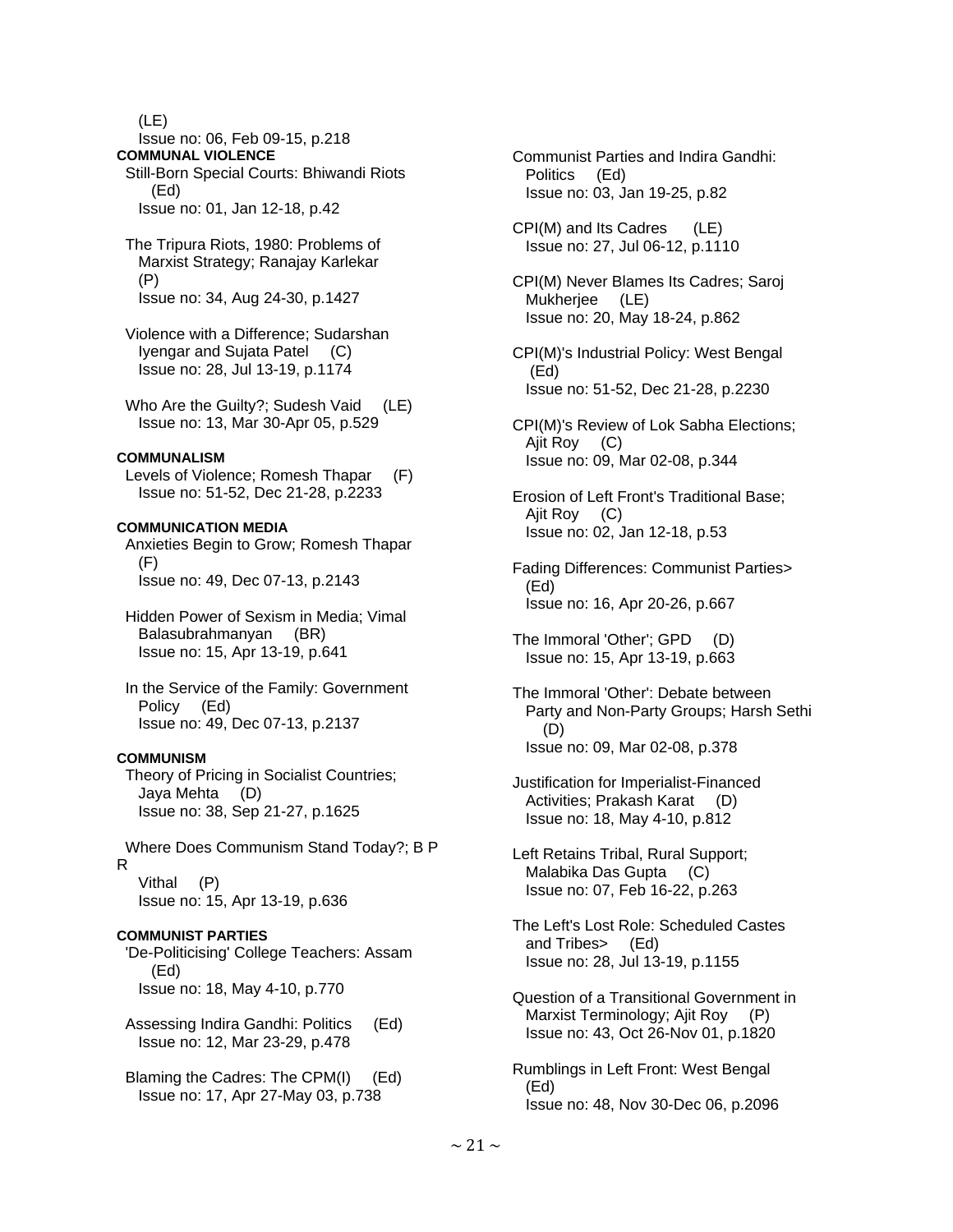### **COMMUNIST PARTIES**

 Scholarship on China: Victim of Political Campaigns; Harmala Kaur Gupta (SA) Issue no: 33, Aug 17-23, p.1389

 The Tripura Riots, 1980: Problems of Marxist Strategy; Ranajay Karlekar (P) Issue no: 34, Aug 24-30, p.1427

What Is Dying: Calcutta (Ed) Issue no: 14, Apr 6-12, p.566

#### **COMMUNISTS**

 The Excommunicator; GPD (F) Issue no: 16, Apr 20-26, p.675

 Police Killing of Political Activists in Kondapur: Andhra Pradesh; M Shatrugna  $(C)$ Issue no: 17, Apr 27-May 03, p.748

### **COMPANIES**

 Adhra Cement Company Issue no: 41, Oct 12-18, p.1722

 Ahmedabad Electricity Company Issue no: 42, Oct 19-25, p.1770

 Alamgir Industrial Gases Issue no: 37, Sep 14-20, p.1545

 Alpine Solvex Issue no: 42, Oct 19-25, p.1771

 Aluminium Industries Issue no: 39, Sep 28-Oct 04, p.1635

 Amar Dye-Chem Issue no: 07, Feb 16-22, p.261

 Ambalal Sarabhai Enterprises Issue no: 48, Nov 30-Dec 06, p.2107

 Anagram Finance Issue no: 41, Oct 12-18, p.1722

# Anil Starch Products Issue no: 24, Jun 15-21, p.1026

 Apollo Tyres Issue no: 27, Jul 06-12, p.1114

### ASEA

Issue no: 22, Jun 01-07, p.947

- Asian Paints (India) Issue no: 27, Jul 06-12, p.1113
- Associated Cement Companies Issue no: 49, Dec 07-13, p.2144
- Assotex Engineering Industries Issue no: 40, Oct 05-11, p.1676
- Atash Leasing and Industries Issue no: 50, Dec 14-20, p.2189
- Atlas Copco (India) Issue no: 25-26, Jun 22-29, p.1071

 Atul Products Issue no: 22, Jun 01-07, p.946

 Atul Products Issue no: 29, Jul 20-26, p.1208

 Autolite Issue no: 44, Nov 02-08, p.1851

 Bajaj Auto Issue no: 05, Feb 02-08, p.182

 Ballarpur Industries (BILT) Issue no: 08, Feb 23-Mar 01, p.309

 Bank of Madura Issue no: 16, Apr 20-26, p.680

 Bank of Rajasthan Limited Issue no: 31, Aug 03-09, p.1296

 Baroda Rayon Corporation Issue no: 28, Jul 13-19, p.1163

 Basf India Issue no: 29, Jul 20-26, p.1208

 Bayer (India) Issue no: 28, Jul 13-19, p.1163

 BBDO International INC Issue no: 25-26, Jun 22-29, p.1071

 Bharat Forge Company Issue no: 12, Mar 23-29, p.485

 Bharat Gears Issue no: 06, Feb 09-15, p.223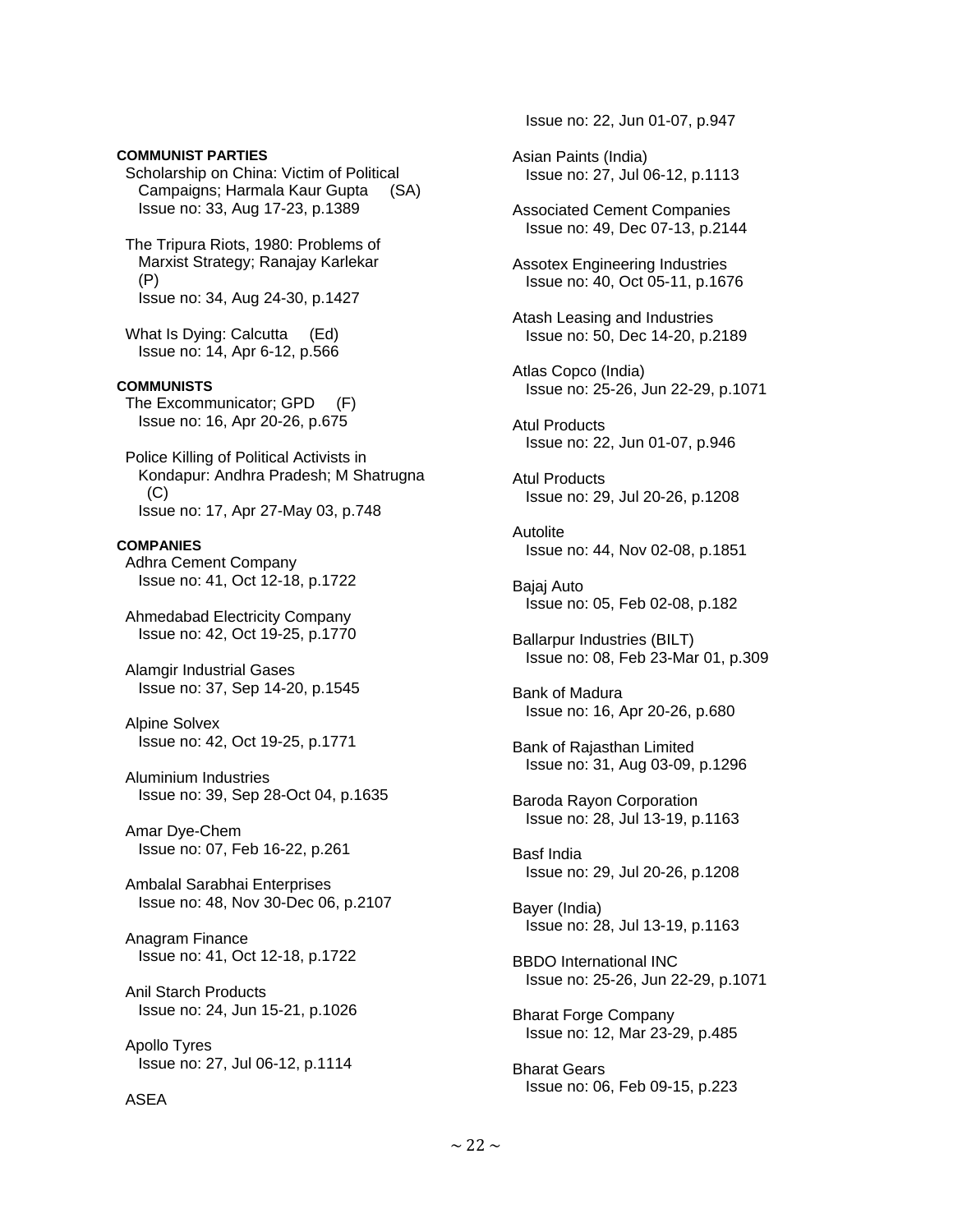Bharat Heavy Electricals (BHEL) Issue no: 20, May 18-24, p.868 **COMPANIES** 

**Binny** Issue no: 16, Apr 20-26, p.679

Bliss Chemicals and Pharmaceuticals India

Issue no: 27, Jul 06-12, p.1115

 Blow Plast Issue no: 07, Feb 16-22, p.262

 Blue Star Issue no: 15, Apr 13-19, p.626

 Bombay Burmah Trading Corporation Issue no: 13, Mar 30-Apr 05, p.533

Bombay Dyeing and Manufacturing Company

Issue no: 13, Mar 30-Apr 05, p.533

 Bombay Suburban Electric Supply Issue no: 39, Sep 28-Oct 04, p.1635

 Burroughs Wellcome (India) Issue no: 01, Jan 5-11, p.11

 Camphor and Allied Products Issue no: 25-26, Jun 22-29, p.1071

 Canara Bank (C) Issue no: 16, Apr 20-26, p.733

 CemIndia Company Issue no: 06, Feb 09-15, p.224

 Central India Machinery Manufacturing Company Issue no: 51-52, Dec 21-28, p.2236

 Century Spinning and Manufacturing **Company** 

Issue no: 18, May 4-10, p.779

 Chloride India Issue no: 12, Mar 23-29, p.484

 Colgate-Palmolive (India) Issue no: 21, May 25-31, p.904

 Colour-Chem Issue no: 01, Jan 5-11, p.11  Colour-chem Issue no: 32, Aug 10-16, p.1338 Coromandel Fertiliser Issue no: 40, Oct 05-11, p.1675 Cyanamid India Issue no: 27, Jul 06-12, p.1114 DCM Issue no: 02, Jan 12-18, p.47 Dharamsi Moraji Chemical Company Issue no: 31, Aug 03-09, p.1295 Disco Electronics Issue no: 42, Oct 19-25, p.1771 Dunlop India Issue no: 29, Jul 20-26, p.1207 East India Hotel Issue no: 35, Aug 31-Sep 06, p.1465 Ennore Foundries Issue no: 23, Jun 08-14, p.986 **Escorts**  Issue no: 32, Aug 10-16, p.1336 Essar Shipping Issue no: 28, Jul 13-19, p.1164 Excel Industries Issue no: 19, May 11-17, p.824 Ferro Alloys Corporation (FACOR) Issue no: 06, Feb 09-15, p.224 Ferro Concrete Company Issue no: 44, Nov 02-08, p.1851 Forbes Forbes Campbell and Company Issue no: 01, Jan 5-11, p.13 Gammon India Issue no: 05, Feb 02-08, p.182 Garware Nylons Issue no: 01, Jan 5-11, p.11 Garware Paints Issue no: 04, Jan 26-Feb 01, p.144 General Electric Company of India Issue no: 02, Jan 12-18, p.48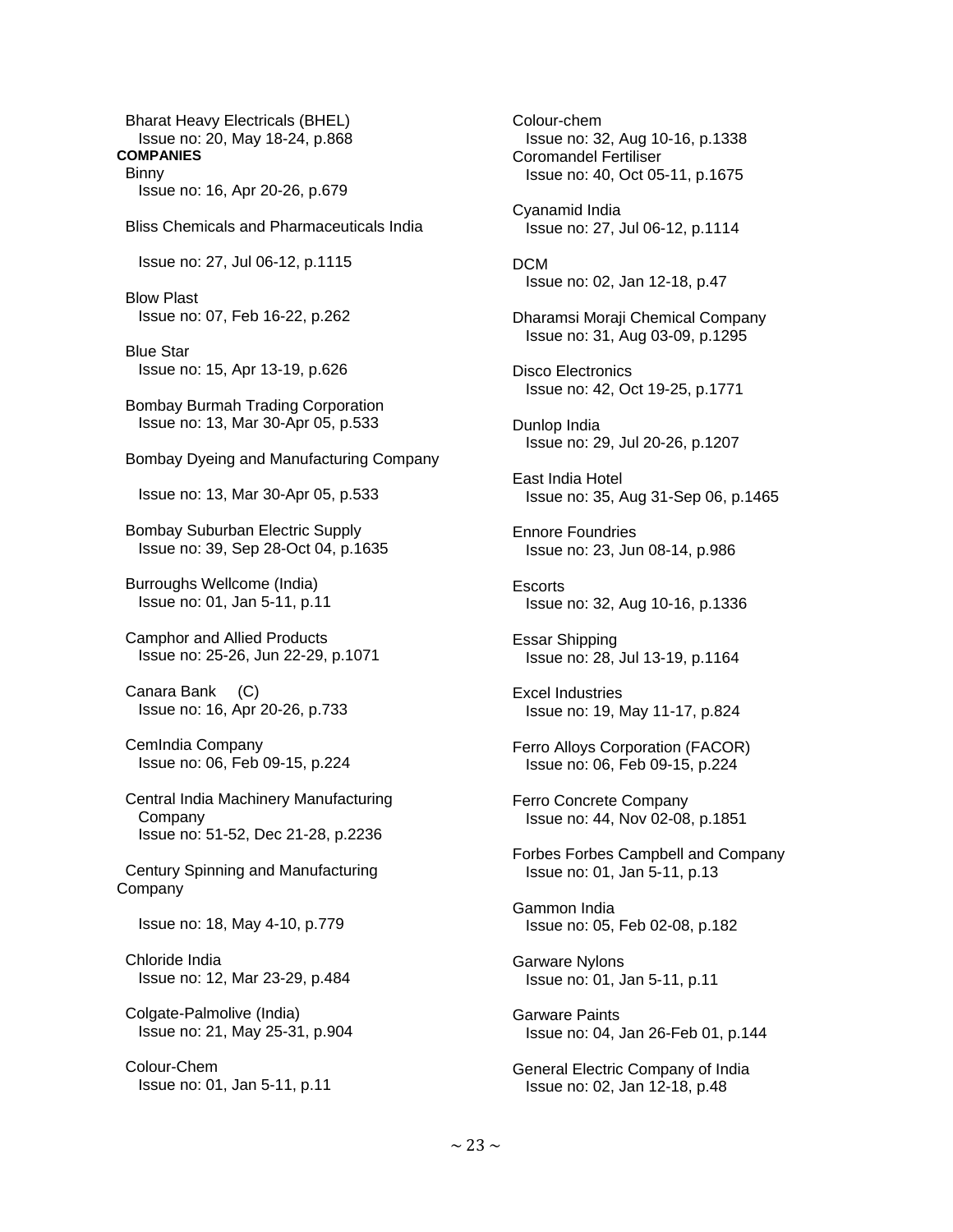General Electric Company of India Issue no: 41, Oct 12-18, p.1721 **COMPANIES**  Glaxo Laboratories Issue no: 51-52, Dec 21-28, p.2235 Glaxo Laboratories (India)'s Issue no: 10, Mar 09-15, p.390 Goetze (India) Issue no: 03, Jan 19-25, p.93 Gokak Patel Volkart (GPV) Issue no: 04, Jan 26-Feb 01, p.144 Goodyear India Issue no: 28, Jul 13-19, p.1164 Great Eastern Shipping Issue no: 48, Nov 30-Dec 06, p.2106 Great Eastern Shipping (GES) Issue no: 04, Jan 26-Feb 01, p.143 Gujarat Alkalies and Chemicals Issue no: 39, Sep 28-Oct 04, p.1636 Gujarat Narmada Valley Fertilizers Company Issue no: 48, Nov 30-Dec 06, p.2105 Gujarat State Fertilisers Company Issue no: 36, Sep 07-13, p.1500 Gujarat State Fertilisers Company (GSFC) Issue no: 21, May 25-31, p.904 Gujarat State Fertilisers Company (GSFC) Issue no: 25-26, Jun 22-29, p.1070 Gujarat State Financial Corporation (GSFC) Issue no: 31, Aug 03-09, p.1296 Gujrat Small Industries Corporation Issue no: 05, Feb 02-08, p.183 Gwalior Polypipes Issue no: 50, Dec 14-20, p.2189 Gwalior Rayon Silk Manufacturing (weaving) Company Issue no: 31, Aug 03-09, p.1294

 India Issue no: 38, Sep 21-27, p.1590 Hindustan Aluminium Corporation (HINDALCO) Issue no: 16, Apr 20-26, p.677 Hindustan Brown Boveri Issue no: 44, Nov 02-08, p.1850 Hindustan Ciba-Geigy Issue no: 27, Jul 06-12, p.1114 Hindustan Construction Company Issue no: 03, Jan 19-25, p.92 Hindustan Development Corporation Issue no: 09, Mar 02-09, p.342 Hindustan Electro-Graphites Issue no: 35, Aug 31-Sep 06, p.1466 Hindustan Electrographites Issue no: 40, Oct 05-11, p.1675 Hindustan Lever Issue no: 29, Jul 20-26, p.1207 Housing Development Finance Corporation Issue no: 49, Dec 07-13, p.2145 Ibp Company Issue no: 41, Oct 12-18, p.1721 ICICI's Issue no: 02, Jan 12-18, p.48 India Bank Issue no: 35, Aug 31-Sep 06, p.1466 India Carbon Issue no: 13, Mar 30-Apr 05, p.534 India Cements Issue no: 33, Aug 17-23, p.1379 Indian Duplicator Company Issue no: 31, Aug 03-09, p.1295 Indian Explosives Issue no: 11, Mar 16-22, p.438

Harvard Business School Association of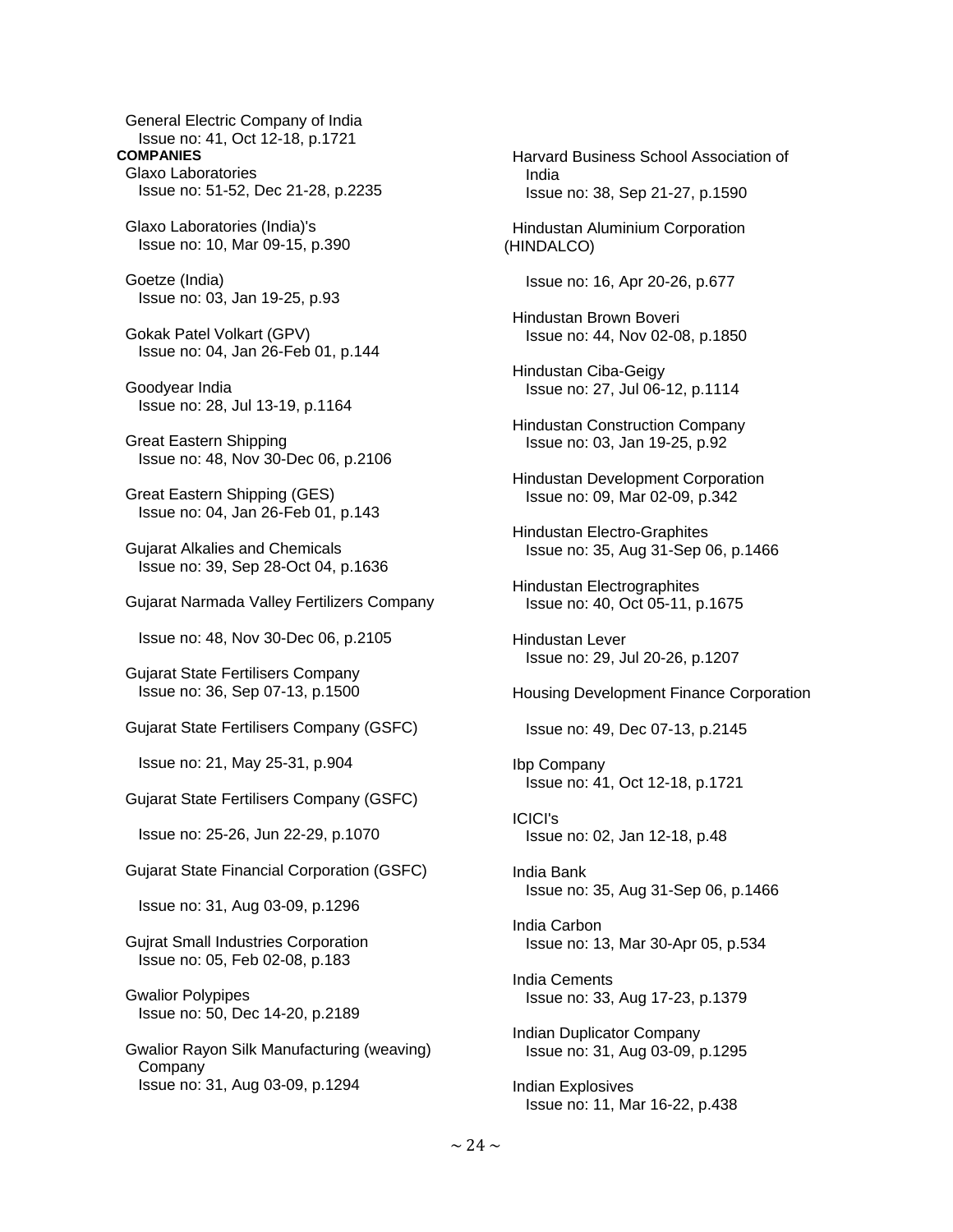**COMPANIES**  Indian Organic Chemicals Issue no: 34, Aug 24-30, p.1420

 Indian Overseas Bank Issue no: 27, Jul 06-12, p.1115

 Indian Oxygen Issue no: 12, Mar 23-29, p.484

 Indian Petrochemicals Corporation Issue no: 41, Oct 12-18, p.1722

 Indian Petrochemicals Corporation Issue no: 48, Nov 30-Dec 06, p.2107

 Indian Rayon Corporation Issue no: 36, Sep 07-13, p.1499

 ITC Issue no: 44, Nov 02-08, p.1849

 J K Synthetics Issue no: 34, Aug 24-30, p.1419

 Jindal Iron and Steel Company Issue no: 16, Apr 20-26, p.679

 Kamdar Cement Issue no: 41, Oct 12-18, p.1722

 Karnataka Welding Products Issue no: 37, Sep 14-20, p.1545

 KEC International Issue no: 17, Apr 27-May 03, p.745

 Kera Sinter Issue no: 15, Apr 13-19, p.627

 Kesoram Industries and Cotton Mills Issue no: 30, Jul 27-Aug 02, p.1256

 Kirloskar Brothers' Issue no: 06, Feb 09-15, p.224

 Kirloskar Electric Company Issue no: 01, Jan 5-11, p.12

 KTC Tyres (India) Issue no: 12, Mar 23-29, p.485

 Larsen and Toubro Issue no: 01, Jan 5-11, p.13  Larsen and Toubro Issue no: 09, Mar 02-08, p.341 Lipton India Issue no: 02, Jan 12-18, p.48 Lohia Machines Issue no: 49, Dec 07-13, p.2145 Lubrizol India Issue no: 44, Nov 02-08, p.1850 Macneill and Magor (MM) Issue no: 08, Feb 23-Mar01, p.310 Madras Fertilisers Issue no: 42, Oct 19-25, p.1771 Madura Coats Issue no: 51-52, Dec 21-28, p.2235 Mafatlal Dyes and Chemicals Issue no: 20, May 18-24, p.868 Mafatlal Fine Spinning and Manufacturing **Company**  Issue no: 32, Aug 10-16, p.1337 Maharashtra Scooters Issue no: 42, Oct 19-25, p.1770 Maharashtra Sugar Mills Issue no: 15, Apr 13-19, p.626 Mahindra and Mahindra Issue no: 19, May 11-17, p.823 Malwa Cotton Spinning Mills Issue no: 02, Jan 12-18, p.48 Mather and Plant (India) Issue no: 11, Mar 16-22, p.438 May and Baker (India) Issue no: 31, Aug 03-09, p.1295 Metal Box India Issue no: 35, Aug 31-Sep 06, p.1465 Modi Rubber Issue no: 49, Dec 07-13, p.2145 Modi Spinning and Weaving Mills Company

Issue no: 15, Apr 13-19, p.627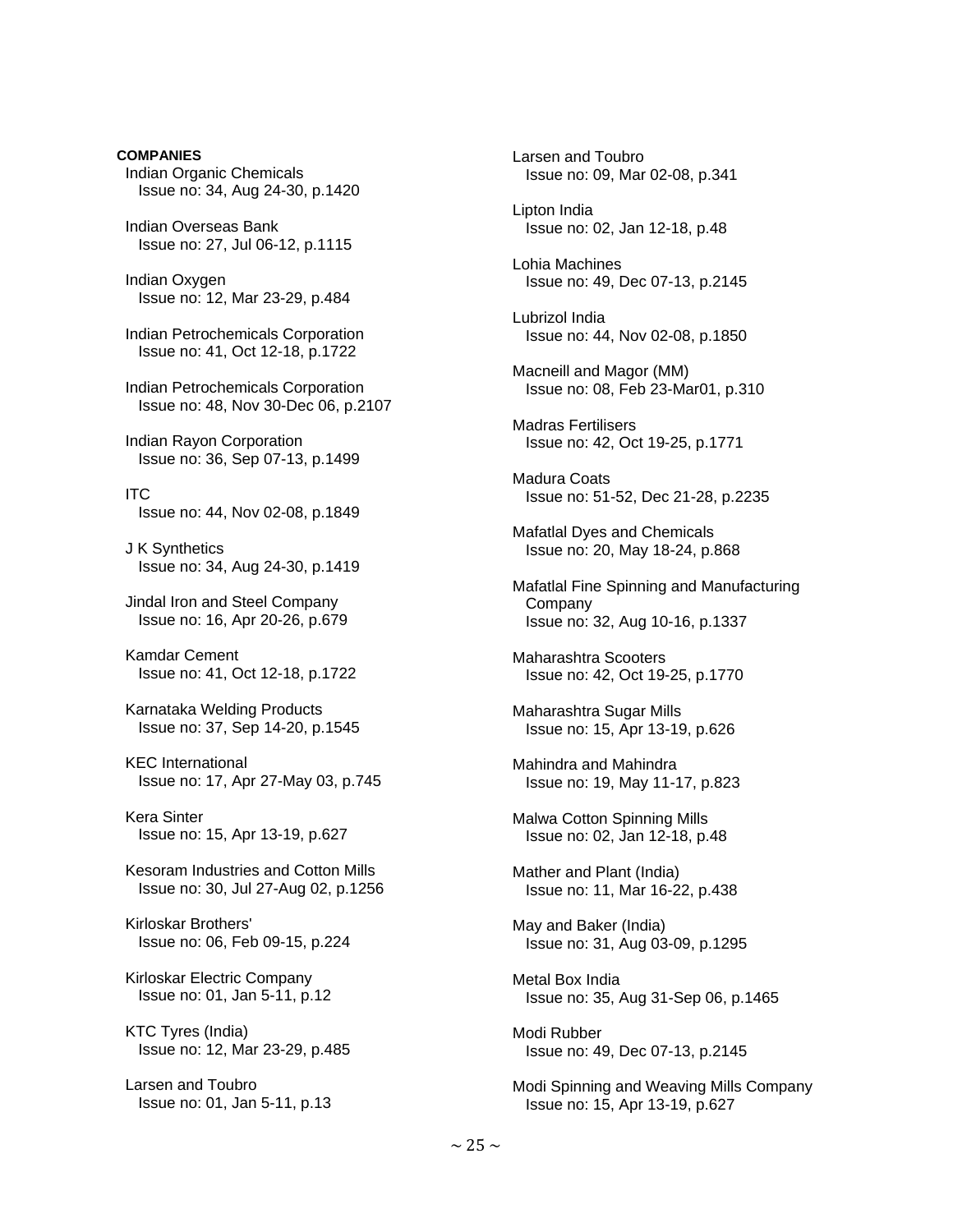**COMPANIES**  Morarjee Goculdas Spinning and Weaving Company Issue no: 43, Oct 26-Nov 01, p.1811 Mukund Iron and Steel Works Issue no: 07, Feb 16-22, p.261 National Insulated Cable Co of India (NICCO) Issue no: 03, Jan 19-25, p.92 National Insulated Cable Company of India Issue no: 43, Oct 26-Nov 01, p.1911 National Newsprint and Paper Mills Issue no: 43, Oct 26-Nov 01, p.1812 National Newsprint and Paper Mills (NEPAMILLS) Issue no: 09, Mar 02-08, p.342 National Organic Chemical Industries (NOCIL) Issue no: 21, May 25-31, p.903 National Oxygen Issue no: 42, Oct 19-25, p.1770 National Peroxide Issue no: 16, Apr 20-26, p.680 New Great Eastern Spinning and Weaving Company Issue no: 17, Apr 27-May 03, p.746 Ng Export Industries Issue no: 35, Aug 31-Sep 06, p.1466 Nippon Denro Ispat Issue no: 29, Jul 20-26, p.1208 Noduron Founders Maharashtra Issue no: 34, Aug 24-30, p.1420 Orient Paper and Industries Issue no: 33, Aug 17-23, p.1379 Orissa Synthetics Issue no: 48, Nov 30-Dec 06, p.2107 Orkay Silk Mills Issue no: 03, Jan 19-25, p.93

 Orkay Silk Mills Issue no: 36, Sep 07-13, p.1500 Orkay Silk Mills Issue no: 40, Oct 05-11, p.1676 Otis Elevator Company (India) Issue no: 21, May 25-31, p.904 Pantape Magnetics Issue no: 27, Jul 06-12, p.1114 PEICO Electronics and Electricals Issue no: 20, May 18-24, p.867 Phillips Carbon Black Issue no: 24, Jun 15-21, p.1026 Polychem Issue no: 38, Sep 21-27, p.1589 Polyolefins Industries (PIL) Issue no: 17, Apr 27-May 03, p.746 Pond's Issue no: 50, Dec 14-20, p.2189 Pressure Cookers and Appliances Issue no: 19, May 11-17, p.823 Priyadarshini Cement Issue no: 38, Sep 21-27, p.1590 Rajasthan State Industrial Development and Investment Corporation (RIICO) Issue no: 21, May 25-31, p.904 Rallis India Issue no: 14, Apr 6-12, p.573 Rallis India Issue no: 50, Dec 14-20, p.2188 Ranbaxy Laboratories Issue no: 28, Jul 13-19, p.1163 Raymond Woollen Mills Issue no: 42, Oct 19-25, p.1769 Reckitt and Colman of India Issue no: 21, May 25-31, p.904 Regency Ceramics Issue no: 27, Jul 06-12, p.1115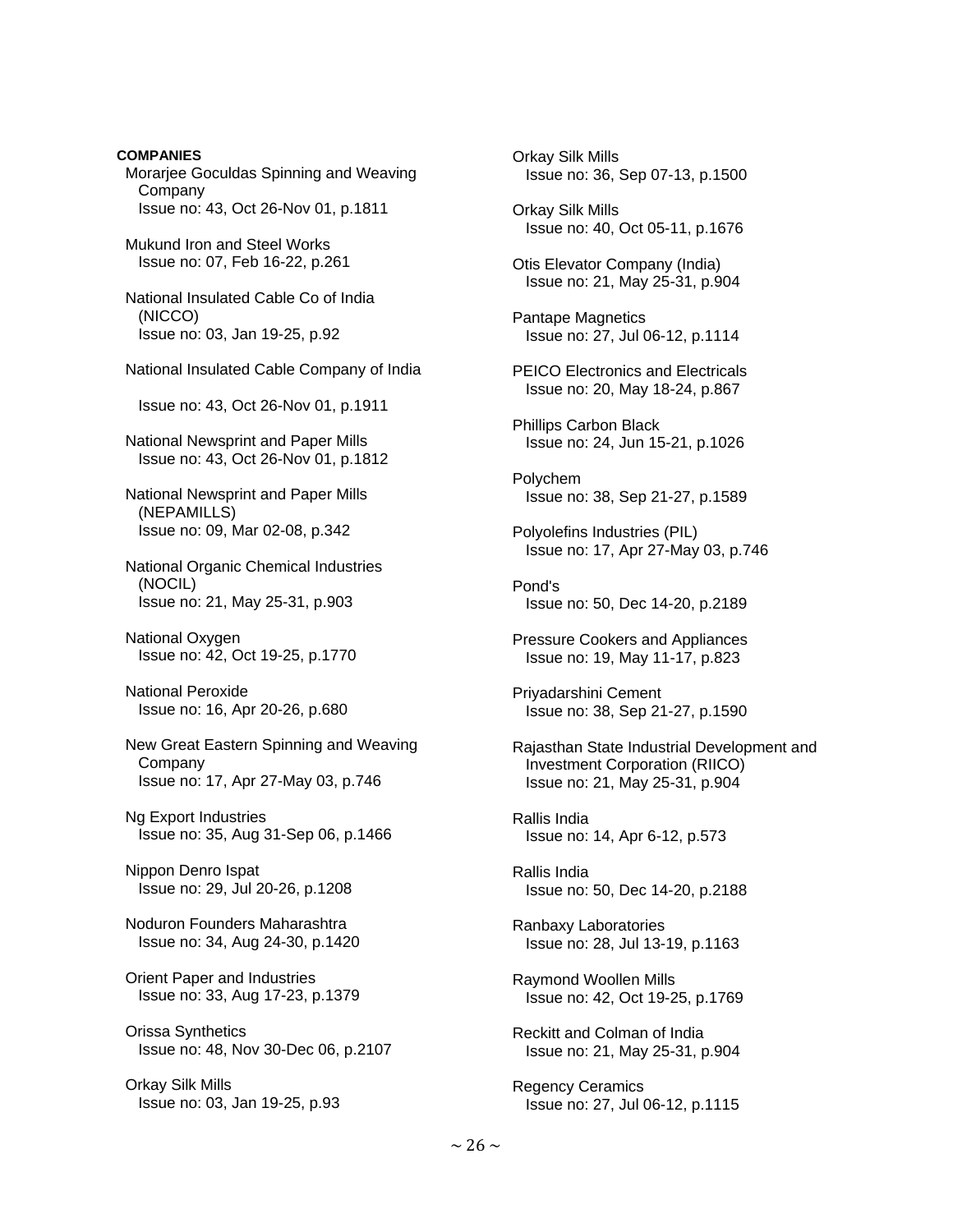**COMPANIES**  Reliance Industries Issue no: 37, Sep 14-20, p.1545

 Reliance Textile Industries Issue no: 22, Jun 01-07, p.947

 Reliance Textile Industries Issue no: 28, Jul 13-19, p.1162

 Richardson Hindustan Issue no: 40, Oct 05-11, p.1676

 Richardson Hindustan Issue no: 50, Dec 14-20, p.2188

 Roche Products Issue no: 22, Jun 01-07, p.947

 Ross Murarka Finance (RMF) Issue no: 15, Apr 13-19, p.628

 Sagar Soya Products Issue no: 03, Jan 19-25, p.93

 Samrat Bicycles Issue no: 42, Oct 19-25, p.1771

 Sandoz Issue no: 23, Jun 08-14, p.986

 Sandvik Asia Issue no: 37, Sep 14-20, p.1544

Saurashtra Cement and Chemical Industries

Issue no: 43, Oct 26-Nov 01, p.1812

 SCINDIA Steam Navigation Company Issue no: 10, Mar 09-15, p.390

 Scindia Steam Navigation Company Issue no: 15, Apr 13-19, p.628

 Sewa Papers Issue no: 16, Apr 20-26, p.680

 Shaw Wallace and Company Issue no: 11, Mar 16-22, p.437

 Shree Digvijay Cement Company Issue no: 42, Oct 19-25, p.1770

Shree Vallabh Glass Works

Issue no: 14, Apr 6-12, p.573

 Sicom Issue no: 48, Nov 30-Dec 06, p.2106

 Siemens India Issue no: 10, Mar 09-15, p.389

 Siemens India Issue no: 13, Mar 30-Apr 05, p.534

 Sooraj Automobiles Issue no: 30, Jul 27-Aug 02, p.1257

 South India Viscose Issue no: 48, Nov 30-Dec 06, p.2105

 Southern Petrochemical Industries Corporation (SPIC) Issue no: 23, Jun 08-14, p.985

 Spencer and Company Issue no: 05, Feb 02-08, p.183

 Standard Batteries Issue no: 04, Jan 26-Feb 01, p.144

 Standard Mills Company's Issue no: 24, Jun 15-21, p.1025

 Steel Strips Issue no: 31, Aug 03-09, p.1295

 Straw Products Issue no: 30, Jul 27-Aug 02, p.1256

 Sudershan Plywood Industries Issue no: 31, Aug 03-09, p.1296

 Sudharshan Chemical Industries Issue no: 05, Feb 02-08, p.183

 Sundaram-clayton Issue no: 51-52, Dec 21-28, p.2236

 Supreme Industries Issue no: 01, Jan 5-11, p.13

 Supreme Industries Issue no: 50, Dec 14-20, p.2189

 Surat Electricity Company Issue no: 39, Sep 28-Oct 04, p.1636

 Svadeshi Mills Company Issue no: 07, Feb 16-22, p.262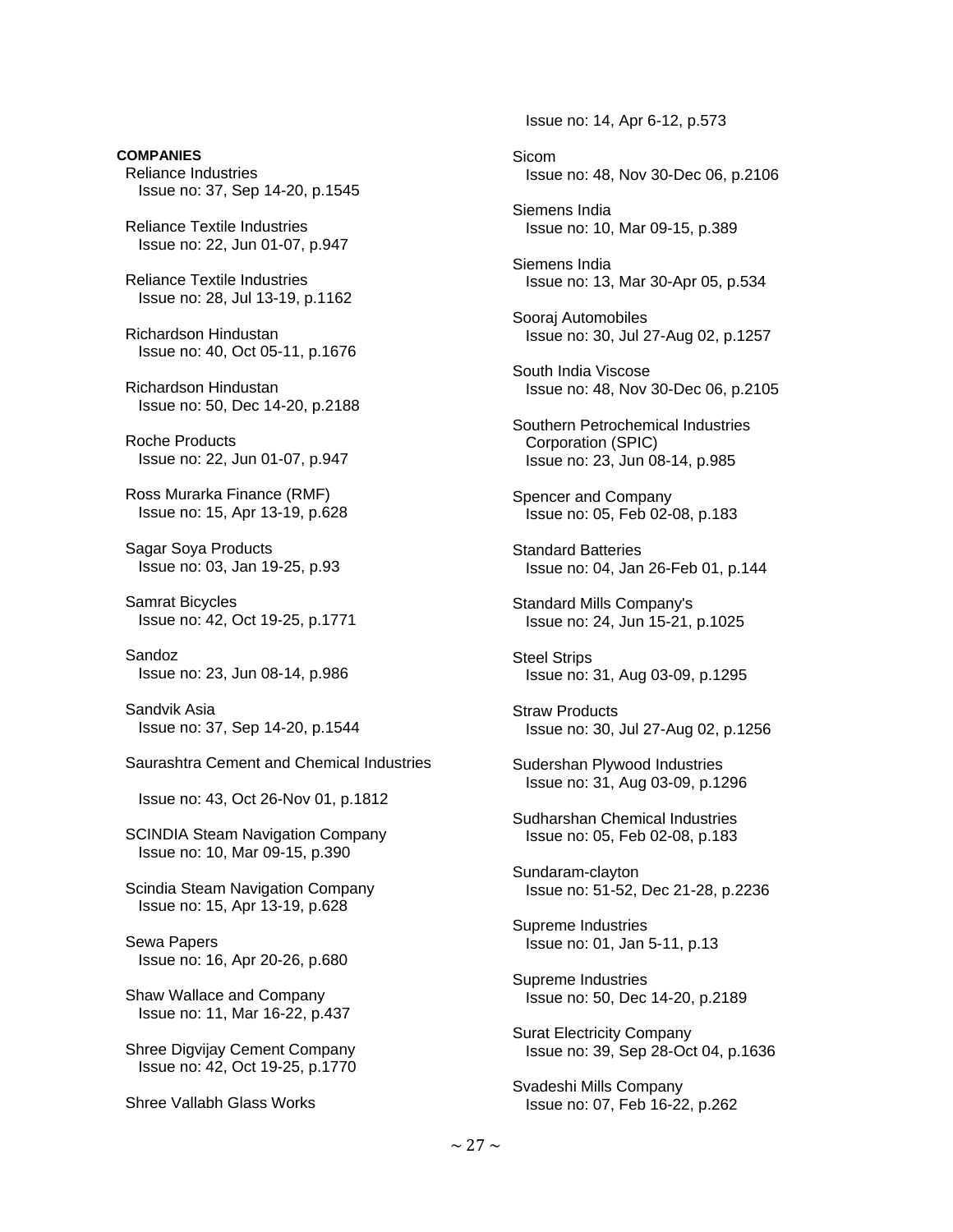**COMPANIES**  Swaraj Mazda Issue no: 19, May 11-17, p.824

 Synthetics and Chemicals Issue no: 14, Apr 6-12, p.574

 Tata Burroughs Issue no: 31, Aug 03-09, p.1296

 Tata Chemicals Issue no: 35, Aug 31-Sep 06, p.1464

 Tata Chemicals Issue no: 48, Nov 30-Dec 06, p.2106

 Tata Electric Company Issue no: 37, Sep 14-20, p.1543

Tata Engineering and Locomotive Company

Issue no: 32, Aug 10-16, p.1337

 Tata Iron and Steel Company Issue no: 33, Aug 17-23, p.1378

 Tata Iron and Steel Company Issue no: 49, Dec 07-13, p.2145

 Tata Oil Mills Company Issue no: 34, Aug 24-30, p.1419

 Tata-Robins-Fraser Issue no: 35, Aug 31-Sep 06, p.1465

**Telco** Issue no: 02, Jan 12-18, p.48

 Tinplate Company of India Issue no: 44, Nov 02-08, p.1851

 Tri-Star Soya Products Issue no: 35, Aug 31-Sep 06, p.1466

 Tribeni Tissues Issue no: 18, May 4-10, p.778

# UNICHEM Laboratories Issue no: 10, Mar 09-15, p.390

 Union Carbide India Issue no: 38, Sep 21-27, p.1589

United Leasing

Issue no: 35, Aug 31-Sep 06, p.1466

 United Soya Products Issue no: 37, Sep 14-20, p.1545

 Usha Alloys and Steels Issue no: 40, Oct 05-11, p.1676

 Usha Microprocess Controls Issue no: 18, May 4-10, p.779

 Vam Organic Chemicals Issue no: 48, Nov 30-Dec 06, p.2105

 Vijaya Commercial Credit Issue no: 51-52, Dec 21-28, p.2236

 VOLTAS Issue no: 08, Feb 23-Mar 01, p.310

 Warner Hindustan Issue no: 16, Apr 20-26, p.679

 Warren Tea Issue no: 38, Sep 21-27, p.1590

 Western Ministil Issue no: 30, Jul 27-Aug 02, p.1257

**WIMCO** Issue no: 18, May 4-10, p.778

 Xlo-Gwb Cardan Shafts Issue no: 37, Sep 14-20, p.1545

 Zuari Agro Chemicals Issue no: 20, May 18-24, p.867

# **COMPENSATION**

 Making the State Pay for Violations of Fundamental Rights; A G Noorani (F) Issue no: 48, Nov 30-Dec 06, p.2104

#### **COMPUTER APPLICATIONS**

 Automation in Engineering Industries of India and Republic of Korea: Against the Background of Experience in Some OECD Countries; Charles Edquist, Staffan Jacobsson and Kishore Jethanandani (SA) Issue no: 15, Apr 13-19, p.643

 Computers in Banks; Bagaram Tulpule (BR) Issue no: 09, Mar 02-08, p.353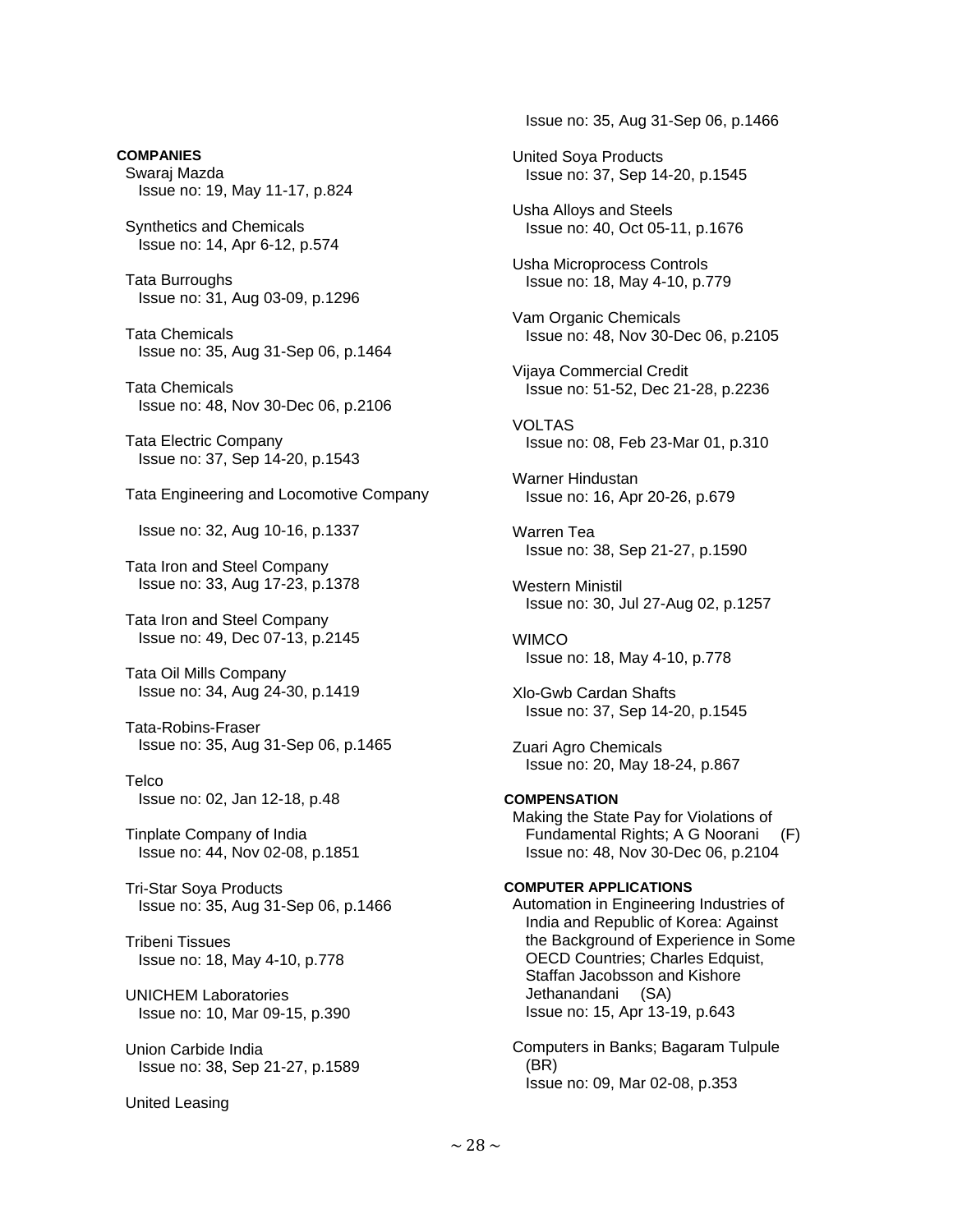### **COMPUTER HARDWARE**

 Learning from Mexico: Electronics (Ed) Issue no: 31, Aug 03-09, p.1287

# **CONGRESS GOVERNMENT**

 Centralisation of Police Powers: Politics (Ed) Issue no: 41, Oct 12-18, p.1716

 Change of Patil: Maharashtra; JVD (C) Issue no: 23, Jun 08-14, p.991

 Enough is Enough; Romesh Thapar (F) Issue no: 23, Jun 08-14, p.983

 Government at Siesta; Romesh Thapar (F) Issue no: 24, Jun 15-21, p.1023

 Rajiv's Bharat Mata; Romesh Thapar (F) Issue no: 41, Oct 12-18, p.1723

 Security-Peddling and Showmanship; Romesh Thapar (F) Issue no: 40, Oct 05-11, p.1673

#### **CONGRESS PARTY**

 An Arrangement of Convenience (Ed) Issue no: 04, Feb 02-08, p.174

 Appeasing the Peasantry: Maharashtra (Ed) Issue no: 04, Jan 26-Feb 01, p.138

 Assembly Elections (Ed) Issue no: 10, Mar 09-15, p.381

 Cheers for Congress Socialism; BM (C) Issue no: 19, May 11-17, p.825

 Congress Party's Decline (Ed) Issue no: 04, Jan 26-Feb 01, p.138

 Congress(I) and Punjab (Ed) Issue no: 02, Jan 12-18, p.41

 Congress(I) Stages Comeback: Tamil Nadu (Ed) Issue no: 01, Jan 5-11, p.2

 Consolidation of Kashmiri Identity and Fragmentation of Jammu Identity; Balraj Puri (C) Issue no: 03, Jan 19-25, p.99

 Continuing the Dangerous Game (Ed) Issue no: 08, Feb 23-Mar 01, p.302

 CPI(M) Never Blames Its Cadres; Saroj Mukherjee (LE) Issue no: 20, May 18-24, p.862

 Cynical Cynicism: Congress (I) (Ed) Issue no: 18, May 4-10, p.769

- Election Season in South Asia; GPD (F) Issue no: 11, Mar 16-22, p.436
- Era of Indira Gandhi; Balraj Puri (P) Issue no: 04, Jan 26-Feb 01, p.148
- Erosion of Left Front's Traditional Base; Ajit Roy (C) Issue no: 02, Jan 12-18, p.53

 From Caste Consciousness to Class Consciousness Alleppey Coir Workers during Inter-War Period; T M Thomas Isaac (RA) Issue no: 04, Jan 26-Feb 01, p.PE05

- Futile Search for Short-Cuts (Ed) Issue no: 10, Mar 09-15, p.382
- A Gossipy Centre; Romesh Thapar (F) Issue no: 14, Apr 6-12, p.571
- Government Media and Punjab; Pritam Singh (D) Issue no: 02, Jan 12-18, p.79
- Homecomers' Dilemma: Conress (I) (Ed) Issue no: 25-26, Jun 22-29, p.1062
- Looking at the Constitution; Romesh Thapar (F) Issue no: 29, Jul 20-26, p.1209
- The Messy Punjab; Romesh Thapar (F) Issue no: 15, Apr 13-19, p.623
- A Moment of Correction?; Romesh Thapar (F) Issue no: 33, Aug 17-23, p.1375

 The More it Changes... (Ed) Issue no: 01, Jan 5-11, p.1

 The Muck of the Indira Years; Romesh Thapar (F) Issue no: 05, Feb 02-08, p.180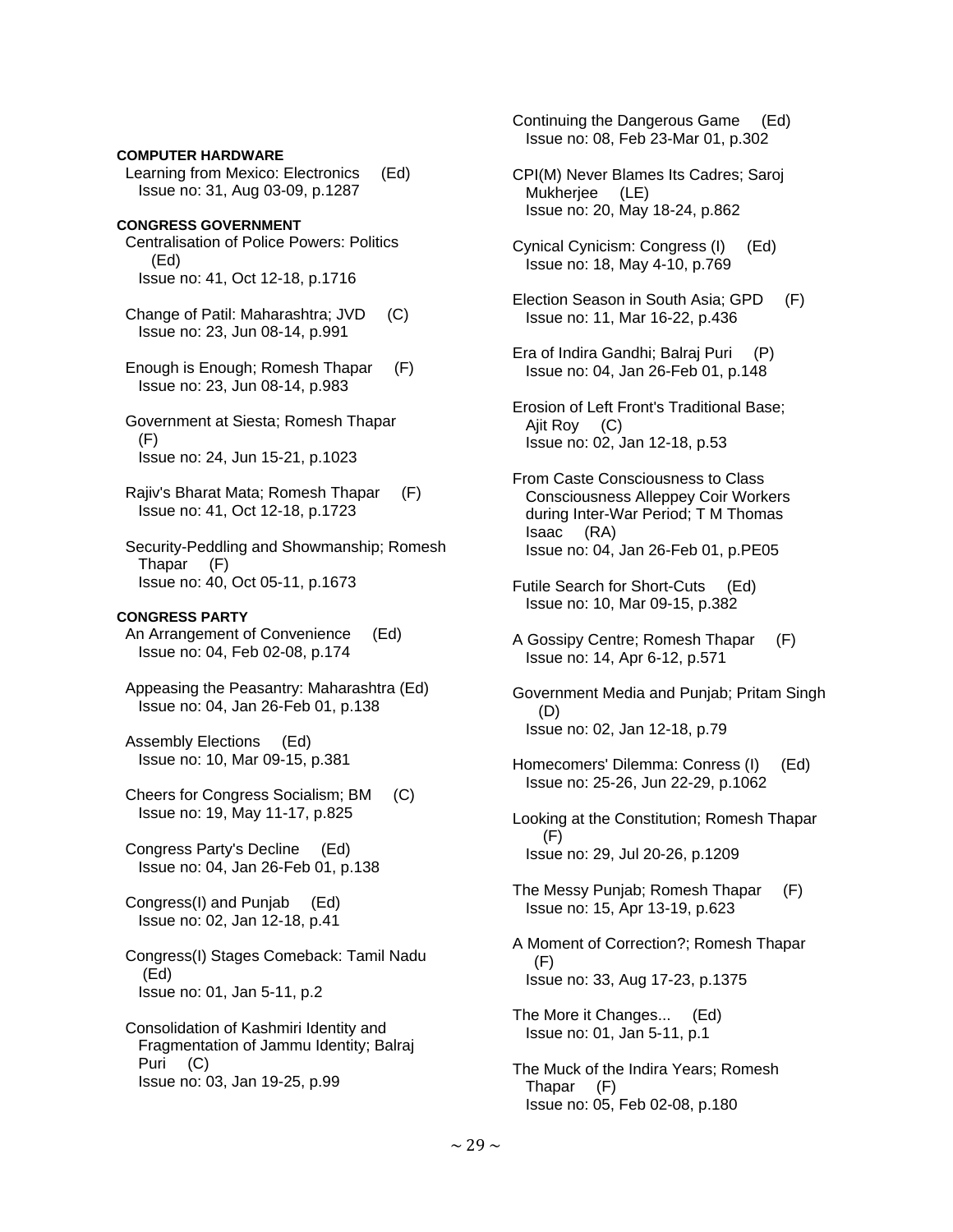**CONGRESS PARTY**  New Face of Loyalty (Ed) Issue no: 06, Feb 09-15, p.214

 Not in the National Interest; Sumanta Banerjee (C) Issue no: 10, Mar 09-15, p.391

 Our Euphoric Times; Romesh Thapar (F) Issue no: 03, Jan 19-25, p.87

 The Political Debate, and the Reality; Romesh Thapar (F) Issue no: 43, Oct 26-Nov 01, p.1809

 Pre-Emptive Move: Maharashtra (Ed) Issue no: 23, Jun 08-14, p.978

 The Single-Leader Principle; Romesh Thapar (F) Issue no: 42, Oct 19-25, p.1765

 Stars and Shadows in Madras; K Krishna Moorthy (F) Issue no: 03, Jan 19-25, p.91

 Troubled North-East (Ed) Issue no: 25-26, Jun 22-29, p.1061

 Unstable Arrangement (Ed) Issue no: 10, Mar 09-15, p.382

 Vote for Indian Nationalism; GPD (F) Issue no: 03, Jan 19-25, p.90

 Where Has the Opposition Gone?; Romesh Thapar (F) Issue no: 08, Feb 23-Mar 01, p.307

### **CONSTITUTION OF INDIA**

 The Making of Constitutional History; Arun K Banerji (BR) Issue no: 29, Jul 20-26, p.1226

# **CONSTITUTIONAL LAW**

 Erosion of Constitutional Safeguards; K G Kannabiran (C) Issue no: 18, May 4-10, p.786

 How Lawful Imprisonment Can Become Unlawful; A G Noorani (CL) Issue no: 37, Sep 14-20, p.1542

# **CONSTRUCTION WORKERS**

 Comprehensive Legislation for Construction Workers; R Shenbagavalli (C) Issue no: 49, Dec 07-13, p.2156

### **CONSUMER EXPENDITURE**

 Comparison of Structurally Divergent Economies: Problems and Limitations; Arun Ghosh (SA) Issue no: 03, Jan 19-25, p.106

#### **CONSUMER GOODS**

 Expansion of Luxury Goods and Immiserisation of the Poor; Ranjit Sau (P) Issue no: 51-52, Dec 21-28, p.2249

### **CONSUMER PRICES**

 No Relief for the People (C) Issue no: 51-52, Dec 21-28, p.2239

# **CONSUMPTION**

 Food Consumption and Size of People: Some Indian Evidence; A Vaidyanathan (F) Issue no: 30, Jul 27-Aug 02, p.PE79

#### **CONTRACEPTIVES**

 Case for Injectible Contraceptive; Iris Kapil (D) Issue no: 19, May 11-17, p.854

 Case for Injectible Contraceptives?; Sujit K Das and Pijus Kanti Sarkar (D) Issue no: 40, Oct 05-11, p.1713

### **CONTRACT FARMING**

 Impact of Household Contract System on Women in Rural China; Govind Kelkar (RA) Issue no: 17, Apr 27-May 03, p.WS39

# **CONTRACT LABOUR**

 'Dadan' Workers in the Calcutta Metro; Sandip Bandyopadhyay and V Ramaswamy  $(C)$ Issue no: 11, Mar 16-22, p.439

 The Railways' Subalterns; Timir Basu (C) Issue no: 08, Feb 23-Mar 01, p.312

# **COOPERATIVES**

 Co-operatives in Anthropological Perspective: Report of a Symposium on Co-operatives and Rural Development; D W Attwood, B S Baviskar and Shanti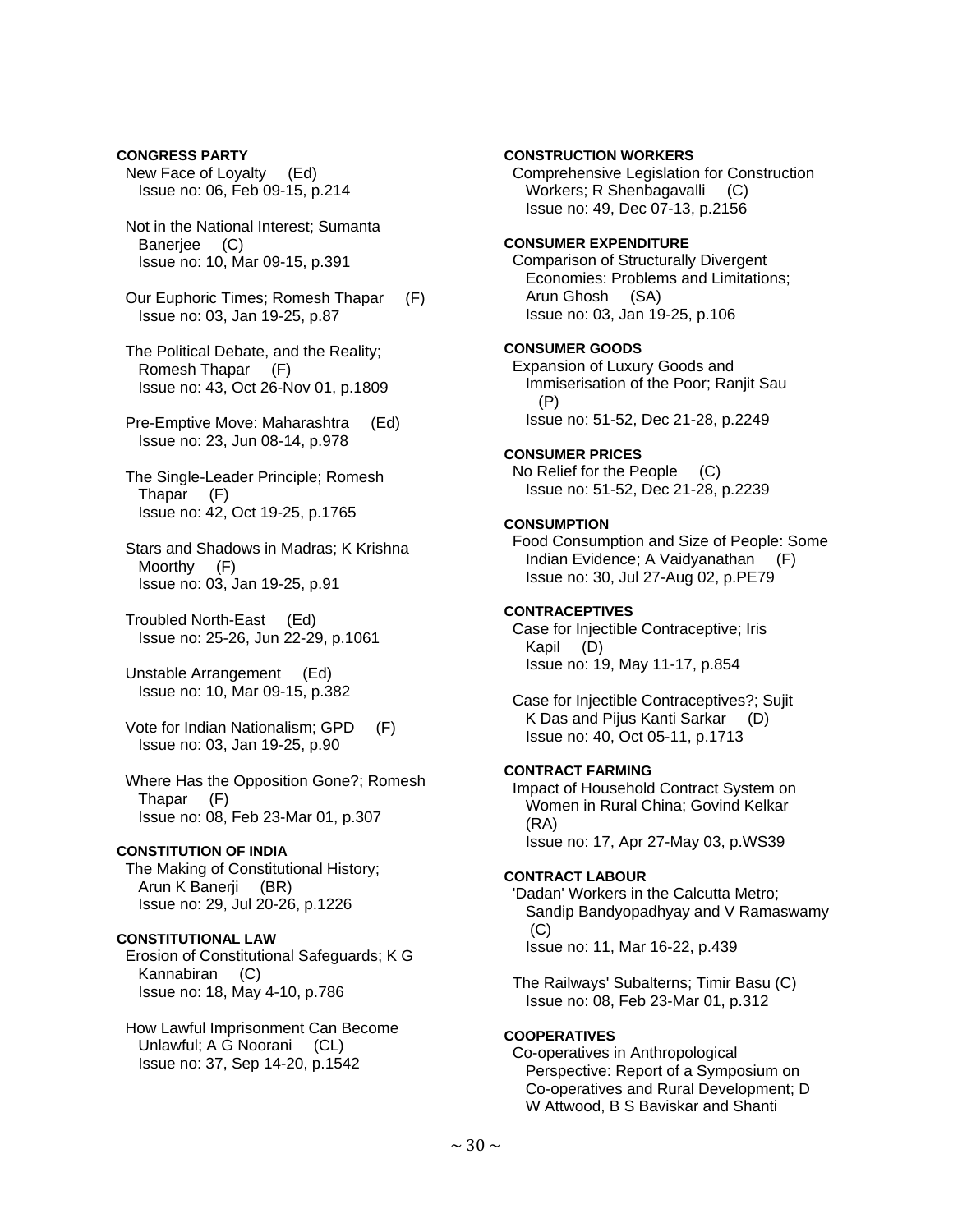George (C) Issue no: 01, Jan 5-11, p.18 **CORPORATE FINANCE**  Growing Public Deposits: Corporate Sector (C) Issue no: 03, Jan 19-25, p.85

### **CORPORATE GOVERNANCE**

 Corporate Board and Performance; R A Sharma (RA) Issue no: 08, Feb 23-Mar 01, p.M17

**CORPORATE INVESTMENT**  Corporate Investment in 1985: A Forecast; Philip Thomas and Ranjana Pendharkar (RA) Issue no: 21, May 25-31, p.M89

**CORPORATE SECTOR**  Corporate Board and Performance; R A Sharma (RA) Issue no: 08, Feb 23-Mar 01, p.M17

# **CORPORATE TAX**

 Fiscal Strategy Left Incomplete; Chitale M P (SA) Issue no: 16, Apr 20-26, p.728

 The State in Retreat?; Sanjaya Baru (SA) Issue no: 16, Apr 20-26, p.703

# **CORRUPTION**

 Correctives Snarled by Stupid Follow-Ups; Romesh Thapar (F) Issue no: 36, Sep 07-13, p.1497

 Lokpal Bill: Dharma Does Not Live Here Any More?; L C Jain (C) Issue no: 38, Sep 21-27, p.1591

 State as Private Property; Nita Sanghvi (BR) Issue no: 25-26, Jun 22-29, p.1079

# **COTTON**

 Blind Man's Buff (C) Issue no: 35, Aug 31-Sep 06, p.1458

 Case for 'Swap Deals' in Cotton (C) Issue no: 17, Apr 27-May 03, p.740

 Cotton Conundrums (C) Issue no: 20, May 18-24, p.860

 Cotton Corporation out of Its Depth (C)

Issue no: 41, Oct 12-18, p.1718

 Cotton Prices Look Up (C) Issue no: 13, Mar 30-Apr 05, p.528

Loose Talk of Cotton Export (C) Issue no: 38, Sep 21-27, p.1582

 Many Question Marks: Textile Policy (Ed) Issue no: 24, Jun 15-21, p.1018

 Ministerial Cotton-Picking (C) Issue no: 29, Jul 20-26, p.1204

 Outwitted by Industry Lobby (C) Issue no: 51-52, Dec 21-28, p.2230

 Pattern of Commercial Farming in Guntur District; V N Reddy (RA) Issue no: 51-52, Dec 21-28, p.A137

 Textile Policy Blues (C) Issue no: 42, Oct 19-25, p.1762

 Textile Policy Not to Blame (C) Issue no: 48, Nov 30-Dec 06, p.2099

 Turn-Around for Textile Mills? (C) Issue no: 08, Feb 23-Mar 01, p.304

 Unconvincing Claim: Cotton Corporation (C) Issue no: 13, Mar 30-Apr 05, p.529

 Wide Swings in Cotton Prices Continue  $(C)$ Issue no: 22, Jun 01-07, p.940

**COTTON TEXTILE INDUSTRY**  Case for 'Swap Deals' in Cotton (C) Issue no: 17, Apr 27-May 03, p.740

 Cotton Conundrums (C) Issue no: 20, May 18-24, p.860

 Cotton Corporation out of Its Depth  $(C)$ Issue no: 41, Oct 12-18, p.1718

 Cotton Export: Balancing the Lobbies (C) Issue no: 06, Feb 09-15, p.215

 Excise Duty Evasion on Cotton Textile Fabrics; M Govinda Rao and Gopinath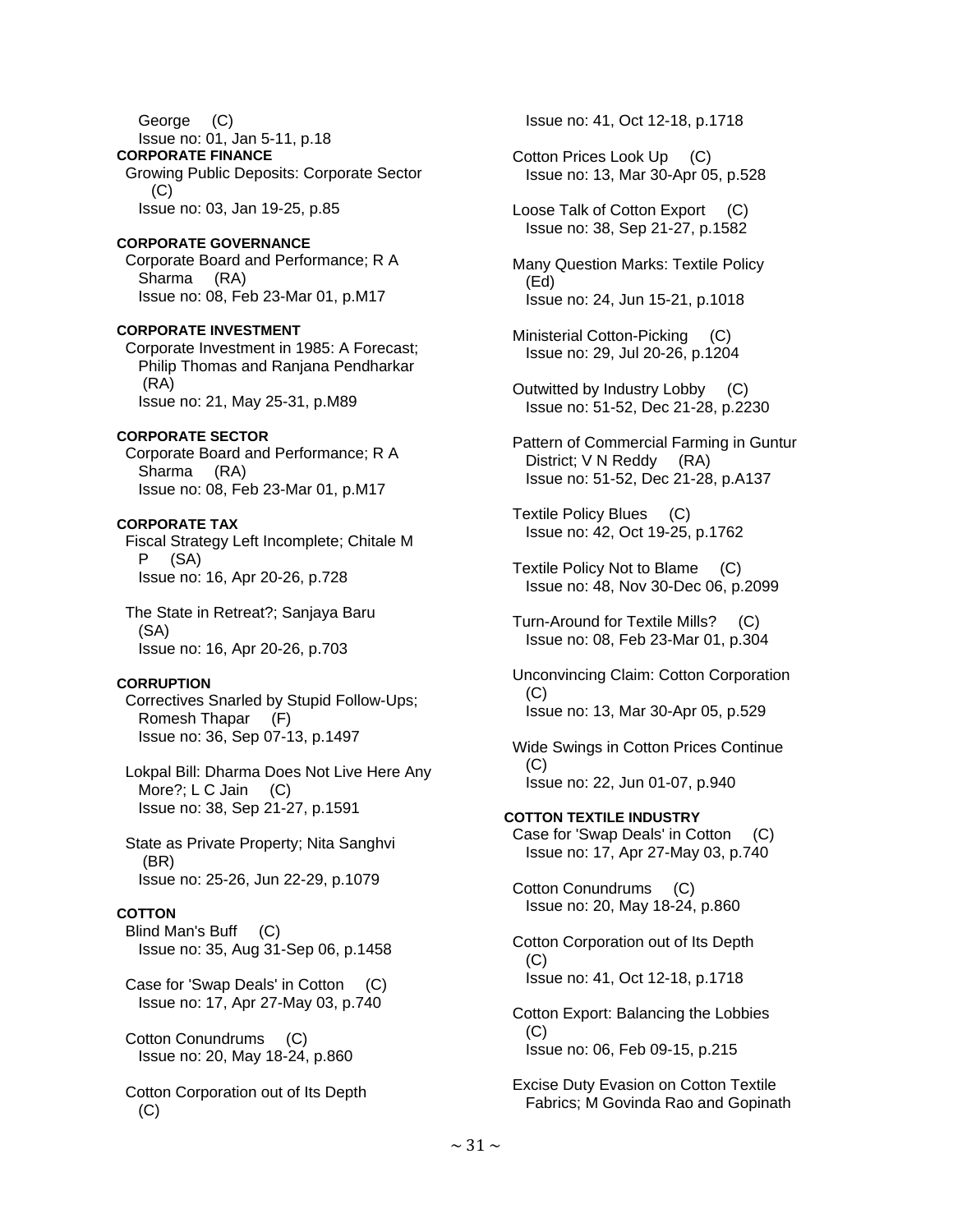Pradhan (SA)

Issue no: 44, Nov 02-08, p.1877

**COTTON TEXTILE INDUSTRY**  Health Hazards of Cotton Textile Workers;

 Bharat Dogra (C) Issue no: 07, Feb 16-22, p.267

 Indian Textile Industry, 1970-1984: An Analysis of Demand and Supply; Omkar Goswami (SA) Issue no: 38, Sep 21-27, p.1603

 Outwitted by Industry Lobby (C) Issue no: 51-52, Dec 21-28, p.2230

 Textile Industry: A Time for PR (C) Issue no: 36, Sep 07-13, p.1494

 Textile Policy Blues (C) Issue no: 42, Oct 19-25, p.1762

# **CPI(M)**

 CPI(M) and Its Cadres (LE) Issue no: 27, Jul 06-12, p.1110

# **CRICKET**

 Oxford Dons Make a Point; GPD (F) Issue no: 06, Feb 09-15, p.221

# **CRIMINAL LAW**

 Erosion of Constitutional Safeguards; K G Kannabiran (C) Issue no: 18, May 4-10, p.786

 The State as Law-Breaker; A G Noorani  $(CL)$ Issue no: 09, Mar 02-08, p.340

# **CROP INSURANCE**

 Crop Insurance in India: A Review, 1976-77 to 1984-85; V M Dandekar (RA) Issue no: 25-26, Jun 22-29, p.A46

# **CROP YIELD**

 Crop Insurance in India: A Review, 1976-77 to 1984-85; V M Dandekar (RA) Issue no: 25-26, Jun 22-29, p.A46

# **CROPPING PATTERN**

 Pattern of Commercial Farming in Guntur District; V N Reddy (RA) Issue no: 51-52, Dec 21-28, p.A137

 Transition from Subsistence to Commercialised Agriculture: A Study of Krishna District of Andhra, C 1850-1900; G N Rao (RA)

Issue no: 25-26, Jun 22-29, p.A60

 Where Sunlight Is Scarce: Changes in Cropping Pattern in Kanyakumari; J Selvarathnam (SA) Issue no: 45-47, Nov 09-29, p.1961

## **CURRENCIES**

 Making Third World Pay for Overvalued Dollar; ISG (F) Issue no: 25-26, Jun 22-29, p.1068

## **CUSTOMS DUTY**

 No Stomach for Competition: Electronics; Arun Goyal (C) Issue no: 29, Jul 20-26, p.1214

 Viscose Fibre: Import Fiddles (C) Issue no: 04, Jan 26-Feb 01, p.140

# **DAIRY INDUSTRY**

 Import of Donated Commodities, Export of Feed, and New Technology of Milk Production; Surendar Singh and Kamaljit Singh (SA) Issue no: 29, Jul 20-26, p.1227

 Lure of Manufactures: Milk Cooperatives  $(C)$ Issue no: 03, Jan 19-25, p.84

 Milk Surpluses against Poverty: Report of an International Workshop; B S Baviskar and Shanti George (C) Issue no: 37, Sep 14-20, p.1549

 Operation Flood and Energy Balance; P C Bardhan (LE) Issue no: 32, Aug 10-16, p.1330

 Operation Flood and Feed-Milk Relationship; J George (LE) Issue no: 43, Oct 26-Nov 01, p.1807

 Operation Flood and Rural India: Vested and Divested Interests; Shanti George (SA) Issue no: 49, Dec 07-13, p.2163

 White Revolution in India: Facts and Issues; K N Nair (RA) Issue no: 25-26, Jun 22-29, p.A89

# **DAIRY PRODUCTS**

 Import of Donated Commodities, Export of Feed, and New Technology of Milk Production; Surendar Singh and Kamaljit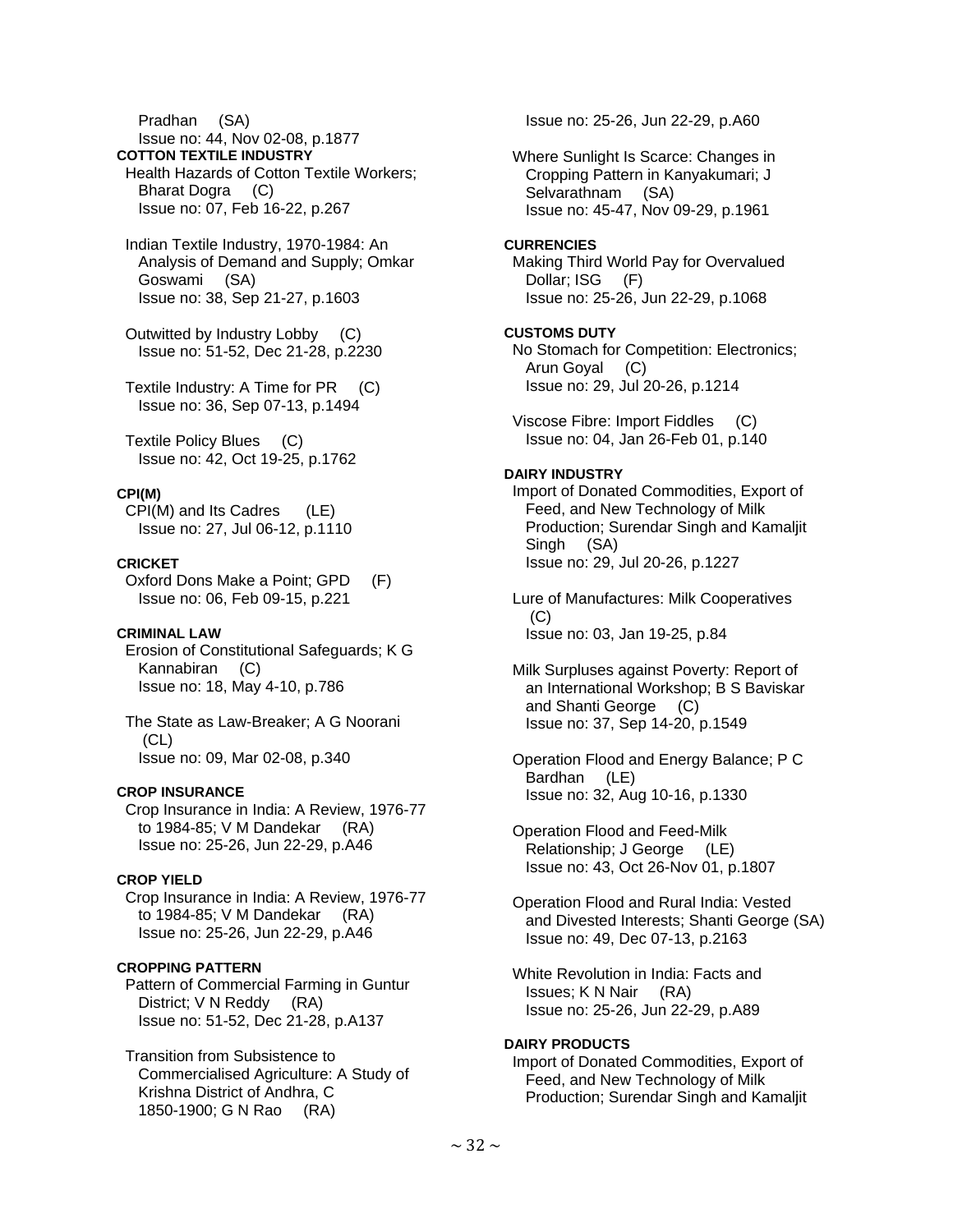Singh (SA)

Issue no: 29, Jul 20-26, p.1227

### **DALITS**

 Karamchedu: A Dialectic without Development; D Narasimha Reddy (C) Issue no: 37, Sep 14-20, p.1546

# **DAMS**

 Anti-People Development: Case of Inchampalli Project (C) Issue no: 22, Jun 01-07, p.952

 From the Dam to the Ghettos: The Victims of the Rihand Dam; Satyajit Kumar Singh (C) Issue no: 39, Sep 28-Oct 04, p.1643

 From the Dam to the Ghettos: The Victims of the Rihand Dam; Satyajit Kumar Singh (C) Issue no: 40, Oct 05-11, p.1683

 The Other Side of the Dam; Bharat Dogra (BR) Issue no: 15, Apr 13-19, p.640

# **DEFENCE EXPENDITURE**

 Less Bangs per Dollar: United States (Ed) Issue no: 21, May 25-31, p.899

 Real and Apparent Burden: Defence Expenditure (Ed) Issue no: 12, Mar 23-29, p.478

# **DELHI**

 Communal Violence in India: A Study of Communal Disturbance in Delhi; Gopal Krishna (SA) Issue no: 02, Jan 12-18, p.61

 Communal Violence in India: A Study of Communal Disturbance in Delhi; Gopal Krishna (SA) Issue no: 03, Jan 19-25, p.117

 Not in the National Interest; Sumanta Banerjee (C) Issue no: 10, Mar 09-15, p.391

Who Are the Guilty?; Sudesh Vaid (LE) Issue no: 13, Mar 30-Apr 05, p.529

# **DEMOCRACY**

 'Resurgent Democracy' in Latin America: Rhetoric and Reality; Edword S Herman

 and James Petras (SA) Issue no: 27, Jul 06-12, p.1147 Mounting Attack: Democratic Rights Movement (Ed) Issue no: 36, Sep 07-13, p.1492

 On the Political Structure of a Liberal Democracy; Mrinal Datta Chaudhuri (P) Issue no: 22, Jun 01-07, p.958

- The Right to Sue; A G Noorani (CL) Issue no: 06, Feb 09-15, p.222
- Steps towards Democracy: Brazil (Ed) Issue no: 03, Jan 19-25, p.83

# **DEMOGRAPHY**

 The People of India ; S K Sanyal (BR) Issue no: 27, Jul 06-12, p.1130

 Population in Asian Countries: Trends, Issues and Strategies; Moni Nag (SA) Issue no: 02, Jan 12-18, p.75

 Two Decades of Sterilisation, Modernisation, and Population Growth in a Rural Context; Stanley A Freed and Ruth S Freed (SA) Issue no: 49, Dec 07-13, p.2171

# **DEVADASIS**

 Reform and Revival: The Devadasi and Her Dance; Amrit Srinivasan (SA) Issue no: 44, Nov 02-08, p.1869

# **DEVELOPING COUNTRIES**

 Agrarian Reforms: A Nostalgic View; V M Rao (BR) Issue no: 25-26, Jun 22-29, p.1077

 Promoting Equitable and Balanced Development: Potential of Secondary Cities; Meera Bapat (BR) Issue no: 20, May 18-24, p.878

 Squeeze on Third World: International Monetary System (C) Issue no: 21, May 25-31, p.901

# **DEVELOPMENT AID**

 Economic Diplomacy of the Billion Rouble Credit; R G Gidadhubli (C) Issue no: 21, May 25-31, p.910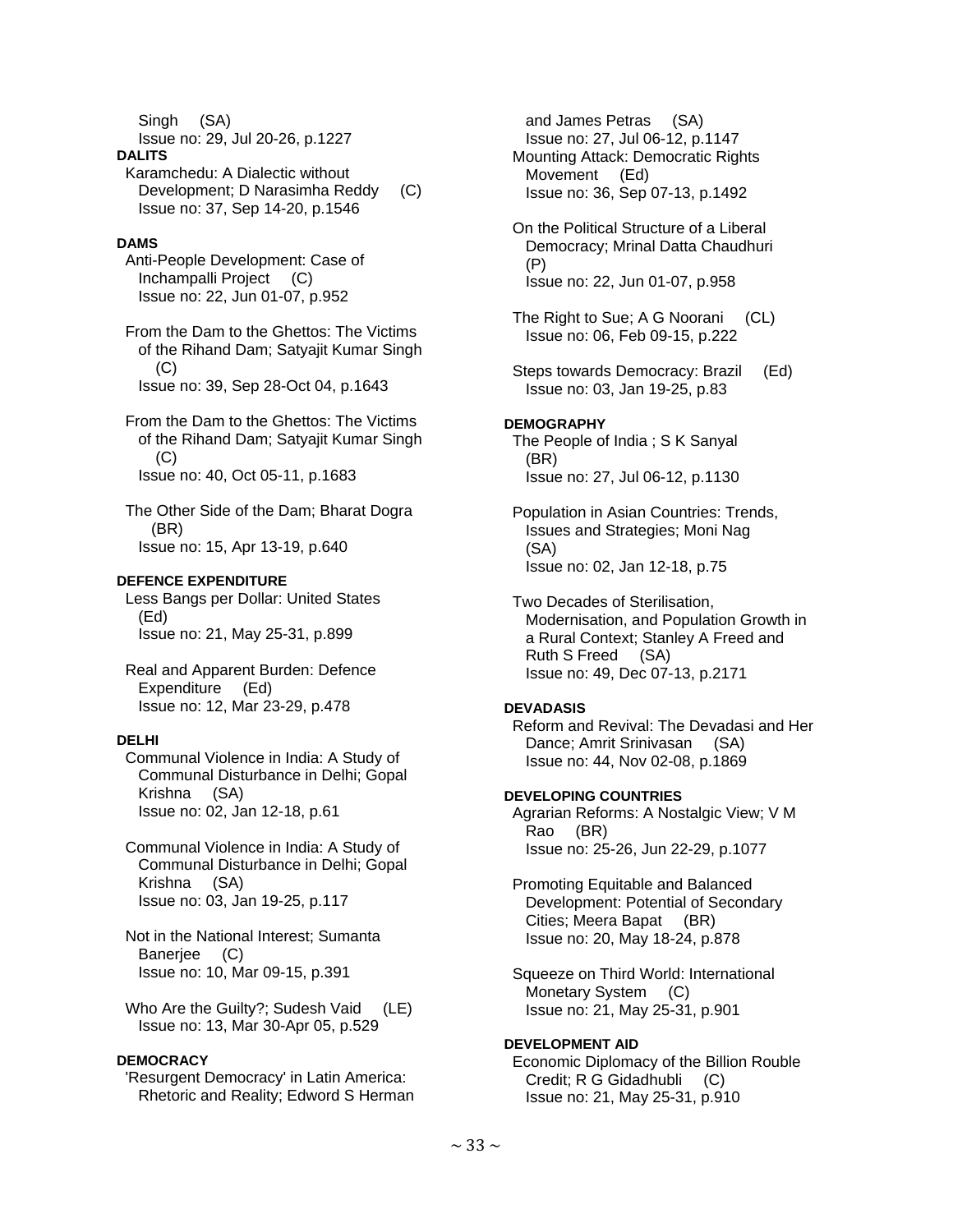# **DEVELOPMENT BANKS**

 Development Banking; Nasser Munjee (BR) Issue no: 19, May 11-17, p.837

 Gujarat State Financial Corporation: A Regional Development Bank (SA) Issue no: 20, May 18-24, p.AS15

# **DEVELOPMENT ECONOMICS**

 Marxist Ideas in Development Economics: A Brief Evaluation; Pranab Bardhan (SA) Issue no: 13, Mar 30-Apr 05, p.550

## **DEVELOPMENT FINANCIAL INSTITUTIONS**

 State Financing Covers Broad Spectrum of Economy (SA) Issue no: 20, May 18-24, p.AS17

# **DIRECT TAXES**

 Budget Pointers (Ed) Issue no: 09, Mar 02-08, p.334

 More Distortions: Fiscal Policy (Ed) Issue no: 51-52, Dec 21-28, p.2228

 A Muddled Conclave; Bharat Jhunjhunwala (D) Issue no: 48, Nov 30-Dec 06, p.2133

# **DISARMAMENT**

 Anti-Nuclear Noises; GDP (F) Issue no: 42, Oct 19-25, p.1767

 Political Case for a NWFZ in South Asia; Achin Vanaik (P) Issue no: 48, Nov 30-Dec 06, p.2115

 Superpower Co-operation and Transit Passage through Straits; Shekhar Ghosh (SA) Issue no: 18, May 4-10, p.807

# **DISEASES**

 Mortality Toll of Cities: Emerging Patterns of Disease in Bombay; Radhika Ramasubban and Nigel Crook (SA) Issue no: 23, Jun 08-14, p.999

# **DISPLACEMENT**

 From the Dam to the Ghettos: The Victims of the Rihand Dam; Satyajit Kumar Singh (C) Issue no: 40, Oct 05-11, p.1683

# **DOMESTIC VIOLENCE**

 Village Women vs Liquor Contractor; Bharat Dogra (C) Issue no: 48, Nov 30-Dec 06, p.2112

# **DRAMA AND STAGE SHOW**

 Unending Story; Sonal Shukla and Vibhuti Patel (C) Issue no: 44, Nov 02-08, p.1862

## **DROUGHT**

 Drought and Poverty: A Report from Kalahandi (C) Issue no: 44, Nov 02-08, p.1857

 Irrigation Performance during Drought; B D Dhawan (SA) Issue no: 28, Jul 13-19, p.1191

 The Silent Drought; IC (C) Issue no: 03, Jan 19-25, p.96

# **EARTHQUAKES**

 Aftershocks of Earthquakes; Firdaus Jhabvala (C) Issue no: 43, Oct 26-Nov 01, p.1819

# **EAST EUROPE**

 Some Data on Poverty (C) Issue no: 17, Apr 27-May 03, p.750

# **EAST INDIA COMPANY**

 Commerce, Conquest and the Colonial City: Role of Locational Factors in Rise of Bombay; Meera Kosambi (SA) Issue no: 01, Jan 5-11, p.32

# **ECOLOGY**

 Eucalyptus in Rainfed Farm Forestry: Prescription for Desertification; J Bandyopadhyay and Vandana Shiva (P) Issue no: 40, Oct 05-11, p.1687

# **ECONOMIC COOPERATION**

 Bonn Economic Summit: A Post-Mortem; Ramesh Jaura (C) Issue no: 21, May 25-31, p.912

 Bonn Summit and Star Wars; Michael Jacobs (C) Issue no: 23, Jun 08-14, p.995

 Failure of Western Economic Summit; Siri  $(C)$ Issue no: 20, May 18-24, p.873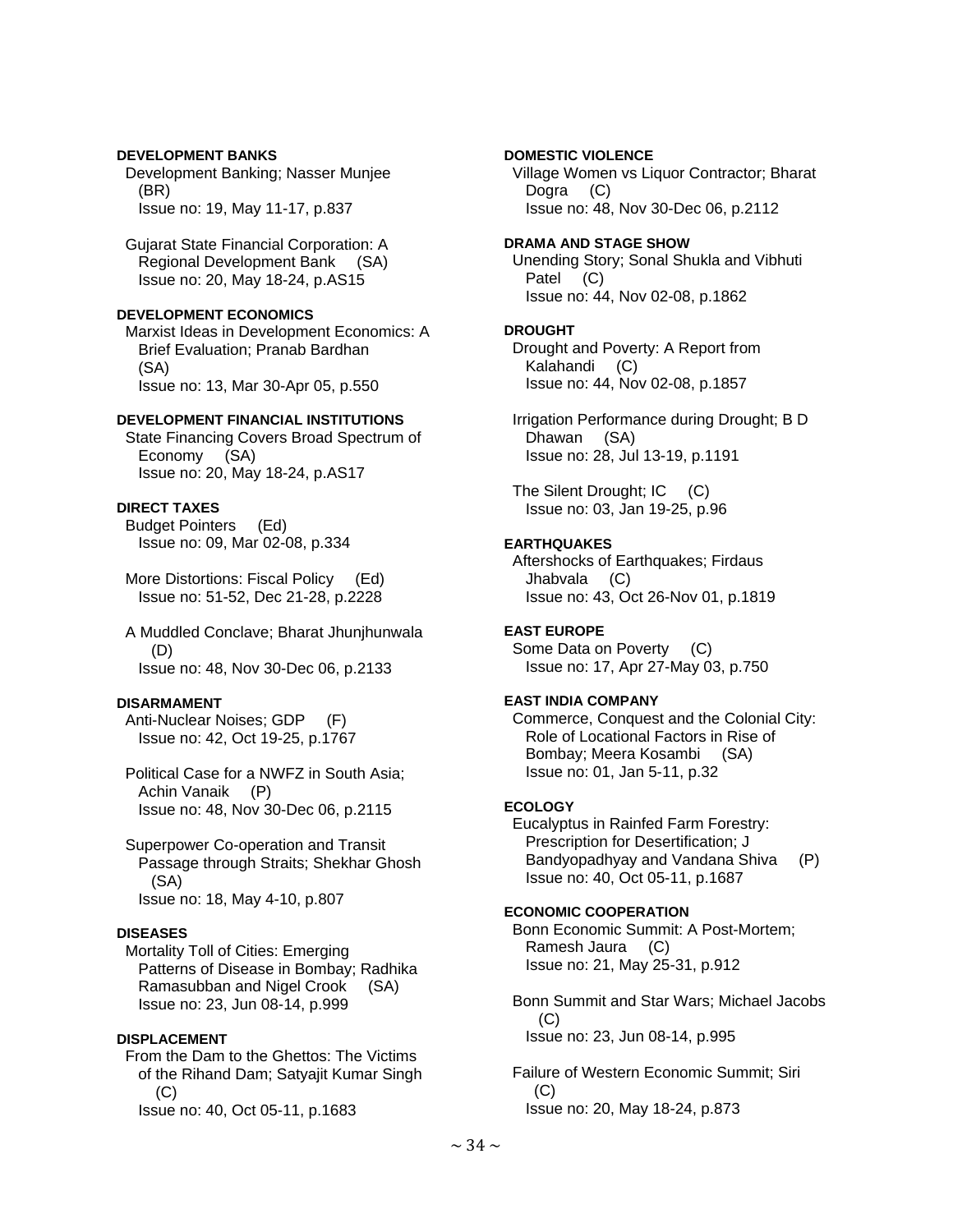# **ECONOMIC COOPERATION**

 Looking for the Silver Lining: International Economic Order (Ed) Issue no: 30, Jul 27-Aug 02, p.1251

# **ECONOMIC CRIMES**

 Showing the Finance Ministry Its Place: Art Silk Industry (C) Issue no: 22, Jun 01-07, p.941

## **ECONOMIC GROWTH AND DEVELOPMENT**

 A Disequilibrium Model of the Long-Run; Amal Sanyal (BR) Issue no: 07, Feb 16-22, p.285

 At Sixes and Sevens (Ed) Issue no: 11, Mar 16-22, p.429

 Class and Political-Economic Development in the Mediterranean: An Overview; James Petras (SA) Issue no: 07, Feb 16-22, p.296

 Denationalisation of Industries and Financial Houses; Badruddin Umar (C) Issue no: 50, Dec 14-20, p.2203

 Economic Growth in India; Ashok Rudra (S) Issue no: 15, Apr 13-19, p.663

- Flaws in Locomotive Theory; ISG (F) Issue no: 03, Jan 19-25, p.89
- Growth Hopes Belied: World Economu (Ed) Issue no: 30, Jul 27-Aug 02, p.1250

 India's Regression in the World Economy; Surendra J Patel (SA) Issue no: 39, Sep 28-Oct 04, p.1651

- Nepal's Economic Development (BR) Issue no: 18, May 4-10, p.796
- New Lamps for Old!: A Critique of the 'New Economic Policy'; H K Paranjape (SA) Issue no: 36, Sep 07-13, p.1513
- On Some Aspects of the Strategy of Growth in India; Ranjit Sau (SA)

Issue no: 15, Apr 13-19, p.655

- Problems of Adjustment and Growth in the World Economy; Jayati Ghosh (SA) Issue no: 30, Jul 27-Aug 02, p.1267
- State Financing Covers Broad Spectrum of Economy (SA) Issue no: 20, May 18-24, p.AS17
- Towards a Macro-Economics of India; Amit Bhaduri (BR) Issue no: 24, Jun 15-21, p.1040
- Waiting and Waging; K Balagopal (BR) Issue no: 48, Nov 30-Dec 06, p.2121

 World Trading and Payments System, Economic Growth and Structural Change: A Third World Perspective; Ajit Singh (SA) Issue no: 01, Jan 5-11, p.26

## **ECONOMIC HISTORY**

 Colonial Capitalism and Underdevelopment in North Bengal; Virginius Xaxa (SA) Issue no: 39, Sep 28-Oct 04, p.1659

 Commerce, Conquest and the Colonial City: Role of Locational Factors in Rise of Bombay; Meera Kosambi (SA) Issue no: 01, Jan 5-11, p.32

 Piloting a Nation into the Twenty-First Century: Changing Political Context of State Power and Class Contradictions in India; T V Sathyamurthy (P) Issue no: 29, Jul 20-26, p.1218

### **ECONOMIC POLICY**

 The 'New' Economics?; Romesh Thapar (F) Issue no: 13, Mar 30-Apr 05, p.531

 Agenda for Polyester Promotion; Arun Goyal (C) Issue no: 39, Sep 28-Oct 04, p.1641

 At Sixes and Sevens (Ed) Issue no: 11, Mar 16-22, p.429

 Budget and Plan (Ed) Issue no: 14, Apr 6-12, p.565

The Budget and Plan Priorities; Mihir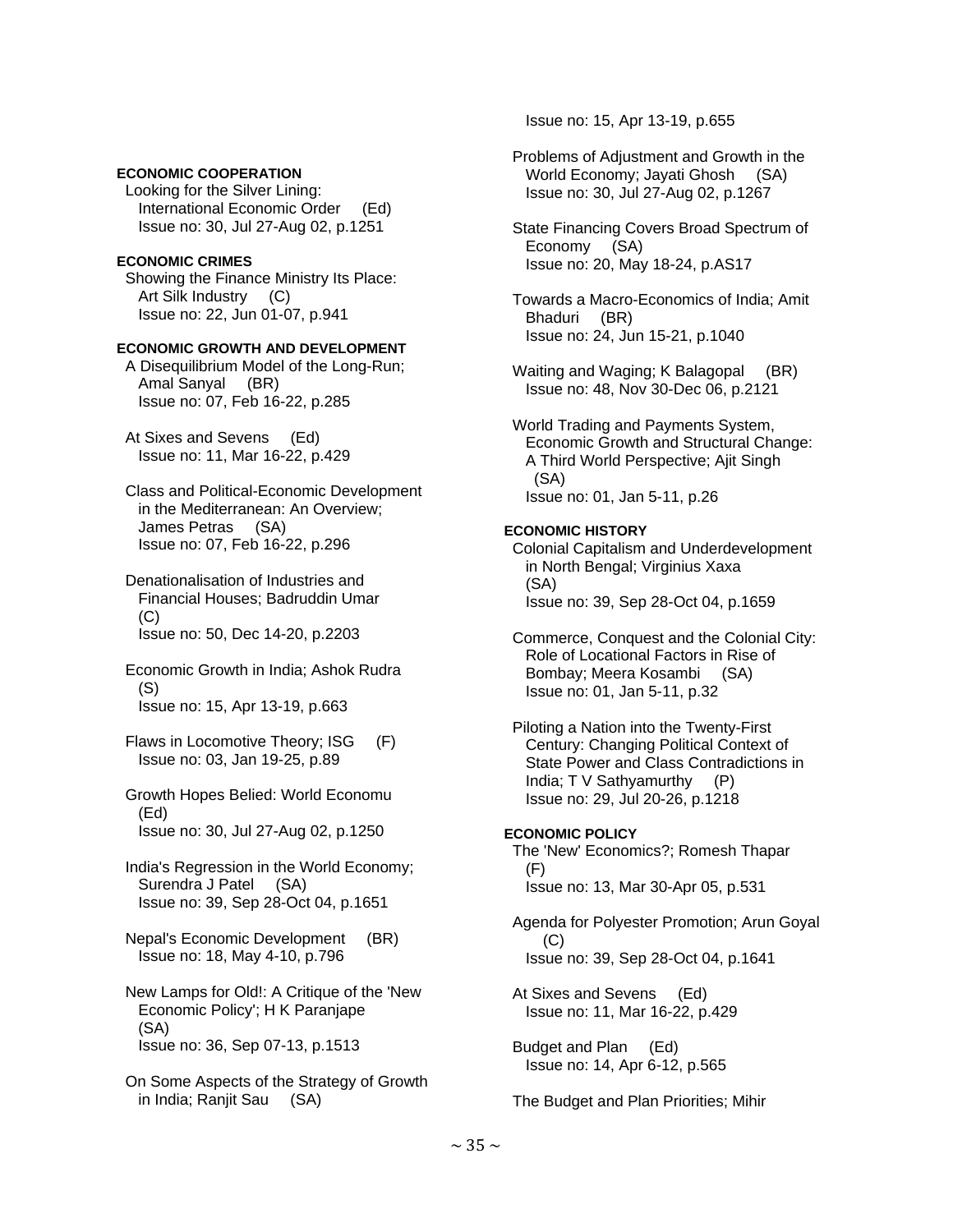Rakshit (SA) Issue no: 16, Apr 20-26, p.707 **ECONOMIC POLICY**  The Central Budget and the New Economic Policy; Bhabatosh Datta (SA) Issue no: 16, Apr 20-26, p.693 Controls Are Cosy (Ed) Issue no: 03, Jan 19-25, p.81 Current Economic Policy of Government and Alternatives (C) Issue no: 36, Sep 07-13, p.1503 Early Fruits of New Economic Policies; BM  $(C)$  Issue no: 32, Aug 10-16, p.1339 Economic Policy Confusion Growing Worse; BM (C) Issue no: 51-52, Dec 21-28, p.m237 Economists' Concern at Economic Policy Drift; BM (C) Issue no: 43, Oct 26-Nov 01, p.1813 Employment Goals and Development Priorities; S P Gupta and T G Srinivasan (SA) Issue no: 31, Aug 03-09, p.1318 Farce of Fund Surveillance; ISG (F) Issue no: 23, Jun 08-14, p.984 The King and the Courtiers; BM (Ed) Issue no: 45-47, Nov 09-29, p.1899 New Lamps for Old!: A Critique of the 'New Economic Policy'; H K Paranjape (SA) Issue no: 36, Sep 07-13, p.1513 Planning in India: An Evaluation in Terms of Its Models; Ashok Rudra (SA) Issue no: 17, Apr 27-May 03, p.758 Policy-Frame for Seventh Plan; BM (C) Issue no: 28, Jul 13-19, p.1165 Prelude to Reform?; Ramnath Narayanswamy  $(C)$  Issue no: 13, Mar 30-Apr 05, p.541 The Relationship That Was; GPD (F) Issue no: 20, May 18-24, p.865

 Some Emerging Trends in China's Domestic Policy; T Karki Hussain (SA) Issue no: 20, May 18-24, p.890 Some Implications of Economic Strategy Underlying 1985-86 Budget; Prabhat Patnaik (SA) Issue no: 16, Apr 20-26, p.699 Textiles for Whom? (Ed) Issue no: 23, Jun 08-14, p.977 Trade Policies (Ed) Issue no: 35, Aug 31-Sep 06, p.1455 Understanding Indian Bourgeoisie; Ajit Roy (BR) Issue no: 06, Feb 09-15, p.235 **ECONOMIC RECESSION**  Another Recession?: World Economy (Ed) Issue no: 27, Jul 06-12, p.1106 **ECONOMIC REFORMS**  Big Business Opportunities : China; Robert Wade (Ed) Issue no: 03, Jan 19-25, p.83 Current Economic Policy of Government and Alternatives (C) Issue no: 36, Sep 07-13, p.1503 Export Optimism and Import Liberalisation; Jayati Ghosh (D) Issue no: 22, Jun 01-07, p.974 Hungary: Invoking Bukharin's Ghost?; Ramnath Narayanswamy (P) Issue no: 49, Dec 07-13, p.2157 Prelude to Reform?; Ramnath Narayanswamy  $(C)$  Issue no: 13, Mar 30-Apr 05, p.541 Search for Alternatives in International Finance and Trade; Anil Rai (C) Issue no: 07, Feb 16-22, p.273 Search for Instant Growth; Arun Goyal (C) Issue no: 20, May 18-24, p.869 Tackling the Issues?; Romesh Thapar (F) Issue no: 12, Mar 23-29, p.483 Thatcherism and Reform of Welfare State;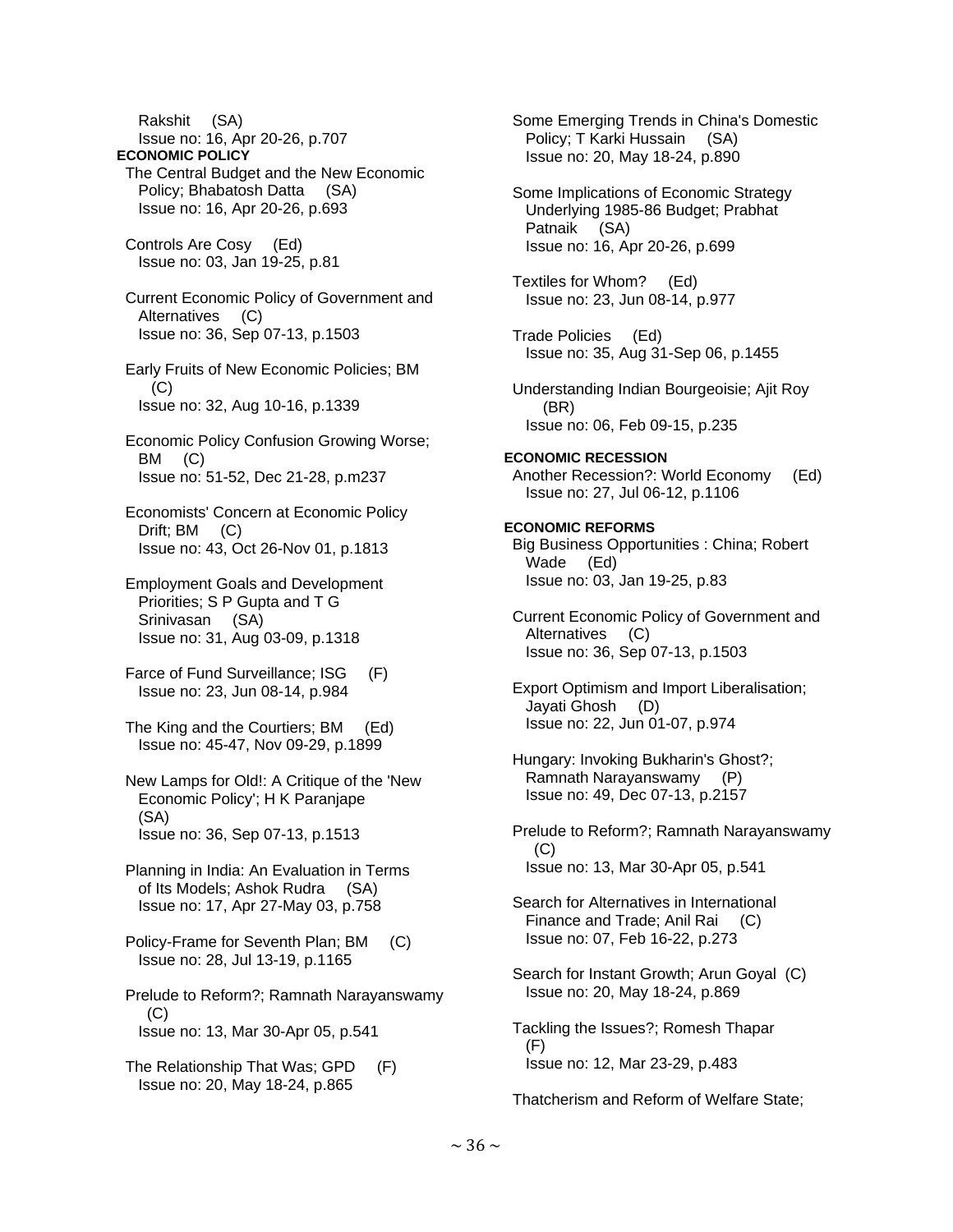Issue no: 30, Jul 27-Aug 02, p.1262 **ECONOMIC SANCTIONS**  Economic Sanctions by US: Nicaragua (Ed) Issue no: 18, May 4-10, p.771 Reagan's Cosmetic Sanctions: South Africa (Ed) Issue no: 37, Sep 14-20, p.1536 **ECONOMIC THEORY**  A Disequilibrium Model of the Long-Run; Amal Sanyal (BR) Issue no: 07, Feb 16-22, p.285 Flaws in Locomotive Theory; ISG (F) Issue no: 03, Jan 19-25, p.89 Understanding Indian Bourgeoisie; Ajit Roy (BR) Issue no: 06, Feb 09-15, p.235 **ECONOMIC UNIONS**  Aftermath of Geneva Talks; Ramesh Jaura (C) Issue no: 07, Feb 16-22, p.278 Bonn Economic Summit: A Post-Mortem; Ramesh Jaura (C) Issue no: 21, May 25-31, p.912 Bonn Summit and Star Wars; Michael Jacobs (C) Issue no: 23, Jun 08-14, p.995 Failure of Western Economic Summit; Siri  $(C)$  Issue no: 20, May 18-24, p.873 Farce of Fund Surveillance; ISG (F) Issue no: 23, Jun 08-14, p.984 **ECONOMISTS**  Economists' Concern at Economic Policy Drift; BM (C) Issue no: 43, Oct 26-Nov 01, p.1813 Joan Robinson: Portrait of an Intellectual Rebel; Amit Bhaduri (F) Issue no: 45-47, Nov 09-29, p.1908 A Laughing Matter?: Nobel Prize in Economics (Ed) Issue no: 43, Oct 26-Nov 01, p.1804

Michael Jacobs (C)

M J K Thavaraj; Mridul Eapen (C) Issue no: 51-52, Dec 21-28, p.2244 Suzanne Paine; Krishna et al Bharadwaj  $(C)$ Issue no: 51-52, Dec 21-28, p.2244

#### **ECONOMY OF SCALE**

 Sectoral Corporations: Some Organisational Experiments in Public Sector in India; Ramaswamy R Iyer (RA) Issue no: 08, Feb 23-Mar 01, p.M9

### **EDIBLE OIL**

 Avoidable Imports: Edible Oils (C) Issue no: 02, Jan 12-18, p.45

 Blending with a Purpose (C) Issue no: 10, Mar 09-15, p.385

 An Instance of Unwanted Control (C) Issue no: 48, Nov 30-Dec 06, p.2098

 Pampering Vanaspati Industry (C) Issue no: 14, Apr 6-12, p.568

 Towards Another Edible Oil Crisis? (C) Issue no: 43, Oct 26-Nov 01, p.1806

 Wasteful Use of Imported Oil (C) Issue no: 10, Mar 09-15, p.384

 Wishful Thinking on Edible Oil Imports (C) Issue no: 50, Dec 14-20, p.2183

#### **EDUCATION**

 Education: Politics and Social Structure; Poromesh Acharya (SA) Issue no: 42, Oct 19-25, p.1785

 Educational 'Miracle' in Third World, 1950 to 1981 ; Surendra J Patel (SA) Issue no: 31, Aug 03-09, p.1312

 Farewell to Modernisation?; Krishna Kumar (BR) Issue no: 29, Jul 20-26, p.1223

 New Education Policy: Promises, Promises, Promises; Dinesh Mohan (SA) Issue no: 38, Sep 21-27, p.1615

 Reproduction or Change? Education and Elites in India; Krishna Kumar (SA) Issue no: 30, Jul 27-Aug 02, p.1280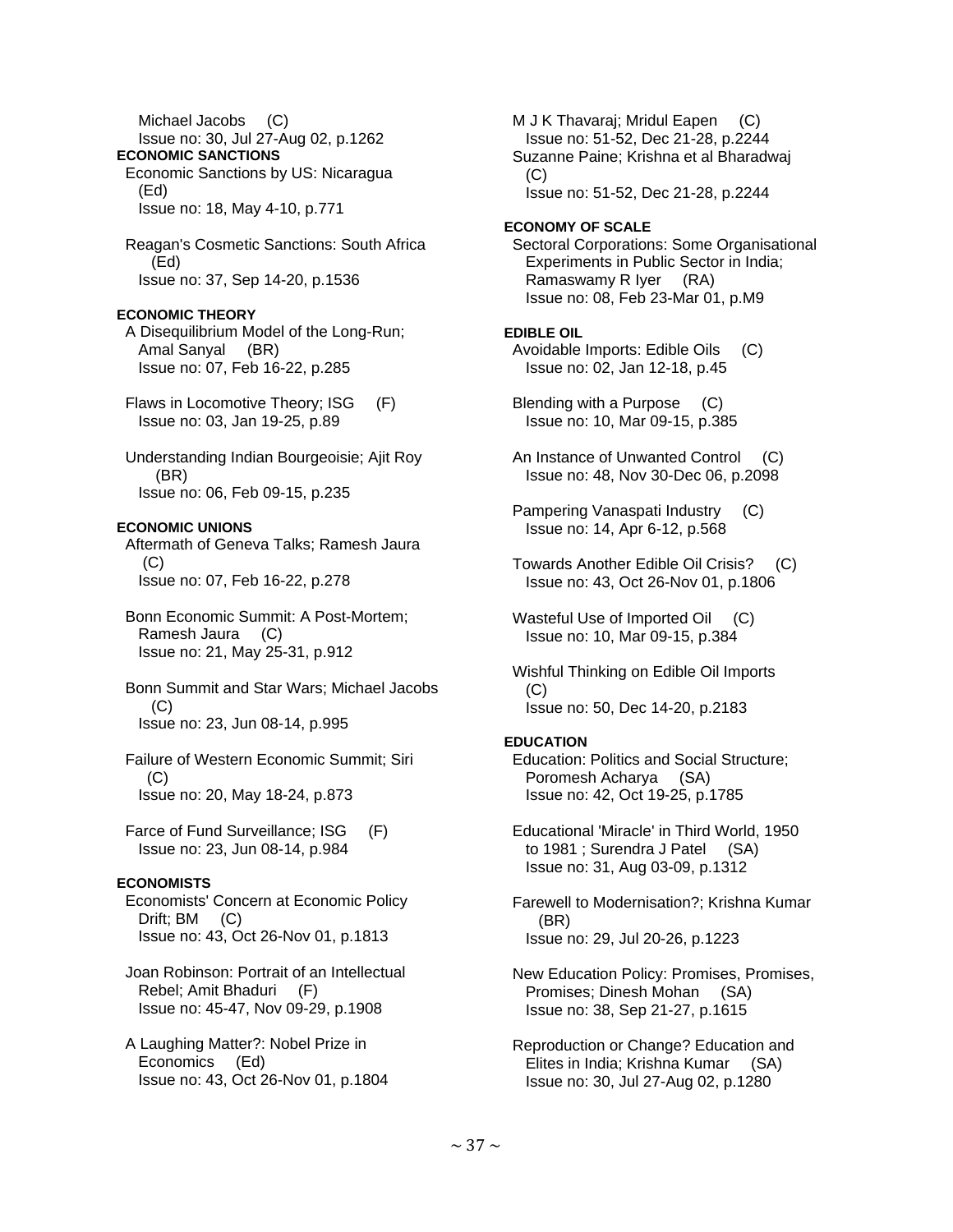# **EDUCATION**  Towards a 'New Education Policy'?; J V Deshpande (C) Issue no: 43, Oct 26-Nov 01, p.1817 **EDUCATION POLICY AND REFORMS**  The 'New Education Policy'; Satya Deva (OP) Issue no: 39, Sep 28-Oct 04, p.1647 Education and Inequality; Uma Ramaswamy (SA) Issue no: 36, Sep 07-13, p.1523 Education and the Social Order; S Shukla (BR) Issue no: 33, Aug 17-23, p.1388 New Education Policy: Promises, Promises, Promises; Dinesh Mohan (SA) Issue no: 38, Sep 21-27, p.1615 Prelude to Partition in Sri Lanka? Segregated Education and Politics, 1945-67; Jawid Laiq (SA) Issue no: 17, Apr 27-May 03, p.765 Quality over Access: Responding to the Demand of the Elite; Krishna Kumar (C) Issue no: 22, Jun 01-07, p.948 Towards a 'New Education Policy'?; J V Deshpande (C) Issue no: 43, Oct 26-Nov 01, p.1817 **EDUCATIONAL HISTORY**  Educational 'Miracle' in Third World, 1950 to 1981 ; Surendra J Patel (SA) Issue no: 31, Aug 03-09, p.1312 **ELECTION COMMISSION**  Election Commission and the Assam Accord; Sujit Chodhury (C) Issue no: 49, Dec 07-13, p.2146 **ELECTIONS**  Appeasing the Peasantry: Maharashtra (Ed) Issue no: 04, Jan 26-Feb 01, p.138

 Beyond the Elections in Punjab (Ed) Issue no: 39, Sep 28-Oct 04, p.1627

Bogus Members and Rigged Elections:

 Industry (C) Issue no: 22, Jun 01-07, p.941 Confusion, Dismay, Morale-Breaking; Romesh Thapar (F) Issue no: 07, Feb 16-22, p.259

 Congress Party's Decline (Ed) Issue no: 04, Jan 26-Feb 01, p.138

 Consolidation of Kashmiri Identity and Fragmentation of Jammu Identity; Balraj Puri (C) Issue no: 03, Jan 19-25, p.99

- An Election Event: Reservation (Ed) Issue no: 09, Feb 02-08, p.334
- Election in Gyaspur; Arun Sinha (C) Issue no: 01, Jan 5-11, p.14
- Election Season in South Asia; GPD (F) Issue no: 11, Mar 16-22, p.436
- From Mass Movement to Electoral Politics; Udayon Misra (C) Issue no: 50, Dec 14-20, p.2190
- Futile Search for Short-Cuts (Ed) Issue no: 10, Mar 09-15, p.382
- General Elections and Bourgeois Opposition; Badruddin Umar (C) Issue no: 49, Dec 07-13, p.2156
- Long Way to Democracy (Ed) Issue no: 07, Feb 16-22, p.255
- Members' Rights in Political Parties; A G Noorani (CL) Issue no: 04, Jan 26-Feb 01, p.147
- MRD Outmanoeuvred: Pakistan (Ed) Issue no: 11, Mar 16-22, p.431
- New Ball Game; Romesh Thapar (F) Issue no: 01, Jan 5-11, p.7
- Tribal Areas Autonomous District Council Elections; Malabika Das Gupta (C) Issue no: 29, Jul 20-26, p.1213

# **ELECTRONICS INDUSTRY**

 Automation in Engineering Industries of India and Republic of Korea: Against the Background of Experience in Some OECD Countries; Charles Edquist, Staffan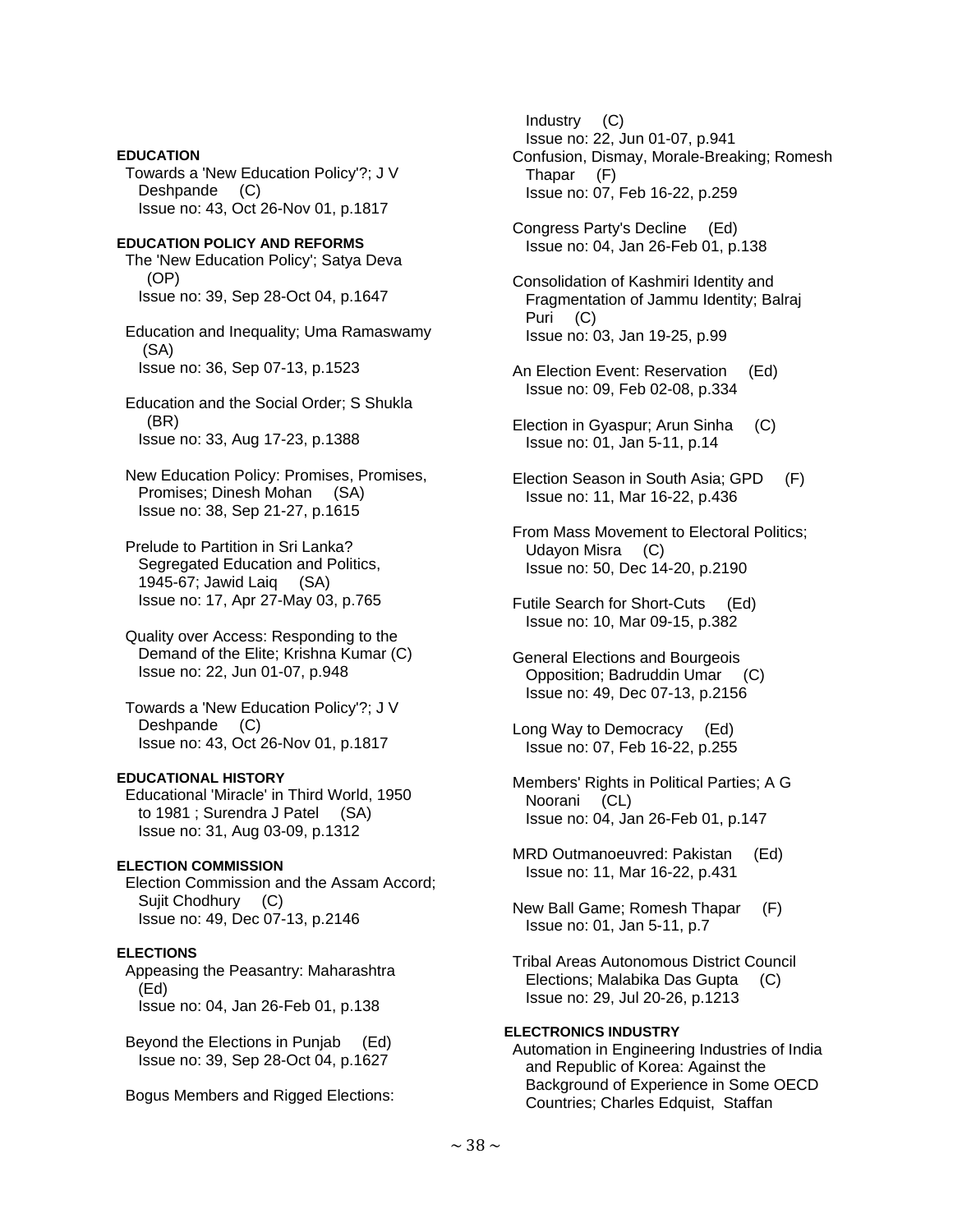Jacobsson and Kishore Jethanandani (SA) Issue no: 15, Apr 13-19, p.643 **ELECTRONICS INDUSTRY**  Hemlock Deal: Meaningless Review; BM (C) Issue no: 14, Apr 6-12, p.575 No Growth Strategy Still: Electronic Components (C) Issue no: 24, Jun 15-21, p.1021 No Stomach for Competition: Electronics; Arun Goyal (C) Issue no: 29, Jul 20-26, p.1214 Of Microwave Ovens and Toys (Ed) Issue no: 13, Mar 30-Apr 05, p.525 Policy for Electronics Industry: The Options; Ashoka Mody (C) Issue no: 12, Mar 23-29, p.486 Should the Hemlock Deal Be Cancelled?; BB  $(C)$  Issue no: 04, Jan 26-Feb 01, p.151 **EMBARGO**  Counter-Productive Embargo: Nicaragua (Ed) Issue no: 24, Jun 15-21, p.1020 **EMERGENCY**  An Affront to the Nation; P S Appu (C) Issue no: 06, Feb 09-15, p.230 Family Planning and the Emergency: An Unanticipated Consequence; Alaka M Basu (SA) Issue no: 10, Mar 09-15, p.422 Self-Deception on Emergency: Politics (Ed) Issue no: 29, Jul 20-26, p.1202 **EMPLOYMENT**  Bringing Back Wage Flexibility; Bhabatosh Datta (BR) Issue no: 50, Dec 14-20, p.2205 Census of 1981 and the Structure of Employment; Sudha Deshpande and L K

EPZs: Myths and Realities; Sumitra Chishti

Issue no: 22, Jun 01-07, p.969

Deshpande (SA)

 (BR) Issue no: 14, Apr 6-12, p.588 Women's Employment and the Household: Some Findings from Calcutta; Hilary Standing and Bela Bandyopadhyaya (RA) Issue no: 17, Apr 27-May 03, p.WS23 **EMPLOYMENT POLICY**  'Garibi Hatao': Can IRDP Do It?; Indira Hirway (D) Issue no: 13, Mar 30-Apr 05, p.561 Employment for Whom? (Ed) Issue no: 08, Feb 23-Mar 01, p.301 Employment Goals and Development Priorities; S P Gupta and T G Srinivasan (SA) Issue no: 31, Aug 03-09, p.1318 **EMPLOYMENT PROGRAMMES**  'Garibi Hatao': Elements of a Strategy; S Sarath (D) Issue no: 33, Aug 17-23, p.1406 Nepal's Economic Development (BR) Issue no: 18, May 4-10, p.796 **ENERGY PLANNING AND POLICY**  Case for Long-Term Planning: Energy (C) Issue no: 39, Sep 28-Oct 04, p.1630 The More it Changes... (Ed) Issue no: 01, Jan 5-11, p.1 Renewable Energy Development Alternatives: Village Experiences and Indicators for Policy; Varun Vidyarthi (SA) Issue no: 45-47, Nov 09-29, p.1953 **ENGINEERING INDUSTRIES**  Automation in Engineering Industries of India and Republic of Korea: Against the Background of Experience in Some OECD Countries: Charles Edquist. Staffan Jacobsson and Kishore Jethanandani (SA) Issue no: 15, Apr 13-19, p.643 Export Hopes Belied: Engineering Industry (Cd)

Issue no: 23, Jun 08-14, p.980

Not by Laws: Ancillaries (C)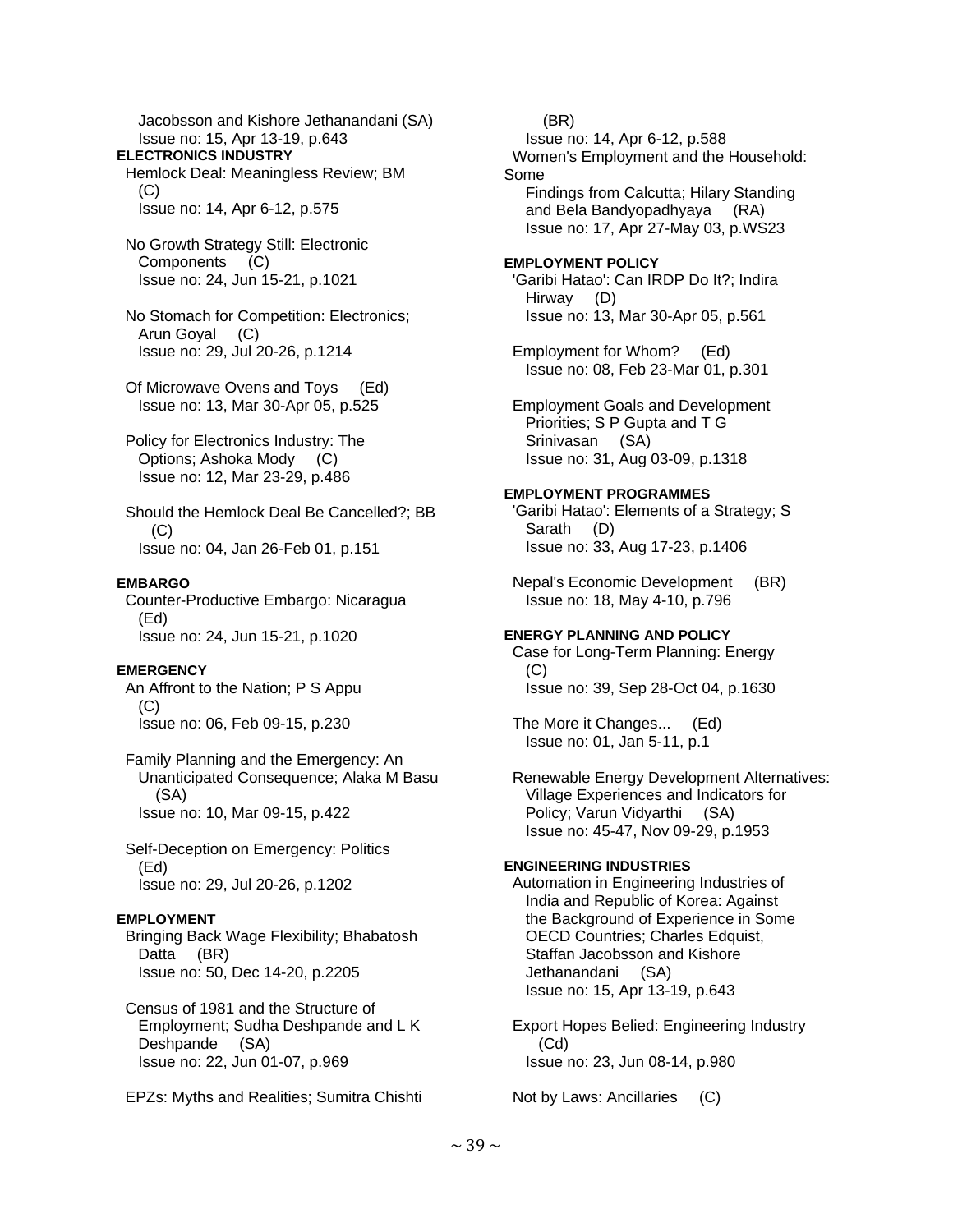Issue no: 09, Mar 02-08, p.337

## **ENGINEERING INDUSTRIES**

 The Steel Story; Bagaram Tulpule (BR) Issue no: 18, May 4-10, p.794

## **ENTREPRENEURSHIP**

 An Integrated View of Entrepreneurship; Dwijendra Tripathi (RA) Issue no: 48, Nov 30-Dec 06, p.M163

### **ENVIRONMENT**

 Population and Environment; Anil Agarwal (P) Issue no: 24, Jun 15-21, p.1035

### **ENVIRONMENTAL DEGRADATION**

 From the Dam to the Ghettos: The Victims of the Rihand Dam; Satyajit Kumar Singh (C) Issue no: 40, Oct 05-11, p.1683

 Resource Illiteracy; Darryl D'Monte (BR) Issue no: 49, Dec 07-13, p.2160

### **ENVIRONMENTAL IMPACT**

 The Other Side of the Dam; Bharat Dogra (BR) Issue no: 15, Apr 13-19, p.640

#### **ENVIRONMENTAL PLANNING AND POLICY**

 Facade and Reality of Environment Protection; Bharat Dogra (C) Issue no: 20, May 18-24, p.872

## **EPICS**

 Robbers and Libbers; Amma Chandi E Devi (LE) Issue no: 01, Jan 5-11, p.6

## **EPIDEMICS**

 Famine, Epidemics and Mortality in South India: A Reappraisal of the Demographic Crisis of 1876-1878; Roland Lardinois (SA) Issue no: 11, Mar 16-22, p.454

## **ETHNIC CONFLICTS**

 Constraints on a Solution; Qadri Ismail (C) Issue no: 33, Aug 17-23, p.1384

 Sri Lanka's Ethnic Conflict and Muslims; Qadri Ismail (C) Issue no: 19, May 11-17, p.830

 Thondaman's True Colours; M S S Pandian (Ed) Issue no: 05, Feb 02-08, p.175

## **EUROPE**

 A Bergen Diary; AM (F) Issue no: 32, Aug 10-16, p.1333

 Class and Political-Economic Development in the Mediterranean: An Overview; James Petras (SA) Issue no: 07, Feb 16-22, p.296

## **EUROPEAN UNION**

 Import of Donated Commodities, Export of Feed, and New Technology of Milk Production; Surendar Singh and Kamaljit Singh (SA) Issue no: 29, Jul 20-26, p.1227

## **EXCISE DUTIES**

 Excise Duty Evasion on Cotton Textile Fabrics; M Govinda Rao and Gopinath Pradhan (SA) Issue no: 44, Nov 02-08, p.1877

## **EXIM POLICY**

 Farm Exports from a Hungry Land; Bharat Dogra (C) Issue no: 12, Mar 23-29, p.489

 Import Policy (Ed) Issue no: 16, Apr 20-26, p.665

 Indigenous and Foreign Determinants of Technological Change in Indian Industry; Ashok V Desai (SA) Issue no: 45-47, Nov 09-29, p.2081

 Making Third World Pay for Overvalued Dollar; ISG (F) Issue no: 25-26, Jun 22-29, p.1068

 New Import and Export Policy: Some Economic Implications; Susmita Rakshit (SA) Issue no: 37, Sep 14-20, p.1567

 Oil Meals Fare Poorly in Export Markets  $(C)$ Issue no: 16, Apr 20-26, p.668

 Search for Instant Growth; Arun Goyal  $(C)$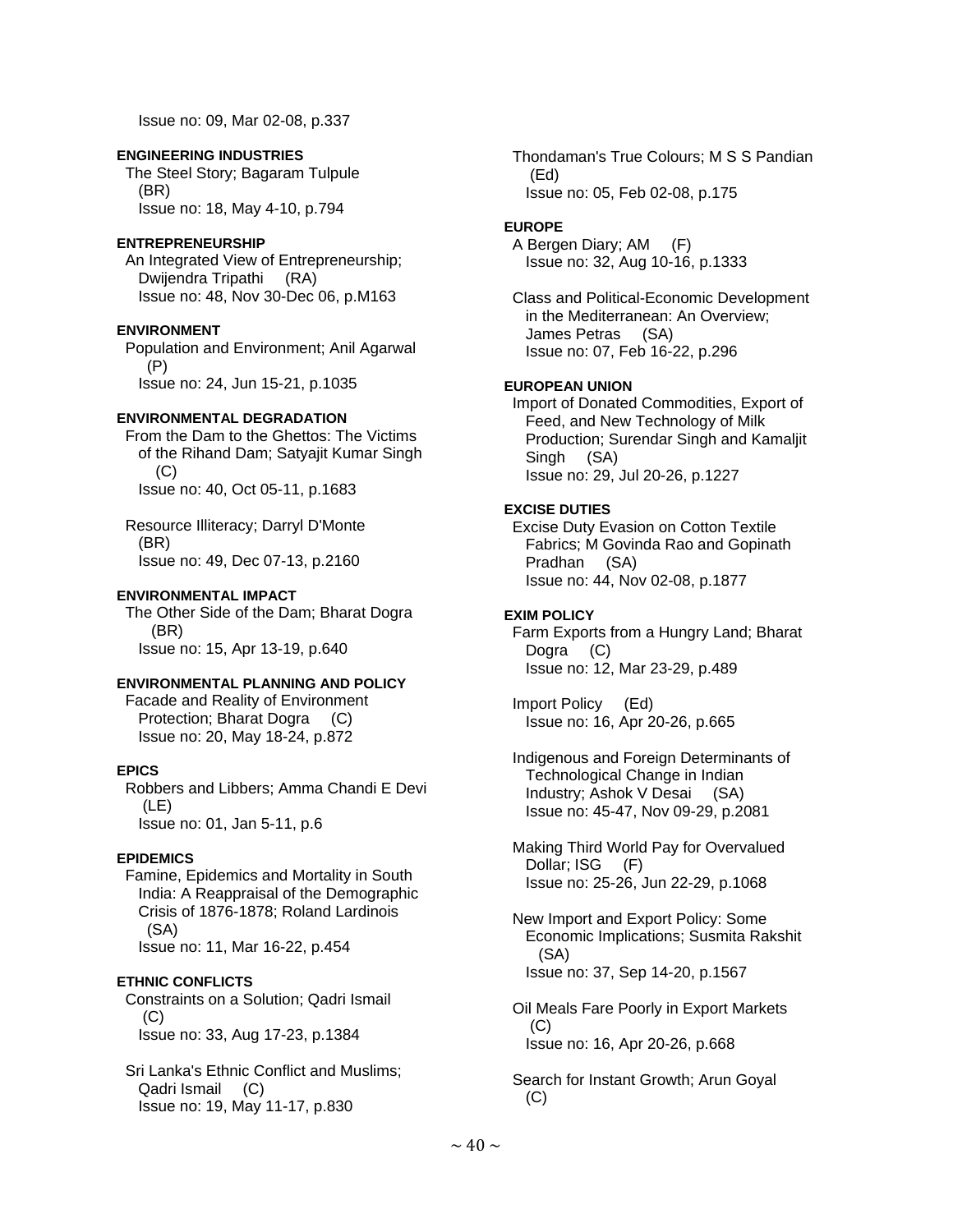Issue no: 20, May 18-24, p.869

## **EXIM POLICY**

 Technology Import Policy: Have the Problems Changed?; Martin Bell and Don Scott-Kemmis (SA) Issue no: 45-47, Nov 09-29, p.1975

 Trade Policies (Ed) Issue no: 35, Aug 31-Sep 06, p.1455

## **EXPORT FINANCING**

 Finance for Export of Manufactured Goods from Developing Countries; Kalyan Banerji (SA) Issue no: 33, Aug 17-23, p.1395

### **EXPORTS**

 Export Earnings from Silk; N Nataraja (LE) Issue no: 48, Nov 30-Dec 06, p.2100

 Export Hopes Belied: Engineering Industry (Cd) Issue no: 23, Jun 08-14, p.980

 Export Optimism and Import Liberalisation; Jayati Ghosh (D) Issue no: 22, Jun 01-07, p.974

 The New Trade Strategy; Sanjay Kathuria (D) Issue no: 51-52, Dec 21-28, p.2270

 Not so Glittering (C) Issue no: 40, Oct 05-11, p.1670

#### Recovering Lost Ground: Garment Exports (C) Issue no: 04, Jan 26-Feb 01, p.141

 Reversal of Fortunes (C) Issue no: 49, Dec 07-13, p.2139

 Rolling Downhill: Joint Ventures Abroad (C) Issue no: 40, Oct 05-11, p.1671

## **EXTERNAL DEBT**

 The Favoured One: South Africa (Ed) Issue no: 42, Oct 19-25, p.1761

 Fidel Castro on Third World's Foreign Debt; Firdaus Jhabvala (C) Issue no: 24, Jun 15-21, p.1031

Foreign Debt Repayment: Belling the Cat;

 Firdaus Jhabvala (C) Issue no: 36, Sep 07-13, p.1509 Getting Crowded Out: Third World (Ed) Issue no: 40, Oct 05-11, p.1668

Making Common Cause with Peru; ISG (F) Issue no: 33, Aug 17-23, p.1376

 Peru and South Africa: The Contrast (Ed) Issue no: 48, Nov 30-Dec 06, p.2097

 Twisting Peru's Arm (Ed) Issue no: 49, Dec 07-13, p.2136

 US Initiative on Third World Debt; ISG (F) Issue no: 44, Nov 02-08, p.1852

### **FAMILY PLANNING**

 Case for Injectible Contraceptive; Iris Kapil (D) Issue no: 19, May 11-17, p.854

- Case for Injectible Contraceptives?; Sujit K Das and Pijus Kanti Sarkar (D) Issue no: 40, Oct 05-11, p.1713
- Family Planning and the Emergency: An Unanticipated Consequence; Alaka M Basu (SA) Issue no: 10, Mar 09-15, p.422

 A Family Planning Story (Ed) Issue no: 40, Oct 05-11, p.1667

 The People of India ; S K Sanyal (BR) Issue no: 27, Jul 06-12, p.1130

 Two Decades of Sterilisation, Modernisation, and Population Growth in a Rural Context; Stanley A Freed and Ruth S Freed (SA) Issue no: 49, Dec 07-13, p.2171

## **FAMILY RESEARCH**

 Wife-Husband Relations: Differences between Peasant Households and Modern Professional-Class Families in North-Eastern Italy; Luisa Accati Levi (RA) Issue no: 17, Apr 27-May 03, p.WS15

#### **FAMINE**

 'Failure of Exchange Entitlements' Theory of Famine: A Response; Amrita Rangasami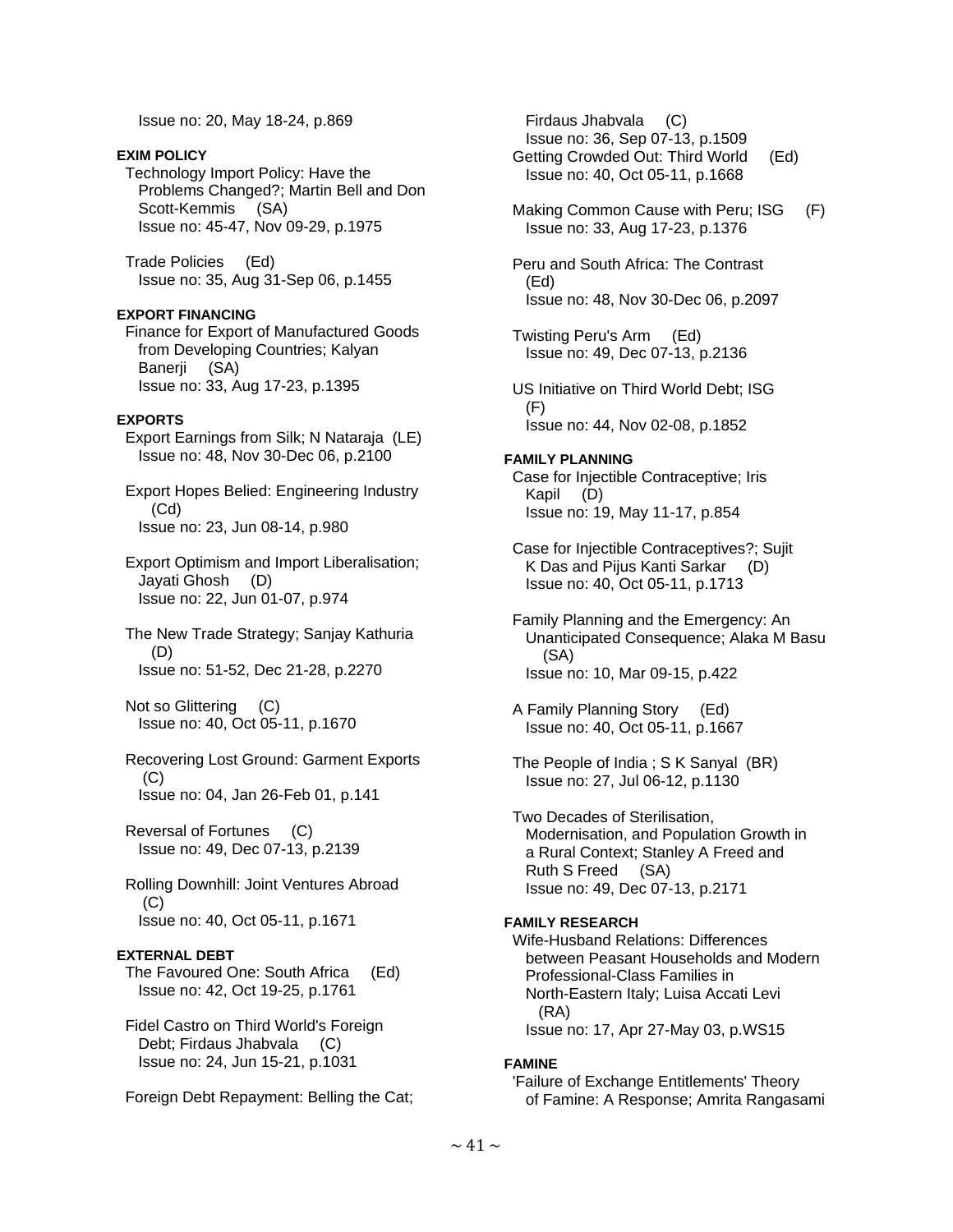(SA)

Issue no: 42, Oct 19-25, p.1797

#### **FAMINE**

#### Failure of Exchange Entitlements' Theory of Famine: A Response; Amrita Rangasami (SA) Issue no: 41, Oct 12-18, p.1747

 Famine, Epidemics and Mortality in South India: A Reappraisal of the Demographic Crisis of 1876-1878; Roland Lardinois (SA) Issue no: 11, Mar 16-22, p.454

 Fighting Famine; GO (C) Issue no: 44, Nov 02-08, p.1855

#### **FEMINISM**

 Ideologies on Women in Nineteenth Century Britain, 1850s-70s; Sudesh Vaid (RA) Issue no: 43, Oct 26-Nov 01, p.WS63

## **FERTILITY**

 Population in Asian Countries: Trends, Issues and Strategies; Moni Nag (SA) Issue no: 02, Jan 12-18, p.75

#### **FERTILIZER INDUSTRY**

Market Control in Fertilizers (C) Issue no: 05, Feb 02-08, p.177

 Planning Model for Capital-Intensive Industries; R K Pachauri (BR) Issue no: 16, Apr 20-26, p.692

## **FERTILIZER SUBSIDY**

 Price-Support versus Fertiliser Subsidy: An Evaluation; Jagrup singh Sidhu and D S Sidhu (RA) Issue no: 13, Mar 30-Apr 05, p.A17

 Withdrawal of Fertiliser Subsidies: An Economic Appraisal; Jaime Quizon (RA) Issue no: 39, Sep 28-Oct 04, p.A117

## **FERTILIZERS**

Market Control in Fertilizers (C) Issue no: 05, Feb 02-08, p.177

#### **FEUDALISM**

 Matriarchy in Ancient India?; Gail Omvedt (BR) Issue no: 16, Apr 20-26, p.691

## **FINANCES, STATES**

 Diminishing Returns from Blaming Centre; SK (C) Issue no: 15, Apr 13-19, p.632

 A Dose of 'Discipline': State Finances (Ed) Issue no: 22, Jun 01-07, p.938

 No Easy Options (Ed) Issue no: 07, Feb 16-22, p.254

## **FINANCES, UNION**

 Budget and Private Corporate Growth; N J Jhaveri (SA) Issue no: 16, Apr 20-26, p.722

 Pampering the Savers: The Economy (Ed) Issue no: 09, Mar 02-08, p.334

## **FINANCIAL INSTITUTIONS**

 Development Banking; Nasser Munjee (BR) Issue no: 19, May 11-17, p.837

### **FINANCIAL MARKET**

 Burden of Super-Dollar (Ed) Issue no: 06, Feb 09-15, p.213

 Functioning of Foreign Exchange and Financial Markets: Some Key Issues; S K Verghese (SA) Issue no: 18, May 4-10, p.797

 Glaring Asymmetry: International Capital Flows (Ed) Issue no: 32, Aug 10-16, p.1326

 On Financial Innovations and Credit Market Evolution; V V Bhatt (SA) Issue no: 44, Nov 02-08, p.1889

 Questionable Ways (C) Issue no: 25-26, Jun 22-29, p.1064

# **FINANCIAL MARKET REGULATION**

 Financing of Working Capital in Indian Industry; V S Kaveri (RA) Issue no: 35, Aug 31-Sep 06, p.M123

#### **FINANCIAL SYSTEMS**

 Management of Indian Government's Finances; H T Parekh (BR) Issue no: 41, Oct 12-18, p.1737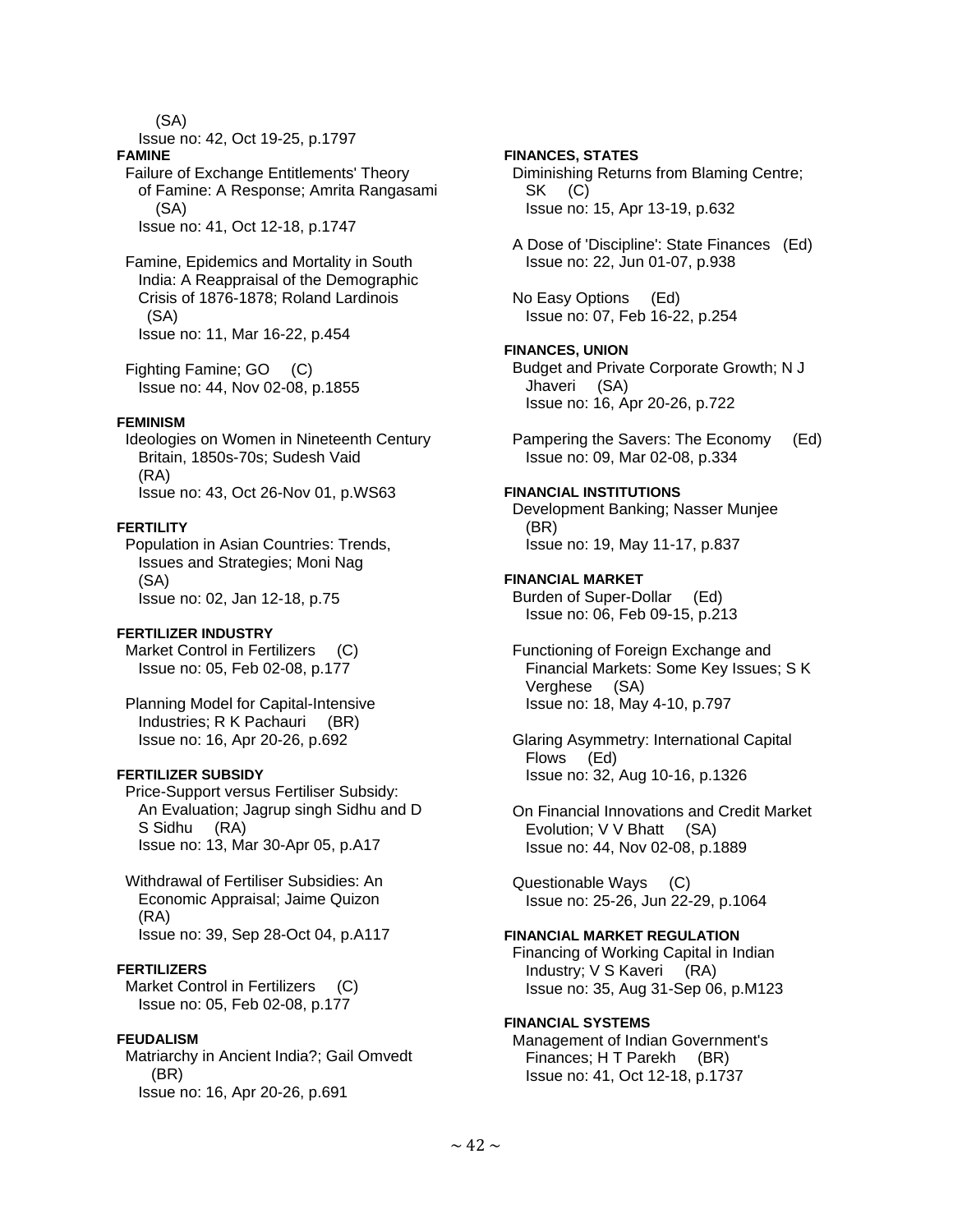Missed Opportunity (Ed) Issue no: 44, Nov 02-08, p.1843

**FISCAL DEFICIT**  Futility of Stop-Gap Measures: International Debt (Ed) Issue no: 16, Apr 20-26, p.667

# **FISCAL FEDERALISM**

 Central Inroads into State Subjects: An Analysis of Economic Services; K K George and I S Gulati (SA) Issue no: 14, Apr 6-12, p.592

### **FISCAL POLICY**

 Asking for More (C) Issue no: 43, Oct 26-Nov 01, p.1806

 Early Fruits of New Economic Policies; BM (C) Issue no: 32, Aug 10-16, p.1339

 Growth through Inequity (Ed) Issue no: 12, Mar 23-29, p.477

 India's Fiscal Policy: Lobbies and Acquiescence; Kaushik Basu (SA) Issue no: 16, Apr 20-26, p.715

 More Distortions: Fiscal Policy (Ed) Issue no: 51-52, Dec 21-28, p.2228

 No Time for the Pundits (C) Issue no: 49, Dec 07-13, p.2138

 Reagan's Tax Reform (Ed) Issue no: 22, Jun 01-07, p.939

#### **FISHERIES AND MARINE PRODUCTS**

 Fisherpeople of Kerala: A Plea for Rational Growth; Vishwapriya L Iyengar  $(C)$ Issue no: 49, Dec 07-13, p.2149

 Technical Assistance Projects and Socio-Economic Change: Norwegian Intervention in Kerala's Fisheries Development; John Kurien (RA) Issue no: 25-26, Jun 22-29, p.A70

## **FISHERMEN**

 Credit and Indebtedness among Fishermen; John Kurien (BR) Issue no: 40, Oct 05-11, p.1689

 Fisherpeople of Kerala: A Plea for Rational Growth; Vishwapriya L Iyengar

 (C) Issue no: 49, Dec 07-13, p.2149

 Island of Discord; J Jeyaranjan (C) Issue no: 09, Mar 02-08, p.352

 Subsistence Credit: Survival Strategies among Traditional Fishermen; Anita<br>Abraham (SA) Abraham Issue no: 06, Feb 09-15, p.247

 Victims of 'Beautification': Tamil Nadu (Ed) Issue no: 50, Dec 14-20, p.2180

# **FIVE YEAR PLANS, 1980-1985**

 At Sixes and Sevens (Ed) Issue no: 11, Mar 16-22, p.429

 Estimation of Total Five-Year Plan Investment: An Alternative to the Sixth Plan Model; K C Majumdar and Debdas Bandyopadhyay (SA) Issue no: 36, Sep 07-13, p.1529

 To Market, to Market..: World Bank and India (Ed) Issue no: 33, Aug 17-23, p.1370

**FIVE YEAR PLANS, 1985-1989**  1985-86 Budget and Seventh Plan; D T Lakdawala (SA) Issue no: 16, Apr 20-26, p.711

 The Central Budget and the New Economic Policy; Bhabatosh Datta (SA) Issue no: 16, Apr 20-26, p.693

 A Dose of 'Discipline': State Finances (Ed) Issue no: 22, Jun 01-07, p.938

 Employment for Whom? (Ed) Issue no: 08, Feb 23-Mar 01, p.301

 Export Illusions (Ed) Issue no: 32, Aug 10-16, p.1325

 If It Is a Plan... (Ed) Issue no: 45-47, Nov 09-29, p.1897

 Mocking at Planning; BM (C) Issue no: 39, Sep 28-Oct 04, p.1637

 Planning in India: An Evaluation in Terms of Its Models; Ashok Rudra (SA)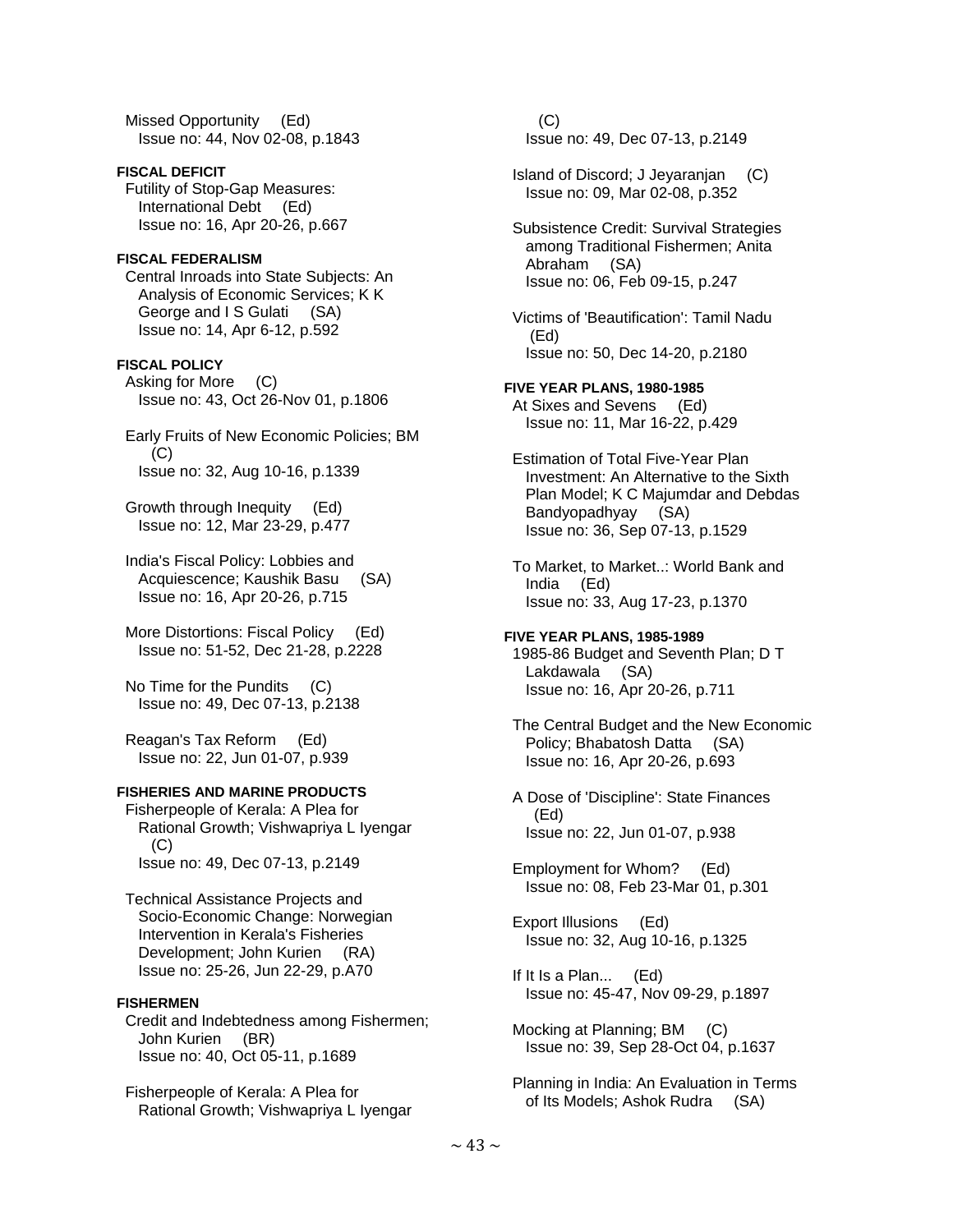Issue no: 17, Apr 27-May 03, p.758

### **FIVE YEAR PLANS, 1985-1989**

 Policy-Frame for Seventh Plan; BM (C) Issue no: 28, Jul 13-19, p.1165

 Political Clothing (Ed) Issue no: 07, Feb 16-22, p.253

 Saving Rate Puzzle (Ed) Issue no: 35, Aug 31-Sep 06, p.1456

 The Seventh Plan (Ed) Issue no: 24, Jun 15-21, p.1017

 Seventh Plan: Going through the Motions; BM (C) Issue no: 24, Jun 15-21, p.1027

 Union Budget, 1985-86: Haves Have while Have-Nots Nought; Arun Kumar (SA) Issue no: 16, Apr 20-26, p.717

### **FOOD AID**

 Import of Donated Commodities, Export of Feed, and New Technology of Milk Production; Surendar Singh and Kamaljit Singh (SA) Issue no: 29, Jul 20-26, p.1227

#### **FOOD CONSUMPTION**

 Food Consumption and Size of People: Some Indian Evidence; A Vaidyanathan (F) Issue no: 30, Jul 27-Aug 02, p.PE79

### **FOOD INDUSTRY**

 Soybean Processing: Ill Conceived Expansion (C) Issue no: 05, Feb 02-08, p.176

## **FOOD PRODUCTION**

 Population and Environment; Anil Agarwal (P) Issue no: 24, Jun 15-21, p.1035

 Problem of Grain Production: Search for a Durable Solution; R G Gidadhubli (C) Issue no: 09, Mar 02-08, p.349

#### **FOOD RESERVES**

 A Different Food Crisis (Ed) Issue no: 38, Sep 21-27, p.1579

Unwanted Foodgrains (Ed)

Issue no: 15, Apr 13-19, p.617

#### **FOOD SUBSIDY**

 Unwanted Foodgrains (Ed) Issue no: 15, Apr 13-19, p.617

#### **FOOD SUPPLY**

 A Different Food Crisis (Ed) Issue no: 38, Sep 21-27, p.1579

 Problem of Grain Production: Search for a Durable Solution; R G Gidadhubli  $(C)$ Issue no: 09, Mar 02-08, p.349

#### **FOODGRAINS PROCUREMENT**

 Patchy Performance (Ed) Issue no: 06, Feb 09-15, p.215

 Unwanted Foodgrains (Ed) Issue no: 15, Apr 13-19, p.617

#### **FOREIGN BANKS**

 Foreign Banks in South Africa; ISG (F) Issue no: 38, Sep 21-27, p.1587

### **FOREIGN CAPITAL**

 Red Carpet for Foreign Capital; BM (C) Issue no: 08, Feb 23-Mar 01, p.311

 Turning the Screws: International Capital Flows (Ed) Issue no: 36, Sep 07-13, p.1493

#### **FOREIGN COLLABORATIONS**

 Hemlock Deal: Meaningless Review; BM (C) Issue no: 14, Apr 6-12, p.575

In Low Gear: Commercial Vehicles (C) Issue no: 51-52, Dec 21-28, p.2231

 Into the Twenty-First Century, with the 'All American' Cigarette (Ed) Issue no: 06, Feb 09-15, p.214

 Red Carpet for Foreign Capital; BM (C) Issue no: 08, Feb 23-Mar 01, p.311

 Rolling Downhill: Joint Ventures Abroad (C) Issue no: 40, Oct 05-11, p.1671

 Technical Collaborations between Firms in the Benelux and in India; Charles Cooper (SA)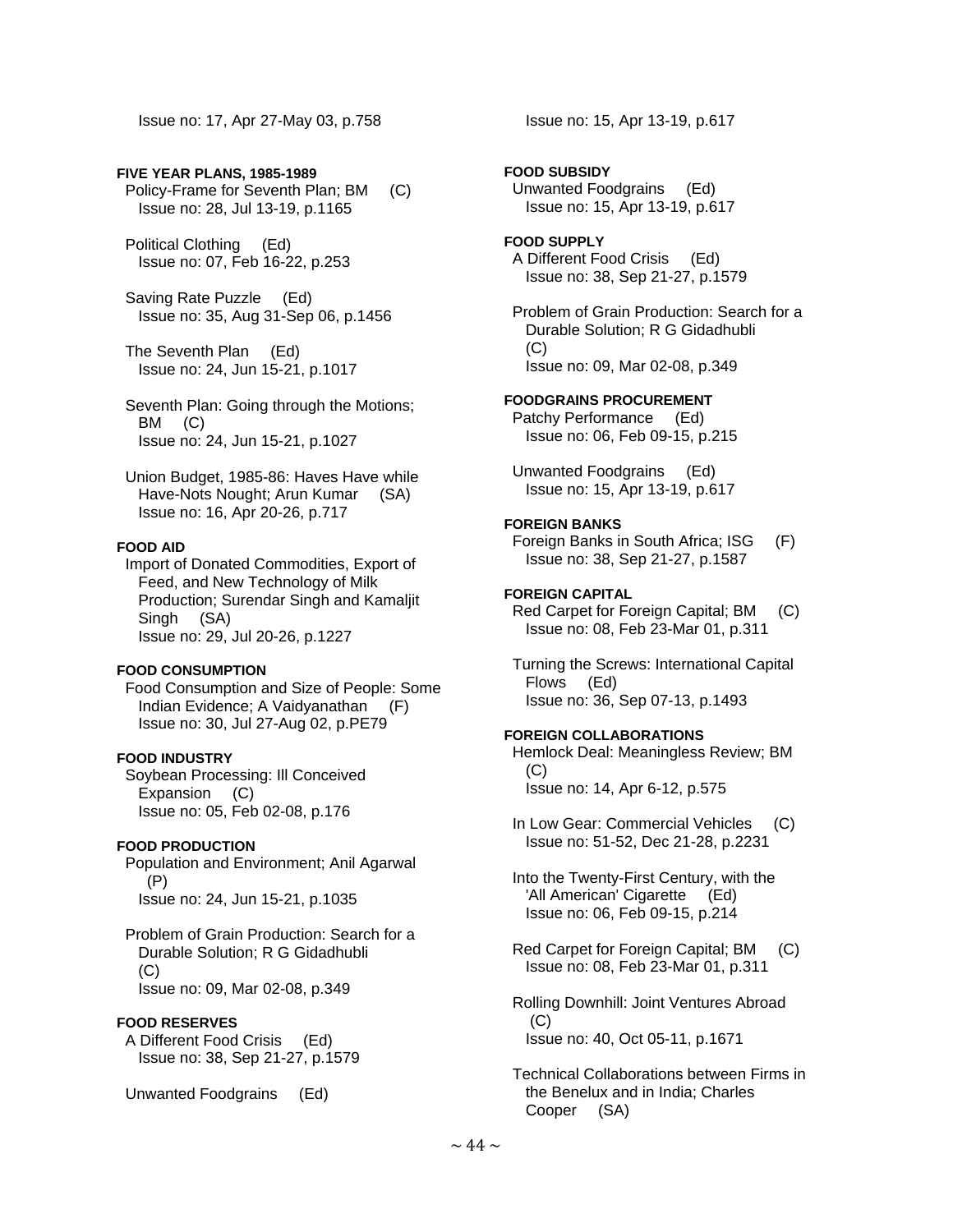Issue no: 45-47, Nov 09-29, p.2005

## **FOREIGN DIRECT INVESTMENT**

 Foreign Technology in the Four Modernisations of China; K K Subrahmanian (SA) Issue no: 24, Jun 15-21, p.1056

 Still Spreading Out: US Multinationals (Ed) Issue no: 28, Jul 13-19, p.1155

### **FOREIGN EXCHANGE**

 Burden of Super-Dollar (Ed) Issue no: 06, Feb 09-15, p.213

 Export Earnings from Silk; N Nataraja (LE) Issue no: 48, Nov 30-Dec 06, p.2100

 Functioning of Foreign Exchange and Financial Markets: Some Key Issues; S K Verghese (SA) Issue no: 18, May 4-10, p.797

 Soft Spots in Balance of Payments (C) Issue no: 39, Sep 28-Oct 04, p.1639

 Taking a Tumble?: The Dollar (Ed) Issue no: 31, Aug 03-09, p.1286

 Technological Dynamism and Technological Content of Collaboration: are Indian Firms Missing Opportunities?; Don Scott-Kemmis and Martin Bell (SA) Issue no: 45-47, Nov 09-29, p.1991

## **FOREIGN POLICY**

 An American Nightmare; GPD (CL) Issue no: 31, Aug 03-09, p.1293

 American Power and the Mandarins ; GPD (F) Issue no: 02, Jan 12-18, p.51

 An American Thriller; GPD (F) Issue no: 33, Aug 17-23, p.1377

 Arms, Multinationals and Foreign Policy; John H Cavanagh (P) Issue no: 17, Apr 27-May 03, p.753

 The Chinese Are Coming; GPD (F) Issue no: 44, Nov 02-08, p.1853

A Day in the Life of Rajiv Gandhi; GPD

 (F) Issue no: 49, Dec 07-13, p.2141

 Dimensions for External Activity; Romesh Thapar (F) Issue no: 25-26, Jun 22-29, p.1067

 Foreign Policy Revival; Ramesh Jaura (C) Issue no: 39, Sep 28-Oct 04, p.1646

 New Dimension in Franco-German Ties; Ramesh Jaura (C) Issue no: 31, Aug 03-09, p.1303

 New Imperatives: Foreign Policy (Ed) Issue no: 16, Apr 20-26, p.666

 New Phase in Sino-Soviet Relations; GDP (F) Issue no: 29, Jul 20-26, p.1212

 Resource Illiteracy; Darryl D'Monte (BR) Issue no: 49, Dec 07-13, p.2160

 Turning to Third World; Dwijendra Tripathi  $(C)$ Issue no: 51-52, Dec 21-28, p.2247

## **FOREIGN RELATIONS**

 Bonn-Paris Ties Strained ; Ramesh Jaura (C) Issue no: 27, Jul 06-12, p.1125

 Dimensions for External Activity; Romesh Thapar (F) Issue no: 25-26, Jun 22-29, p.1067

 Indo-Soviet Relations (Ed) Issue no: 22, Jun 01-07, p.937

 The King and the Courtiers; BM (Ed) Issue no: 45-47, Nov 09-29, p.1899

 Soviet Policy towards Asia; R G Gidadhubli (BR) Issue no: 11, Mar 16-22, p.450

**FOREIGN SCHOLARS**  Right to Invite Foreign Scholars; A G Noorani (CL) Issue no: 25-26, Jun 22-29, p.1069

**FOREIGN TRADE**  Indices of India's Invisible Trade,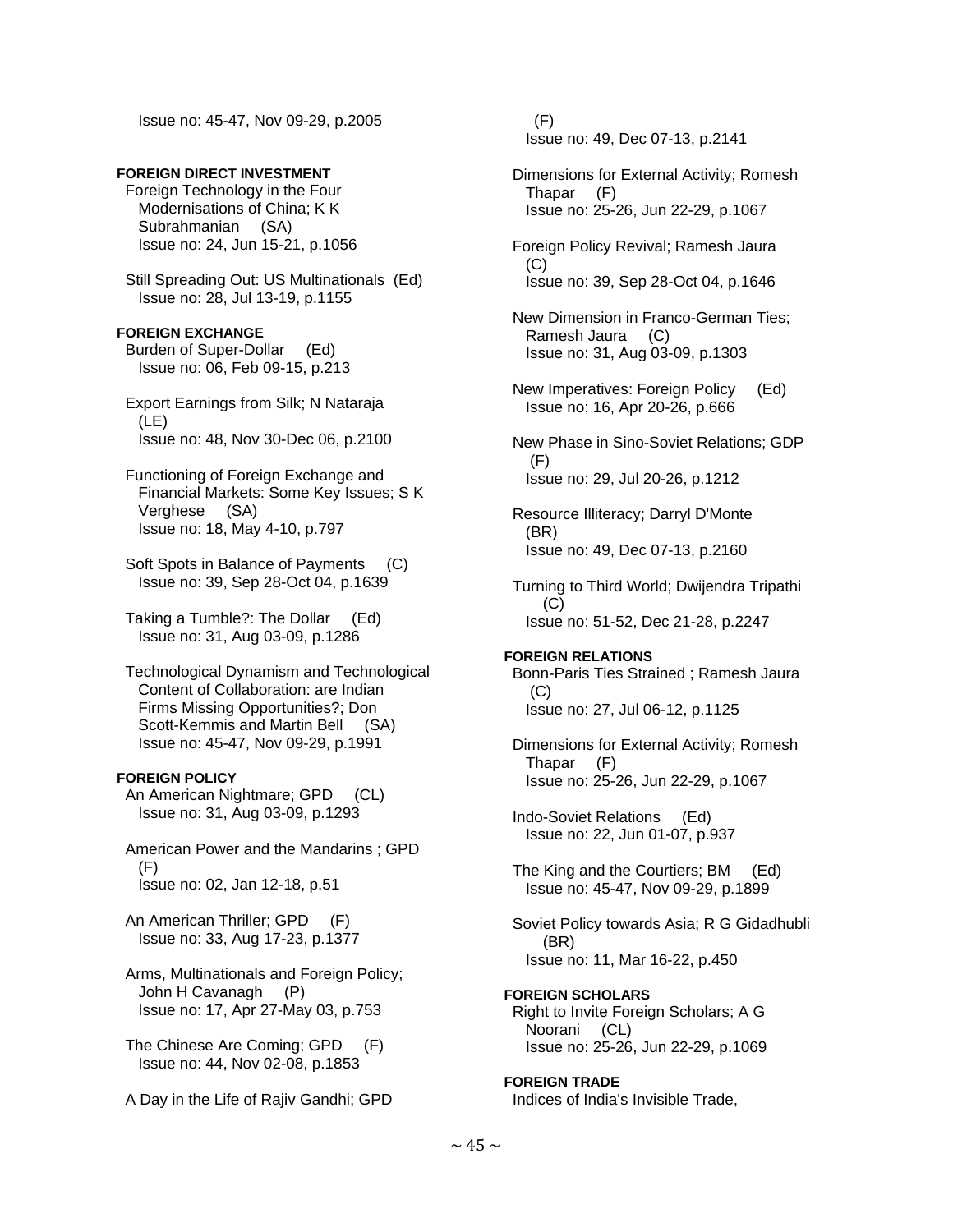1951-80; Neela Mukherjee (SA) Issue no: 05, Feb 02-08, p.197

#### **FOREIGN TRADE**

 Indo-Soviet Trade: Dynamics and Constraints; Arvind Vyas (BR) Issue no: 32, Aug 10-16, p.1350

 Not so Glittering (C) Issue no: 40, Oct 05-11, p.1670

 Rolling Downhill: Joint Ventures Abroad  $(C)$ Issue no: 40, Oct 05-11, p.1671

 World Trading and Payments System, Economic Growth and Structural Change: A Third World Perspective; Ajit Singh (SA) Issue no: 01, Jan 5-11, p.26

### **FOREST CONSERVATION**

 Project Tiger and People: A Report on Similipal (C) Issue no: 33, Aug 17-23, p.1380

### **FOREST RESOURCES**

 Scientific Forestry and Social Change in Uttarakhand; Ramachandra Guha (SA) Issue no: 45-47, Nov 09-29, p.1939

## **FORESTS AND FORESTRY**

 How 'Social' is Social Forestry?; Ramachandra Guha (BR) Issue no: 14, Apr 6-12, p.587

 Scientific Forestry and Social Change in Uttarakhand; Ramachandra Guha (SA) Issue no: 45-47, Nov 09-29, p.1939

## **FRANCE**

 The Charms of Socialism; Salil Sarkar (C) Issue no: 12, Mar 23-29, p.494

## **FRANCE-GERMANY RELATIONS**

 Bonn-Paris Ties Strained ; Ramesh Jaura (C) Issue no: 27, Jul 06-12, p.1125

## **FRANCE-SOVIET UNION RELATIONS**

 When Soviet Union Attacks France...!; GPD (F) Issue no: 19, May 11-17, p.821

## **FREE TRADE**

 A Royal 'Leap of Faith'; Rohinton Medhora (C)

Issue no: 42, Oct 19-25, p.1778

### **FRENCE-GERMANY RELATIONS**

 New Dimension in Franco-German Ties; Ramesh Jaura (C) Issue no: 31, Aug 03-09, p.1303

## **FUEL WOOD**

 Rational Approach towards Fuelwood Crisis in Rural India; V J Patel (SA) Issue no: 32, Aug 10-16, p.1366

### **FUNDAMENTAL RIGHTS**

 Convention on S C Judgments; Vrijendra (LE) Issue no: 43, Oct 26-Nov 01, p.1807

 Making the State Pay for Violations of Fundamental Rights; A G Noorani (F) Issue no: 48, Nov 30-Dec 06, p.2104

 Mounting Attack: Democratic Rights Movement (Ed) Issue no: 36, Sep 07-13, p.1492

 Playing with Passports; A G Noorani (CL) Issue no: 50, Dec 14-20, p.2187

 Terrorising the Civil Rights Movement; M Kodandarama Reddy (LE) Issue no: 20, May 18-24, p.861

## **GANDER DISCRIMINATION**

 Biology and Gender Bias: Some Issues in Discrimination against Women at the Workplace; Vimal Balasubrahmanyan (P) Issue no: 20, May 18-24, p.876

#### **GANDHISM**

 Gandhi on Women; Madhu Kishwar (C) Issue no: 40, Oct 05-11, p.1691

 Gandhi on Women; Madhu Kishwar (SA) Issue no: 41, Oct 12-18, p.1753

 Search for an Indian Solution; Sarah Joseph (BR) Issue no: 08, Feb 23-Mar 01, p.315

## **GARMENT AND KNITTING INDUSTRY**  Recovering Lost Ground: Garment Exports  $(C)$

Issue no: 04, Jan 26-Feb 01, p.141

## **GATT**

Victims of Protectionism: World Trade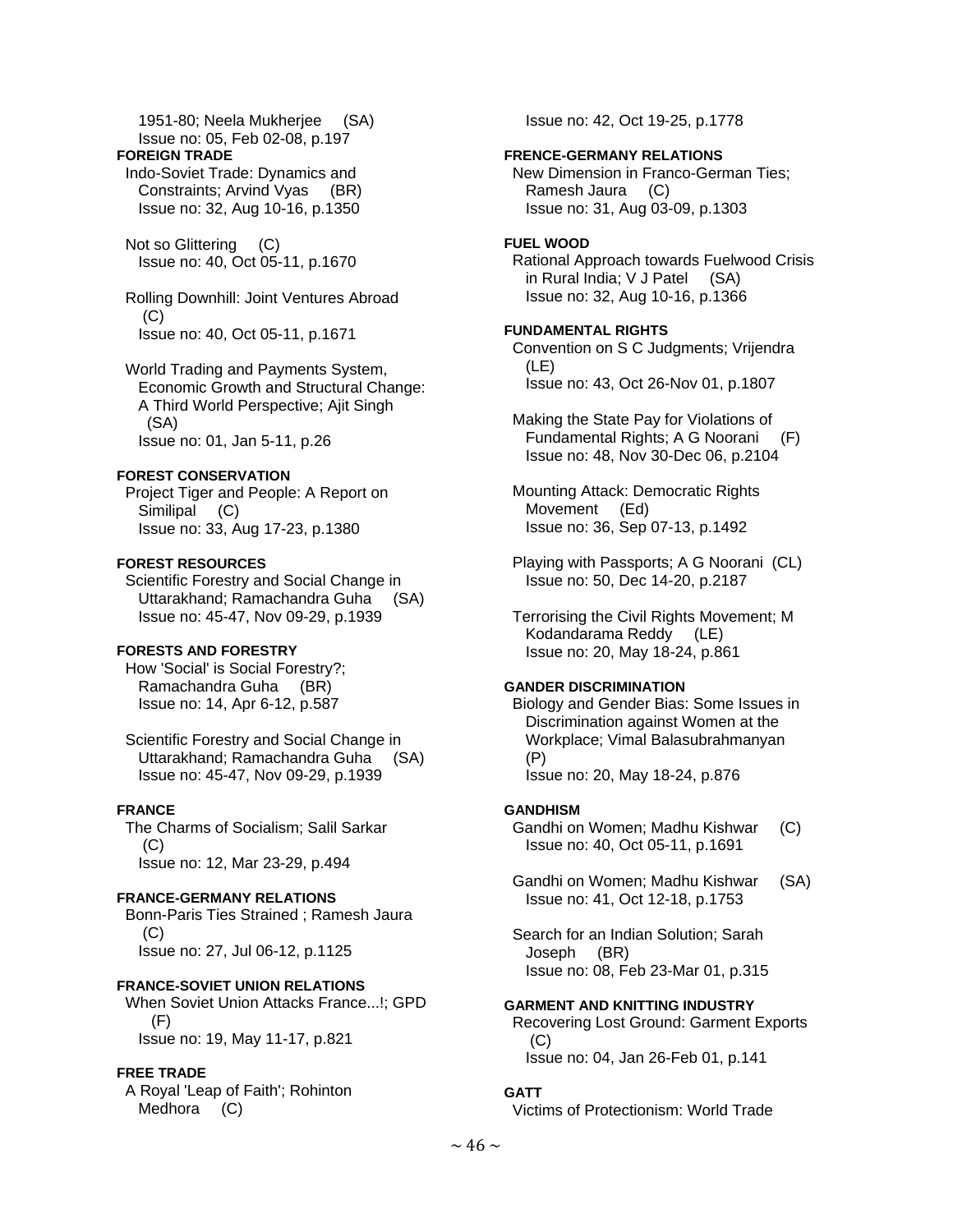(Ed) Issue no: 42, Oct 19-25, p.1760

#### **GEMS AND JEWELLERY**

 A Diamonds Show: Jewellery Exports  $(C)$ Issue no: 17, Apr 27-May 03, p.741

## **GENDER DISCRIMINATION**

 Women's Work, Welfare and Status: Forces of Tradition and Change in India; Kalpana Bardhan (SA) Issue no: 50, Dec 14-20, p.2207

 Work Participation of Rural Women in Third World: Some Data and Conceptual Biases; Bina Agarwal (RA) Issue no: 51-52, Dec 21-28, p.A155

### **GENDER EQUALITY**

 Biology and Gender Bias: Some Issues in Discrimination against Women at the Workplace; Vimal Balasubrahmanyan (P)

Issue no: 20, May 18-24, p.876

### **GENDER RELATIONS**

 Gender and Imperialism in British India; Joanna Liddle and Rama Joshi (RA) Issue no: 43, Oct 26-Nov 01, p.WS72

### **GENOCIDE**

 The Twice Alienated; J Jeyaranjan (BR) Issue no: 51-52, Dec 21-28, p.2255

# **GEOGRAPHY**

 State of Indian Geography; Anuradha Banarjee (BR) Issue no: 09, Mar 02-08, p.354

 State of Indian Geography; Anuradha Baneriee (BR) Issue no: 09, Mar 02-08, p.354

## **GOVERNANCE**

 Correctives Snarled by Stupid Follow-Ups; Romesh Thapar (F) Issue no: 36, Sep 07-13, p.1497

 Gujarat's Efforts Towards a More Innovative Administration (SA) Issue no: 20, May 18-24, p.AS26

 PM's New Style: Politics (Ed) Issue no: 37, Sep 14-20, p.1536

The Political Undercurrents; Romesh

 Thapar (F) Issue no: 50, Dec 14-20, p.2185

 Two Nations or One?; Romesh Thapar (F) Issue no: 45-47, Nov 09-29, p.1901

 Which India Concerns Them?; Romesh **Thapar**  (F) Issue no: 34, Aug 24-30, p.1415

### **GUJARAT**

 Agitationists Unappeased: Gujarat (Ed) Issue no: 15, Apr 13-19, p.618

 Agricultural, Landholding and Agro Industries in Gujarat: A Profile; T D Soyantar (SA) Issue no: 20, May 18-24, p.AS5

 Collapse of Government: Gujarat; Sujata Patel (C) Issue no: 17, Apr 27-May 03, p.749

 Debacle of Populist Politics; Sujata Patel (C) Issue no: 16, Apr 20-26, p.681

 GDDC: An Attempt to Repeat Anand in Saurashtra (SA) Issue no: 20, May 18-24, p.AS7

 Gujarat Kisan Sabha, 1936-56; L S Vishwanath (SA) Issue no: 28, Jul 13-19, p.1197

 Gujarat State Financial Corporation: A Regional Development Bank (SA) Issue no: 20, May 18-24, p.AS15

 Gujarat's Efforts Towards a More Innovative Administration (SA) Issue no: 20, May 18-24, p.AS26

 I am the Government Labour Officer...: State Protection for Rural Proletariat of South Gujarat; Jan Breman (SA) Issue no: 24, Jun 15-21, p.1043

 Investment Opportunities in Gujarat; H K Khan (SA) Issue no: 20, May 18-24, p.AS9

 Killing Continues: Gujarat (Ed) Issue no: 19, May 11-17, p.814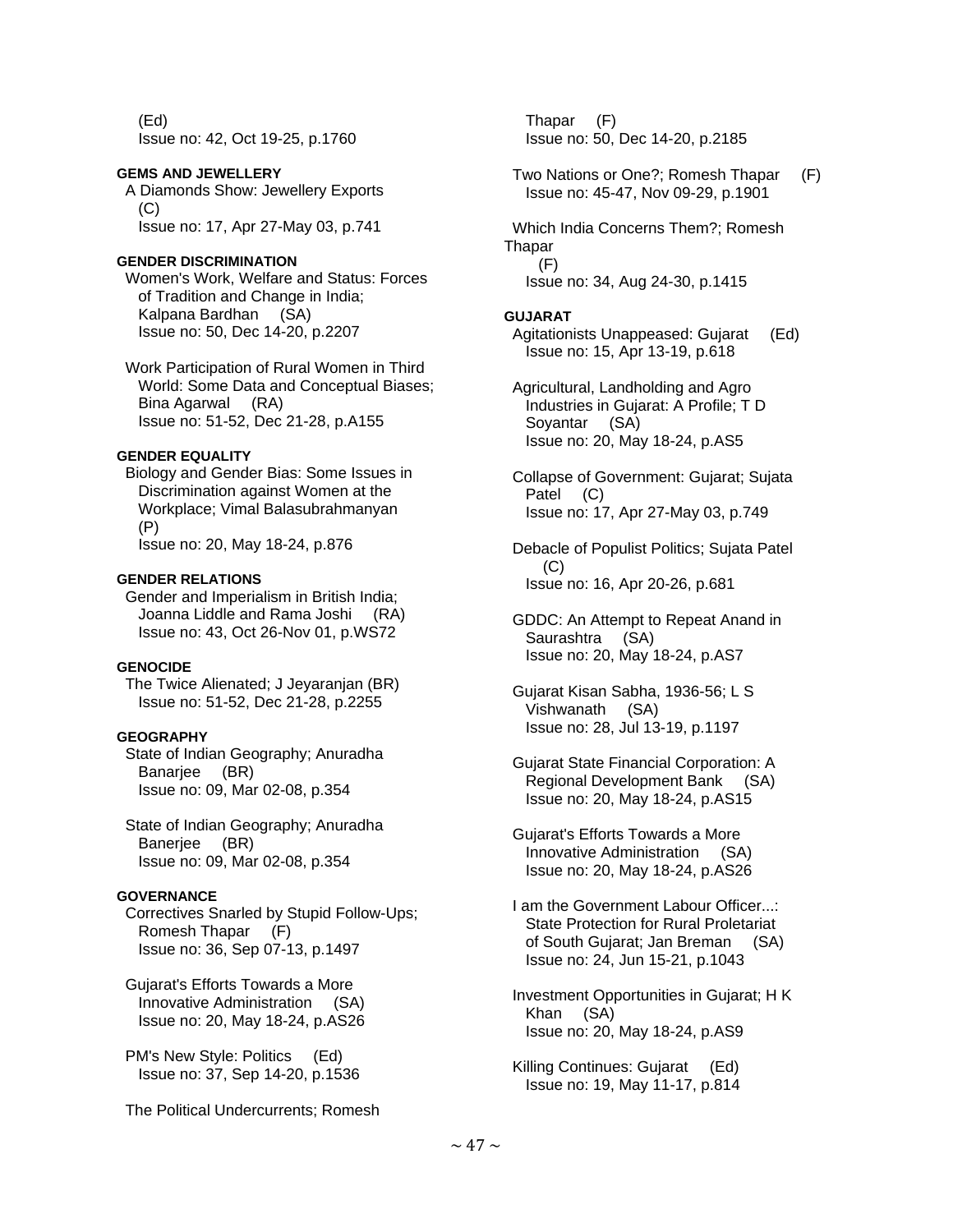Lure of Manufactures: Milk Cooperatives (C) Issue no: 03, Jan 19-25, p.84

**GUJARAT** 

 Petrochemical Industry in Gujarat; C M Lamba (SA) Issue no: 20, May 18-24, p.AS23

 Politics of Propertied Classes in Gujarat; P R Shukla (LE) Issue no: 19, May 11-17, p.818

 Repression of Scheduled Castes and Tribes in Broach; Mathew Kalathil (C) Issue no: 07, Feb 16-22, p.265

 Upper Castes on Offensive: Gujarat (Ed) Issue no: 28, Jul 13-19, p.1154

 Violence with a Difference; Sudarshan Iyengar and Sujata Patel (C) Issue no: 28, Jul 13-19, p.1174

## **HANDLOOMS**

 1985 Textile Policy: End of Handloom Industry;  $LC$  Jain  $(C)$ Issue no: 27, Jul 06-12, p.1121

 Indian Textile Industry, 1970-1984: An Analysis of Demand and Supply; Omkar Goswami (SA) Issue no: 38, Sep 21-27, p.1603

 Weavers, Traders and the State: Handloom Weaving in Bangladesh; Anjan Kumar Datta and Hein Streefkerk (SA) Issue no: 37, Sep 14-20, p.1571

 Weavers, Traders and the State: Handloom Weaving in Bangladesh; Anjan Kumar Datta and Hein Streefkerk (SA) Issue no: 38, Sep 21-27, p.1620

## **HARYANA**

 An Affront to the Nation; P S Appu (C) Issue no: 06, Feb 09-15, p.230

 Village Women vs Liquor Contractor; Bharat Dogra (C) Issue no: 48, Nov 30-Dec 06, p.2112

## **HEALTH AND ENVIRONMENT**

 Mortality Toll of Cities: Emerging Patterns of Disease in Bombay; Radhika Ramasubban and Nigel Crook (SA)

Issue no: 23, Jun 08-14, p.999

## **HEALTH AND NUTRITION**

 Bashing Nutritionists: The 'Small but Healthy?' Hypothesis; Sol Chafkin (D) Issue no: 20, May 18-24, p.896

 Food Consumption and Size of People: Some Indian Evidence; A Vaidyanathan (F) Issue no: 30, Jul 27-Aug 02, p.PE79

 Milk Surpluses against Poverty: Report of an International Workshop; B S Baviskar and Shanti George (C) Issue no: 37, Sep 14-20, p.1549

 Missing Link in Nutrition Policy; Bharat Dogra (C) Issue no: 36, Sep 07-13, p.1508

 Nutrition Debate: Statistical Battle or Ideological Conflict?; Rajaram Dasgupta (BR) Issue no: 36, Sep 07-13, p.1511

 Nutritional Problems, Policies and Programmes; Malcolm S Adiseshiah (BR) Issue no: 06, Feb 09-15, p.236

 On the Mother and Child in India; B Manjeshwar Dinesh (D) Issue no: 42, Oct 19-25, p.1801

 Protein and Energy Requirements: A Reply to Rand and Scrimshaw; P V Sukhatme (D) Issue no: 44, Nov 02-08, p.1892

 The Mother and Child in India; C Gopalan (SA) Issue no: 04, Jan 26-Feb 01, p.159

#### **HEALTH EXPENDITURE**

 Comparison of Structurally Divergent Economies: Problems and Limitations; Arun Ghosh (SA) Issue no: 03, Jan 19-25, p.106

## **HEALTH POLICY**

 Nutritional Problems, Policies and Programmes; Malcolm S Adiseshiah (BR) Issue no: 06, Feb 09-15, p.236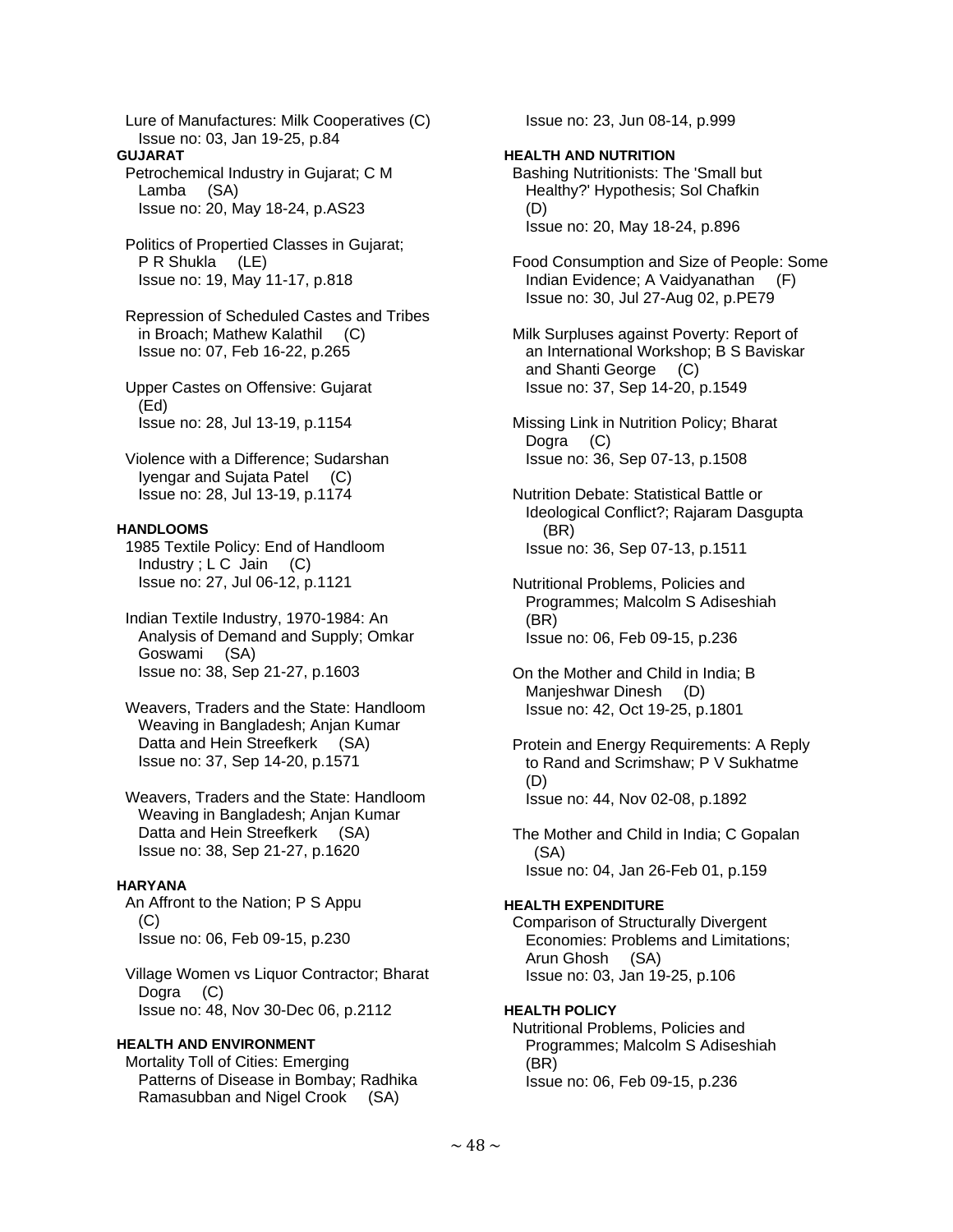Pituitaries for Sale: Health (Ed) Issue no: 42, Oct 19-25, p.1760

#### **HEALTHCARE SERVICES**

- An Alternative Strategy for Health Care? the Mandwa Project; N H Anita (SA) Issue no: 51-52, Dec 21-28, p.2257
- Continuing Nightmare; Padma Prakash (C) Issue no: 14, Apr 6-12, p.579

 Hospitals for Profit: Health (Ed) Issue no: 51-52, Dec 21-28, p.2228

- Sabotaging Relief for Bhopal Victims; Sujit K Das (LE) Issue no: 31, Aug 03-09, p.1290
- A Significant Judgment: Women (Ed) Issue no: 39, Sep 28-Oct 04, p.1628

 Treatment Failure in National TB Programme; Kashyap Mankodi and Klass W Van Der Veen (SA) Issue no: 21, May 25-31, p.917

### **HIGHER EDUCATION**

 Knowledge in Search of Mammon: Higher Education in Britain; George Joseph and Burior Jal Avari (C) Issue no: 34, Aug 24-30, p.1425

 Scheduled Caste and Tribe Students in Higher Education: A Study of an IIT; Viney et al Kirpal (SA) Issue no: 29, Jul 20-26, p.1238

### **HINDI LANGUAGE**

 A Language Divided; Peggy Mohan (BR) Issue no: 44, Nov 02-08, p.1867

#### **HINDU-MUSLIM RELATIONS**

 Communal Violence in India: A Study of Communal Disturbance in Delhi; Gopal Krishna (SA) Issue no: 03, Jan 19-25, p.117

 Social Tensions and Protest Movements in Maharashtra; D N Dhanagare (C) Issue no: 24, Jun 15-21, p.1030

### **HINDUISM**

 Hindu India and India; Bassanio Ghose (LE) Issue no: 16, Apr 20-26, p.671

# **HISTORY**

 A Bergen Diary; AM (F) Issue no: 32, Aug 10-16, p.1333 A Different History (Ed) Issue no: 35, Aug 31-Sep 06, p.1456

### **HISTORY-EUROPE**

 Dresden: From Death to Resurrection; Frederic F Clairmonte (C) Issue no: 06, Feb 09-15, p.232

#### **HOSPITALS**

 Hospitals for Profit: Health (Ed) Issue no: 51-52, Dec 21-28, p.2228

### **HOUSEHOLD DEBT**

 Credit and Indebtedness among Fishermen; John Kurien (BR) Issue no: 40, Oct 05-11, p.1689

## **HOUSEHOLD EXPENDITURE**

 Household as a First Stage in a Study of Urban Working-Class Women; Alice Thorner and Jyoti Ranadive (RA) Issue no: 17, Apr 27-May 03, p.WS9

### **HOUSEHOLD INCOME**

 Household as a First Stage in a Study of Urban Working-Class Women; Alice Thorner and Jyoti Ranadive (RA) Issue no: 17, Apr 27-May 03, p.WS9

#### **HOUSEHOLD SAVINGS**

 Saving Rate Puzzle (Ed) Issue no: 35, Aug 31-Sep 06, p.1456

#### **HOUSING**

 Housing: For the Poor?; Amrita Abraham (C) Issue no: 06, Feb 09-15, p.226

 More is Not Enough: Housing Finance (C) Issue no: 28, Jul 13-19, p.1157

#### **HOUSING LOAN**

 More is Not Enough: Housing Finance  $(C)$ Issue no: 28, Jul 13-19, p.1157

#### **HUMAN DEVELOPMENT**

 Facade and Reality of Environment Protection; Bharat Dogra (C) Issue no: 20, May 18-24, p.872

#### **HUMAN ECOLOGY**

 Towards an Ecological History of India; Madhav Gadgil (SA)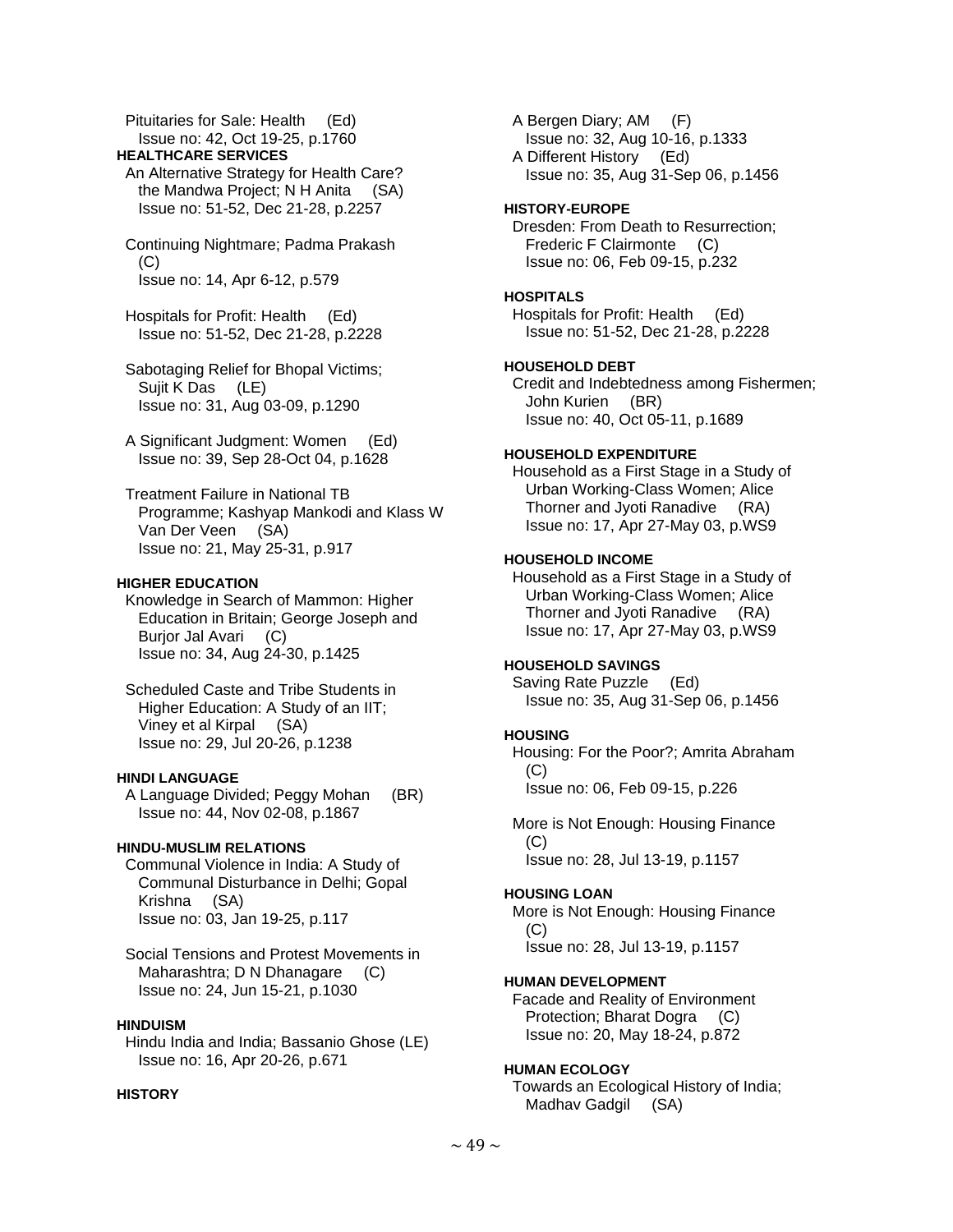Issue no: 45-47, Nov 09-29, p.1909

# **HUMAN RIGHTS**

 Amnesty International and India; A G Noorani (CL) Issue no: 40, Oct 05-11, p.1677

 Deaths in Police Custody; A G Noorani (CL) Issue no: 28, Jul 13-19, p.1161

 India, the UN and Torture; A G Noorani (CL) Issue no: 10, Mar 09-15, p.388

 Naga People's Movement for Human Rights: A Report; Nandita Haksar (C) Issue no: 50, Dec 14-20, p.2201

 Over to the Police: New Spate of 'Encounter' Killings ; KB (C) Issue no: 28, Jul 13-19, p.1167

- Read No Seditious Reports: Democratic Rights (Ed) Issue no: 40, Oct 05-11, p.1669
- The Unwanted of Assam; GPD (F) Issue no: 34, Aug 24-30, p.1418
- Washington, Delhi, and the Sikhs: Adventures in Wonderland; Barbara R Joshi (C) Issue no: 22, Jun 01-07, p.954

#### **HUNGARY**

 Hungary: Invoking Bukharin's Ghost?; Ramnath Narayanswamy (P) Issue no: 49, Dec 07-13, p.2157

### **HUNGER AND STARVATION**

 'Failure of Exchange Entitlements' Theory of Famine: A Response; Amrita Rangasami (SA) Issue no: 42, Oct 19-25, p.1797

 Failure of Exchange Entitlements' Theory of Famine: A Response; Amrita Rangasami (SA) Issue no: 41, Oct 12-18, p.1747

#### **IMF**

 Little Cause for Cheer (Ed) Issue no: 18, May 4-10, p.769

## **IMMIGRATION**

 Assam Accord (Ed) Issue no: 33, Aug 17-23, p.1369 Freedom Denied: Indian Women and Indentureship in Trinidad and Tobago, 1845-1917; Rhoda Reddock (RA) Issue no: 43, Oct 26-Nov 01, p.WS79

 Immigration Controls and Racism; Michael Jacobs (C) Issue no: 25-26, Jun 22-29, p.1075

 The Unwanted of Assam; GPD (F) Issue no: 34, Aug 24-30, p.1418

### **IMPERIALISM**

 Justification for Imperialist-Financed Activities; Prakash Karat (D) Issue no: 18, May 4-10, p.812

#### **IMPORTS**

 Early Turbulence (Ed) Issue no: 48, Nov 30-Dec 06, p.2095

 Export Optimism and Import Liberalisation; Jayati Ghosh (D) Issue no: 22, Jun 01-07, p.974

 Import Policy (Ed) Issue no: 16, Apr 20-26, p.665

 Un-Capital Prospect (Ed) Issue no: 50, Dec 14-20, p.2179

#### **INCOME DISTRIBUTION**

 In the Mirror of National Accounts; VVD (BR) Issue no: 31, Aug 03-09, p.1306

 Some Dynamic Aspects of Rural Poverty in India; Irma Adelman, K Subbarao and Prem Vashishtha (RA) Issue no: 39, Sep 28-Oct 04, p.A103

#### **INCOME TAX**

 Are States Getting Their Due Share of Income Tax Proceeds?; Hemlata Rao (SA) Issue no: 48, Nov 30-Dec 06, p.2129

 Taxation and Development; K V Nambiar (BR) Issue no: 37, Sep 14-20, p.1554

## **INDIA-CHINA RELATIONS**

 Sino-Indian Relations: Core and Periphery; GPD (F)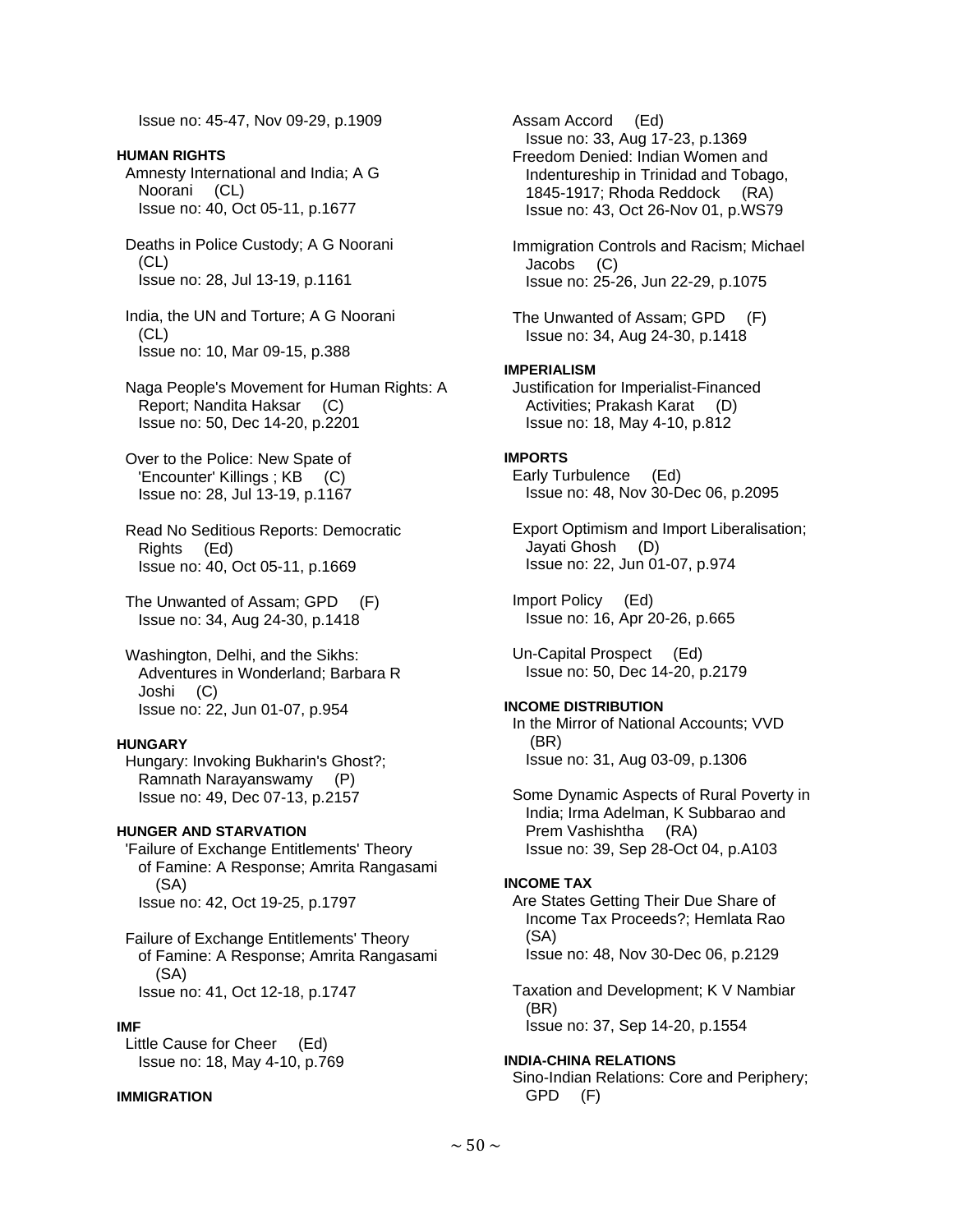Issue no: 48, Nov 30-Dec 06, p.2103

#### **INDIA-DENMARK RELATIONS**

 Technology Exports to India: Perspectives on Danish Experience; Erik Baark (SA) Issue no: 45-47, Nov 09-29, p.2027

### **INDIA-ITALY RELATIONS**

 Transfer of Italian Technology to India; Giovanni Balcet (SA) Issue no: 45-47, Nov 09-29, p.2049

#### **INDIA-JAPAN RELATIONS**

 Technology Transfer from Japanese to Indian Firms; Shoji Ito (SA) Issue no: 45-47, Nov 09-29, p.2031

 Turning to Third World; Dwijendra Tripathi (C) Issue no: 51-52, Dec 21-28, p.2247

## **INDIA-MOROCCO RELATIONS**

 Long-Delayed Move: Western Sahara (Ed) Issue no: 40, Oct 05-11, p.1669

#### **INDIA-PAKISTAN RELATIONS**

 Climate of Mistrust; Rita Manachanda  $(C)$ Issue no: 30, Jul 27-Aug 02, p.1258

#### **INDIA-SOVIET UNION ECONOMIC RELATIONS**

 Economic Diplomacy of the Billion Rouble Credit; R G Gidadhubli (C) Issue no: 21, May 25-31, p.910

 Indo-Soviet Trade: Dynamics and Constraints; Arvind Vyas (BR) Issue no: 32, Aug 10-16, p.1350

## **INDIA-SOVIET UNION RELATIONS**

 Indo-Soviet Relations (Ed) Issue no: 22, Jun 01-07, p.937

### **INDIA-UNITED STATES ECONOMIC RELATIONS**

 Hemlock Deal: Meaningless Review; BM (C) Issue no: 14, Apr 6-12, p.575

#### **INDIRECT TAXES**

 Budget Pointers (Ed) Issue no: 09, Mar 02-08, p.334

#### **INDONESIA**

 Execution of Mohammed Munir: Indonesia (Ed) Issue no: 32, Aug 10-16, p.1327

Process of Agrarian Transition in

 Indonesia; Arvind N Das (BR) Issue no: 10, Mar 09-15, p.398

## **INDUSTRIAL BANKS**

In Tune with Liberalisation: IDBI (C) Issue no: 38, Sep 21-27, p.1582

Made Softer: Industrial Finance (C) Issue no: 31, Aug 03-09, p.1289

#### **INDUSTRIAL CREDIT**

 Case for Euthanasia?: Industrial Sickness (C) Issue no: 16, Apr 20-26, p.669

#### **INDUSTRIAL DISASTERS**  Another Grisly Reminder: Industrial Safety (Ed) Issue no: 50, Dec 14-20, p.2180

 Awakening to Dangers of Transnationals; Nasir [et al] Tyabji (LE) Issue no: 15, Apr 13-19, p.622

 Bhopal Continued (Ed) Issue no: 36, Sep 07-13, p.1491

 Bhopal Tragedy; Girish et al Patel (LE) Issue no: 01, Jan 5-11, p.6

 Bhopal: The Continuing Tragedy; Tapan K Bose (LE) Issue no: 02, Jan 12-18, p.46

 Callousness Abounding; Radhika Ramaseshan  $(C)$ Issue no: 02, Jan 12-18, p.56

 Covering up Bhopal; Debabar Banerji (BR) Issue no: 49, Dec 07-13, p.2161

 Help for Bhopal Gas Victims; B Ekbal (LE) Issue no: 48, Nov 30-Dec 06, p.2100

 Passing the Buck (Ed) Issue no: 07, Feb 16-22, p.254

 Unlearnt Lessons (Ed) Issue no: 49, Dec 07-13, p.2135

**INDUSTRIAL ENTERPRISES**  Census of 1981 and the Structure of Employment; Sudha Deshpande and L K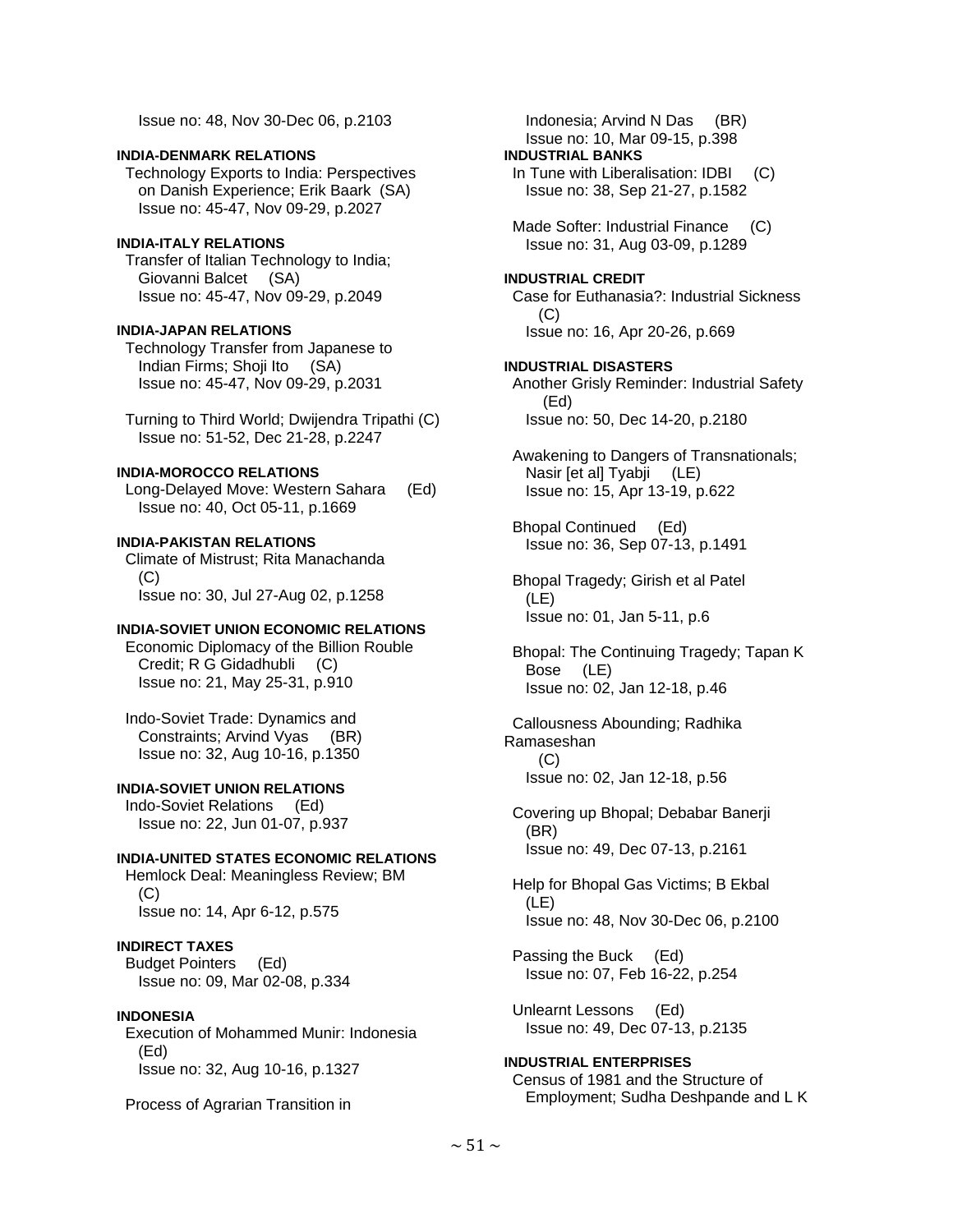Deshpande (SA) Issue no: 22, Jun 01-07, p.969

## **INDUSTRIAL ENTERPRISES**

- Economic Efficiency of Machinery Sector in India: Findings of a World Bank Study  $(C)$ Issue no: 41, Oct 12-18, p.1724
- Screw-Driver Technology: Industry (Ed) Issue no: 13, Mar 30-Apr 05, p.526
- Take-Over with Junk Bonds (C) Issue no: 20, May 18-24, p.861
- Trends in Factory Size in Indian Industry, 1950 to 1980: Some Tentative Inferences; R Nagaraj (RA) Issue no: 08, Feb 23-Mar 01, p.M26

## **INDUSTRIAL FINANCE**

- Financing of Working Capital in Indian Industry; V S Kaveri (RA) Issue no: 35, Aug 31-Sep 06, p.M123
- A Growth Area: Industrial Finance (C) Issue no: 42, Oct 19-25, p.1763
- In Tune with Liberalisation: IDBI (C) Issue no: 38, Sep 21-27, p.1582
- Made Softer: Industrial Finance (C) Issue no: 31, Aug 03-09, p.1289

# **INDUSTRIAL GROWTH AND DEVELOPMENT**

 Case for Euthanasia?: Industrial Sickness  $(C)$ Issue no: 16, Apr 20-26, p.669

- Exploitation and Labour Theory of Value: A Critique of Roemer's General Theory of Exploitation and Class; Khalid Nadvi (SA) Issue no: 35, Aug 31-Sep 06, p.1479
- How They See Us: Technology Suppliers' View of Indian Industry; Ashok V Desai (SA) Issue no: 45-47, Nov 09-29, p.1973
- Industrial Development: Issues and Policy Options; N S Siddharthan (SA) Issue no: 19, May 11-17, p.839
- Industrial Spurt in Uttar Pradesh: Myth or Reality ?; T S Papola Fahimuddin

 $(C)$ 

- Issue no: 07, Feb 16-22, p.269 Industrial Sub-System of Bangalore; R Nagraj (D) Issue no: 05, Feb 02-08, p.211
- More Is Not Enough: Research and Development (Ed) Issue no: 02, Jan 12-18, p.42
- The New UNIDO: Expectations versus Realities; S Nanjundan (F) Issue no: 35, Aug 31-Sep 06, p.1475
- Old Data, Confused Analysis; J C Sandesara (BR) Issue no: 14, Apr 6-12, p.589
- The Rents of Misdelivery: A Case for Modernisation of Industrial Planning; R K Hazari (RA) Issue no: 28, Jul 13-19, p.1177
- Unconvincing Explanations: Automobile Industry (C) Issue no: 16, Apr 20-26, p.669
- INDUSTRIAL INVESTMENT
- Investment Opportunities in Gujarat; H K Khan (SA) Issue no: 20, May 18-24, p.AS9

#### **INDUSTRIAL LABOUR**

 Firing at National Rayon; Rajni Bakshi (C) Issue no: 05, Feb 02-08, p.185

- Health Hazards of Cotton Textile Workers; Bharat Dogra (C) Issue no: 07, Feb 16-22, p.267
- Role of Indian Worker in Early Phase of Industrialisation: A Critique of Established View, with Special Reference to Tata Iron and Steel Co, 1910-30; Satyabrata Datta (RA) Issue no: 48, Nov 30-Dec 06, p.M130
- Trends in Factory Size in Indian Industry, 1950 to 1980: Some Tentative Inferences; R Nagaraj (RA) Issue no: 08, Feb 23-Mar 01, p.M26

## **INDUSTRIAL LAWS AND LEGISLATIONS**

 Awakening to Dangers of Transnationals; Nasir [et al] Tyabji (LE)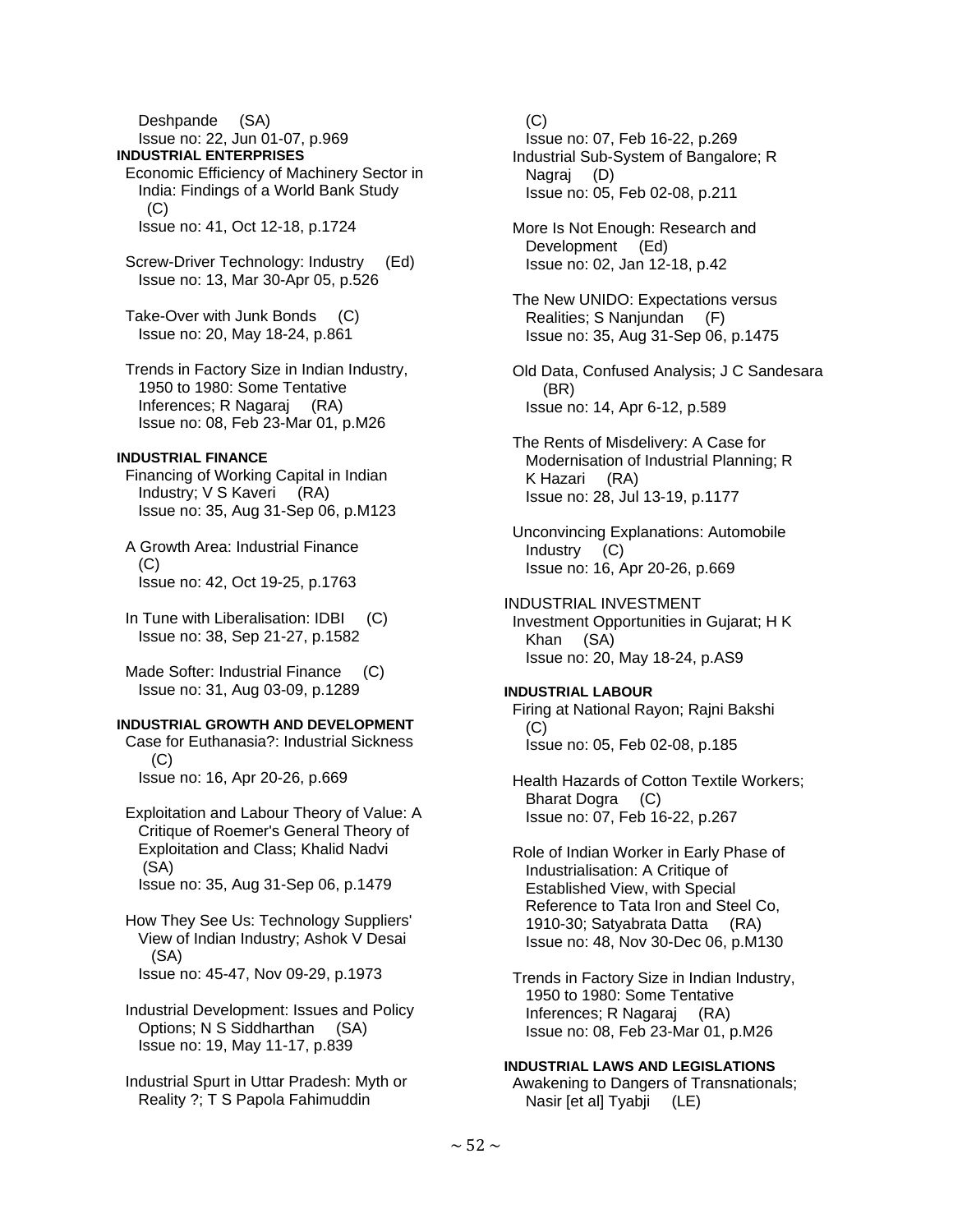Issue no: 15, Apr 13-19, p.622

**INDUSTRIAL POLICY**  Controls Are Cosy (Ed) Issue no: 03, Jan 19-25, p.81

 Cosmetic Change?: Automobile Industry (C) Issue no: 04, Jan 26-Feb 01, p.140

 CPI(M)'s Industrial Policy: West Bengal (Ed) Issue no: 51-52, Dec 21-28, p.2230

 Failure of Planning: Steel (Ed) Issue no: 20, May 18-24, p.858

 India's Technology Policy and its Influence on Technology Imports and Technology Development; Ghayur Alam (SA) Issue no: 45-47, Nov 09-29, p.2073

 Jyoti Basu and Multinationals; Ashok Rudra (P) Issue no: 30, Jul 27-Aug 02, p. 1264

 Jyoti Basu and Multinationals; Khagen Das (LE) Issue no: 40, Oct 05-11, p.1672

 New Lamps for Old!: A Critique of the 'New Economic Policy'; H K Paranjape (SA) Issue no: 36, Sep 07-13, p.1513

 Of Microwave Ovens and Toys (Ed) Issue no: 13, Mar 30-Apr 05, p.525

 On Some Aspects of the Strategy of Growth in India; Ranjit Sau (SA) Issue no: 15, Apr 13-19, p.655

 Question of a Transitional Government in Marxist Terminology; Ajit Roy (P) Issue no: 43, Oct 26-Nov 01, p.1820

 The Rents of Misdelivery: A Case for Modernisation of Industrial Planning; R K Hazari (RA) Issue no: 28, Jul 13-19, p.1177

 West Bengal and Multinationals (LE) Issue no: 34, Aug 24-30, p.1413

 Wooing MNCs (Ed) Issue no: 17, Apr 27-May 03, p.737

**INDUSTRIAL POLLUTION**  Policy for Hazardous Industries (Ed) Issue no: 37, Sep 14-20, p.1535 **INDUSTRIAL PRICES**  Theory of Pricing in Socialist Countries: Case of Industrial Producer Goods; Jaya Mehta (RA) Issue no: 08, Feb 23-Mar 01, p.M33 **INDUSTRIAL PRODUCTION**  Government-Enterprise Relationship and Public Enterprise Performance; V V Bhatt (BR) Issue no: 12, Mar 23-29, p.503 Indigenous and Foreign Determinants of Technological Change in Indian Industry; Ashok V Desai (SA) Issue no: 45-47, Nov 09-29, p.2081 Old Data, Confused Analysis; J C Sandesara (BR)

Issue no: 14, Apr 6-12, p.589

 Proto-Industrial Production as a Barrier to Industrialisation?: Case of North Indian Sugar Industry, 1850-1980; Simon Commander (SA) Issue no: 12, Mar 23-29, p.505

 State Policies, Firm Performance and Firm Strategies: Production of Hydraulic Excavators and Machining Centres in India and Republic of Korea; Charles Edquist and Staffan Jacobsson (SA) Issue no: 45-47, Nov 09-29, p.2053

 Theory of Pricing in Socialist Countries: Case of Industrial Producer Goods; Jaya Mehta (RA) Issue no: 08, Feb 23-Mar 01, p.M33

# **INDUSTRIAL PRODUCTS**

 Finance for Export of Manufactured Goods from Developing Countries; Kalyan Banerji (SA) Issue no: 33, Aug 17-23, p.1395

**INDUSTRIAL RELATIONS**  Ballots and British Trade Union Movement; Michael Jacobs (C) Issue no: 39, Sep 28-Oct 04, p.1645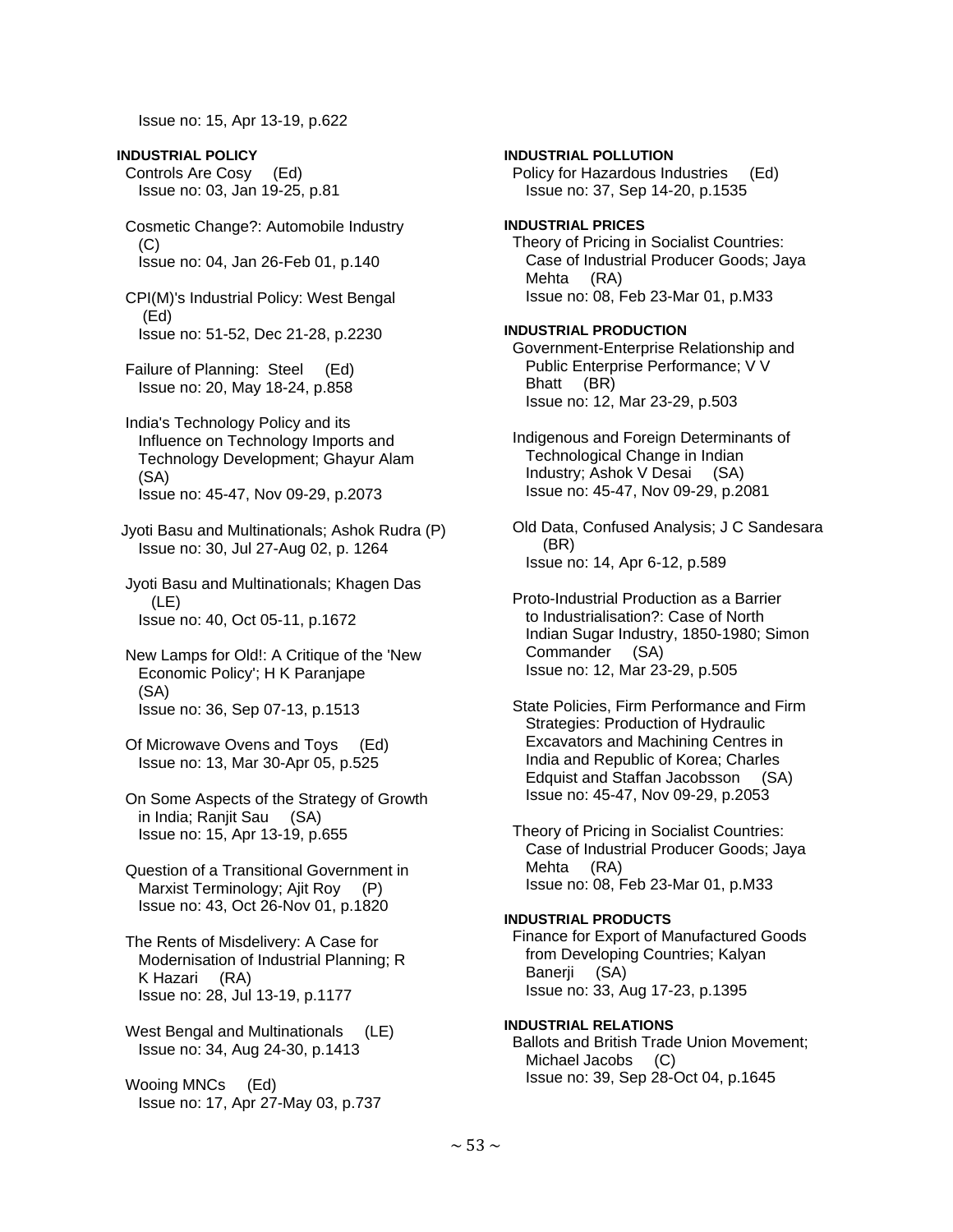**INDUSTRIAL RELATIONS**  Bombay Labour Once Again; Dick Kooiman (BR) Issue no: 03, Jan 19-25, p.104 Completing the Package (Ed) Issue no: 19, May 11-17, p.813 A Fruitless Revival; Bagaram Tulpule  $(C)$  Issue no: 51-52, Dec 21-28, p.2238 Government Manipulation of Industrial Relations; Bagaram Tulpule (BR) Issue no: 11, Mar 16-22, p.449 New Wave of Militancy: South Africa (Ed) Issue no: 19, May 11-17, p.815 The Railways' Subalterns; Timir Basu  $(C)$  Issue no: 08, Feb 23-Mar 01, p.312 Role of Indian Worker in Early Phase of Industrialisation: A Critique of Established View, with Special Reference to Tata Iron and Steel Co, 1910-30; Satyabrata Datta (RA) Issue no: 48, Nov 30-Dec 06, p.M130 Trade Unions, Rule Making and Industrial Relations; E A Ramaswamy (SA) Issue no: 12, Mar 23-29, p.517 **INDUSTRIAL RESEARCH**  US Feels the Pinch: Industrial Research (Ed) Issue no: 34, Aug 24-30, p.1410 **INDUSTRIAL SAFETY**  Another Grisly Reminder: Industrial Safety (Ed) Issue no: 50, Dec 14-20, p.2180 Bhopal Continued (Ed) Issue no: 36, Sep 07-13, p.1491 Bhopal Continued; Irfan Khan (LE) Issue no: 39, Sep 28-Oct 04, p.1631 Bhopal Tragedy; Girish et al Patel

 (LE) Issue no: 01, Jan 5-11, p.6

 Bhopal: The Continuing Tragedy; Tapan K Bose (LE) Issue no: 02, Jan 12-18, p.46 Callousness Abounding; Radhika Ramaseshan  $(C)$  Issue no: 02, Jan 12-18, p.56 **INFANT AND CHILD MORTALITY**  Famine, Epidemics and Mortality in South India: A Reappraisal of the Demographic Crisis of 1876-1878; Roland Lardinois (SA) Issue no: 11, Mar 16-22, p.454 Infant Mortality in India: Level, Trends and Determinants; Leela Visaria (SA) Issue no: 32, Aug 10-16, p.1352 Infant Mortality in India: Level, Trends and Determinants; Leela Visaria (SA) Issue no: 33, Aug 17-23, p.1399 Infant Mortality in India: Level, Trends and Determinants; Leela Visaria (SA) Issue no: 34, Aug 24-30, p.1447 Maternal and Infant Mortality; Malini Karkal (D) Issue no: 43, Oct 26-Nov 01, p.1835 Population in Asian Countries: Trends, Issues and Strategies; Moni Nag (SA) Issue no: 02, Jan 12-18, p.75 **INFI ATION**  For All Seasons? (C) Issue no: 32, Aug 10-16, p.1328 Inflation and Incentive to Invest in Capital Assets; Poonam Gupta and Sanjeev Gupta (SA) Issue no: 21, May 25-31, p.927 **INFORMAL SECTOR**  Urban Informal Sector: Concepts, Indian Evidence and Policy Implications; Meera Mehta (SA)

Issue no: 08, Feb 23- Mar 01, p.326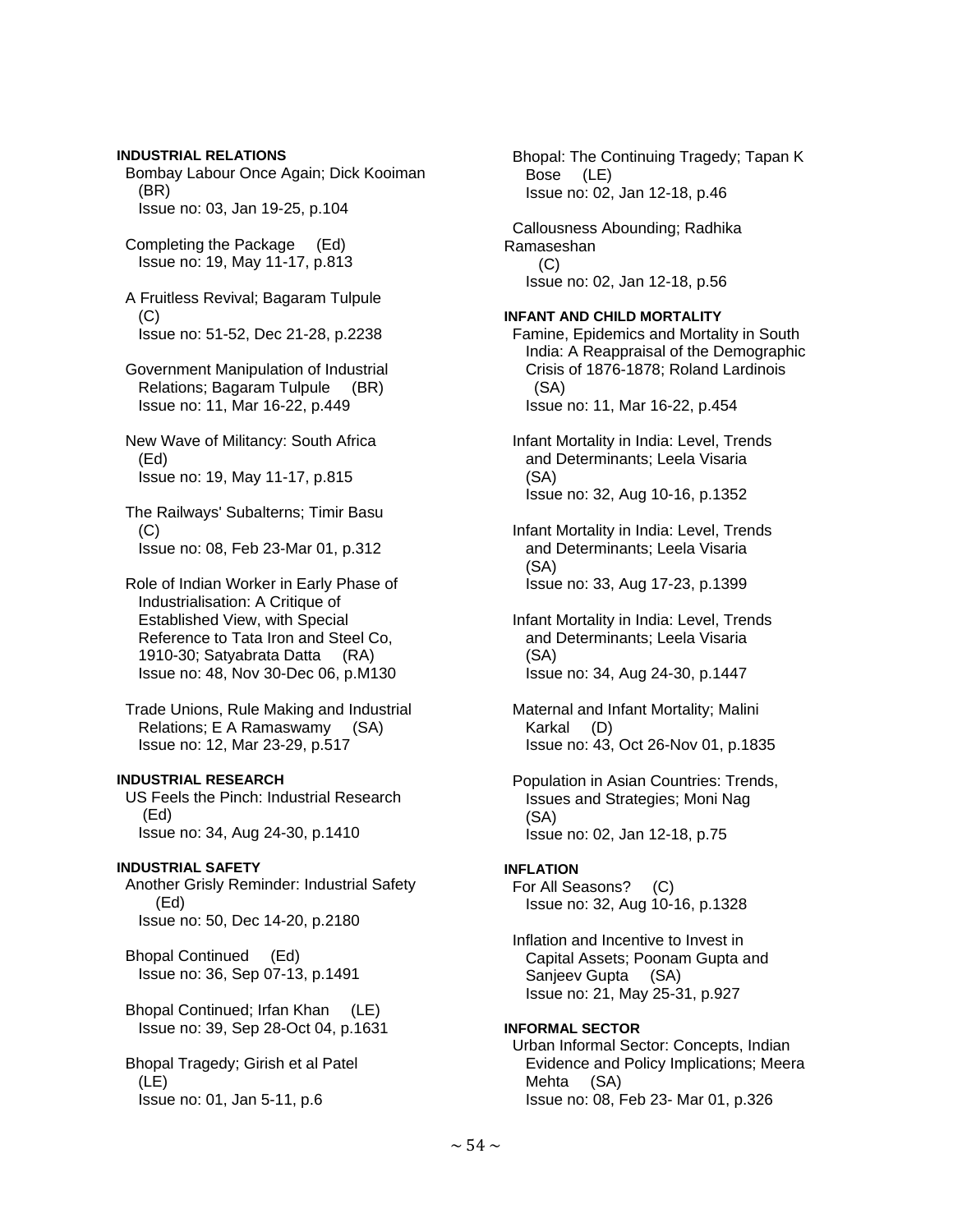#### **INFORMAL SECTOR**

 Women, Poverty and Work; Margaret Biswas (BR) Issue no: 08, Feb 23-Mar 01, p.316

#### **INSURGENCY**

 Fragile Ceasefire: Sri Lanka; M S S Pandian (Ed) Issue no: 25-26, Jun 22-29, p.1063

 The JVP and the Eelamites: Sri Lanka (Ed) Issue no: 24, Jun 15-21, p.1019

## **INTEREST RATES**

 Administered Interest Rates in India; L M Bhole (SA) Issue no: 25-26, Jun 22-29, p.1089

# **INTERNAL DEBT**

 Futility of Stop-Gap Measures: International Debt (Ed) Issue no: 16, Apr 20-26, p.667

 The Other 'Debt Trap' (Ed) Issue no: 05, Feb 02-08, p.173

 Pampering the Savers: The Economy (Ed) Issue no: 09, Mar 02-08, p.334

## **INTERNATIONAL CAPITAL MARKETS**

 Glaring Asymmetry: International Capital Flows (Ed) Issue no: 32, Aug 10-16, p.1326

## **INTERNATIONAL ECONOMIC RELATIONS**

 Looking for the Silver Lining: International Economic Order (Ed) Issue no: 30, Jul 27-Aug 02, p.1251

 Problems of Adjustment and Growth in the World Economy; Jayati Ghosh (SA) Issue no: 30, Jul 27-Aug 02, p.1267

 World Trading and Payments System, Economic Growth and Structural Change: A Third World Perspective; Ajit Singh (SA) Issue no: 01, Jan 5-11, p.26

#### **INTERNATIONAL FINANCE**

 An American Show (Ed) Issue no: 41, Oct 12-18, p.1715

Futility of Stop-Gap Measures:

 International Debt (Ed) Issue no: 16, Apr 20-26, p.667 Glaring Asymmetry: International Capital Flows (Ed) Issue no: 32, Aug 10-16, p.1326

 US Initiative on Third World Debt; ISG (F) Issue no: 44, Nov 02-08, p.1852

#### **INTERNATIONAL FINANCE RELATIONS**  Jolted by Peru (C)

Issue no: 42, Oct 19-25, p.1772

# **INTERNATIONAL FINANCIAL SYSTEM**

 Squeeze on Third World: International Monetary System (C) Issue no: 21, May 25-31, p.901

## **INTERNATIONAL POLITICS**

 Devious Road to Summit: International Politics (Ed) Issue no: 17, Apr 27-May 03, p.739

## **INTERNATIONAL RELATIONS**

 The Chinese Are Coming; GPD (F) Issue no: 44, Nov 02-08, p.1853

 Oxford Dons Make a Point; GPD (F) Issue no: 06, Feb 09-15, p.221

# **INTERNATIONAL TRADE**

 Jolted by Peru (C) Issue no: 42, Oct 19-25, p.1772

 Poor Bear Brunt of Protectionism (C) Issue no: 19, May 11-17, p.816

 Victims of Protectionism: World Trade (Ed) Issue no: 42, Oct 19-25, p.1760

#### **INVESTMENT**

 A Disequilibrium Model of the Long-Run; Amal Sanyal (BR) Issue no: 07, Feb 16-22, p.285

 Technology as Manna from Heaven; Monojit Chatterji (BR) Issue no: 35, Aug 31-Sep 06, p.1477

#### **IRAN**

 Roses for Khomeini; Gulshan Dietl (BR) Issue no: 38, Sep 21-27, p.1602

 Studying Third World through Western Categories; GPD (BR)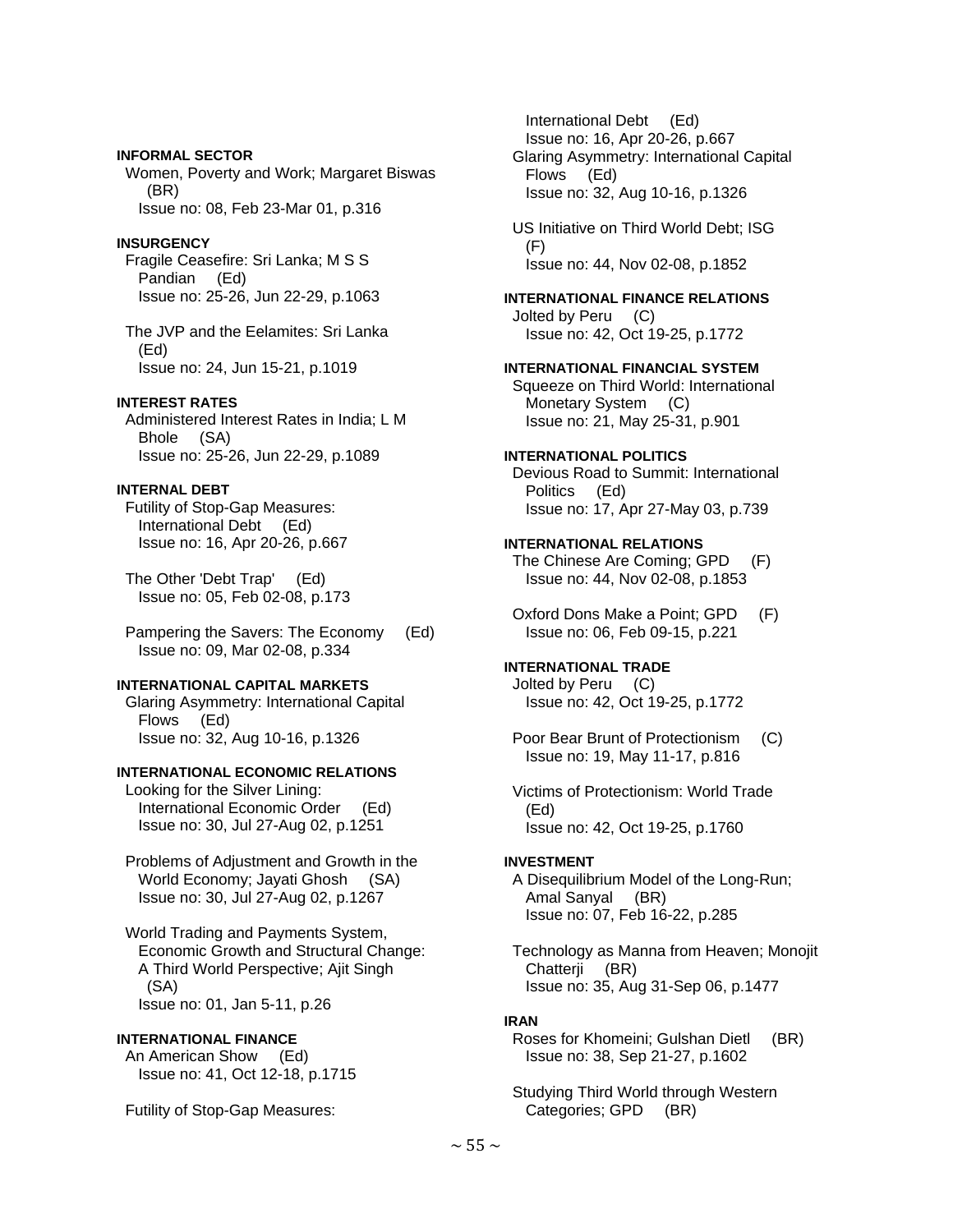Issue no: 04, Jan 26-Feb 01, p.158

#### **IRDP**

 Garibi Hatao': Can IRDP Do It?; Nilakantha Rath (SA) Issue no: 06, Feb 09-15, p.238

 Loans, Doles and the Poverty Line; Bharat Dogra (C) Issue no: 30, Jul 27-Aug 02, p.1259

 Reworking the Sums: IRDP (Ed) Issue no: 21, May 25-31, p.898

**IRON AND STEEL INDUSTRY**  Failure of Planning: Steel (Ed) Issue no: 20, May 18-24, p.858

 Jettisoning Indigenous Technology; Bernard D'Mello (C) Issue no: 08, Feb 23-Mar 01, p.313

 Pre-Budget Exercise: Steel Prices (C) Issue no: 09, Mar 02-08, p.336

 Prices and Profits (C) Issue no: 15, Apr 13-19, p.621

 South Korea: Pointers to a New International Division of Labour; Bernard D'Mello (C) Issue no: 38, Sep 21-27, p.1592

 Steel Prices; A M Paranjape (LE) Issue no: 17, Apr 27-May 03, p.742

 The Steel Story; Bagaram Tulpule (BR) Issue no: 18, May 4-10, p.794

 The Tata Iron and Steel Company Limited; R H Mody (F) Issue no: 29, Jul 20-26, p.1236

 Unpretty Picture: New Issues (C) Issue no: 25-26, Jun 22-29, p.1065

## **IRRIGATED LAND**

 Irrigation Impact on Farm Economy; B D Dhawan (RA) Issue no: 39, Sep 28-Oct 04, p.A124

### **IRRIGATION**

 Impact of Irrigation on Farmers' Acreage Response to Price: Case of Andhra Pradesh; Hrushikesh Panda (RA)

Issue no: 13, Mar 30-Apr 05, p.A11

 Irrigation Performance during Drought; B D Dhawan (SA) Issue no: 28, Jul 13-19, p.1191

 Irrigation: Traditional vs Modern; Nirmal Sengupta (SA) Issue no: 45-47, Nov 09-29, p.1919

 Private Tubewell Utilisation in Punjab: A Study of Cost and Efficiency; Jasveen Jairath (SA) Issue no: 40, Oct 05-11, p.1703

**IRRIGATION POLICY AND MANAGEMENT** 

 Fighting Famine; GO (C) Issue no: 44, Nov 02-08, p.1855

 Irrigation Improvement: From Construction towards Crop Production; Robert Wade (BR) Issue no: 19, May 11-17, p.836

 Irrigation: Traditional vs Modern; Nirmal Sengupta (SA) Issue no: 45-47, Nov 09-29, p.1919

**IRRIGATION PROJECTS**  Tragedy of Kosi; S Hashim Ali (BR) Issue no: 18, May 4-10, p.795

#### **ISLAM**

 Roses for Khomeini; Gulshan Dietl (BR) Issue no: 38, Sep 21-27, p.1602

#### **ISRAEL**

 Pre-Emptive Withdrawal: Lebanon (Ed) Issue no: 04, Jan 26-Feb 01, p.139

**ISREAL-LEBANON RELATIONS** 

 Changing Roles in Lebanon: West Asia (Ed) Issue no: 14, Apr 6-12, p.567

#### **ITALY**

 Wife-Husband Relations: Differences between Peasant Households and Modern Professional-Class Families in North-Eastern Italy; Luisa Accati Levi (RA) Issue no: 17, Apr 27-May 03, p.WS15

## **JAMMU AND KASHMIR**

 Consolidation of Kashmiri Identity and Fragmentation of Jammu Identity; Balraj Puri (C)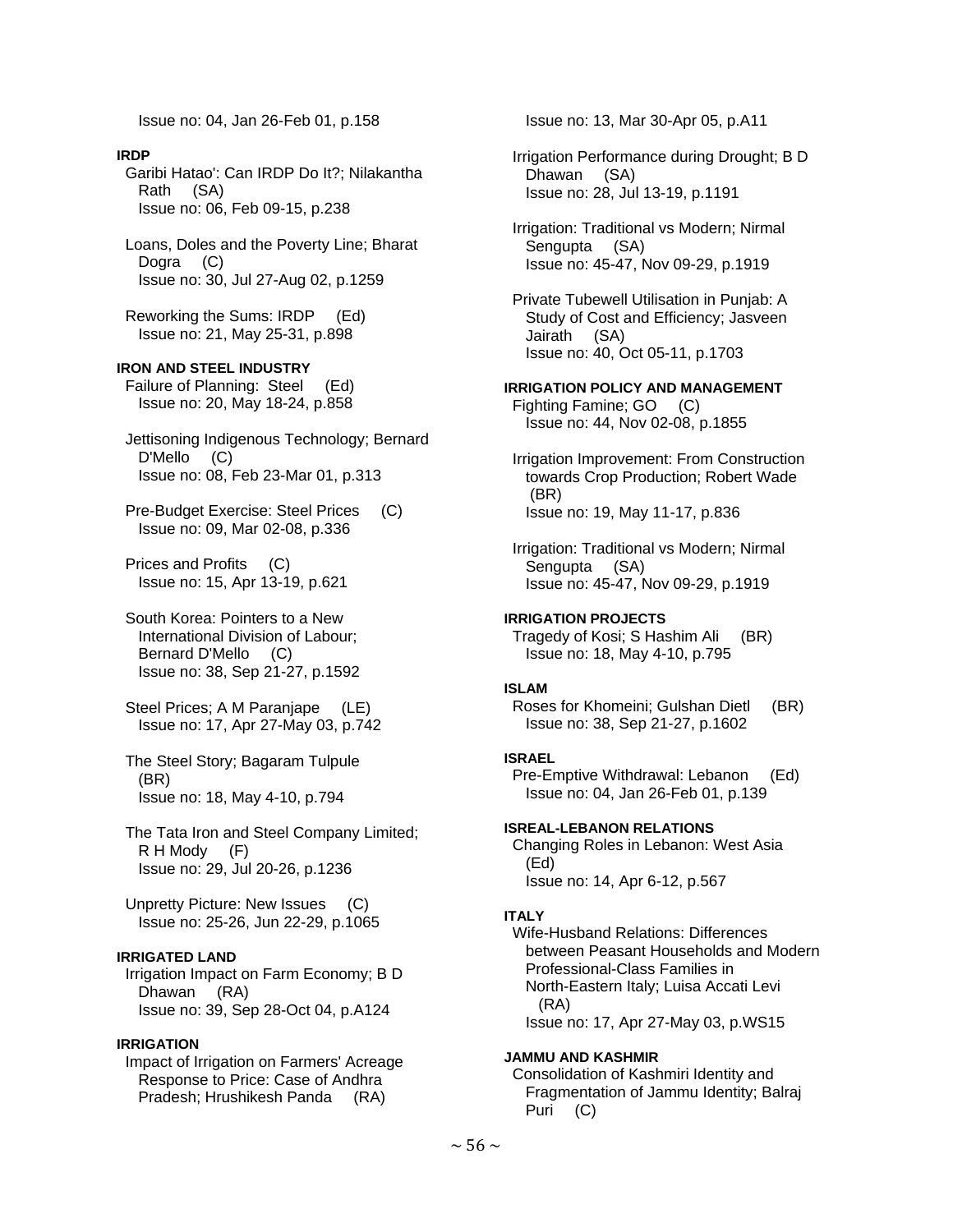Issue no: 03, Jan 19-25, p.99

## **JAPAN**

 Growing Japanese Strength: World Economy (Ed) Issue no: 15, Apr 13-19, p.619

 Turning to Third World; Dwijendra Tripathi  $(C)$ Issue no: 51-52, Dec 21-28, p.2247

## **JOINT STOCK COMPANIES**

Who Owns the Companies? (C) Issue no: 24, Jun 15-21, p.1020

## **JOURNALISTS**

 BBC, Censorship and Northern Ireland; Michael Jacobs (C) Issue no: 41, Oct 12-18, p.1732

# **JUDICIARY**

 Blow to Workers' Rights: Supreme Court (Ed) Issue no: 31, Aug 03-09, p.1286

 Convention on S C Judgments; Vrijendra (LE) Issue no: 43, Oct 26-Nov 01, p.1807

 Crimes without Punishment: Communal Riots (Ed) Issue no: 34, Aug 24-30, p.1411

- More Police Killings; M Shatrugna (C) Issue no: 25-26, Jun 22-29, p.1073
- The Ponting Case: A Civil Servant's Duty; Ian Maxwell (C) Issue no: 10, Mar 09-15, p.396

 Right Stand, Wrong Reasons: Quran and Courts (Ed) Issue no: 19, May 11-17, p.814

 Right to Life, but... (Ed) Issue no: 29, Jul 20-26, p.1201

 A Significant Judgment: Women (Ed) Issue no: 39, Sep 28-Oct 04, p.1628

# **JUTE INDUSTRY AND TEXTILES**

 Evading Basic Issues: Jute (C) Issue no: 21, May 25-31, p.900

 Jute Mill Strike of 1928: A Case Study; Amal Das (RA)

Issue no: 04, Jan 26-Feb 01, p.PE27

 Speculators' Success (C) Issue no: 07, Feb 16-22, p.256

# **KARNATAKA**

 'Heartland' and Periphery; Romesh Thapar (F) Issue no: 11, Mar 16-22, p.435

 Assembly Election Portents; Lalitha Natraj (C) Issue no: 05, Feb 02-08, p.184

 Avoiding Answers Again: Nuclear Policy (Ed) Issue no: 50, Dec 14-20, p.2181

 Eye on Assembly Poll: Karnataka (Ed) Issue no: 01, Jan 5-11, p.2

# **KERALA**

 Fisherpeople of Kerala: A Plea for Rational Growth; Vishwapriya L Iyengar (C) Issue no: 49, Dec 07-13, p.2149

 Kerala's Shame: Political Prisoners (Ed) Issue no: 37, Sep 14-20, p.1536

 Making Sense of Kerala; K T Thomson (BR) Issue no: 15, Apr 13-19, p.642

- Technical Assistance Projects and Socio-Economic Change: Norwegian Intervention in Kerala's Fisheries Development; John Kurien (RA) Issue no: 25-26, Jun 22-29, p.A70
- The Tribal Economy of Kerala: An Intra-Regional Analysis; M Kunhaman (SA) Issue no: 11, Mar 16-22, p.466
- Where Sunlight Is Scarce: Changes in Cropping Pattern in Kanyakumari; J Selvarathnam (SA) Issue no: 45-47, Nov 09-29, p.1961

## **KEYNESIAN ECONOMICS**  Capitalistic Accumulation in Logical and Historical Time; Amit Bhaduri (F) Issue no: 45-47, Nov 09-29, p.1903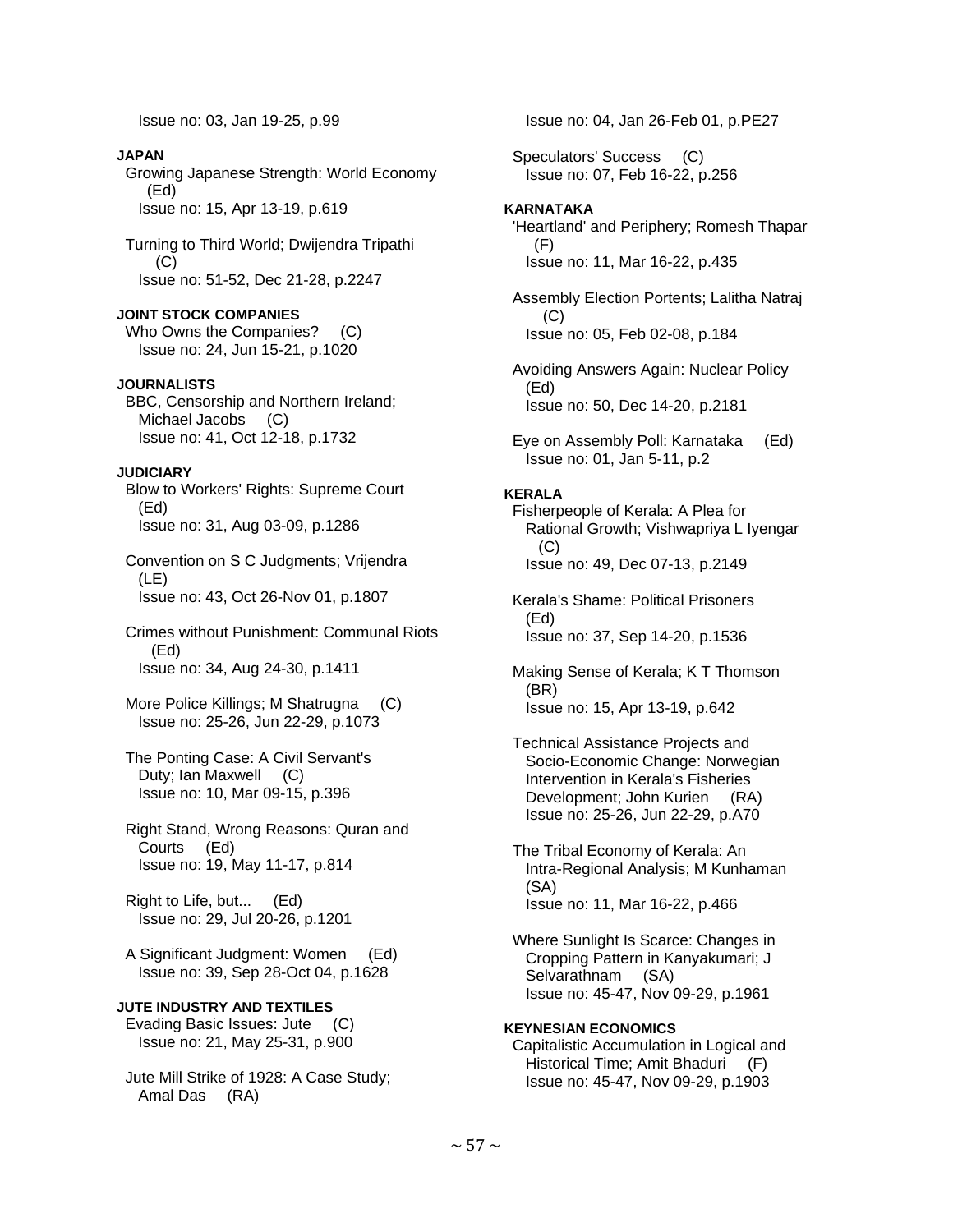## **KHALISTAN MOVEMENT**

 Army Action in Punjab; Bakhs Singh (LE) Issue no: 03, Jan 19-25, p.86

 Washington, Delhi, and the Sikhs: Adventures in Wonderland; Barbara R Joshi (C) Issue no: 22, Jun 01-07, p.954

# **KNOWLEDGE SOCIETY**

 TheIndian Knowledge Industry; Satya Deva (P) Issue no: 14, Apr 6-12, p.585

# **LABOUR**

 Comprehensive Legislation for Construction Workers; R Shenbagavalli (C) Issue no: 49, Dec 07-13, p.2156

 John Roemer and Marxian and Neoclassical Economics; Arun Bose (D) Issue no: 50, Dec 14-20, p.2225

 Quality of Working Life: Some Issues in the Indian Context; Anil K Sengupta (RA) Issue no: 48, Nov 30-Dec 06, p.M150

 Social Anthropology of Indian Labour; Arvind N Das (RA) Issue no: 43, Oct 26-Nov 01, p.1823

# **LABOUR ECONOMICS**

 Exploitation and Labour Theory of Value: A Critique of Roemer's General Theory of Exploitation and Class; Khalid Nadvi (SA) Issue no: 35, Aug 31-Sep 06, p.1479

## **LABOUR LAWS AND LEGISLATIONS**

 Government Manipulation of Industrial Relations; Bagaram Tulpule (BR) Issue no: 11, Mar 16-22, p.449

# **LABOUR MARKET**

 Bringing Back Wage Flexibility; Bhabatosh Datta (BR) Issue no: 50, Dec 14-20, p.2205

 The Domain of Rural Labour Markets: Results of a Survey in West Bengal, 1981-82; Pranab Bardhan and Ashok Rudra (RA)

Issue no: 51-52, Dec 21-28, p.A153

- Social Anthropology of Indian Labour; Arvind N Das (RA) Issue no: 43, Oct 26-Nov 01, p.1823
- Towards a Macro-Economics of India; Amit Bhaduri (BR) Issue no: 24, Jun 15-21, p.1040

 Transition from Subsistence to Commercialised Agriculture: A Study of Krishna District of Andhra, C 1850-1900; G N Rao (RA) Issue no: 25-26, Jun 22-29, p.A60

 Urban Informal Sector: Concepts, Indian Evidence and Policy Implications; Meera Mehta (SA) Issue no: 08, Feb 23- Mar 01, p.326

 Women's Work, Welfare and Status: Forces of Tradition and Change in India; Kalpana Bardhan (SA) Issue no: 51-52, Dec 21-28, p.2261

# **LABOUR MOVEMENTS**

 Ballots and British Trade Union Movement; Michael Jacobs (C) Issue no: 39, Sep 28-Oct 04, p.1645

 Peasants, Workers and Freedom Struggle: Jalpaiguri, 1945-47; Ranajit Das Gupta (F) Issue no: 30, Jul 27-Aug 02, p.PE42

 Working Class Protest in 19th Century India: Example of Railway Workers; Ian J Kerr (RA) Issue no: 04, Jan 26-Feb 01, p.PE34

# **LABOUR POLICY**

 'City' and 'Countryside' in Colonial Tanganyika; Marjorie Mbilinyi (RA) Issue no: 43, Oct 26-Nov 01, p.WS88

 'Holy' Alliance against Working Class; Badruddin Umar (C) Issue no: 33, Aug 17-23, p.1385

 Left Realignment within Labour; Michael Jacobs (C) Issue no: 44, Nov 02-08, p.1863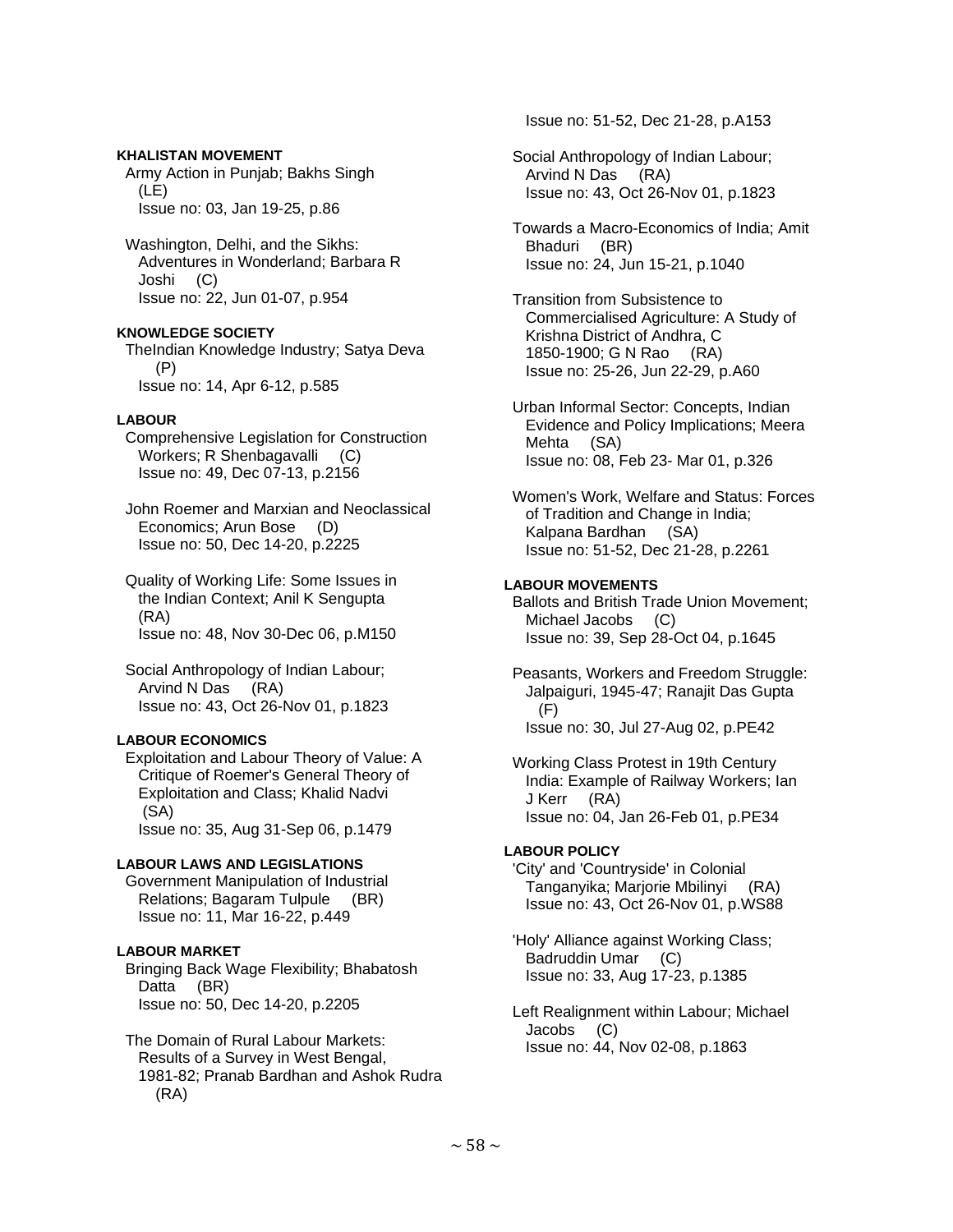#### **LABOUR PRODUCTIVITY**

 Role of Indian Worker in Early Phase of Industrialisation: A Critique of Established View, with Special Reference to Tata Iron and Steel Co, 1910-30; Satyabrata Datta (RA) Issue no: 48, Nov 30-Dec 06, p.M130

### **LABOUR SUPPLY**

 Urban Informal Sector: Concepts, Indian Evidence and Policy Implications; Meera Mehta (SA) Issue no: 08, Feb 23- Mar 01, p.326

## **LABOUR WELFARE**

 I am the Government Labour Officer...: State Protection for Rural Proletariat of South Gujarat; Jan Breman (SA) Issue no: 24, Jun 15-21, p.1043

 Left Realignment within Labour; Michael Jacobs (C) Issue no: 44, Nov 02-08, p.1863

### **LAND HOLDINGS AND OWNERSHIP**

 Agricultural, Landholding and Agro Industries in Gujarat: A Profile; T D Soyantar (SA) Issue no: 20, May 18-24, p.AS5

 Depriving the Poor to Provide for the Rich: A Case of Slum Clearance through Private Enterprise; Meera Bapat (P) Issue no: 41, Oct 12-18, p.1734

 Eye-Wash of `Patta` Distribution; M Shatrugna (C) Issue no: 18, May 4-10, p.784

 First Stirrings and Repression: A Report from Palamau; Bharat Dogra (C) Issue no: 42, Oct 19-25, p.1775

 The Karamchedu Killings: The Essence of the NTR Phenomenon; KB (C) Issue no: 31, Aug 03-09, p.1298

 Teaching the Landless a Lesson; Umesh Sinha (C) Issue no: 09, Mar 02-08, p.343

## **LAND REFORM**

 Abolition of Village Officers: Revolutionary on the Surface; P

 Eashvaraiah (C) Issue no: 10, Mar 09-15, p.393 Agrarian Policies of Left Front Government in West Bengal; Ashok Rudra (D) Issue no: 23, Jun 08-14, p.1015

 Agrarian Reforms: A Nostalgic View; V M Rao (BR) Issue no: 25-26, Jun 22-29, p.1077

 Police Terror against Landless Peasants: A Report from Dehradun; Navin Nautiyal and Bharat Dogra (C) Issue no: 33, Aug 17-23, p.1383

### **LANGUAGE AND LITERATURE**

 Positivism and Nationalism: Womanhood and Crisis in Nationalist Fiction Bankimchandra's Anandmath; Jasodhara Bagchi (RA) Issue no: 43, Oct 26-Nov 01, p.WS58

## **LATIN AMERICA**

 'Power, like a Desolating Pestilence': Dictatorship and Community in 'The Autumn of the Patriarch'; Alok Bhalla (P) Issue no: 38, Sep 21-27, p.1597

 Changing Consciousness of Central American Women; Bobbye Suckle Ortiz (RA) Issue no: 17, Apr 27-May 03, p.WS2

 Fidel Castro on Third World's Foreign Debt; Firdaus Jhabvala (C) Issue no: 24, Jun 15-21, p.1031

 The New Capital Exporters (Ed) Issue no: 50, Dec 14-20, p.2182

## **LAW AND ORDER**

 Collapse of Government: Gujarat; Sujata Patel (C) Issue no: 17, Apr 27-May 03, p.749

 Black Laws in Punjab: Report of an Enquiry (C) Issue no: 19, May 11-17, p.826

 General Crisis of the Bourgeoisie in Bangladesh; Badruddin Umar (C) Issue no: 32, Aug 10-16, p.1348

 Indravelli 1985; KB (C) Issue no: 21, May 25-31, p.906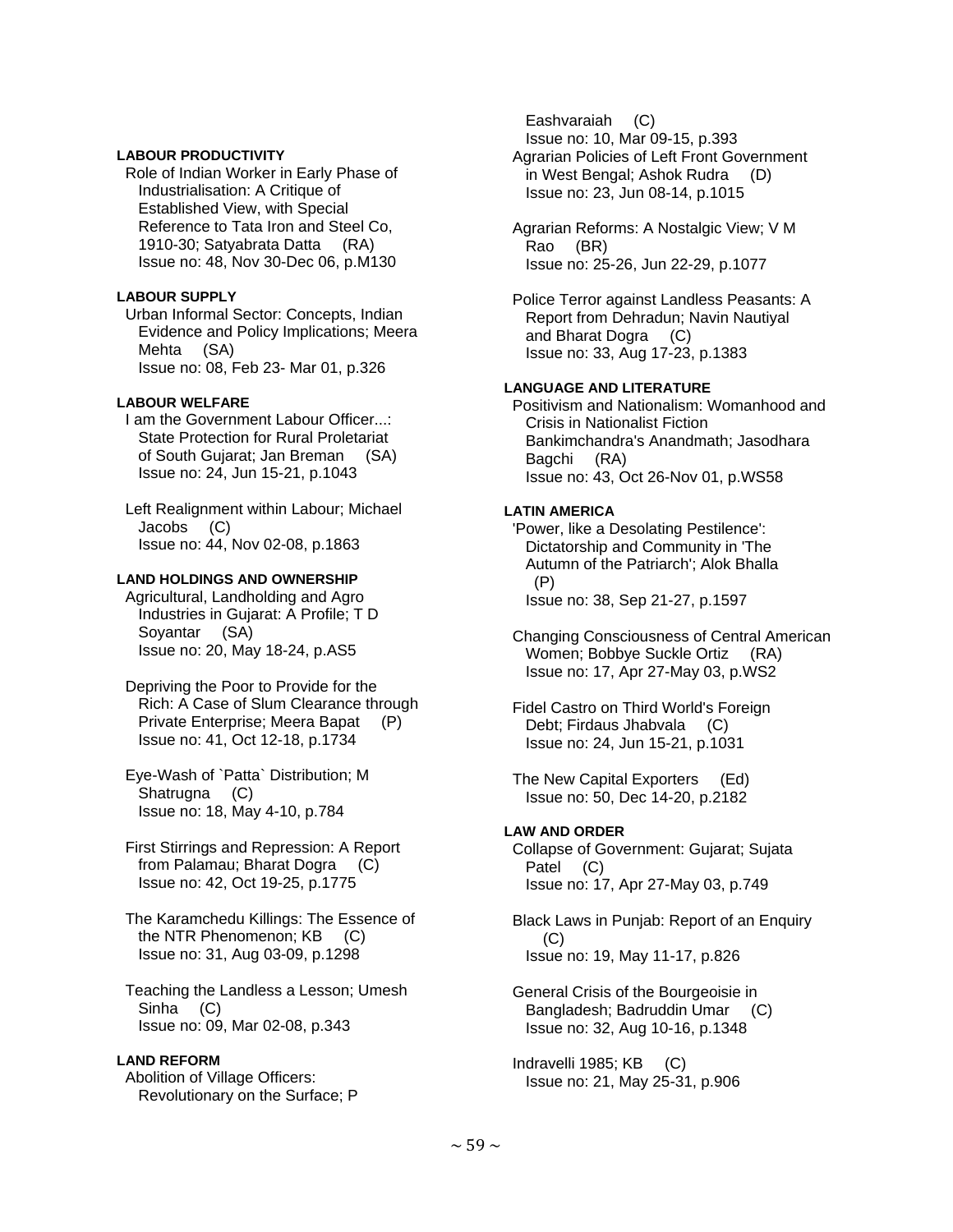New Black Law: Andhra Pradesh (Ed) Issue no: 14, Apr 6-12, p.566

## **LAW AND ORDER**

 No Remedies against Police Torture?; A G Noorani (CL) Issue no: 20, May 18-24, p.866

- Not in the National Interest; Sumanta Banerjee (C) Issue no: 10, Mar 09-15, p.391
- Out-Rowlatting Rowlatt; KVR (ED) Issue no: 22, Jun 01-07, p.942
- Restoration of Democracy: Assam (Ed) Issue no: 29, Jul 20-26, p.1202
- Self-Deception on Emergency: Politics (Ed) Issue no: 29, Jul 20-26, p.1202
- The State as Law-Breaker; A G Noorani (CL) Issue no: 09, Mar 02-08, p.340
- Teaching the Santhals a Lesson; Umesh Sinha (C) Issue no: 24, Jun 15-21, p.1028
- Terrorist Act against Democratic Rights Activist: Case of K Balagopal; P A Sebastian (C) Issue no: 49, Dec 07-13, p.2148

#### **LAW COMMISSION**

 Adivasis, Law and Social Justice; Sharad Kulkarni (C) Issue no: 28, Jul 13-19, p.1171

# **LAWS AND LEGISLATION**

The Right to Sue; A G Noorani (CL) Issue no: 06, Feb 09-15, p.222

## **LAYOFFS**

 Agitation against Removal of 'Extra Departmental' Postal Employees; D Sankariah (LE) Issue no: 50, Dec 14-20, p.2184

## **LEASING**

 Use as Tax Shelter: Equipment Leasing (C) Issue no: 33, Aug 17-23, p.1373

# **LEATHER INDUSTRY**

 Import for Export? (C) Issue no: 06, Feb 09-15, p.216 Mechanisation and Labour Utilisation: Leather Industry in Tamil Nadu; P Usha (SA) Issue no: 04, Jan 26-Feb 01, p.167 **LEBANON**  Changing Roles in Lebanon: West Asia (Ed) Issue no: 14, Apr 6-12, p.567 **LIBERALISM**  On the Political Structure of a Liberal Democracy; Mrinal Datta Chaudhuri (P) Issue no: 22, Jun 01-07, p.958 **LITERATURE**  Robbers and Libbers; Amma Chandi E Devi (LE) Issue no: 01, Jan 5-11, p.6 **LIVESTOCK**  The Goat: An Appropriate Animal for Arid and Semi-Arid Regions; K A Shankarnarayan, H C Bohra and P K Ghosh (SA) Issue no: 45-47, Nov 09-29, p.1965 **LOKPAL BILL**  Correctives Snarled by Stupid Follow-Ups; Romesh Thapar (F) Issue no: 36, Sep 07-13, p.1497 Lokpal Bill: Dharma Does Not Live Here Any More?; L C Jain (C) Issue no: 38, Sep 21-27, p.1591 **LTTE**  Fragile Ceasefire: Sri Lanka; M S S Pandian (Ed) Issue no: 25-26, Jun 22-29, p.1063 **MACHINE TOOL INDUSTRY**  Capital Goods Sector in India: Past and Present Trends and Future Prospects; M

 R Bhagavan (SA) Issue no: 10, 09-15, p.404

 Choice of Techniques: Case Study; Uttam Kumar Bhattacharyya (BR) Issue no: 02, Jan 12-18, p.59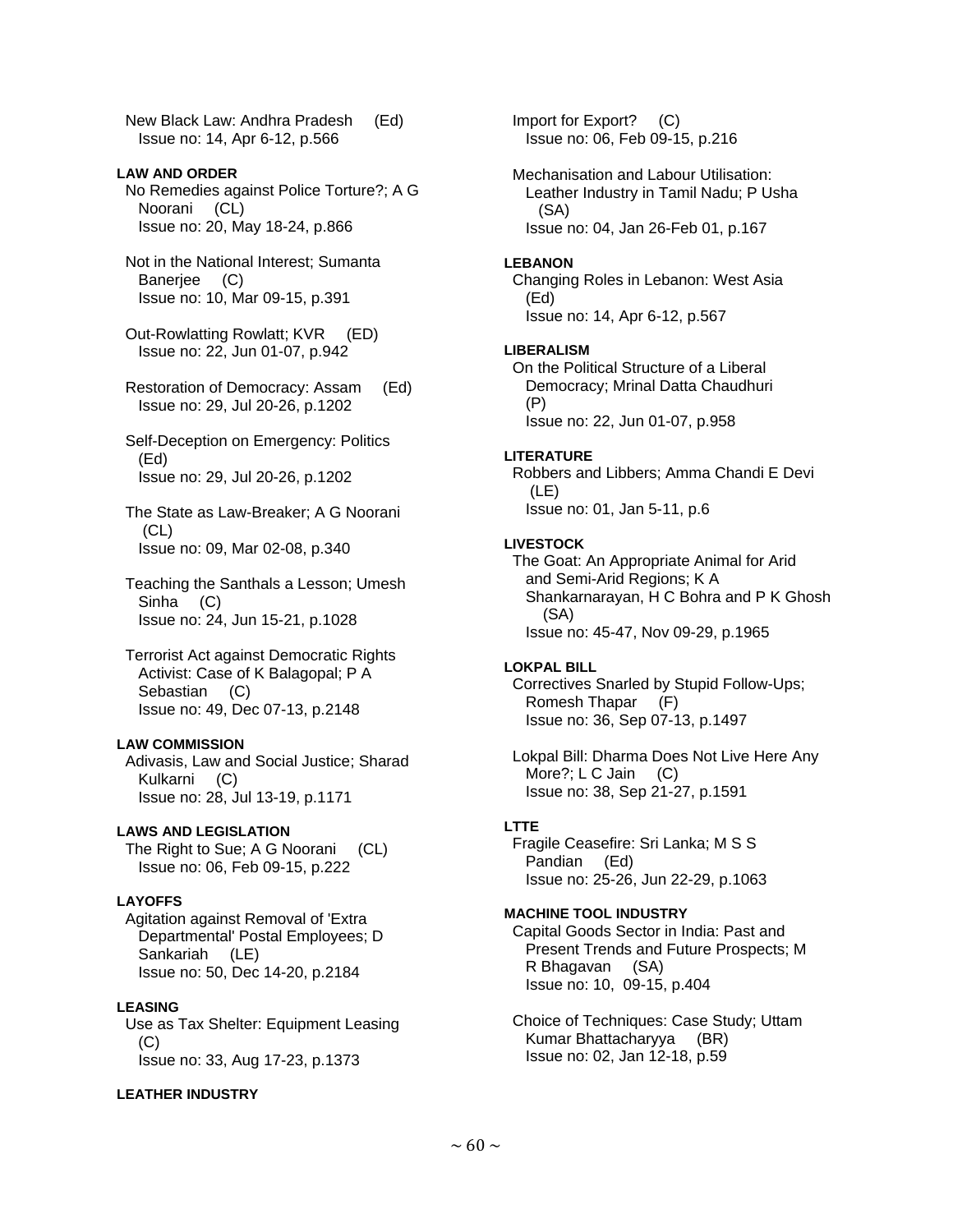#### **MACHINE TOOL INDUSTRY**

 State Policies, Firm Performance and Firm Strategies: Production of Hydraulic Excavators and Machining Centres in India and Republic of Korea; Charles Edquist and Staffan Jacobsson (SA) Issue no: 45-47, Nov 09-29, p.2053

### **MACHINERY, ELECTRICAL**

 Small Horsepower Diesel Engine Industry in India: A Systems Study; R Bandyopadhyay and S Datta (RA) Issue no: 48, Nov 30-Dec 06, p.M155

### **MACHINERY, NON-ELECTRICAL**

 Economic Efficiency of Machinery Sector in India: Findings of a World Bank Study (C) Issue no: 41, Oct 12-18, p.1724

### **MACROECONOMICS**

 Towards a Macro-Economics of India; Amit Bhaduri (BR) Issue no: 24, Jun 15-21, p.1040

### **MADRAS**

 Bus Fare Hike and World Bank; M S S Pandian (C) Issue no: 14, Apr 6-12, p.582

 Stars and Shadows in Madras; K Krishna Moorthy (F) Issue no: 03, Jan 19-25, p.91

## **MAHARASHTRA**

 Anti-People Development: Case of Inchampalli Project (C) Issue no: 22, Jun 01-07, p.952

- Appeasing the Peasantry: Maharashtra (Ed) Issue no: 04, Jan 26-Feb 01, p.138
- Change of Patil: Maharashtra; JVD (C) Issue no: 23, Jun 08-14, p.991
- Housing: For the Poor?; Amrita Abraham (C) Issue no: 06, Feb 09-15, p.226

 Origins of Co-operative Sugar Industry in Maharashtra; Ignatius Chithelen (SA) Issue no: 14, Apr 6-12, p.604

 Pre-Emptive Move: Maharashtra (Ed) Issue no: 23, Jun 08-14, p.978 The Silent Drought; IC (C) Issue no: 03, Jan 19-25, p.96

 Social Tensions and Protest Movements in Maharashtra; D N Dhanagare (C) Issue no: 24, Jun 15-21, p.1030

 Still-Born Special Courts: Bhiwandi Riots (Ed) Issue no: 01, Jan 12-18, p.42

 Strike Threat by College Teachers; J V Deshpande (C) Issue no: 05, Feb 02-08, p.187

 Unstable Arrangement (Ed) Issue no: 10, Mar 09-15, p.382

 Withdrawal of College Teachers' Strike; J V Deshpande (C) Issue no: 06, Feb 09-15, p.228

## **MALARIA**

 Malaria Resurgence (Ed) Issue no: 43, Oct 26-Nov 01, p.1803

 Return of Malaria; Sucha Singh Gill (C) Issue no: 11, Mar 16-22, p.440

## **MAN-MADE FIBRE INDUSTRY**

 Agenda for Polyester Promotion; Arun Goyal (C) Issue no: 39, Sep 28-Oct 04, p.1641

 Bonanza: For Industry or Consumers? (C) Issue no: 41, Oct 12-18, p.1719

 Heading for a Fiasco?: Synthetic Fibres (C) Issue no: 33, Aug 17-23, p.1373

#### **MANAGEMENT**

 Indian Manager as Change Agent; S L Rao (RA) Issue no: 08, Feb 23-Mar 01, p.M2

#### **MANAGERS**

 Ford, Chrysler and I; H T Parekh (BR) Issue no: 24, Jun 15-21, p.1041

 Indian Manager as Change Agent; S L Rao (RA) Issue no: 08, Feb 23-Mar 01, p.M2

Managerial Trade Unions; E A Ramaswamy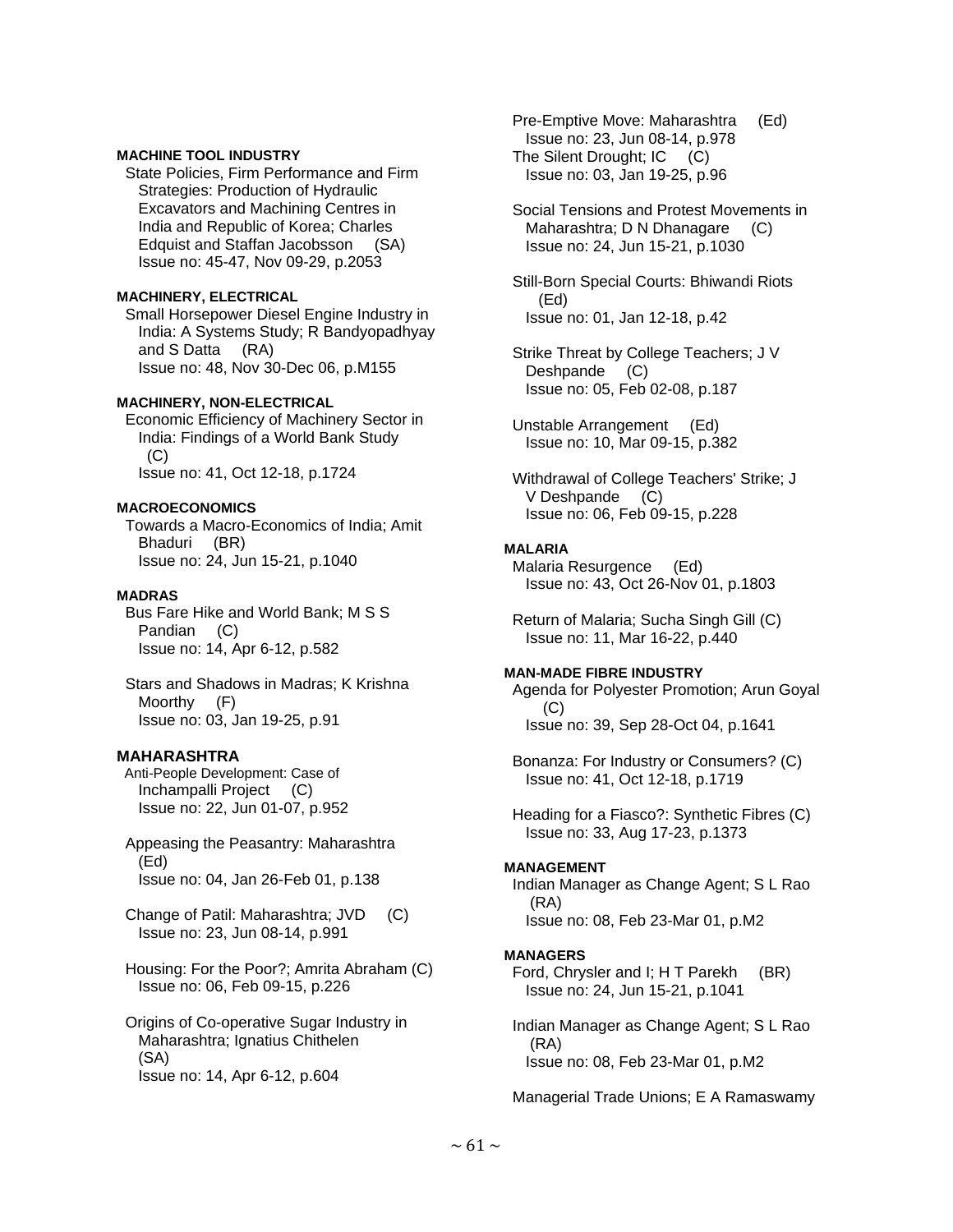(RA)

 Issue no: 21, May 25-31, p.M75 **MANUFACTURING SECTOR**  Financing of Working Capital in Indian Industry; V S Kaveri (RA) Issue no: 35, Aug 31-Sep 06, p.M123

## **MAOISM**

 HC Quashes Confiscation of Works of Mao; A Reader (LE) Issue no: 02, Jan 12-18, p.46

 This Bandh and That: West Bengal (Ed) Issue no: 39, Sep 28-Oct 04, p.1629

## **MARTIAL LAW**

 House of Cards; Badruddin Umar (C) Issue no: 34, Aug 24-30, p.1426

#### **MARXISM**

 'Rational Choice' Marxism: Some Issues of Method and Substance; John E Roemer (SA) Issue no: 34, Aug 24-30, p.1439

 Exploitation and Labour Theory of Value: A Critique of Roemer's General Theory of Exploitation and Class; Khalid Nadvi (SA) Issue no: 35, Aug 31-Sep 06, p.1479

 The Immoral 'Other'; GPD (D) Issue no: 15, Apr 13-19, p.663

 John Roemer and Marxian and Neoclassical Economics; Arun Bose (D) Issue no: 50, Dec 14-20, p.2225

 Marx, 'Marxism' and Revolutionary Theory; Gail Omvedt (BR) Issue no: 04, Jan 26-Feb 01, p.PE2

 Marxism in India; Hiren Gohain (LE) Issue no: 21, May 25-31, p.901

 Marxism in Punjab; Pritam Singh (P) Issue no: 13, Mar 30-Apr 05, p.543

 Marxist Ideas in Development Economics: A Brief Evaluation; Pranab Bardhan (SA) Issue no: 13, Mar 30-Apr 05, p.550

 The Open House; GPD (F) Issue no: 08, Feb 23-Mar 01, p.308

Question of a Transitional Government in

Marxist Terminology; Ajit Roy (P) Issue no: 43, Oct 26-Nov 01, p.1820 Studying Third World through Western Categories; GPD (BR) Issue no: 04, Jan 26-Feb 01, p.158 Understanding Indian Bourgeoisie; Ajit Roy (BR) Issue no: 06, Feb 09-15, p.235 Where Does Communism Stand Today?; B P R Vithal (P) Issue no: 15, Apr 13-19, p.636 **MASS MEDIA**  In-House Opposition: Politics (Ed) Issue no: 40, Oct 05-11, p.1668 **MATERNAL MORTALITY**  Maternal and Infant Mortality; Malini Karkal (D) Issue no: 43, Oct 26-Nov 01, p.1835 **MEDIA AND POLITICS**  An Editors' Guild Initiative (F) Issue no: 28, Jul 13-19, p.1159 Government Media and Punjab; Pritam Singh (D) Issue no: 02, Jan 12-18, p.79 In the Service of the Family: Government Policy (Ed) Issue no: 49, Dec 07-13, p.2137 **MEDICAL EDUCATION**  Dubious Gift: Medical Technology (Ed) Issue no: 38, Sep 21-27, p.1580 **MEDICAL RESEARCH**  Failure of Scientific Community; Padma Prakash (C) Issue no: 21, May 25-31, p.909 Use and Abuse: Prepatanl Testing (Ed) Issue no: 32, Aug 10-16, p.1327 **MEDICAL TECHNOLOGY**  Dubious Gift: Medical Technology (Ed) Issue no: 38, Sep 21-27, p.1580 **MEXICO**  Aftershocks of Earthquakes; Firdaus Jhabvala (C) Issue no: 43, Oct 26-Nov 01, p.1819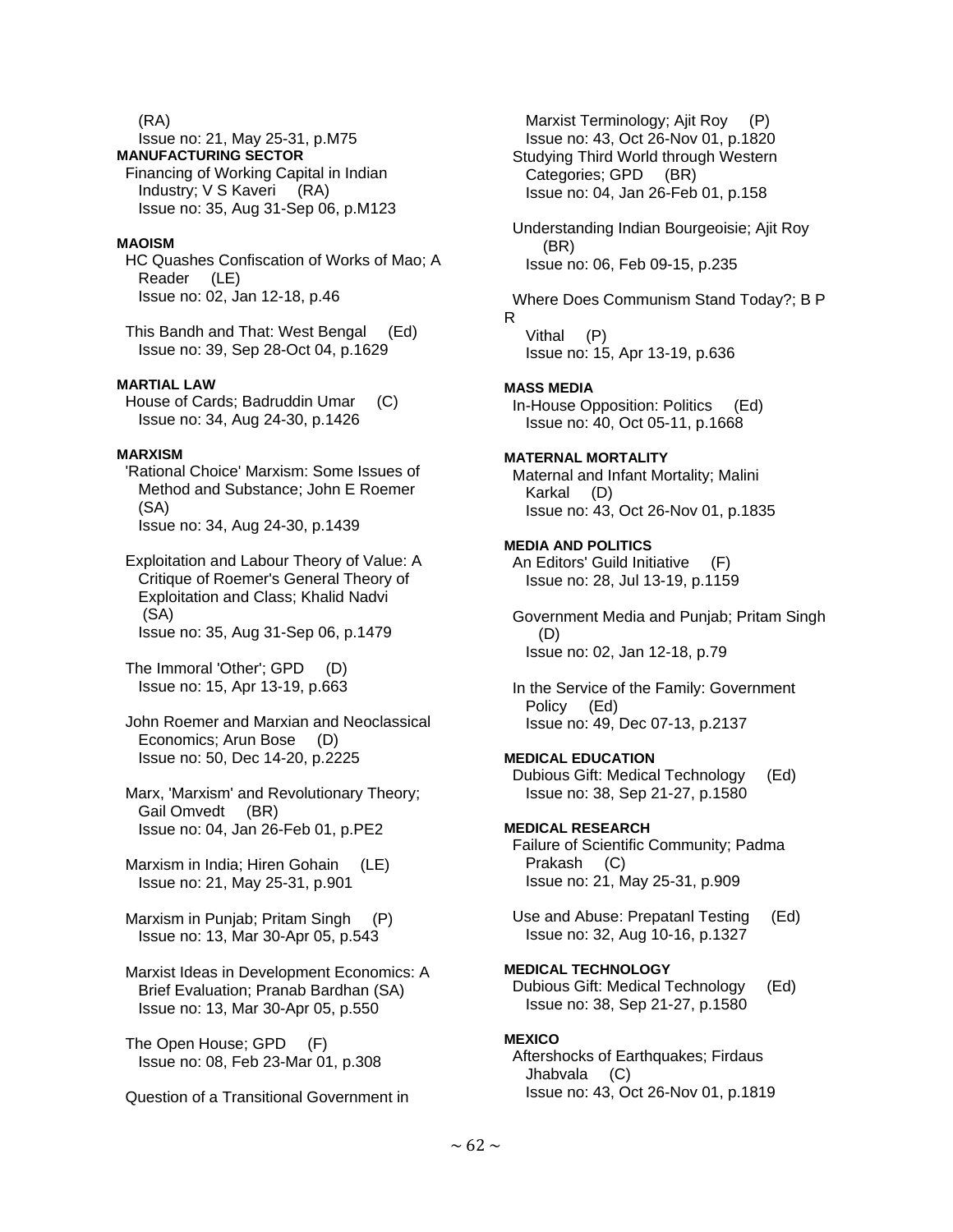Learning from Mexico: Electronics (Ed) Issue no: 31, Aug 03-09, p.1287

## **MID-DAY MEALS SCHEME**

 No Mid-Day Meals for Poor Children: Andhra Pradesh (Ed) Issue no: 21, May 25-31, p.898

#### **MILITARY**

 Alarums around Security; Romesh Thapar (F) Issue no: 44, Nov 02-08, p.1854

 Army Action in Punjab; Bakhs Singh (LE) Issue no: 03, Jan 19-25, p.86

- Civil and Military: False Dichotomy: Bangladesh; Badruddin Umar (C) Issue no: 29, Jul 20-26, p.1217
- Of Soldiers and Small Pox: Health; Vimal Balasubrahmanyan (Ed) Issue no: 22, Jun 01-07, p.938
- US Aid for Contras: Nicaragua (Ed) Issue no: 38, Sep 21-27, p.1581

#### **MILITARY GOVERNMENT**

 Betrayal of Civilian Politics; T V Sathyamurthy (C) Issue no: 18, May 4-10, p.789

 Grotesque Gesture: Soviet Union (Ed) Issue no: 33, Aug 17-23, p.1371

 A Private Affair (Ed) Issue no: 49, Dec 07-13, p.2137

 Second Coup d'Etat; Henry Mapolu (F) Issue no: 35, Aug 31-Sep 06, p.1473

## **MILITARY RULE**

 House of Cards; Badruddin Umar (C) Issue no: 34, Aug 24-30, p.1426

### **MILK COOPERATIVES**

 GDDC: An Attempt to Repeat Anand in Saurashtra (SA) Issue no: 20, May 18-24, p.AS7

 Lure of Manufactures: Milk Cooperatives (C) Issue no: 03, Jan 19-25, p.84

 Milk Surpluses against Poverty: Report of an International Workshop; B S Baviskar  and Shanti George (C) Issue no: 37, Sep 14-20, p.1549

 Operation Flood and Energy Balance; P C Bardhan (LE) Issue no: 32, Aug 10-16, p.1330

 Operation Flood and Feed-Milk Relationship; J George (LE) Issue no: 43, Oct 26-Nov 01, p.1807

 Operation Flood and Rural India: Vested and Divested Interests; Shanti George (SA) Issue no: 49, Dec 07-13, p.2163

 White Revolution in India: Facts and Issues; K N Nair (RA) Issue no: 25-26, Jun 22-29, p.A89

### **MINING AND MINERALS**

 British Politics in Wake of Miners' Strike: Margaret Thatcher's Troubled Legacy; Susan Ram (C) Issue no: 37, Sep 14-20, p.1552

 Edifice Shaken: British Miners' Strike (Ed) Issue no: 10, Mar 09-15, p.383

 Miners Fight On: United Kingdom (Ed) Issue no: 20, May 18-24, p.859

#### **MINISTERS**

 Finance Ministers on Show; Bhabatosh Datta (BR) Issue no: 17, Apr 27-May 03, p.755

#### **MINORITIES**

 The Communalising of Punjab, 1980-1985 (SA) Issue no: 28, Jul 13-19, p.m185

 Hindu India and India; Bassanio Ghose (LE) Issue no: 16, Apr 20-26, p.671

 Violence with a Difference; Sudarshan Iyengar and Sujata Patel (C) Issue no: 28, Jul 13-19, p.1174

#### **MIZORAM**

 Talks Stalled: Mizoram (Ed) Issue no: 13, Mar 30-Apr 05, p.527

Testing the Waters: Mizoram (Ed)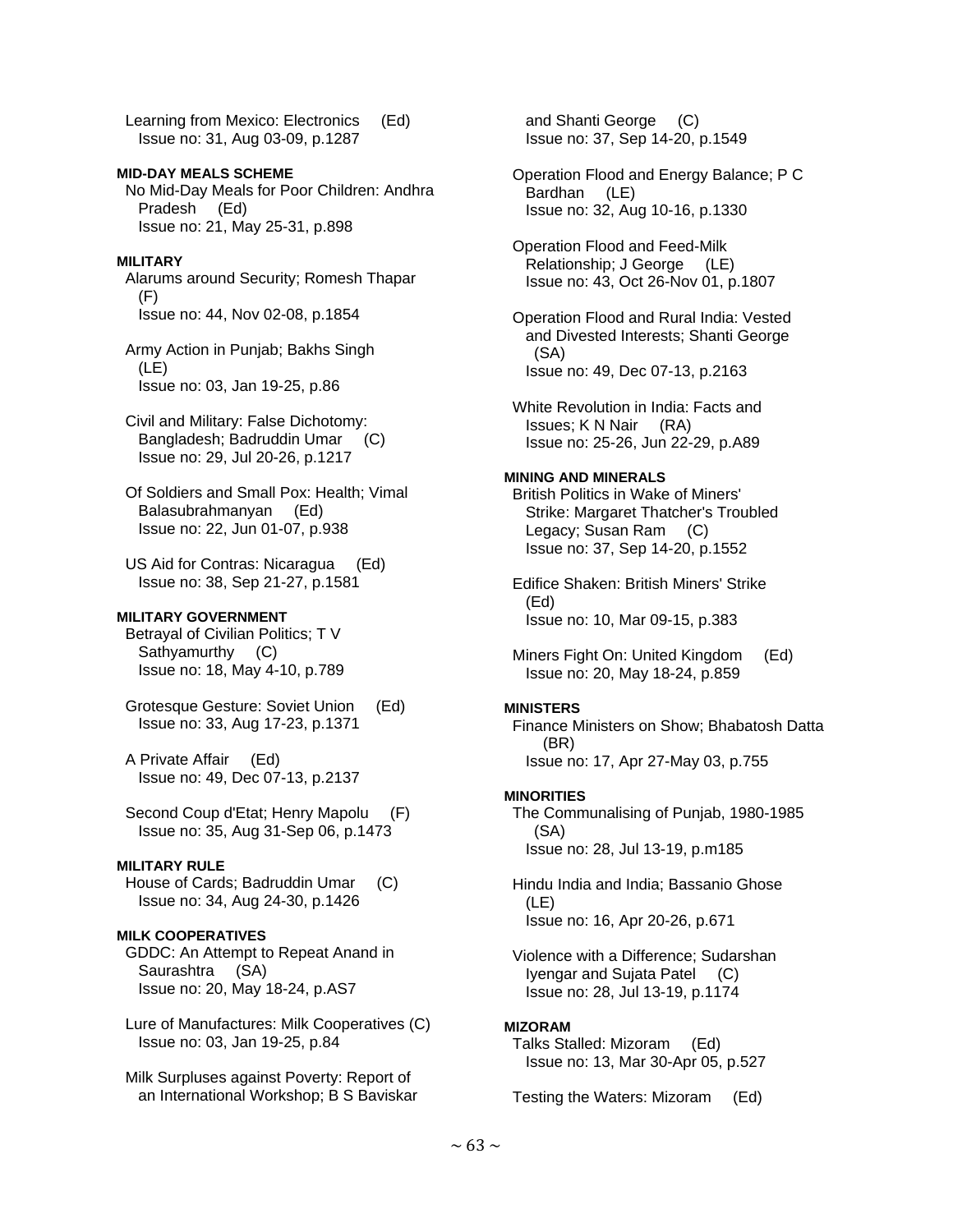Issue no: 30, Jul 27-Aug 02, p.1251

## **MLA**

 Sauce for MGR Is Not Sauce for Nazir Sab; A G Noorani (CL) Issue no: 31, Aug 03-09, p.1291

## **MODERNISM**

 Farewell to Modernisation?; Krishna Kumar (BR) Issue no: 29, Jul 20-26, p.1223

## **MONETARY POLICY**

 Administered Interest Rates in India; L M Bhole (SA) Issue no: 25-26, Jun 22-29, p.1089

 Black Money and Effectiveness of Monetary Policy; V Pandit and K Sundaram (D) Issue no: 34, Aug 24-30, p.1451

 Missed Opportunity (Ed) Issue no: 44, Nov 02-08, p.1843

 Not Too Keen on Competition: Monetary Policy (Ed) Issue no: 15, Apr 13-19, p.619

#### **MONEY LAUNDERING**

 Banks as Launderers (Ed) Issue no: 12, Mar 23-29, p.479

#### **MONEY MARKET**

 Currency-Led Monetary Expansion (C) Issue no: 04, Jan 26-Feb 01, p.153

 Currency: Too Costly to Hold? (C) Issue no: 44, Nov 02-08, p.1861

 A Nervous Fed Shifts Gear; sudhir Sen (C) Issue no: 05, Feb 02-08, p.189

## **MONEY SUPPLY**

 A Nervous Fed Shifts Gear; sudhir Sen (C) Issue no: 05, Feb 02-08, p.189

## **MONSOON**

 Irrigation: Traditional vs Modern; Nirmal Sengupta (SA) Issue no: 45-47, Nov 09-29, p.1919

**MOTION PICTURES**  Freedom and Visual Arts; A G Noorani (CL) Issue no: 02, Jan 12-18, p.52

 Radha-Krishna Controversy; GPD (F) Issue no: 15, Apr 13-19, p.625

 A Scheme of Life; Amrita Abraham (C) Issue no: 10, Mar 09-15, p.395

 When Soviet Union Attacks France...!; GPD (F) Issue no: 19, May 11-17, p.821

#### **MP**

 Wrong Target (Ed) Issue no: 04, Jan 26-Feb 01, p.137

#### **MRTP ACT**  Inter-Connections under MRTP Act in the

 Context of Asset Limit Hike ; Chalapati K S Rao (SA) Issue no: 27, Jul 06-12, p.1132

 Taking Too Much for Granted: Stock Market  $(C)$ Issue no: 29, Jul 20-26, p.1205

#### **MULTINATIONAL CORPORATIONS**

 Arms, Multinationals and Foreign Policy; John H Cavanagh (P) Issue no: 17, Apr 27-May 03, p.753

 Awakening to Dangers of Transnationals; Nasir [et al] Tyabji (LE) Issue no: 15, Apr 13-19, p.622

 Concentration and Marketpower in Indian Automotive Tyre Industry; Sunil Mani (RA) Issue no: 21, May 25-31, p.M53

 EPZs: Myths and Realities; Sumitra Chishti (BR) Issue no: 14, Apr 6-12, p.588

 Jyoti Basu and Multinationals; Khagen Das (LE) Issue no: 40, Oct 05-11, p.1672

 Still Spreading Out: US Multinationals (Ed) Issue no: 28, Jul 13-19, p.1155

 Technical Collaborations between Firms in the Benelux and in India; Charles Cooper (SA) Issue no: 45-47, Nov 09-29, p.2005

 Transnational Corporations and Services: The Final Frontier; Federick F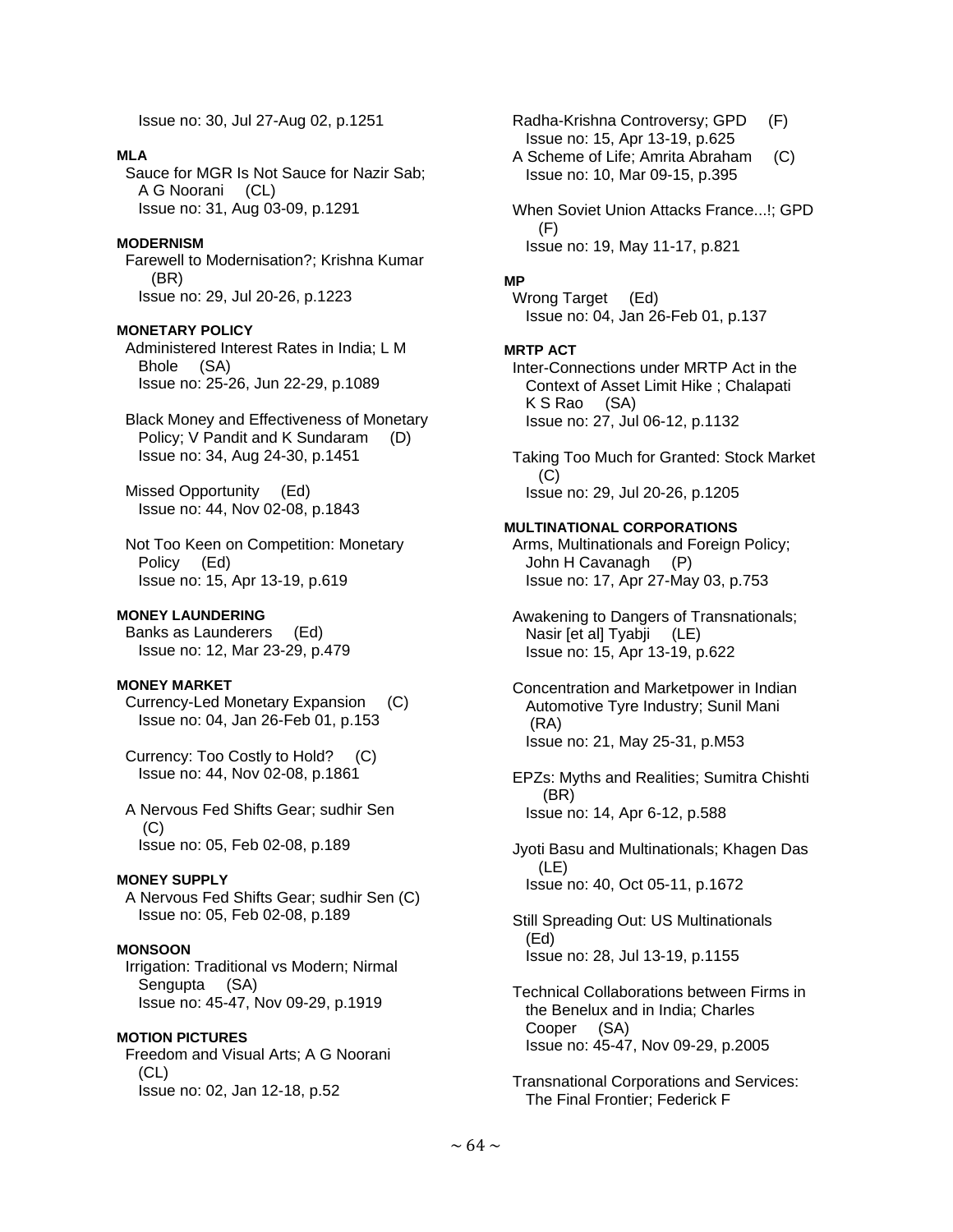Clairmonte and John H Cavanagh (SA) Issue no: 08, Feb 23-Mar 01, p.317

**MULTINATIONAL CORPORATIONS** 

 Transnational Corporations and Services: The Final Frontier; Federick F Clairmonte and John H Cavanagh (SA) Issue no: 09, Mar 02-08, p.361

 Wooing MNCs (Ed) Issue no: 17, Apr 27-May 03, p.737

# **MUNICIPAL ADMINISTRATION**

 Twentyfive Years of Calcutta Corporation Workers' Struggles; Biren Roy (C) Issue no: 16, Apr 20-26, p.689

# **MUNICIPAL ELECTIONS**

 Calcutta Corporation Election : West Bengal; Biren Roy (C) Issue no: 29, Jul 20-26, p.1215

# **MUSLIM LEAGUE**

 Return of the Prodigal: Kerala (Ed) Issue no: 32, Aug 10-16, p.1326

# **MUSLIM PERSONAL LAW**

 Evading the Issue: Muslim Personal Law (Ed) Issue no: 48, Nov 30-Dec 06, p.m096

 Muslim Personal Law: Questions of Reform and Uniformity Be Delinked; Balraj Puri (C) Issue no: 23, Jun 08-14, p.987

# **MUSLIMS**

 Evading the Issue: Muslim Personal Law (Ed) Issue no: 48, Nov 30-Dec 06, p.m096

 Excommunication by Priests; Asghar Ali Engineer (LE) Issue no: 16, Apr 20-26, p.671

 Levels of Violence; Romesh Thapar (F) Issue no: 51-52, Dec 21-28, p.2233

 The Moro Struggle Seen in a Wider Perspective; Asghar Ali Engineer (C) Issue no: 48, Nov 30-Dec 06, p.2113

 Muslim Personal Law: Questions of Reform and Uniformity Be Delinked; Balraj Puri (C) Issue no: 23, Jun 08-14, p.987

 Sri Lanka's Ethnic Conflict and Muslims; Qadri Ismail (C) Issue no: 19, May 11-17, p.830

# **MUTUAL FUNDS**

 Strictly for Tax-Payers: Unit Trust  $(C)$ Issue no: 28, Jul 13-19, p.1156

# **NAGALAND**

 Naga People's Movement for Human Rights: A Report; Nandita Haksar (C) Issue no: 50, Dec 14-20, p.2201

# **NATIONAL ACCOUNTS**

 In the Mirror of National Accounts; VVD (BR) Issue no: 31, Aug 03-09, p.1306

 Making National Accounts Statistics More Usable (C) Issue no: 09, Mar 02-08, p.346

 Sizing up the Black Economy: Some Issues Raised by the NIPFP Methodology; Arun Kumar (SA) Issue no: 35, Aug 31-Sep 06, p.1485

# **NATIONAL INCOME**

 In the Mirror of National Accounts; VVD (BR) Issue no: 31, Aug 03-09, p.1306

 Sizing up the Black Economy: Some Issues Raised by the NIPFP Methodology; Arun Kumar (SA) Issue no: 35, Aug 31-Sep 06, p.1485

## **NATIONAL MOVEMENTS**

 Sarojini Naidu: Romanticism and Resistance; Meena Alexander (RA) Issue no: 43, Oct 26-Nov 01, p.WS68

## **NATIONAL SECURITY**

 Alarums around Security; Romesh Thapar (F) Issue no: 44, Nov 02-08, p.1854

# **NATIONALISM**

 Vote for Indian Nationalism; GPD (F) Issue no: 03, Jan 19-25, p.90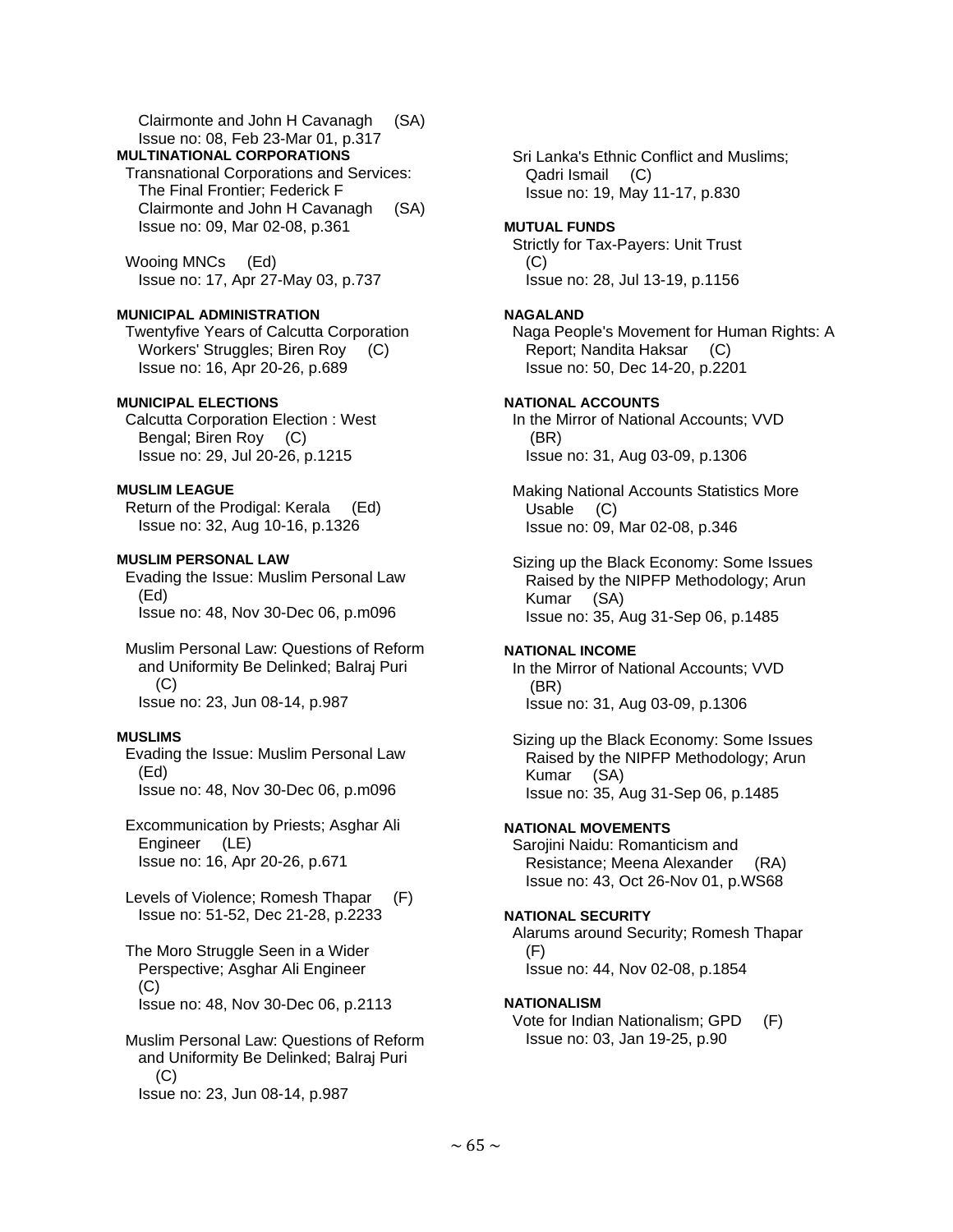#### **NATURAL GAS**

 Gas Pipeline: Shape of Things to Come; BM (C) Issue no: 17, Apr 27-May 03, p.747

 Oil Sector: A Timely Blessing; D R Pendse (P) Issue no: 07, Feb 16-22, p.280

### **NAXALISM**

 History from the Police Torture Chamber; Sumanta Banerjee (BR) Issue no: 39, Sep 28-Oct 04, p.1649

 Kerala's Shame: Political Prisoners (Ed) Issue no: 37, Sep 14-20, p.1536

#### **NEPAL**

 Nepal's Economic Development (BR) Issue no: 18, May 4-10, p.796

## **NICARAGUA**

 Counter-Productive Embargo: Nicaragua (Ed) Issue no: 24, Jun 15-21, p.1020

 Economic Sanctions by US: Nicaragua (Ed) Issue no: 18, May 4-10, p.771

 Response to US Offensive: Nicaragua (Ed) Issue no: 44, Nov 02-08, p.1845

## **NOBEL PRIZE**

 Honouring the Reflection: Nobel Peace Prize (Ed) Issue no: 42, Oct 19-25, p.1761

 A Laughing Matter?: Nobel Prize in Economics (Ed) Issue no: 43, Oct 26-Nov 01, p.1804

# **NON-AGRICULTURAL EMPLOYMENT**

 Rural Non-Farm Sector in Asia: A Characterisation; Swapna Mukhopadhyay (SA) Issue no: 22, Jun 01-07, p.966

#### **NON-ALIGNMENT**

 The UN System; Romesh Thapar (C) Issue no: 27, Jul 06-12, p.1111

# **NON-BANKING FINANCIAL COMPANIES**

Growing Public Deposits: Corporate Sector

 (C) Issue no: 03, Jan 19-25, p.85 **NON-PROLIFERATION TREATY**  Superpower Co-operation and Transit Passage through Straits; Shekhar Ghosh (SA) Issue no: 18, May 4-10, p.807 **NUCLEAR ARMS**  The 'Nuclear Option' (Ed) Issue no: 31, Aug 03-09, p.1285

 Anti-Nuclear Noises; GDP (F) Issue no: 42, Oct 19-25, p.1767

 Balance Of Terror To Stay Intact: Arms Talks (Ed) Issue no: 02, Jan 12-18, p.42

 Dangerous Game: The Bomb (Ed) Issue no: 20, May 18-24, p.858

 A Private Affair (Ed) Issue no: 49, Dec 07-13, p.2137

 Superpowers in Collusion; Narindar Singh (SA) Issue no: 23, Jun 08-14, p.1006

#### **NUCLEAR ENERGY**

 How Serious Is the US?: Superpower Summit (Ed) Issue no: 35, Aug 31-Sep 06, p.1457

 India's Options in Nuclear World; Deb Kumar Bose (C) Issue no: 38, Sep 21-27, p.1594

## **NUCLEAR POLICY**

 The 'Nuclear Option' (Ed) Issue no: 31, Aug 03-09, p.1285

 Avoiding Answers Again: Nuclear Policy (Ed) Issue no: 50, Dec 14-20, p.2181

 Dangerous Game: The Bomb (Ed) Issue no: 20, May 18-24, p.858

 India's Options in Nuclear World; Deb Kumar Bose (C) Issue no: 38, Sep 21-27, p.1594

 A Nice, Neat Affair; GPD (F) Issue no: 05, Feb 02-08, p.181

Point of No Return?: Nuclear Policy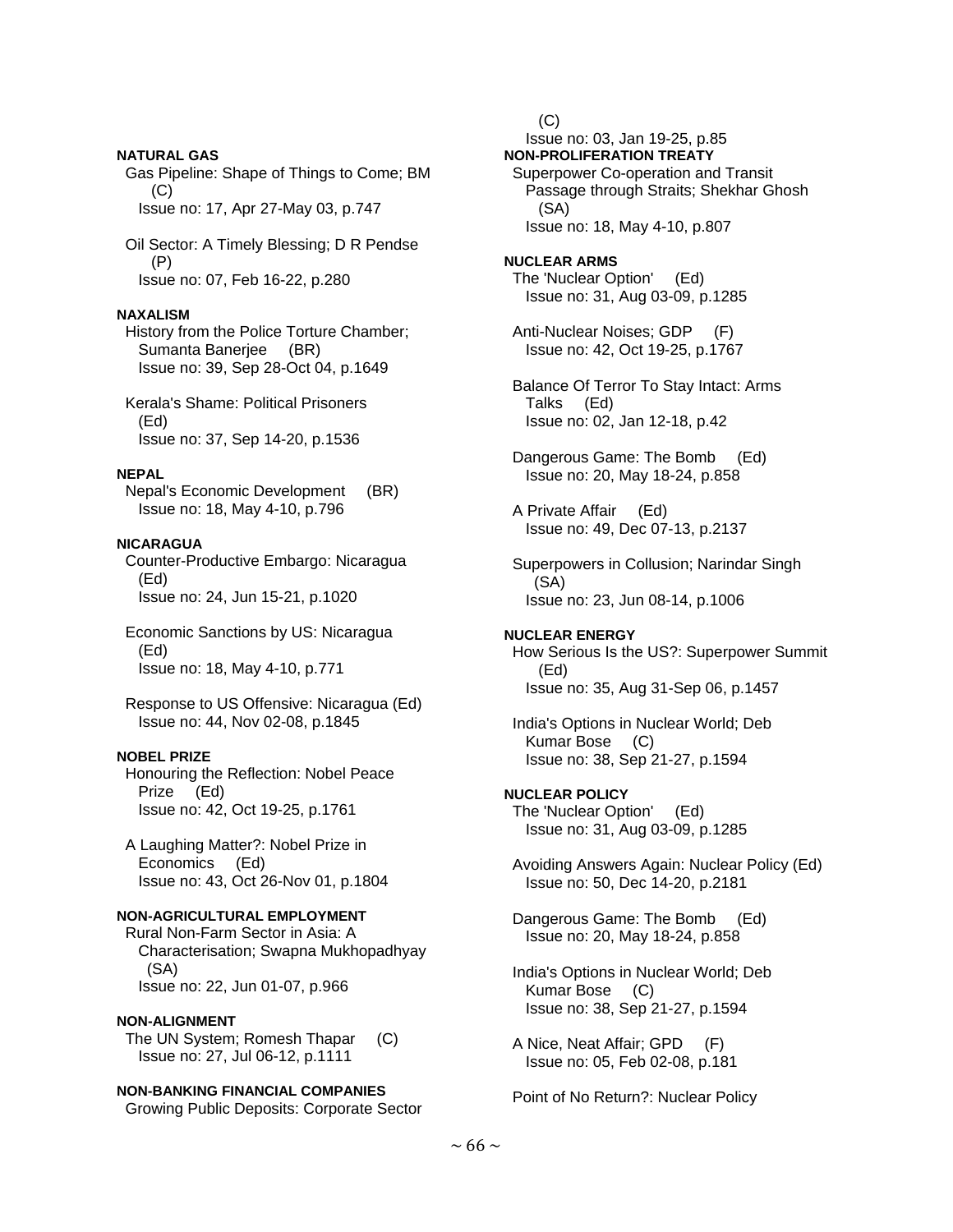(Ed)

 Issue no: 43, Oct 26-Nov 01, p.1804 **NUCLEAR POLICY** 

 Political Case for a NWFZ in South Asia; Achin Vanaik (P) Issue no: 48, Nov 30-Dec 06, p.2115

 Sino-US Nuclear Diplomacy; GPD (F) Issue no: 32, Aug 10-16, p.1335

 The Warrior Affair and After: Anti-Nuclear Movements (Ed) Issue no: 37, Sep 14-20, p.1537

## **NUCLEAR POWER PLANTS**

 Avoiding Answers Again: Nuclear Policy (Ed) Issue no: 50, Dec 14-20, p.2181

 Myths for Adversity: Nuclear Power (Ed) Issue no: 39, Sep 28-Oct 04, p.1628

## **NUTRITION POLICY**

 Nutrition Debate: Statistical Battle or Ideological Conflict?; Rajaram Dasgupta (BR) Issue no: 36, Sep 07-13, p.1511

#### **NUTRITION PROGRAMMES**

 Missing Link in Nutrition Policy; Bharat Dogra (C) Issue no: 36, Sep 07-13, p.1508

 Nutritional Problems, Policies and Programmes; Malcolm S Adiseshiah (BR) Issue no: 06, Feb 09-15, p.236

#### **OBITUARY**

 Jitendra Mohan; T V Sathyamurthy (O) Issue no: 15, Apr 13-19, p.633

## **OCCUPATIONAL HAZARDS**

 Deaths in Factory Drain; Debasis Bhattacharya (LE) Issue no: 16, Apr 20-26, p.671

 Health Hazards of Cotton Textile Workers; Bharat Dogra (C) Issue no: 07, Feb 16-22, p.267

## **OIL**

 Case for Long-Term Planning: Energy (C) Issue no: 39, Sep 28-Oct 04, p.1630

Oil Sector: A Timely Blessing; D R Pendse

 (P) Issue no: 07, Feb 16-22, p.280 Shadow-Boxing in OPEC; ISG (F) Issue no: 30, Jul 27-Aug 02, p.1255 Temporary Respite: OPEC (C) Issue no: 01, Jan 5-11, p.4 Widening Cracks: Oil (Ed) Issue no: 29, Jul 20-26, p.1203 **OIL COMPANIES**  Planning Model for Capital-Intensive Industries; R K Pachauri (BR) Issue no: 16, Apr 20-26, p.692 **OILCAKE**  Casual Approach to Oilcake Export (C) Issue no: 39, Sep 28-Oct 04, p.1630 **OILSEEDS**  Fanciful Plan for Oilseeds (C) Issue no: 07, Feb 16-22, p.255 A Modest Target, Yet Unattainable (C) Issue no: 30, Jul 27-Aug 02, p.1252 Oil Meals Fare Poorly in Export Markets  $(C)$  Issue no: 16, Apr 20-26, p.668 Oilseeds and Oils Economy Adrift (C) Issue no: 27, Jul 06-12, p.1108 Soybean Processing: Ill Conceived Expansion (C) Issue no: 05, Feb 02-08, p.176 Towards Another Edible Oil Crisis? (C) Issue no: 43, Oct 26-Nov 01, p.1806 Uncertainty over Kharif Oilseeds Crop (C) Issue no: 28, Jul 13-19, p.1156 **OPEC**  Shadow-Boxing in OPEC; ISG (F) Issue no: 30, Jul 27-Aug 02, p.1255 Temporary Respite: OPEC (C) Issue no: 01, Jan 5-11, p.4

## **OPPOSITION PARTIES**

 General Elections and Bourgeois Opposition; Badruddin Umar (C)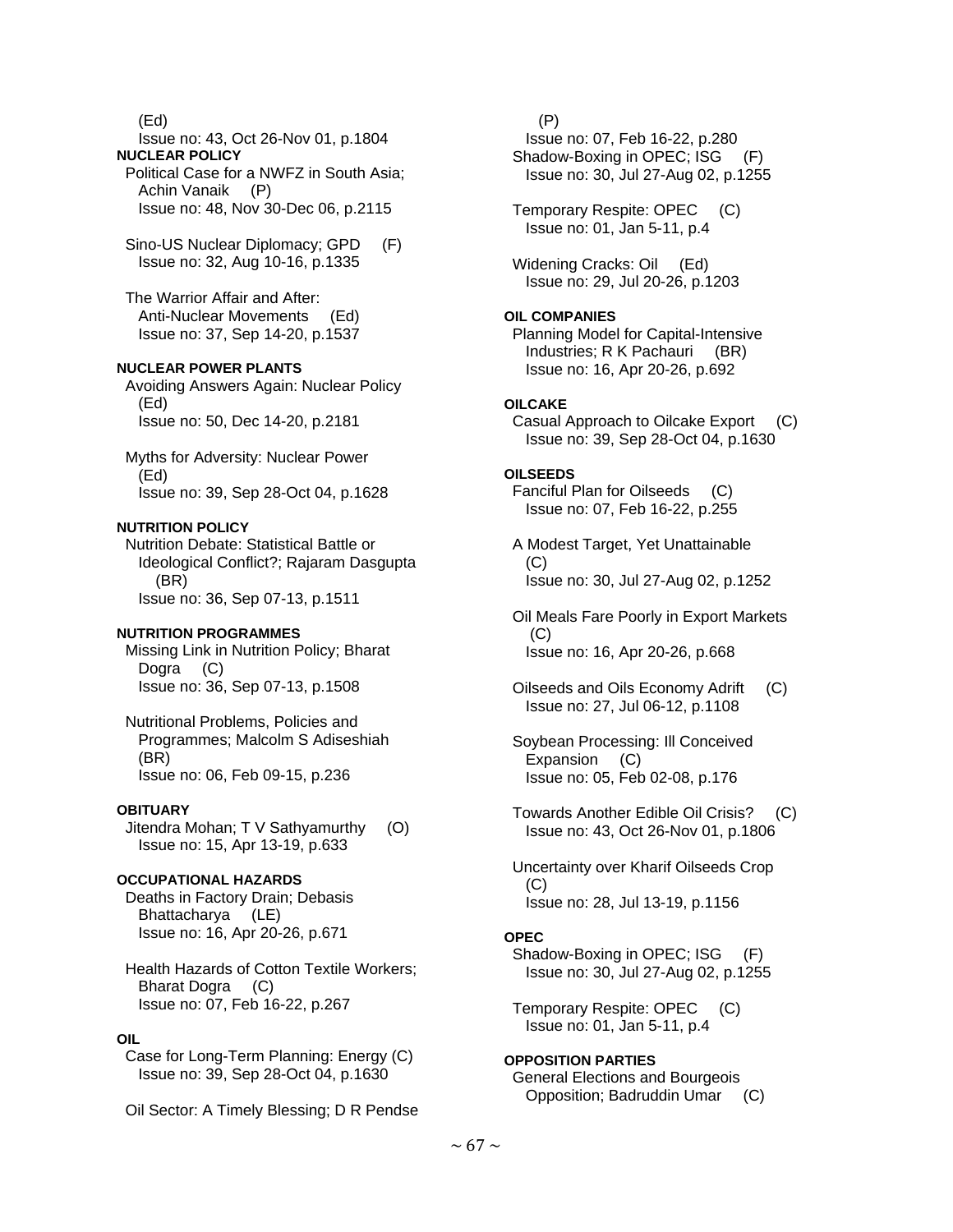Issue no: 49, Dec 07-13, p.2156

## **OPPOSITION PARTIES**

 The People are not Ready: Politics (Ed) Issue no: 43, Oct 26-Nov 01, p.1804

 Where Has the Opposition Gone?; Romesh Thapar (F) Issue no: 08, Feb 23-Mar 01, p.307

## **ORISSA**

 Drought and Poverty: A Report from Kalahandi (C) Issue no: 44, Nov 02-08, p.1857

# **OVERSEAS INDIANS**

 Freedom Denied: Indian Women and Indentureship in Trinidad and Tobago, 1845-1917; Rhoda Reddock (RA) Issue no: 43, Oct 26-Nov 01, p.WS79

# **PAINT INDUSTRY**

 Under New Colours (C) Issue no: 01, Jan 5-11, p.5

# **PAKISTAN**

 MRD Outmanoeuvred: Pakistan (Ed) Issue no: 11, Mar 16-22, p.431

## **PANCHAYATS**

 Reorientation of Rural Development Programmes: A Note on Some Basic Issues; G Parthasarathy (SA) Issue no: 48, Nov 30-Dec 06, p.2125

## **PAPER AND PULP INDUSTRY**

 Capacity without Output: Paper Industry (C) Issue no: 34, Aug 24-30, p.1412

 Clever Ploy (C) Issue no: 01, Jan 5-11, p.5

# **PARLIAMENT**

 The More it Changes... (Ed) Issue no: 01, Jan 5-11, p.1

Wrong Target (Ed) Issue no: 04, Jan 26-Feb 01, p.137

## **PARLIAMENTARY ELECTIONS**

 Blaming the Cadres: The CPM(I) (Ed) Issue no: 17, Apr 27-May 03, p.738

 CPI(M)'s Review of Lok Sabha Elections; Ajit Roy (C)

Issue no: 09, Mar 02-08, p.344

 Erosion of Left Front's Traditional Base; Ajit Roy (C) Issue no: 02, Jan 12-18, p.53

 Left Retains Tribal, Rural Support; Malabika Das Gupta (C) Issue no: 07, Feb 16-22, p.263

 Vote for Indian Nationalism; GPD (F) Issue no: 03, Jan 19-25, p.90

## **PASSPORTS**

 Playing with Passports; A G Noorani (CL) Issue no: 50, Dec 14-20, p.2187

 Power to Impound Passports; Khalid Sabir (LE) Issue no: 36, Sep 07-13, p.1496

## **PEACE**

 Honouring the Reflection: Nobel Peace Prize (Ed) Issue no: 42, Oct 19-25, p.1761

# **PEACE MOVEMENT**

 Honouring the Reflection: Nobel Peace Prize (Ed) Issue no: 42, Oct 19-25, p.1761

## **PEASANT UPRISINGS**

 Peasant Insurgency and Peasant Consciousness; Dube Saurabh (P) Issue no: 11, Mar 16-22, p.445

## **PEASANTS**

 Appeasing the Peasantry: Maharashtra (Ed) Issue no: 04, Jan 26-Feb 01, p.138

 Gujarat Kisan Sabha, 1936-56; L S Vishwanath (SA) Issue no: 28, Jul 13-19, p.1197

 I am the Government Labour Officer...: State Protection for Rural Proletariat of South Gujarat; Jan Breman (SA) Issue no: 24, Jun 15-21, p.1043

 Impact of Irrigation on Farmers' Acreage Response to Price: Case of Andhra Pradesh; Hrushikesh Panda (RA) Issue no: 13, Mar 30-Apr 05, p.A11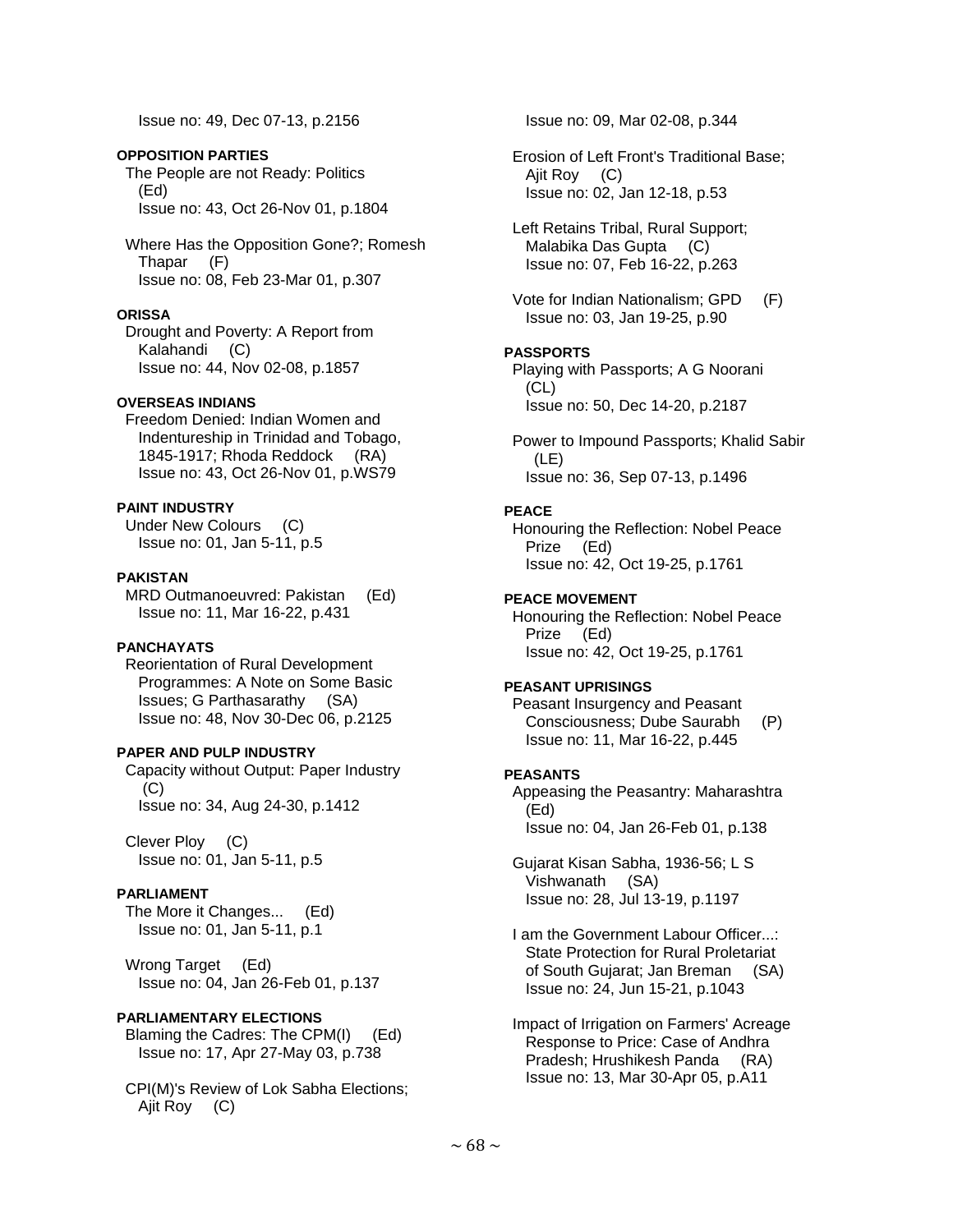## **PEASANTS**

 Physiognomy and Anatomy of Growing, Decaying and Static Farms in Punjab; H S Shergill (RA) Issue no: 13, Mar 23-Apr 05, p.A23

 Police Terror against Landless Peasants: A Report from Dehradun; Navin Nautiyal and Bharat Dogra (C) Issue no: 33, Aug 17-23, p.1383

 Wife-Husband Relations: Differences between Peasant Households and Modern Professional-Class Families in North-Eastern Italy; Luisa Accati Levi (RA) Issue no: 17, Apr 27-May 03, p.WS15

#### **PERIODICALS**

 Student's Magazines; A G Noorani (CL) Issue no: 42, Oct 19-25, p.1768

#### **PERU**

Making Common Cause with Peru; ISG (F) Issue no: 33, Aug 17-23, p.1376

 Peru and South Africa: The Contrast (Ed) Issue no: 48, Nov 30-Dec 06, p.2097

 Twisting Peru's Arm (Ed) Issue no: 49, Dec 07-13, p.2136

## **PETROCHEMICAL INDUSTRY**

 Petrochemical Industry in Gujarat; C M Lamba (SA) Issue no: 20, May 18-24, p.AS23

## **PHARMACEUTICAL INDUSTRY**

 Hathi Report: A Decade After (Ed) Issue no: 49, Dec 07-13, p.2136

 Obscuring the Central Issue: Drug Policy (Ed) Issue no: 48, Nov 30-Dec 06, p.2096

 Paper Policies: Pharmaceutical Industry (C) Issue no: 23, Jun 08-14, p.981

 Pituitaries for Sale: Health (Ed) Issue no: 42, Oct 19-25, p.1760

Unnecessary and Dangerous, but Government

 Baulks at Ban: Pharmaceuticals (Ed) Issue no: 44, Nov 02-08, p.1844 **PHARMACEUTICAL POLICY**  Drug Policy; Arvind Nair (LE) Issue no: 22, Jun 01-07, p.942 Drug Policy in Limbo (C) Issue no: 18, May 4-10, p.772 Hathi Report: A Decade After (Ed) Issue no: 49, Dec 07-13, p.2136 Obscuring the Central Issue: Drug Policy (Ed) Issue no: 48, Nov 30-Dec 06, p.2096 On the Wrong Track: New Drug Policy (md) Issue no: 36, Sep 07-13, p.1492 Paper Policies: Pharmaceutical Industry (C) Issue no: 23, Jun 08-14, p.981 **PHILIPPINE-SOVIET UNION RELATIONS**  Grotesque Gesture: Soviet Union (Ed) Issue no: 33, Aug 17-23, p.1371 **PHILIPPINES**  Grotesque Gesture: Soviet Union (Ed) Issue no: 33, Aug 17-23, p.1371 Marcos's Growing Desperation: Phillippines (Ed) Issue no: 27, Jul 06-12, p.1108 The Moro Struggle Seen in a Wider Perspective; Asghar Ali Engineer (C) Issue no: 48, Nov 30-Dec 06, p.2113 Repression and Resistance; G V C Naidu  $(C)$  Issue no: 03, Jan 19-25, p.101 **PLANNING COMMISSION**  Budget-Plan Link Snapped; BM (C) Issue no: 12, Mar 23-29, p.488 Export Illusions (Ed) Issue no: 32, Aug 10-16, p.1325

 If It Is a Plan... (Ed) Issue no: 45-47, Nov 09-29, p.1897

Mocking at Planning; BM (C)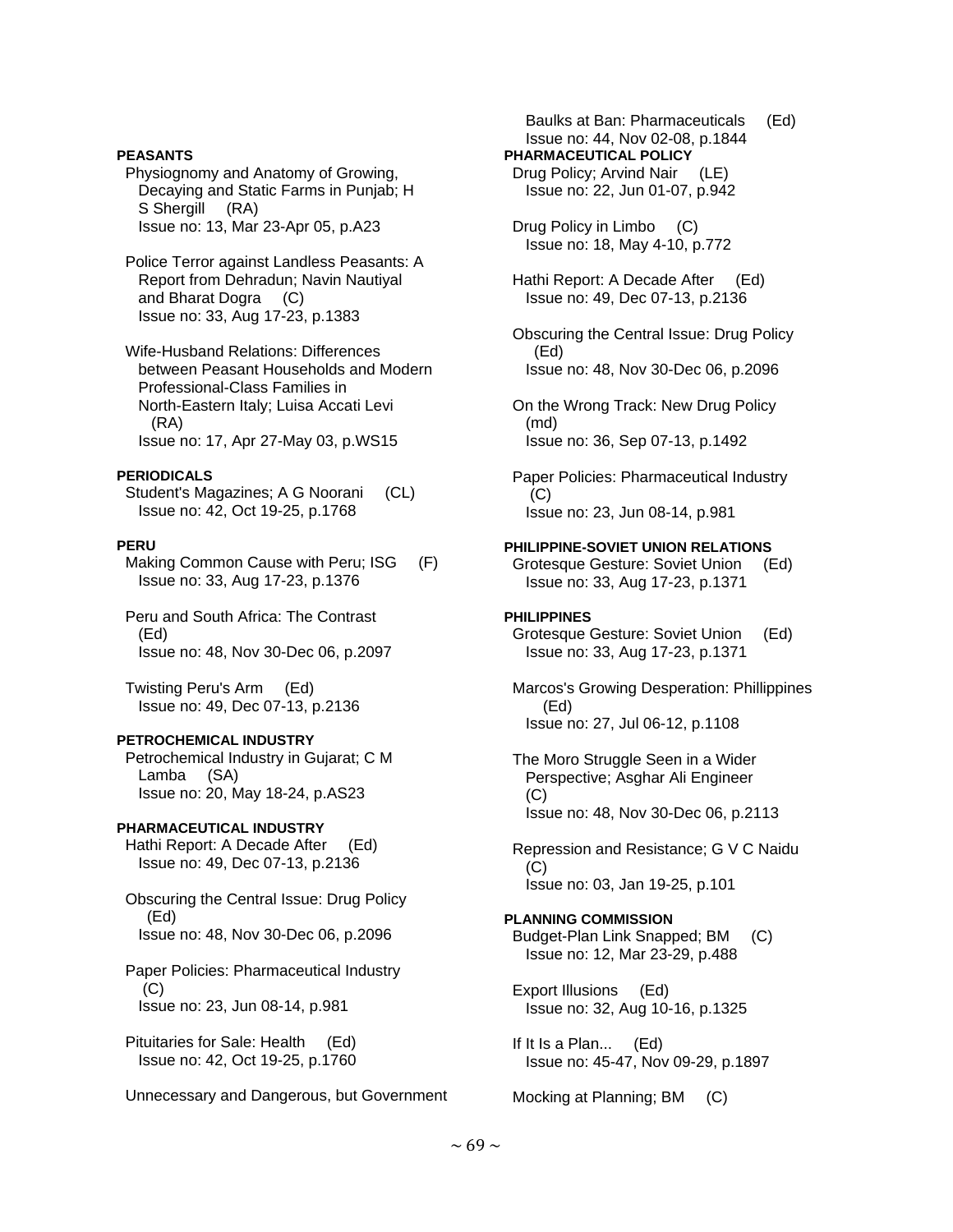Issue no: 39, Sep 28-Oct 04, p.1637

**PLANNING COMMISSION**  Political Clothing (Ed) Issue no: 07, Feb 16-22, p.253

 Priorities vs Fads (Ed) Issue no: 51-52, Dec 21-28, p.2227

 The Seventh Plan (Ed) Issue no: 24, Jun 15-21, p.1017

### **PLANTATIONS**

 Colonial Capitalism and Underdevelopment in North Bengal; Virginius Xaxa (SA) Issue no: 39, Sep 28-Oct 04, p.1659

 Industrial Relations in Tea Plantations; Sharit Bhowmik (LE) Issue no: 06, Feb 09-15, p.217

 Plantation Labour in North-East India; Sharit Bhowmik (C) Issue no: 13, Mar 30-Apr 05, p.538

**PLASTIC INDUSTRY**  Demand Boom: Plastics (C) Issue no: 32, Aug 10-16, p.1329

## **POETS**

 Sarojini Naidu: Romanticism and Resistance; Meena Alexander (RA) Issue no: 43, Oct 26-Nov 01, p.WS68

## **POLICE**

 Arrest of K Balagopal; P L et al Muthuramalingam (LE) Issue no: 49, Dec 07-13, p.2139

 Centralisation of Police Powers: Politics (Ed) Issue no: 41, Oct 12-18, p.1716

 Dealing with 'Floating Populations': Andhra Pradesh; M Shatrugna (Ed) Issue no: 43, Oct 26-Nov 01, p.1805

 Living on the Brink (F) Issue no: 18, May 4-10, p.775

 The Making of a Lawless Society; Romesh Thapar (F) Issue no: 22, Jun 01-07, p.943

Murder by Policemen: Civil Liberties

 (Ed) Issue no: 32, Aug 10-16, p.1326 No Remedies against Police Torture?; A G Noorani (CL) Issue no: 20, May 18-24, p.866 Sahebganj Massacre of the Poor; A K Roy (LE) Issue no: 20, May 18-24, p.862 Terrorist Act against Democratic Rights Activist: Case of K Balagopal; P A Sebastian (C) Issue no: 49, Dec 07-13, p.2148 **POLICE ATROCITIES**  Ask No Questions (Ed) Issue no: 05, Feb 02-08, p.174 Firing at National Rayon; Rajni Bakshi (C) Issue no: 05, Feb 02-08, p.185 Indravelli 1985; KB (C) Issue no: 21, May 25-31, p.906 More Police Killings; M Shatrugna (C) Issue no: 25-26, Jun 22-29, p.1073 The Other Terrorism: Politics (Ed) Issue no: 27, Jul 06-12, p.1107 Over to the Police: New Spate of 'Encounter' Killings ; KB (C) Issue no: 28, Jul 13-19, p.1167 Persecution of Srajana; Sahiti Mitrulu (LE) Issue no: 17, Apr 27-May 03, p.741 Police Killing of Political Activists in Kondapur: Andhra Pradesh; M Shatrugna  $(C)$  Issue no: 17, Apr 27-May 03, p.748 Police Terror against Landless Peasants: A Report from Dehradun; Navin Nautiyal and Bharat Dogra (C) Issue no: 33, Aug 17-23, p.1383 **POLITICAL ECONOMY**  Ideology of the Capitalist World Economy; Hamza Alavi (BR)

Issue no: 51-52, Dec 21-28, p.2254

Political Economy of Indian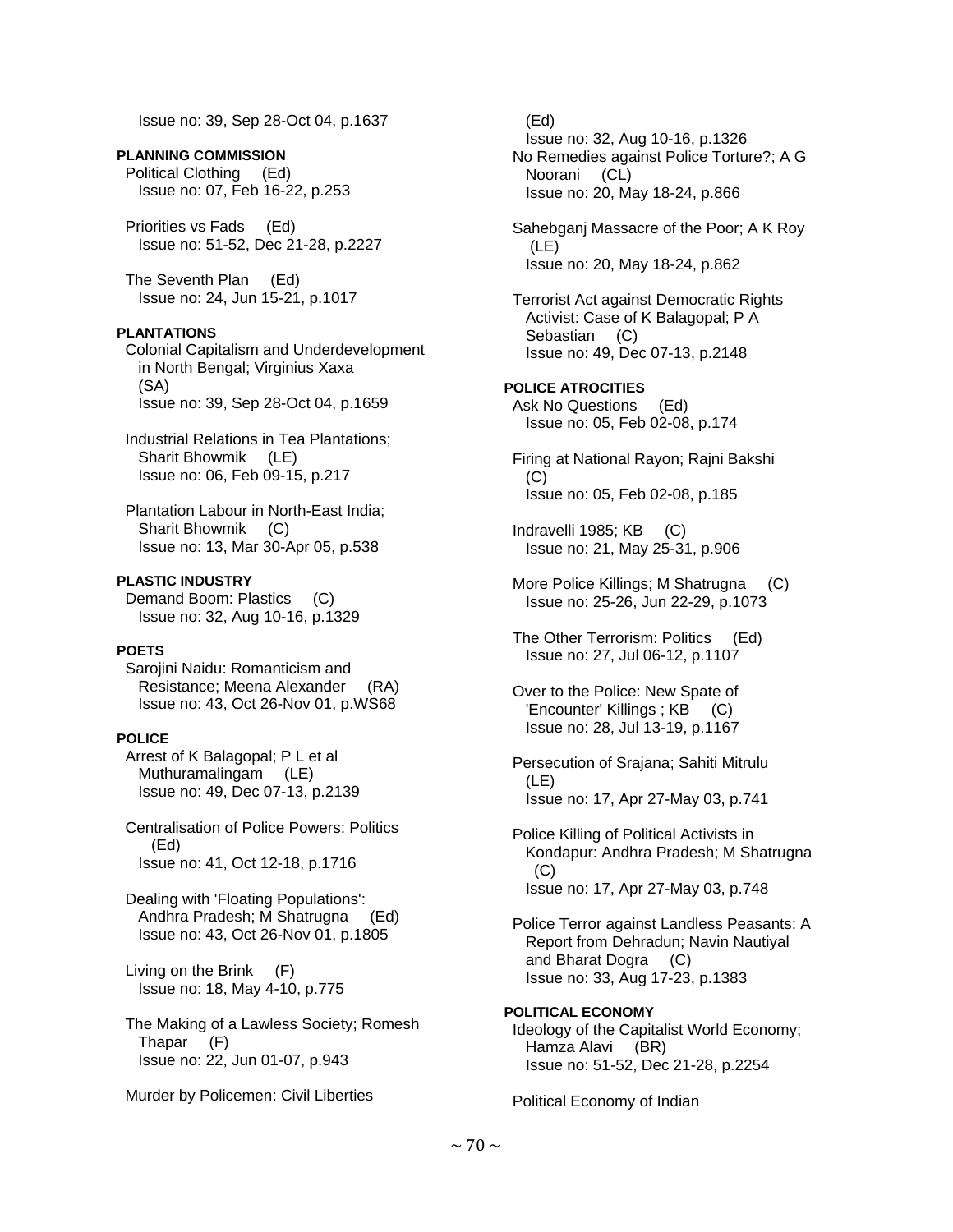Non-Development; Ashok Rudra (BR) Issue no: 21, May 25-31, p.914 **POLITICAL ECONOMY**  Political Economy of Rural Africa; V Nath (RA) Issue no: 05, Feb 02-08, p.191 Theory of Pricing in Socialist Countries; Ramnath Narayanswamy (D) Issue no: 42, Oct 19-25, p.1802 **POLITICAL ETHICS**  Confusion, Dismay, Morale-Breaking; Romesh Thapar (F) Issue no: 07, Feb 16-22, p.259 **POLITICAL HISTORY**  Making Sense of Kerala; K T Thomson (BR) Issue no: 15, Apr 13-19, p.642 Piloting a Nation into the Twenty-First Century: Changing Political Context of State Power and Class Contradictions in India; T V Sathyamurthy (P) Issue no: 29, Jul 20-26, p.1218 Prelude to Partition in Sri Lanka? Segregated Education and Politics, 1945-67; Jawid Laiq (SA) Issue no: 17, Apr 27-May 03, p.765 Repression and Resistance; G V C Naidu  $(C)$  Issue no: 03, Jan 19-25, p.101 **POLITICAL IDEOLOGY**  Prayer as Substitute for Theory?; Kumaresh Chakravarty (BR) Issue no: 48, Nov 30-Dec 06, p.2122 Search for an Indian Solution; Sarah Joseph (BR) Issue no: 08, Feb 23-Mar 01, p.315 Search for an Indian Solution; Sarah Joseph (BR) Issue no: 08, Feb 23-Mar 01, p.315 Youth Power, and Beyond; Romesh Thapar (F) Issue no: 04, Jan 26-Feb 01, p.145 **POLITICAL MOVEMENTS**  Ask No Questions (Ed) Issue no: 05, Feb 02-08, p.174

 Assam Accord (Ed) Issue no: 33, Aug 17-23, p.1369<br>ongress(I) and Puniab (Ed) Congress(I) and Punjab Issue no: 02, Jan 12-18, p.41 The JVP and the Eelamites: Sri Lanka (Ed) Issue no: 24, Jun 15-21, p.1019 Marxism in India; Hiren Gohain (LE) Issue no: 21, May 25-31, p.901 Naga People's Movement for Human Rights: A Report; Nandita Haksar (C) Issue no: 50, Dec 14-20, p.2201 Piloting a Nation into the Twenty-First Century: Changing Political Context of State Power and Class Contradictions in India; T V Sathyamurthy (P) Issue no: 29, Jul 20-26, p.1218 Social History: Predicaments and Possibilities; Sumit Sarkar (SA) Issue no: 25-26, Jun 22-29, p.1081 **POLITICAL PARTIES**  Half Measures: Punjab (md) Issue no: 11, Mar 16-22, p.430 The Immoral 'Other': Debate between Party and Non-Party Groups; Harsh Sethi (D) Issue no: 09, Mar 02-08, p.378 Members' Rights in Political Parties; A G Noorani (CL) Issue no: 04, Jan 26-Feb 01, p.147 Mileposts to Disintegration: Politics (Ed) Issue no: 25-26, Jun 22-29, p.1062 MRD Outmanoeuvred: Pakistan (Ed) Issue no: 11, Mar 16-22, p.431 Non-Party Groups and Their Dependence on Foreign Money; Kishen Pattnayak (D) Issue no: 39, Sep 28-Oct 04, p.1665 A One-Party Scenario; Romesh Thapar (F) Issue no: 10, Mar 09-15, p.387

 Political Parties Failure: Bangladesh (Ed)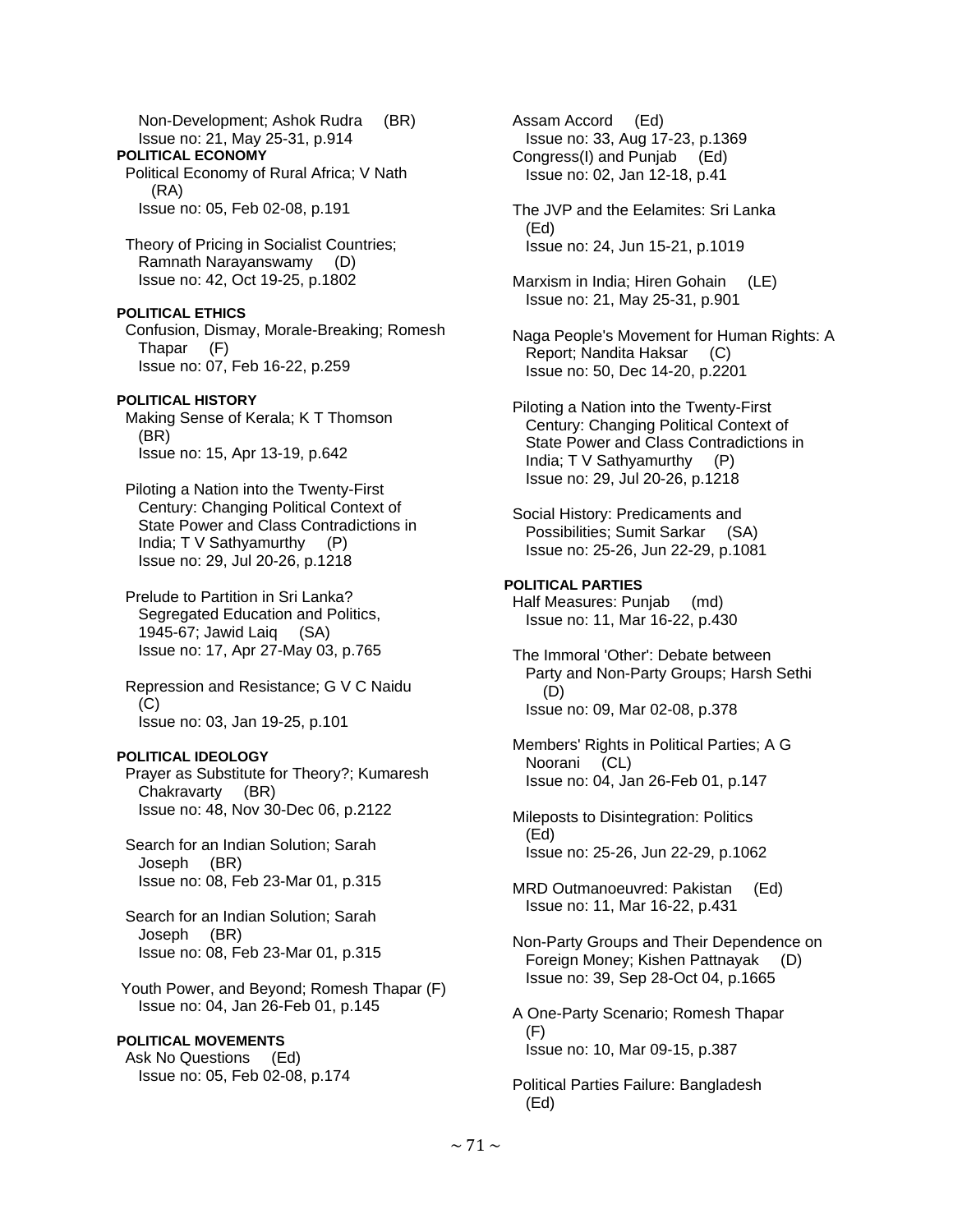Issue no: 23, Jun 08-14, p.979

**POLITICAL PARTIES**  Today's Congressiahs; Romesh Thapar (F) Issue no: 20, May 18-24, p.863

# **POLITICAL PERSONALITIES**

- An Affront to the Nation; P S Appu (C) Issue no: 06, Feb 09-15, p.230
- An Arrangement of Convenience (Ed) Issue no: 04, Feb 02-08, p.174
- Assembly Election Portents; Lalitha Natraj (C) Issue no: 05, Feb 02-08, p.184
- Assessing Indira Gandhi: Politics (Ed) Issue no: 12, Mar 23-29, p.478
- DOSCOS in Saddle; Romesh Thapar (F) Issue no: 02, Jan 12-18, p.49
- Enough is Enough; Romesh Thapar (F) Issue no: 23, Jun 08-14, p.983
- Era of Indira Gandhi; Balraj Puri (P) Issue no: 04, Jan 26-Feb 01, p.148
- Erosion of Constitutional Safeguards; K G Kannabiran (C) Issue no: 18, May 4-10, p.786
- Generational Shift: Soviet Union (Ed) Issue no: 12, Mar 23-29, p.479
- A Gossipy Centre; Romesh Thapar (F) Issue no: 14, Apr 6-12, p.571
- Indira Gandhi: An Attempt at a Political Appraisal; KB (P) Issue no: 12, Mar 23-29, p.496
- The Muck of the Indira Years; Romesh Thapar (F) Issue no: 05, Feb 02-08, p.180
- Our Euphoric Times; Romesh Thapar (F) Issue no: 03, Jan 19-25, p.87
- The Relationship That Was; GPD (F) Issue no: 20, May 18-24, p.865
- Sant Longowal: Some Recollections; Harji

 Malik (C) Issue no: 35, Aug 31-Sep 06, p.1470 Sarojini Naidu: Romanticism and Resistance; Meena Alexander (RA) Issue no: 43, Oct 26-Nov 01, p.WS68 Today's Congressiahs; Romesh Thapar (F) Issue no: 20, May 18-24, p.863 Youth Power, and Beyond; Romesh Thapar (F) Issue no: 04, Jan 26-Feb 01, p.145 **POLITICAL PRISONERS**  Execution of Mohammed Munir: Indonesia (Ed) Issue no: 32, Aug 10-16, p.1327 Kerala's Shame: Political Prisoners (Ed) Issue no: 37, Sep 14-20, p.1536 **POLITICAL REFORMS**  Tackling the Issues?; Romesh Thapar (F) Issue no: 12, Mar 23-29, p.483 **POLITICAL SCIENTISTS**  Withdrawal of Mahmood Mamdani's Citizenship by Uganda Government; Mohd S M Idris (LE) Issue no: 30, Jul 27-Aug 02, p.1253 **POLITICAL SITUATION**  Ask No Questions (Ed) Issue no: 05, Feb 02-08, p.174 Betrayal of Civilian Politics; T V Sathyamurthy (C) Issue no: 18, May 4-10, p.789 Change of Patil: Maharashtra; JVD (C) Issue no: 23, Jun 08-14, p.991 Class and Political-Economic Development in the Mediterranean: An Overview; James Petras (SA) Issue no: 07, Feb 16-22, p.296 Debacle of Populist Politics; Sujata Patel

Issue no: 16, Apr 20-26, p.681

(C)

DOSCOS in Saddle; Romesh Thapar (F)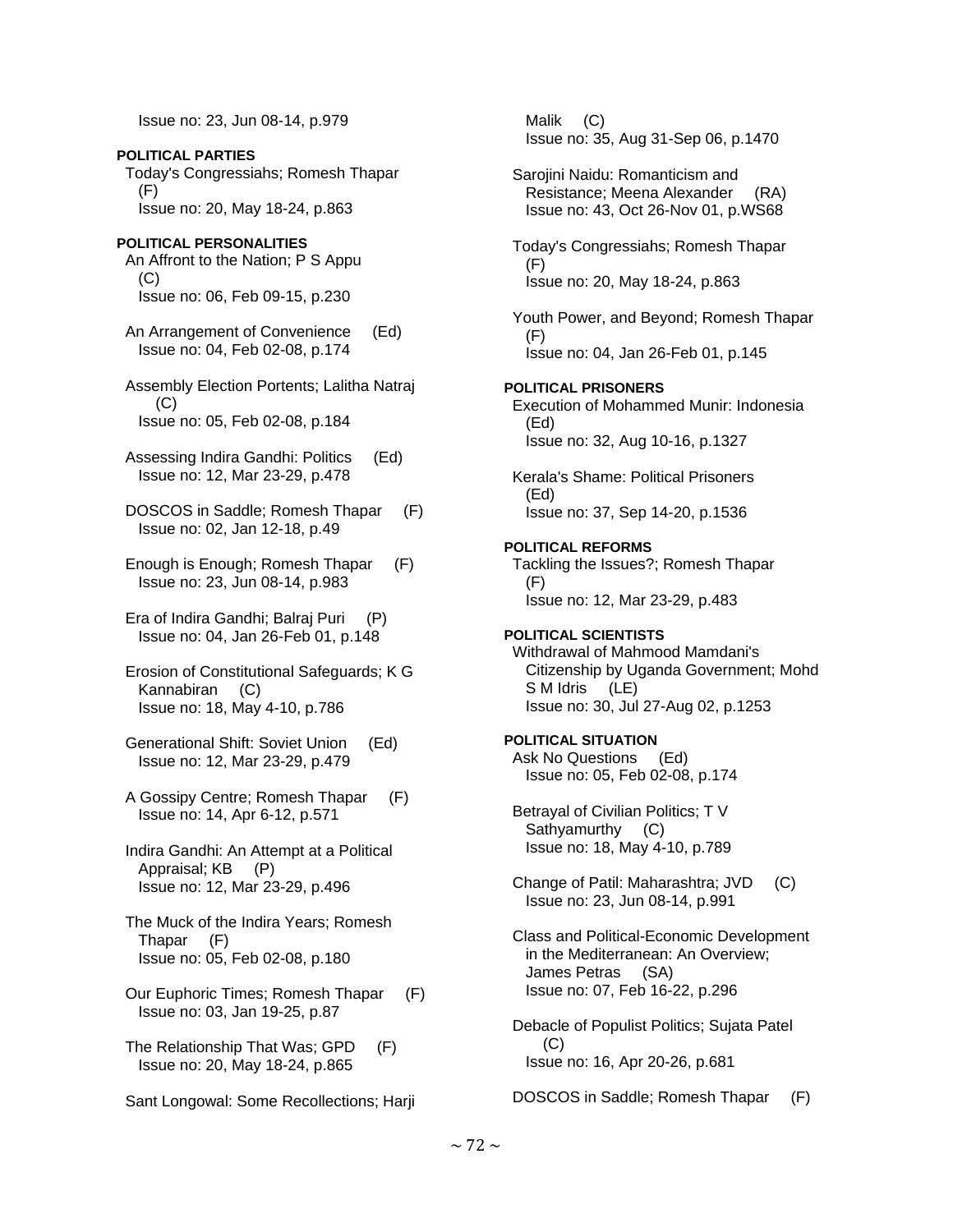Issue no: 02, Jan 12-18, p.49

**POLITICAL SITUATION**  Government at Siesta; Romesh Thapar (F) Issue no: 24, Jun 15-21, p.1023

 Half Measures: Punjab (md) Issue no: 11, Mar 16-22, p.430

 In-House Opposition: Politics (Ed) Issue no: 40, Oct 05-11, p.1668

 Long Way to Democracy (Ed) Issue no: 07, Feb 16-22, p.255

 Looking at the Constitution; Romesh Thapar (F) Issue no: 29, Jul 20-26, p.1209

 Mileposts to Disintegration: Politics (Ed) Issue no: 25-26, Jun 22-29, p.1062

 New Ball Game; Romesh Thapar (F) Issue no: 01, Jan 5-11, p.7

 Not Serious: Punjab (Ed) Issue no: 03, Jan 19-25, p.82

 A One-Party Scenario; Romesh Thapar (F) Issue no: 10, Mar 09-15, p.387

 The People are not Ready: Politics (Ed) Issue no: 43, Oct 26-Nov 01, p.1804

 The Political Undercurrents; Romesh Thapar (F) Issue no: 50, Dec 14-20, p.2185

 Politics of Propertied Classes in Gujarat; P R Shukla (LE) Issue no: 19, May 11-17, p.818

 Response to US Offensive: Nicaragua (Ed) Issue no: 44, Nov 02-08, p.1845

 A Scheme of Life; Amrita Abraham (C) Issue no: 10, Mar 09-15, p.395

 Search for an Indian Solution; Sarah Joseph (BR) Issue no: 08, Feb 23-Mar 01, p.315

 Second Coup d'Etat; Henry Mapolu (F) Issue no: 35, Aug 31-Sep 06, p.1473 Security-Peddling and Showmanship; Romesh Thapar (F) Issue no: 40, Oct 05-11, p.1673 Time to Play It Cool; Romesh Thapar (F) Issue no: 21, May 25-31, p.905 Weavers, Traders and the State: Handloom Weaving in Bangladesh; Anjan Kumar Datta and Hein Streefkerk (SA) Issue no: 38, Sep 21-27, p.1620 Where Has the Opposition Gone?; Romesh Thapar (F) Issue no: 08, Feb 23-Mar 01, p.307 **POLITICAL VIOLENCE**  1983 Assembly Poll in Assam: An Analysis of Its Background and Implications; Keya Dasgupta and Amalendu Guha (SA) Issue no: 19, May 11-17, p.843 Escalating Conflict (Ed) Issue no: 20, May 18-24, p.859 PUCL-PUDR Report: Some Questions; KVR (LE) Issue no: 06, Feb 09-15, p.218 Thondaman's True Colours; M S S Pandian (Ed) Issue no: 05, Feb 02-08, p.175 The Unwanted of Assam; GPD (F) Issue no: 34, Aug 24-30, p.1418 The Wages of Politicking; Romesh Thapar (F) Issue no: 17, Apr 27-May 03, p.743 **POLITICS**  Deaths in Police Custody; A G Noorani (CL) Issue no: 28, Jul 13-19, p.1161 **POLITICS AND CASTE**  An Election Event: Reservation (Ed) Issue no: 09, Feb 02-08, p.334 The Left's Lost Role: Scheduled Castes and Tribes> (Ed) Issue no: 28, Jul 13-19, p.1155 Multiple Identity of Indian Voters; Balraj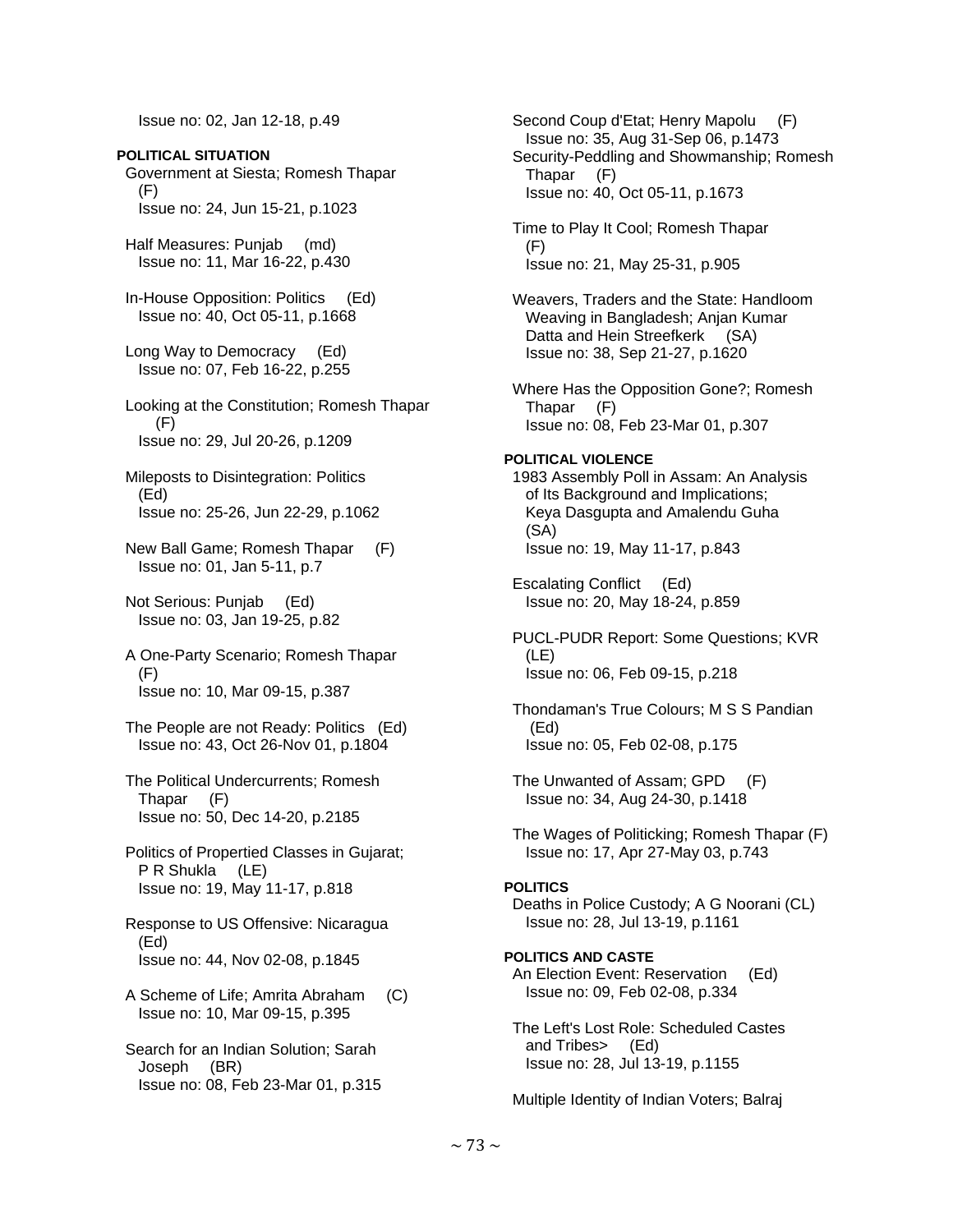Puri (C) Issue no: 13, Mar 30-Apr 05, p.535

**POLITICS AND RELIGION**  The Awesome Costs of Correction; Romesh Thapar (F) Issue no: 35, Aug 31-Sep 06, p.1461 Communal Violence in India: A Study of Communal Disturbance in Delhi; Gopal Krishna (SA) Issue no: 03, Jan 19-25, p.117 The Communalising of Punjab, 1980-1985 (SA) Issue no: 28, Jul 13-19, p.m185

 A Document of Good Intent (C) Issue no: 31, Aug 03-09, p.1297

 Evading the Issue: Muslim Personal Law (Ed) Issue no: 48, Nov 30-Dec 06, p.m096

 Faint Thaw: Punjab (Ed) Issue no: 27, Jul 06-12, p.1106

- The Messy Punjab; Romesh Thapar (F) Issue no: 15, Apr 13-19, p.623
- The Moro Struggle Seen in a Wider Perspective; Asghar Ali Engineer  $(C)$ Issue no: 48, Nov 30-Dec 06, p.2113
- Opportunity for Government: Punjab (Ed) Issue no: 23, Jun 08-14, p.978

 Playing Politics (Ed) Issue no: 20, May 18-24, p.857

 Rajiv's Bharat Mata; Romesh Thapar (F) Issue no: 41, Oct 12-18, p.1723

 Return of the Prodigal: Kerala (Ed) Issue no: 32, Aug 10-16, p.1326

 The Wages of Politicking; Romesh Thapar (F) Issue no: 17, Apr 27-May 03, p.743

## **POOR**

 'Garibi Hatao': Can IRDP Do It?; Indira Hirway (D) Issue no: 13, Mar 30-Apr 05, p.561

'Garibi Hatao': Strategy Options; M L

 Dantwala (D) Issue no: 11, Mar 16-22, p.475

## **POPULATION**

 Changing Roles in Lebanon: West Asia (Ed) Issue no: 14, Apr 6-12, p.567

 Population and Environment; Anil Agarwal (P) Issue no: 24, Jun 15-21, p.1035

## **POSTAL SERVICES**

 Agitation against Removal of 'Extra Departmental' Postal Employees; D Sankariah (LE) Issue no: 50, Dec 14-20, p.2184

## **POVERTY**

- An Alternative Strategy for Health Care? the Mandwa Project; N H Anita (SA) Issue no: 51-52, Dec 21-28, p.2257
- Drought and Poverty: A Report from Kalahandi (C) Issue no: 44, Nov 02-08, p.1857
- Historical Roots of Mass Poverty in South Asia A Hypothesis; Tapan Raychaudhuri (SA) Issue no: 18, May 4-10, p.801
- Poverty and Agricultural Development; Pradhan H Prasad (SA) Issue no: 50, Dec 14-20, p.2221
- Regional Variations in Impact of Anti-Poverty Programmes: A Review of Evidence; K Subbarao (SA) Issue no: 43, Oct 26-Nov 01, p.1829
- Some Data on Poverty (C) Issue no: 17, Apr 27-May 03, p.750
- Subsistence Credit: Survival Strategies among Traditional Fishermen; Anita Abraham (SA) Issue no: 06, Feb 09-15, p.247
- Women's Work, Welfare and Status: Forces of Tradition and Change in India; Kalpana Bardhan (SA) Issue no: 51-52, Dec 21-28, p.2261
- Women, Poverty and Work; Margaret Biswas (BR)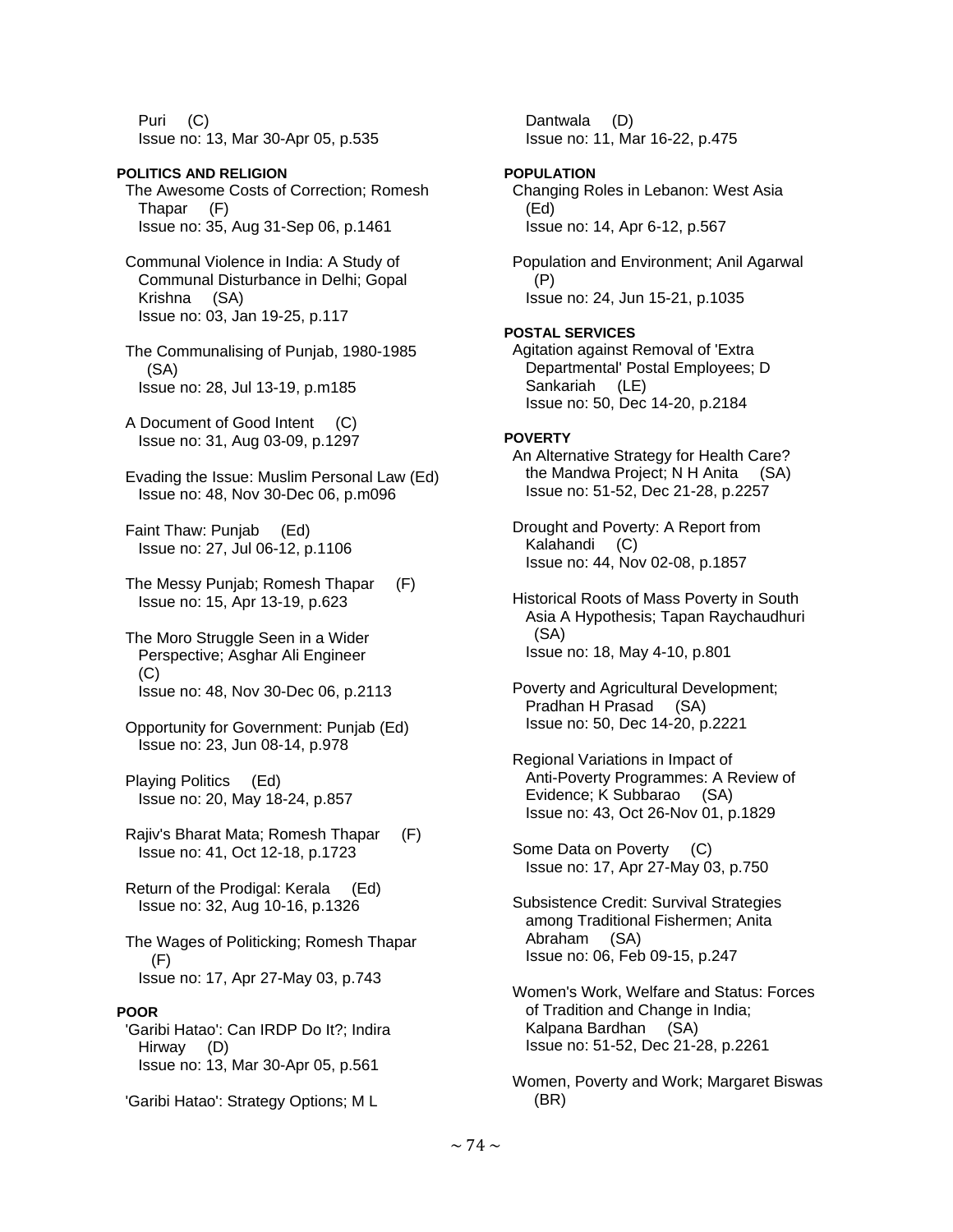Issue no: 08, Feb 23-Mar 01, p.316

#### **POVERTY ALLEVIATION PROGRAMMES**

 'Garibi Hatao': Can IRDP Do It?; Indira Hirway (D) Issue no: 13, Mar 30-Apr 05, p.561

- 'Garibi Hatao': Elements of a Strategy; S Sarath (D) Issue no: 33, Aug 17-23, p.1406
- 'Garibi Hatao': Strategy Options; M L Dantwala (D) Issue no: 11, Mar 16-22, p.475
- Anti-Poverty Programmes in Asia; S Guhan (BR) Issue no: 42, Oct 19-25, p.1783
- Empty Talk of Poverty Programmes; BM (C) Issue no: 34, Aug 24-30, p.1421
- Garibi Hatao': Improving Implementation; Mukul Sanwal (D) Issue no: 49, Dec 07-13, p.2176
- Loans, Doles and the Poverty Line; Bharat Dogra (C) Issue no: 30, Jul 27-Aug 02, p.1259
- Regional Variations in Impact of Anti-Poverty Programmes: A Review of Evidence; K Subbarao (SA) Issue no: 43, Oct 26-Nov 01, p.1829

#### **POWER INDUSTRY**

 On Starvation Diet: Power (C) Issue no: 32, Aug 10-16, p.1329

## **PRECIOUS METALS**

 The Gold Boom (C) Issue no: 09, Mar 02-08, p.336

 The Insecurity Factor: Bullion (C) Issue no: 17, Apr 27-May 03, p.

#### **PRESIDENT RULE**

 Black Laws in Punjab: Report of an Enquiry (C) Issue no: 19, May 11-17, p.826

#### **PRESS**

 Persecution of Srajana; Sahiti Mitrulu (LE) Issue no: 17, Apr 27-May 03, p.741

An Uninformed Democracy?; Romesh Thapar

 (F) Issue no: 48, Nov 30-Dec 06, p.2101 **PRESS FREEDOM**  Ban on Information; A G Noorani (CL) Issue no: 34, Aug 24-30, p.1416 BBC, Censorship and Northern Ireland; Michael Jacobs (C) Issue no: 41, Oct 12-18, p.1732 An Editors' Guild Initiative (F) Issue no: 28, Jul 13-19, p.1159 The Sway of Censorship; A G Noorani (CL) Issue no: 35, Aug 31-Sep 06, p.1463 **PREVENTIVE DETENTION**  Erosion of Constitutional Safeguards; K G Kannabiran (C) Issue no: 18, May 4-10, p.786 **PRICING POLICY**  Theory of Pricing in Socialist Countries; B Debroy (D) Issue no: 35, Aug 31-Sep 06, p.1489 Theory of Pricing in Socialist Countries; Ramnath Narayanswamy (D) Issue no: 36, Sep 07-13, p.1532 Theory of Pricing in Socialist Countries; Jaya Mehta (D) Issue no: 38, Sep 21-27, p.1625 Theory of Pricing in Socialist Countries; Ramnath Narayanswamy (D) Issue no: 42, Oct 19-25, p.1802 **PRIME MINISTER**  Era of Indira Gandhi; Balraj Puri (P) Issue no: 04, Jan 26-Feb 01, p.148 Imperial Memories; GDP (F) Issue no: 43, Oct 26-Nov 01, p.1810 The King and the Courtiers; BM (Ed) Issue no: 45-47, Nov 09-29, p.1899 The Political Debate, and the Reality; Romesh Thapar (F) Issue no: 43, Oct 26-Nov 01, p.1809 Postings and Policies; BM (C) Issue no: 02, Jan 12-18, p.54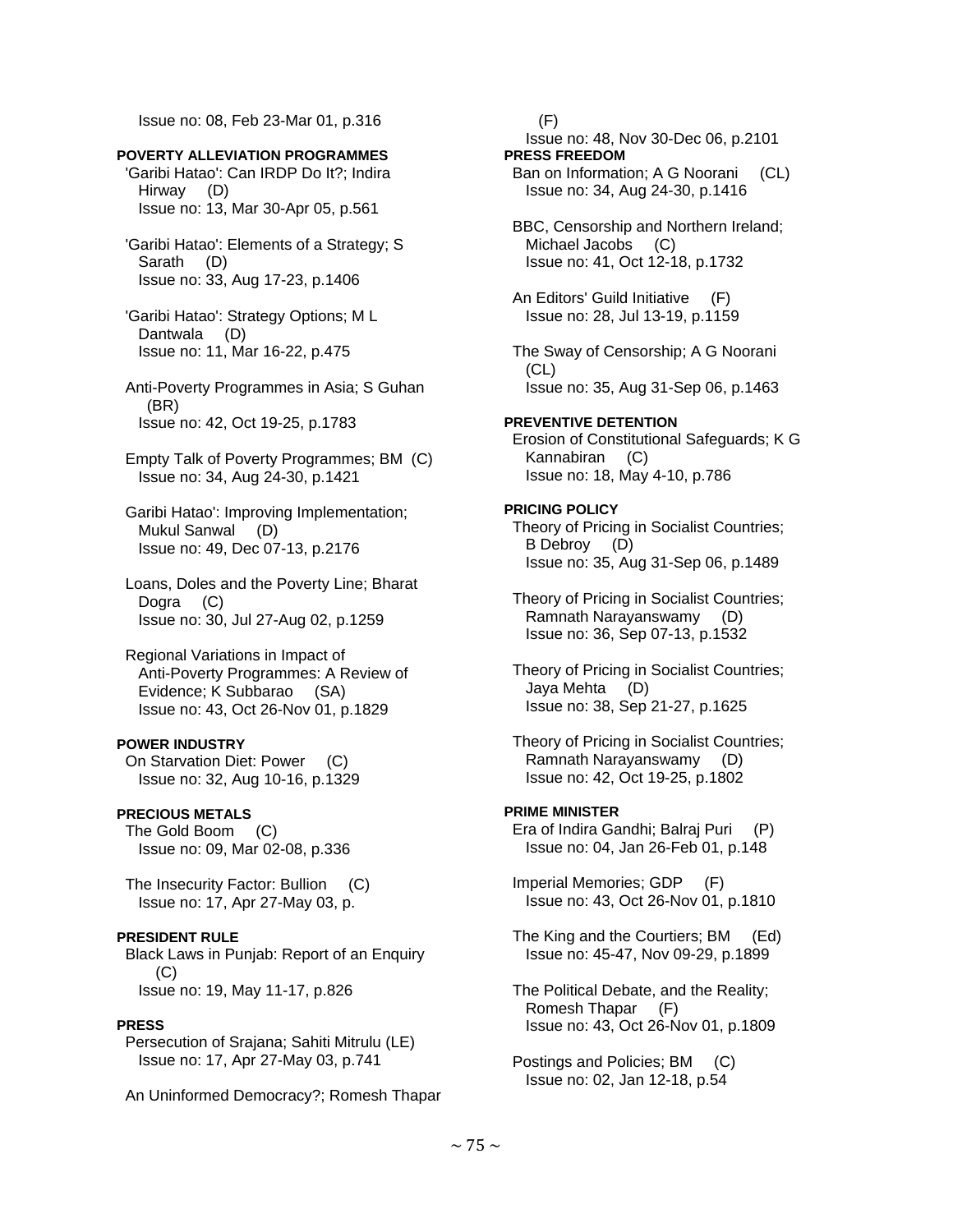## **PRISONERS**

 Plight of Prisoners in Vizag Jail; M Shatrugna (C) Issue no: 32, Aug 10-16, p.1342

## **PRIVATE CORPORATE SECTOR**

 The Union Budget, 1985-86: An Appraisal; K Sundaram, Suresh D Tendulkar and K Krishnamurthy (SA) Issue no: 20, May 18-24, p.880

## **PRIVATE PROPERTY**

 State as Private Property; Nita Sanghvi (BR) Issue no: 25-26, Jun 22-29, p.1079

## **PRIVATE SECTOR**

 More Is Not Enough: Research and Development (Ed) Issue no: 02, Jan 12-18, p.42

## **PRIVATIZATION**

 Privatisation and the Public Sector: Relevance and Limits; Samuel Paul (RA) Issue no: 08, Feb 23-Mar 01, p.M4

## **PROTECTIONISM**

 Poor Bear Brunt of Protectionism (C) Issue no: 19, May 11-17, p.816

## **PROTOCOLS**

 Sauce for MGR Is Not Sauce for Nazir Sab; A G Noorani (CL) Issue no: 31, Aug 03-09, p.1291

## **PUBLIC ADMINISTRATION**

 Effectiveness and Efficiency in Public Administration: A Theoretical Framework; Satya Deva (RA) Issue no: 35, Aug 31-Sep 06, p.M94

 Gujarat's Efforts Towards a More Innovative Administration (SA) Issue no: 20, May 18-24, p.AS26

 Organisational Functioning in Public Sector; V Nilakant (BR) Issue no: 21, May 25-31, p.M50

 Postings and Policies; BM (C) Issue no: 02, Jan 12-18, p.54

 Wandering and Meandering; Romesh Thapar (F)

Issue no: 16, Apr 20-26, p.673

 Which India Concerns Them?; Romesh Thapar (F) Issue no: 34, Aug 24-30, p.1415

#### **PUBLIC DEBT, UNION**  The Other 'Debt Trap' (Ed) Issue no: 05, Feb 02-08, p.173

 Pampering the Savers: The Economy (Ed) Issue no: 09, Mar 02-08, p.334

## **PUBLIC DELIVERY SYSTEM**

 PM's New Style: Politics (Ed) Issue no: 37, Sep 14-20, p.1536

## **PUBLIC POLICY**

 A Muddled Conclave; Bharat Jhunjhunwala (D) Issue no: 48, Nov 30-Dec 06, p.2133

# **PUBLIC SECTOR ENTERPRISES**

 The 'Macro-Economic' Study of the 'Public Enterprise Sector'; Ramaswamy R Iyer (RA) Issue no: 21, May 25-31, p.M65

 Evaluating the Evaluators: Performance of Bureau of Public Enterprises; Prajapati Trivedi (RA) Issue no: 35, Aug 31-Sep 06, p.M97

 Government-Enterprise Relationship and Public Enterprise Performance; V V Bhatt (BR) Issue no: 12, Mar 23-29, p.503

 Making National Accounts Statistics More Usable (C) Issue no: 09, Mar 02-08, p.346

 A Muddled Conclave; Bharat Jhunjhunwala (D) Issue no: 48, Nov 30-Dec 06, p.2133

 On Some Aspects of the Strategy of Growth in India; Ranjit Sau (SA) Issue no: 15, Apr 13-19, p.655

 Political Clothing (Ed) Issue no: 07, Feb 16-22, p.253

 Privatisation and the Public Sector: Relevance and Limits; Samuel Paul (RA)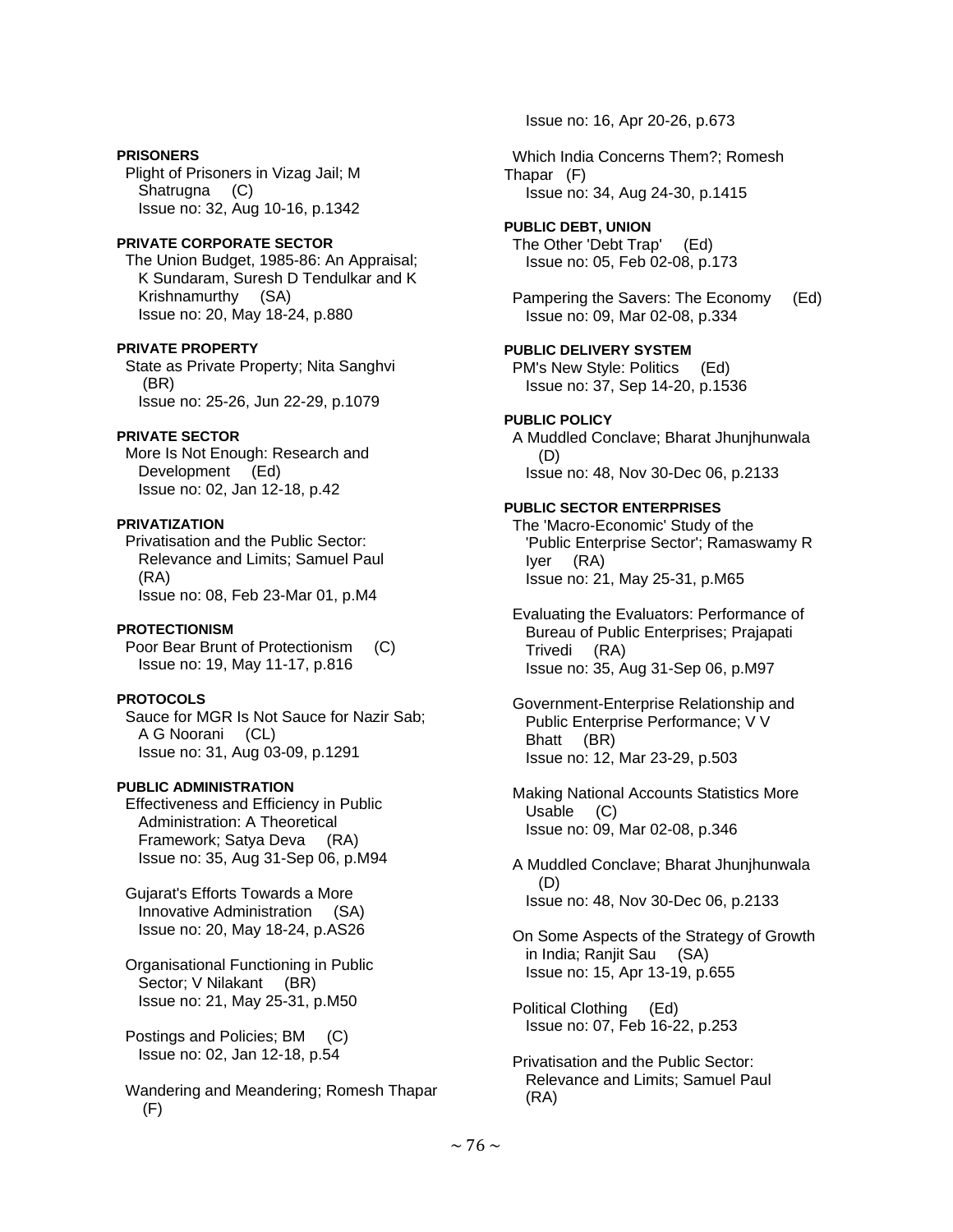Issue no: 08, Feb 23-Mar 01, p.M4

#### **PUBLIC SECTOR ENTERPRISES**

Sectoral Corporations: Some Organisational Experiments in Public Sector in India; Ramaswamy R Iyer (RA) Issue no: 08, Feb 23-Mar 01, p.M9

 The Union Budget, 1985-86: An Appraisal; K Sundaram, Suresh D Tendulkar and K Krishnamurthy (SA) Issue no: 20, May 18-24, p.880

**PUBLIC SERVANTS** 

 Blow to Workers' Rights: Supreme Court (Ed) Issue no: 31, Aug 03-09, p.1286

 The Ponting Case: A Civil Servant's Duty; Ian Maxwell (C) Issue no: 10, Mar 09-15, p.396

## **PUBLIC TRANSPORT**

 Bus Fare Hike and World Bank; M S S Pandian (C) Issue no: 14, Apr 6-12, p.582

## **PUBLISHING INDUSTRY**

 Deng's Socialism in One Country; GPD (F) Issue no: 04, Jan 26-Feb 01, p.146

#### **PUNJAB**

 Army Action in Punjab; Bakhs Singh (LE) Issue no: 03, Jan 19-25, p.86

 A Beginning in Punjab (Ed) Issue no: 30, Jul 27-Aug 02, p.1249

 Beyond the Elections in Punjab (Ed) Issue no: 39, Sep 28-Oct 04, p.1627

 Black Laws in Punjab: Report of an Enquiry  $(C)$ Issue no: 19, May 11-17, p.826

 Congress(I) and Punjab (Ed) Issue no: 02, Jan 12-18, p.41

 Continuing the Dangerous Game (Ed) Issue no: 08, Feb 23-Mar 01, p.302

 Elections and After; Harish K Puri (C) Issue no: 40, Oct 05-11, p.1681

 Faint Thaw: Punjab (Ed) Issue no: 27, Jul 06-12, p.1106 Government Media and Punjab; Pritam Singh (D) Issue no: 02, Jan 12-18, p.79

 Half Measures: Punjab (md) Issue no: 11, Mar 16-22, p.430

 Ill-Treatment of Punjab Detenus; A G Noorani (CL) Issue no: 16, Apr 20-26, p.676

- Marxism in India; Hiren Gohain (LE) Issue no: 21, May 25-31, p.901
- Marxism in Punjab; Pritam Singh (P) Issue no: 13, Mar 30-Apr 05, p.543
- The Messy Punjab; Romesh Thapar (F) Issue no: 15, Apr 13-19, p.623
- Not Serious: Punjab (Ed) Issue no: 03, Jan 19-25, p.82
- Opportunity for Government: Punjab (Ed) Issue no: 23, Jun 08-14, p.978
- Physiognomy and Anatomy of Growing, Decaying and Static Farms in Punjab; H S Shergill (RA) Issue no: 13, Mar 23-Apr 05, p.A23
- Private Tubewell Utilisation in Punjab: A Study of Cost and Efficiency; Jasveen Jairath (SA) Issue no: 40, Oct 05-11, p.1703
- Read No Seditious Reports: Democratic Rights (Ed) Issue no: 40, Oct 05-11, p.1669
- Return of Malaria; Sucha Singh Gill (C) Issue no: 11, Mar 16-22, p.440
- Sant Longowal: Some Recollections; Harji Malik (C) Issue no: 35, Aug 31-Sep 06, p.1470
- Technical and Institutional Factors in Utilisation of Irrigation: A Case Study of Public Canals in Punjab; Jasveen Jairath (RA) Issue no: 13, Mar 30-Apr 05, p.A2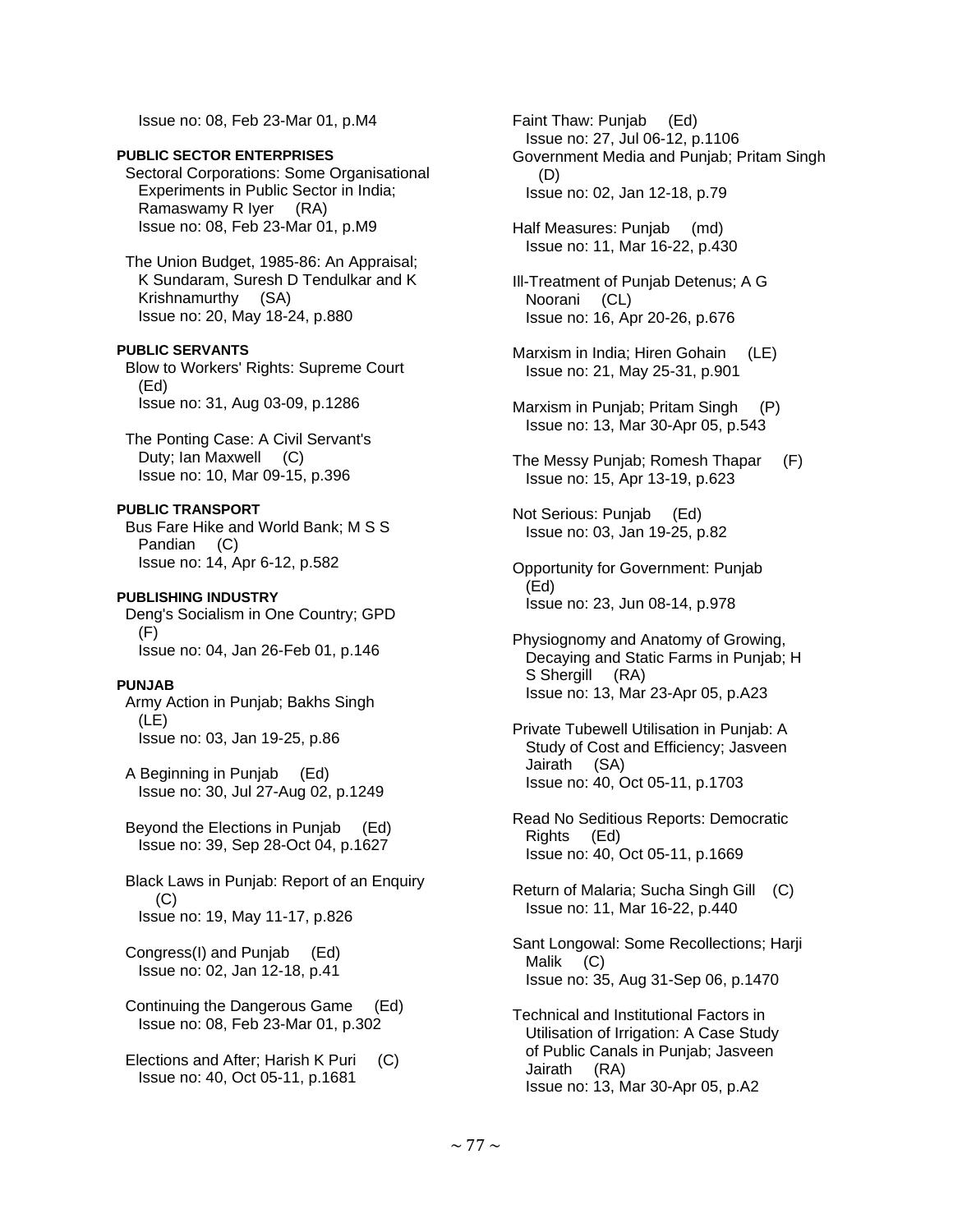Uneasy Portent in Punjab (Ed) Issue no: 34, Aug 24-30, p.1409 **PUNJAB**  The Wages of Politicking; Romesh Thapar (F) Issue no: 17, Apr 27-May 03, p.743 Waiting for a National Consultation; Romesh Thapar (F) Issue no: 19, May 11-17, p.819 **RACIAL CONFLICTS**  Autumn of Racial Violence; Michael Jacobs (C) Issue no: 42, Oct 19-25, p.1779 Escalating Conflict (Ed) Issue no: 20, May 18-24, p.859 New Wave of Militancy: South Africa (Ed) Issue no: 19, May 11-17, p.815 Not Anti-Asian: South Africa (Ed) Issue no: 33, Aug 17-23, p.1371 Putting Pressure on Tamils: Sri Lanka; M S S Pandian (Ed) Issue no: 34, Aug 24-30, p.1411 Reagan's Cosmetic Sanctions: South Africa (Ed) Issue no: 37, Sep 14-20, p.1536 Self-Defence and Police Racism in Britain; Kalpana Wilson (C) Issue no: 32, Aug 10-16, p.1344 Victims of Thatcherism: United Kindgom (Ed) Issue no: 41, Oct 12-18, p.1717 **RACIAL DISCRIMINATION**  Immigration Controls and Racism; Michael Jacobs (C) Issue no: 25-26, Jun 22-29, p.1075 Not Anti-Asian: South Africa (Ed) Issue no: 33, Aug 17-23, p.1371 **RAILWAY BUDGET-1984-1985**  Bypassed by Growth: Railways (Ed) Issue no: 11, Mar 16-22, p.431 **RAILWAYS**  Bypassed by Growth: Railways (Ed)

 Issue no: 11, Mar 16-22, p.431 Coal-Railways Tangle (Ed) Issue no: 08, Feb 23-Mar 01, p.303 The Railways' Subalterns; Timir Basu (C) Issue no: 08, Feb 23-Mar 01, p.312 Why Imports?: Railway Wagons (C) Issue no: 02, Jan 12-18, p.45 Working Class Protest in 19th Century India: Example of Railway Workers; Ian J Kerr (RA) Issue no: 04, Jan 26-Feb 01, p.PE34 **REGIONAL IDENTITY**  Consolidation of Kashmiri Identity and Fragmentation of Jammu Identity; Balraj Puri (C) Issue no: 03, Jan 19-25, p.99 **RELIEF AND REHABILITATION**  Bhopal Victims: Treatment and Relief; Sujit K Das (LE) Issue no: 27, Jul 06-12, p.1110 Carbide Workers: Farce of Rehabilitation; Jagdish Vijay (C) Issue no: 50, Dec 14-20, p.2199 Drought and Poverty: A Report from Kalahandi (C) Issue no: 44, Nov 02-08, p.1857 Help for Bhopal Gas Victims; B Ekbal (LE) Issue no: 48, Nov 30-Dec 06, p.2100 Mockery of Relief and Rehabilitation; Sujit K Das (C) Issue no: 40, Oct 05-11, p.1679 Neglect of Women's Health Issues; Padma Prakash (C) Issue no: 50, Dec 14-20, p.2196 Sabotaging Relief for Bhopal Victims (Ed) Issue no: 27, Jul 06-12, p.1105 Sabotaging Relief for Bhopal Victims; Sujit K Das (LE) Issue no: 31, Aug 03-09, p.1290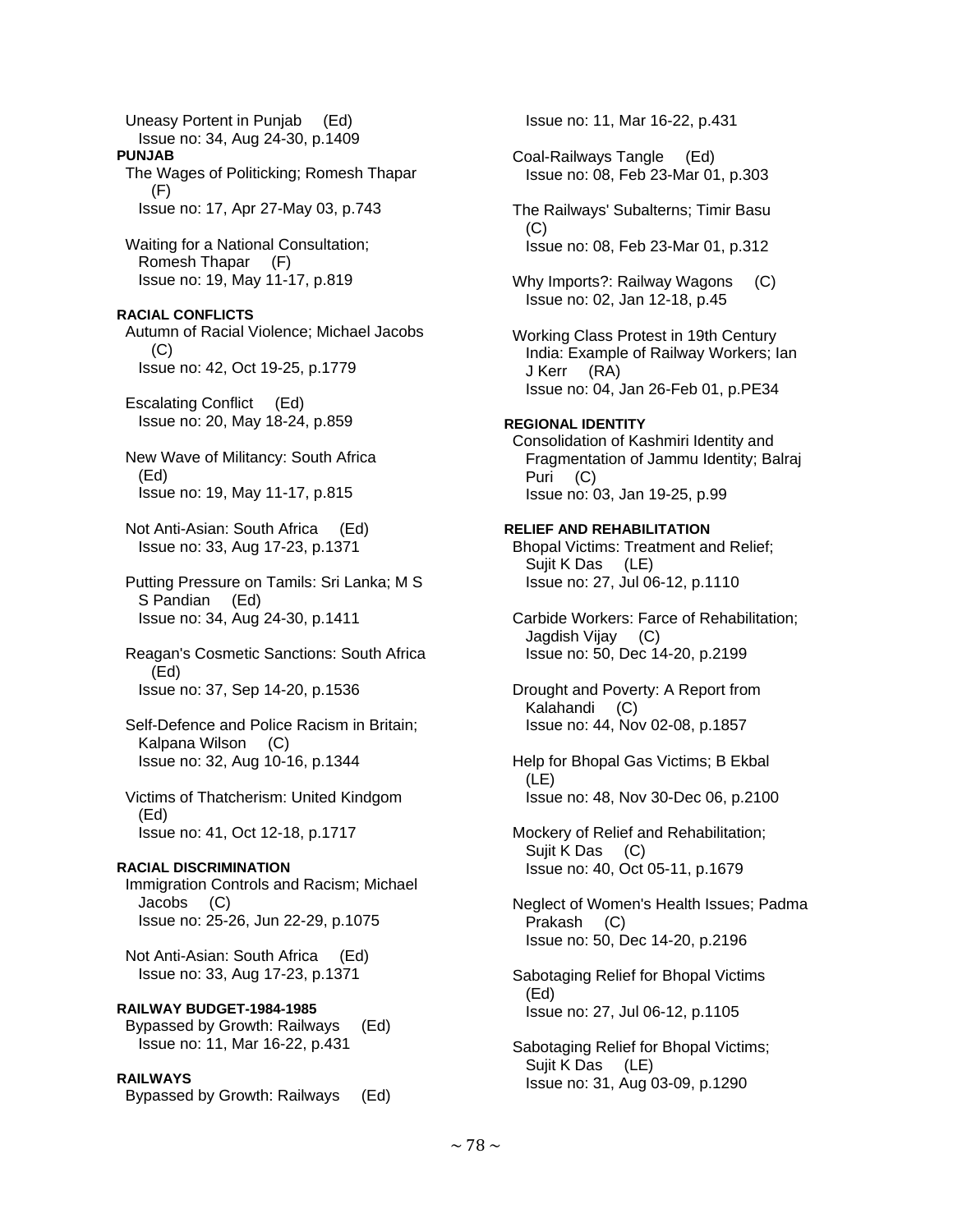The Worse Aftermath; Sujit K Das (C) Issue no: 50, Dec 14-20, p.2192

**RELIGION**  Right Stand, Wrong Reasons: Quran and Courts (Ed) Issue no: 19, May 11-17, p.814

## **RELIGION AND POLITICS**

 A Beginning in Punjab (Ed) Issue no: 30, Jul 27-Aug 02, p.1249

 Beginning to Perform; Romesh Thapar (F) Issue no: 32, Aug 10-16, p.1331

 Elections and After; Harish K Puri (C) Issue no: 40, Oct 05-11, p.1681

- Ill-Treatment of Punjab Detenus; A G Noorani (CL) Issue no: 16, Apr 20-26, p.676
- PUCL-PUDR Report: Some Questions; KVR (LE) Issue no: 06, Feb 09-15, p.218
- Roses for Khomeini; Gulshan Dietl (BR) Issue no: 38, Sep 21-27, p.1602

 The Sharing of Political Power; Romesh Thapar (F) Issue no: 37, Sep 14-20, p.1541

 Who Is Rajiv Protecting?; Romesh Thapar (F) Issue no: 06, Feb 09-15, p.220

## **RELIGIOUS BELIEF**

 Excommunication by Priests; Asghar Ali Engineer (LE) Issue no: 16, Apr 20-26, p.671

**RELIGIOUS CONVERSIONS**  State, Christianity and Scheduled Castes; M S S Pandian (C) Issue no: 42, Oct 19-25, p.1776

# **RELIGIOUS FUNDAMENTALISM**

 Radha-Krishna Controversy; GPD (F) Issue no: 15, Apr 13-19, p.625

## **RENEWABLE ENERGY**

 Priorities vs Fads (Ed) Issue no: 51-52, Dec 21-28, p.2227

 Renewable Energy Development Alternatives: Village Experiences and Indicators for

 Policy; Varun Vidyarthi (SA) Issue no: 45-47, Nov 09-29, p.1953

#### **RESEARCH AND DEVELOPMENT**

 More Is Not Enough: Research and Development (Ed) Issue no: 02, Jan 12-18, p.42

- Technology Exports to India: Perspectives on Danish Experience; Erik Baark (SA) Issue no: 45-47, Nov 09-29, p.2027
- Technology Transfer from Japanese to Indian Firms; Shoji Ito (SA) Issue no: 45-47, Nov 09-29, p.2031

 The Untold Saga of Self-Reliance; Ashok V Desai (BR) Issue no: 01, Jan 5-11, p.24

# **RESEARCH POLICY**

 The Untold Saga of Self-Reliance; Ashok V Desai (BR) Issue no: 01, Jan 5-11, p.24

#### **RESERVATION POLICY**  Agitationists Unappeased: Gujarat (Ed) Issue no: 15, Apr 13-19, p.618

 Ahmedabad Riots; Nimesh Sheth, Neerav Patel and Rupa Mehta (LE) Issue no: 24, Jun 15-21, p.1022

 Ahmedabad Violence; Patel Patel (LE) Issue no: 28, Jul 13-19, p.1158

 Anti-Reservation Movement: A Political Assessment; Ashim K Roy (C) Issue no: 32, Aug 10-16, p.1343

 Caste, Class and Reservation; Ghanshyam Shah (D) Issue no: 03, Jan 19-25, p.132

 Caste, Class and Reservations (In Memoriam: I. P. Desai); Upendra Baxi (D) Issue no: 10, Mar 09-15, p.426

 Debacle of Populist Politics; Sujata Patel (C) Issue no: 16, Apr 20-26, p.681

 Education and Inequality; Uma Ramaswamy (SA)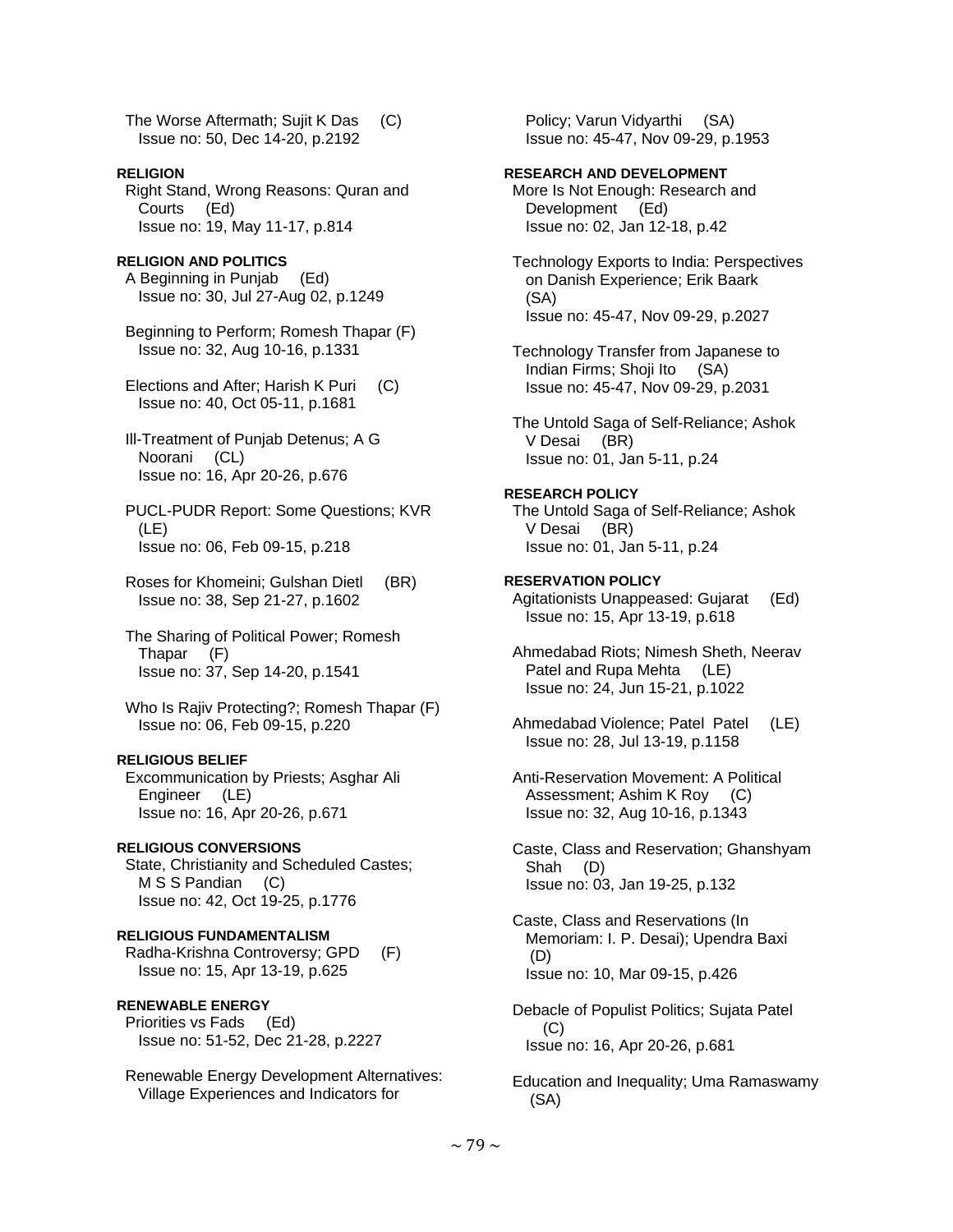Issue no: 36, Sep 07-13, p.1523

## **RESERVATION POLICY**

 An Election Event: Reservation (Ed) Issue no: 09, Feb 02-08, p.334

 From Caste to Communal Violence; Asghar Ali Engineer (C) Issue no: 15, Apr 13-19, p.628

 Impact of Ahmedabad Disturbances on Women:

 A Report (C) Issue no: 41, Oct 12-18, p.1726

- Killing Continues: Gujarat (Ed) Issue no: 19, May 11-17, p.814
- Upper Castes on Offensive: Gujarat (Ed) Issue no: 28, Jul 13-19, p.1154

 Violence with a Difference; Sudarshan Iyengar and Sujata Patel (C) Issue no: 28, Jul 13-19, p.1174

#### **RICE**

 Comparison of Structurally Divergent Economies: Problems and Limitations; Arun Ghosh (SA) Issue no: 03, Jan 19-25, p.106

#### **RIGHT TO EDUCATION**

 Struggle of Rural Women for Right to Education; Jacintha S Kumaraswamy (LE) Issue no: 35, Aug 31-Sep 06, p.1459

#### **RIGHT TO INFORMATION**

 Ban on Information; A G Noorani (CL) Issue no: 34, Aug 24-30, p.1416

## **RIGHT TO PRIVACY**

 Legislation on Phone-Tapping; A G Noorani (CL) Issue no: 19, May 11-17, p.822

## **RIGHT TO WORK**

 Right to Life, but... (Ed) Issue no: 29, Jul 20-26, p.1201

## **RIVERS**

 Not Just a River: Politics (Ed) Issue no: 09, Mar 02-08, p.335

## **RUBBER AND RUBBER INDUSTRY**

Growers versus Users: Rubber (C)

Issue no: 19, May 11-17, p.817

## **RURAL DEVELOPMENT**

 Co-operatives in Anthropological Perspective: Report of a Symposium on Co-operatives and Rural Development; D W Attwood, B S Baviskar and Shanti George (C) Issue no: 01, Jan 5-11, p.18

 Garibi Hatao': Can IRDP Do It?; Nilakantha Rath (SA) Issue no: 06, Feb 09-15, p.238

 Garibi Hatao': Improving Implementation; Mukul Sanwal (D) Issue no: 49, Dec 07-13, p.2176

 Reorientation of Rural Development Programmes: A Note on Some Basic Issues; G Parthasarathy (SA) Issue no: 48, Nov 30-Dec 06, p.2125

 Reworking the Sums: IRDP (Ed) Issue no: 21, May 25-31, p.898

#### **RURAL HEALTH**

 Return of Malaria; Sucha Singh Gill  $(C)$ Issue no: 11, Mar 16-22, p.440

#### **RURAL LABOUR AND EMPLOYMENT**

 Impact of Household Contract System on Women in Rural China; Govind Kelkar (RA) Issue no: 17, Apr 27-May 03, p.WS39

#### **RURAL POVERTY**

 Anti-Poverty Programmes in Asia; S Guhan (BR) Issue no: 42, Oct 19-25, p.1783

 Garibi Hatao': Can IRDP Do It?; Nilakantha Rath (SA) Issue no: 06, Feb 09-15, p.238

 Reorientation of Rural Development Programmes: A Note on Some Basic Issues; G Parthasarathy (SA) Issue no: 48, Nov 30-Dec 06, p.2125

 Some Dynamic Aspects of Rural Poverty in India; Irma Adelman, K Subbarao and Prem Vashishtha (RA) Issue no: 39, Sep 28-Oct 04, p.A103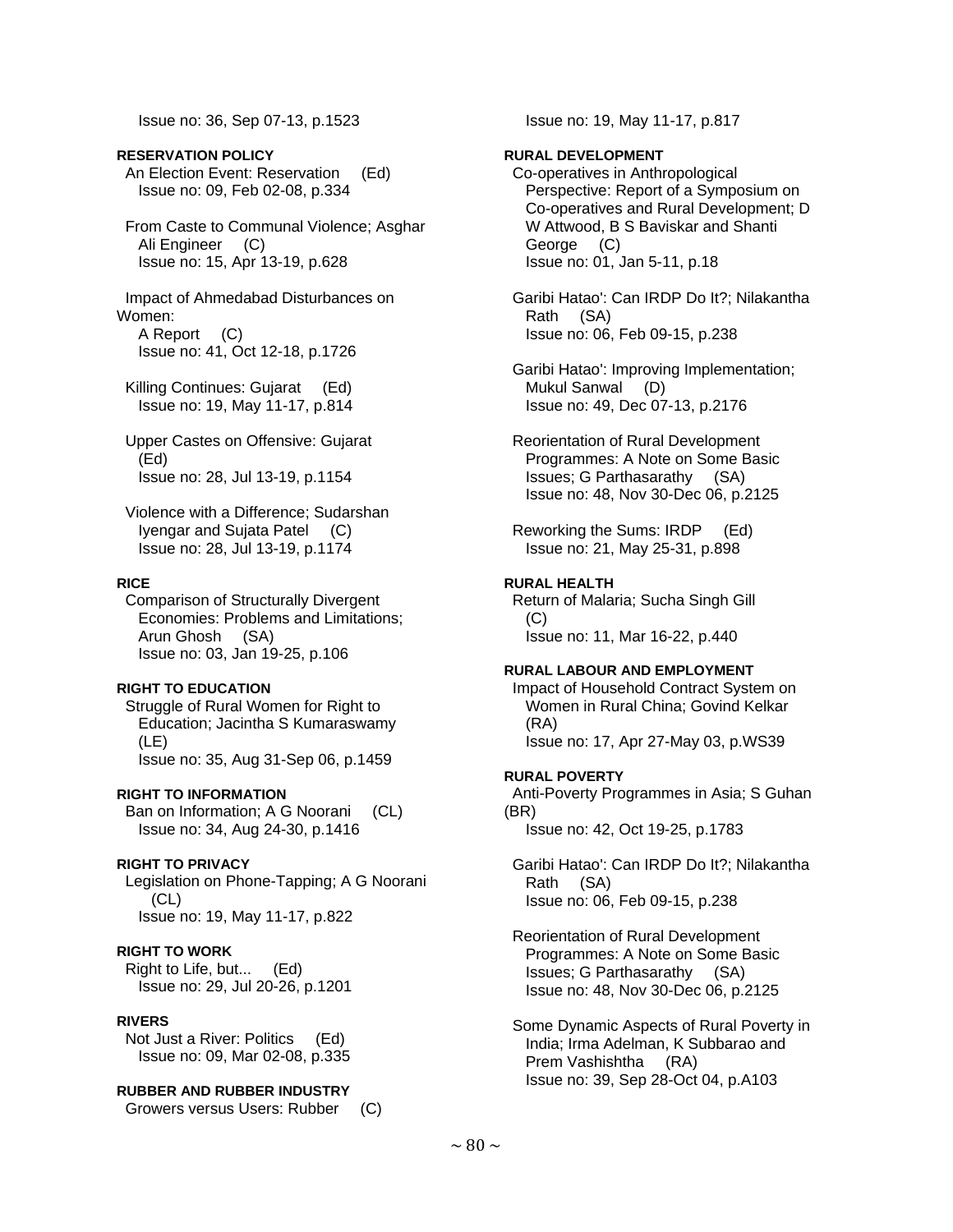## **RURAL SOCIOLOGY**

 Class Structure in Rural Bengal; Anjan Ghosh (BR) Issue no: 33, Aug 17-23, p.1386

## **SANTALS**

 Teaching the Santhals a Lesson; Umesh Sinha (C) Issue no: 24, Jun 15-21, p.1028

## **SCHEDULED CASTES AND TRIBES**

 The Left's Lost Role: Scheduled Castes and Tribes> (Ed) Issue no: 28, Jul 13-19, p.1155

 Repression of Scheduled Castes and Tribes in Broach; Mathew Kalathil (C) Issue no: 07, Feb 16-22, p.265

 Scheduled Caste and Tribe Students in Higher Education: A Study of an IIT; Viney et al Kirpal (SA) Issue no: 29, Jul 20-26, p.1238

## **SCHOOL EDUCATION**

 Quality over Access: Responding to the Demand of the Elite; Krishna Kumar (C) Issue no: 22, Jun 01-07, p.948

## **SECULARISM**

 Hindu India and India; Bassanio Ghose (LE) Issue no: 16, Apr 20-26, p.671

 Secularism and Society; Romila Thapar (BR) Issue no: 34, Aug 24-30, p.1437

 Women, Personal Laws and the Struggle for Secularism; Vimal Balasubrahmanyan (C) Issue no: 30, Jul 27-Aug 02, p.1260

## **SELF-EMPLOYMENT**

 Impact of Ahmedabad Disturbances on Women: A Report (C) Issue no: 41, Oct 12-18, p.1726

#### **SERICULTURE**

 Economic Issues in Sericulture: Study of Karnataka; H G Hanumappa and S Erappa (SA) Issue no: 31, Aug 03-09, p.1322

## **SERVICE SECTOR**

 Transnational Corporations and Services: The Final Frontier; Federick F Clairmonte and John H Cavanagh (SA) Issue no: 08, Feb 23-Mar 01, p.317

 Transnational Corporations and Services: The Final Frontier; Federick F Clairmonte and John H Cavanagh (SA) Issue no: 09, Mar 02-08, p.361

## **SHAVARAS**

 The Shavara Tribals of West Bengal: I: Shavaras of Midnapur; Mahasveta Devi (C) Issue no: 35, Aug 31-Sep 06, p.1467

 The Shavara Tribals of West Bengal: II: The Purulia Shavaras; Mahasveta Devi  $(C)$ Issue no: 36, Sep 07-13, p.1501

## **SHIPPING INDUSTRY**

 Uneven Distribution: World Shipping (C) Issue no: 15, Apr 13-19, p.622

## **SHIV SENA**

 Fall-Out of Communal Riots: Bombay (Ed) Issue no: 17, Apr 27-May 03, p.738

## **SIKHS**

 The Awesome Costs of Correction; Romesh Thapar (F) Issue no: 35, Aug 31-Sep 06, p.1461

 Beginning to Perform; Romesh Thapar (F) Issue no: 32, Aug 10-16, p.1331

 The Communalising of Punjab, 1980-1985 (SA) Issue no: 28, Jul 13-19, p.m185

 A Document of Good Intent (C) Issue no: 31, Aug 03-09, p.1297

 Faint Thaw: Punjab (Ed) Issue no: 27, Jul 06-12, p.1106

 Ill-Treatment of Punjab Detenus; A G Noorani (CL) Issue no: 16, Apr 20-26, p.676

Not in the National Interest; Sumanta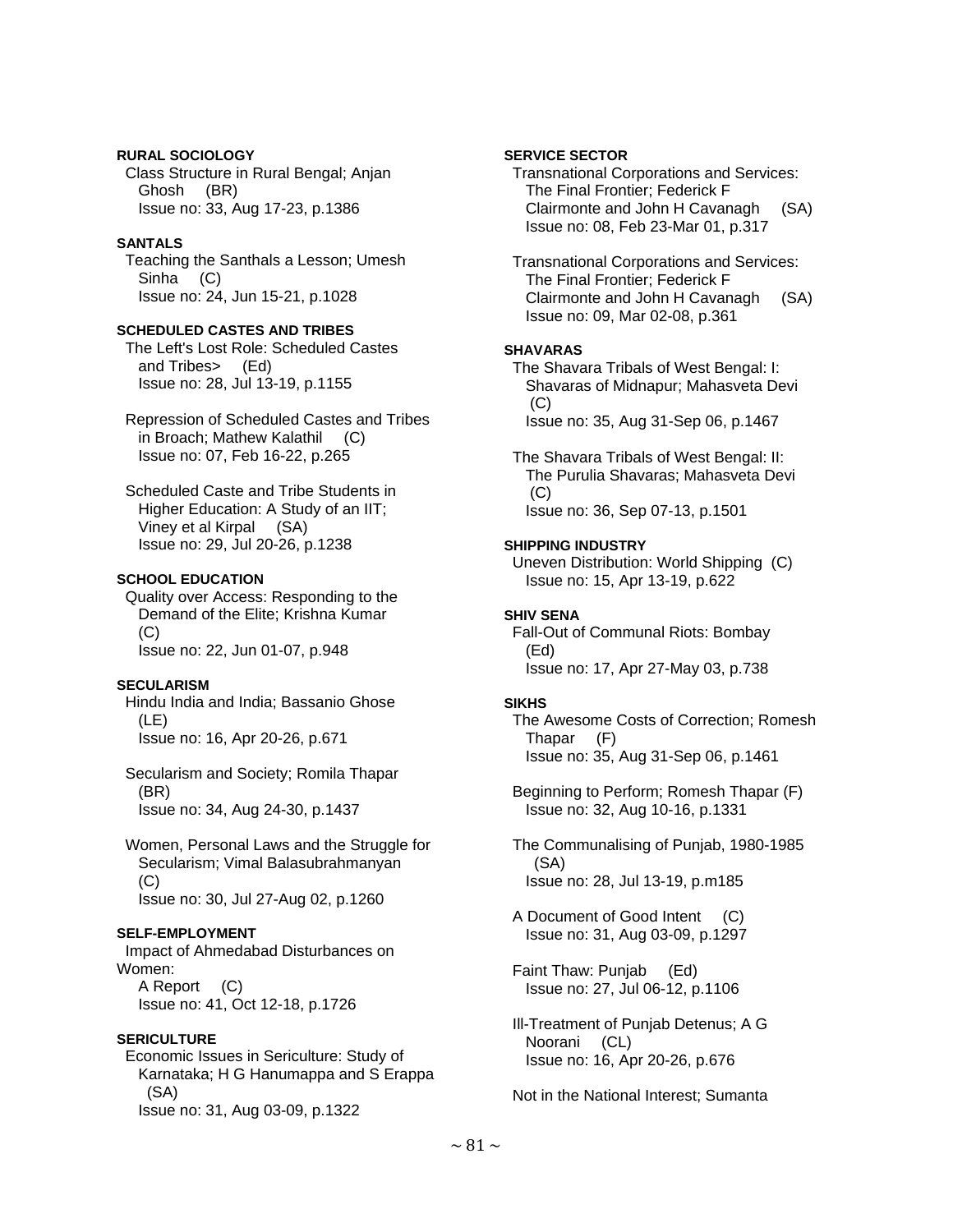Banerjee (C) Issue no: 10, Mar 09-15, p.391 **SIKHS**  Opportunity for Government: Punjab (Ed) Issue no: 23, Jun 08-14, p.978 Playing Politics (Ed) Issue no: 20, May 18-24, p.857 The Poison of Terrorism; Romesh Thapar (F) Issue no: 38, Sep 21-27, p.1585 Waiting for a National Consultation; Romesh Thapar (F) Issue no: 19, May 11-17, p.819 Washington, Delhi, and the Sikhs: Adventures in Wonderland; Barbara R Joshi (C) Issue no: 22, Jun 01-07, p.954 Who Are the Guilty?; Sudesh Vaid (LE) Issue no: 13, Mar 30-Apr 05, p.529 Who Is Rajiv Protecting?; Romesh Thapar (F) Issue no: 06, Feb 09-15, p.220 **SILK INDUSTRY**  Bright Spot: Silk Exports (C) Issue no: 37, Sep 14-20, p.1539 Export Earnings from Silk; N Nataraja (LE) Issue no: 48, Nov 30-Dec 06, p.2100 Showing the Finance Ministry Its Place: Art Silk Industry (C) Issue no: 22, Jun 01-07, p.941 **SLAVERY**  Matriarchy in Ancient India?; Gail Omvedt (BR) Issue no: 16, Apr 20-26, p.691 **SLUMS**  Demolition by Fire; Gurbir Singh (C) Issue no: 51-52, Dec 21-28, p.2241 Depriving the Poor to Provide for the Rich: A Case of Slum Clearance through

 Private Enterprise; Meera Bapat (P) Issue no: 41, Oct 12-18, p.1734

 Right to Life, but... (Ed) Issue no: 29, Jul 20-26, p.1201 **SMALL POX**  Of Soldiers and Small Pox: Health; Vimal Balasubrahmanyan (Ed) Issue no: 22, Jun 01-07, p.938 **SMALL-SCALE INDUSTRIES**  A Growth Area: Industrial Finance  $(C)$  Issue no: 42, Oct 19-25, p.1763 Industrial Sub-System of Bangalore; R Nagaraj (D) Issue no: 05, Feb 02-08, p.211 Some Aspects of Small Scale Industries in India: Findings Based on Two All-India Sample Surveys; R Nagaraj (SA) Issue no: 41, Oct 12-18, p.1741 Some Aspects of Small Scale Industries in India: Findings Based on Two All-India Sample Surveys; R Nagaraj (SA) Issue no: 42, Oct 19-25, p.1790 **SOCIAL CHANGE**  From Kin to Class; R S Sharma (BR) Issue no: 22, Jun 01-07, p.960 Ideologies on Women in Nineteenth Century Britain, 1850s-70s; Sudesh Vaid (RA) Issue no: 43, Oct 26-Nov 01, p.WS63 Reproduction or Change? Education and Elites in India; Krishna Kumar (SA) Issue no: 30, Jul 27-Aug 02, p.1280 Scientific Forestry and Social Change in Uttarakhand; Ramachandra Guha (SA) Issue no: 45-47, Nov 09-29, p.1939 Social Change in Tribal India; K L Sharma (BR) Issue no: 41, Oct 12-18, p.1739 Waiting and Waging; K Balagopal (BR) Issue no: 48, Nov 30-Dec 06, p.2121 **SOCIAL CLASSES**  Caste, Class and Reservation; Ghanshyam Shah (D)

Issue no: 03, Jan 19-25, p.132

Class Structure in Rural Bengal; Anjan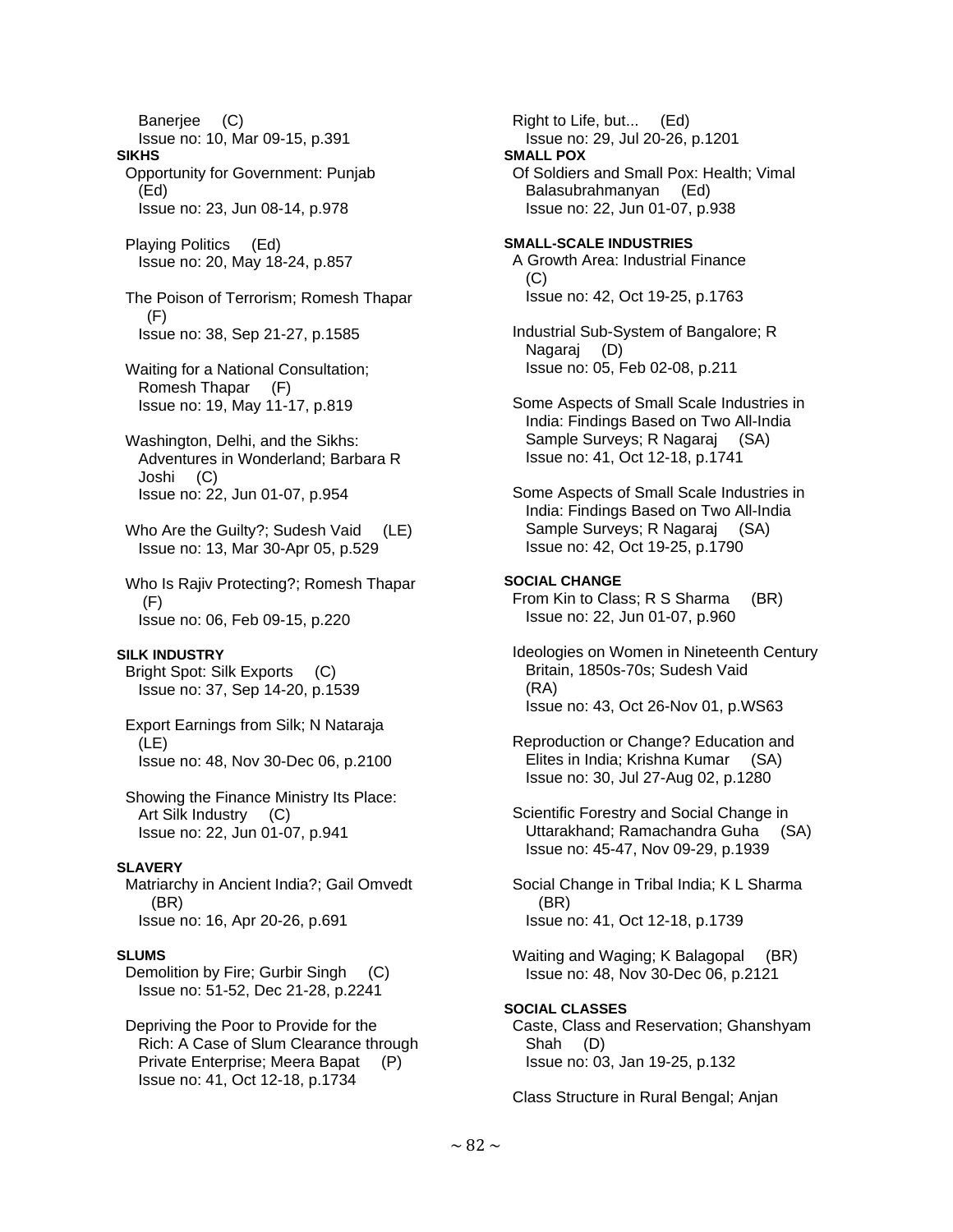Ghosh (BR) Issue no: 33, Aug 17-23, p.1386

## **SOCIAL CONDITIONS**

 Making Sense of Kerala; K T Thomson (BR) Issue no: 15, Apr 13-19, p.642

 Modelling the Crisis: Megasociety, Multiple Codes, and Social Blanks; Satish Saberwal (SA) Issue no: 05, Feb 02-08, p.202

## **SOCIAL FORESTRY**

 How 'Social' is Social Forestry?; Ramachandra Guha (BR) Issue no: 14, Apr 6-12, p.587

## **SOCIAL HISTORY**

 'Power, like a Desolating Pestilence': Dictatorship and Community in 'The Autumn of the Patriarch'; Alok Bhalla (P) Issue no: 38, Sep 21-27, p.1597

 Freedom Denied: Indian Women and Indentureship in Trinidad and Tobago, 1845-1917; Rhoda Reddock (RA) Issue no: 43, Oct 26-Nov 01, p.WS79

 Making Sense of Kerala; K T Thomson (BR) Issue no: 15, Apr 13-19, p.642

 Matriarchy in Ancient India?; Gail Omvedt (BR) Issue no: 16, Apr 20-26, p.691

 Towards a Historical Sociology of Stratification in Ancient India: Evidence from Buddhist Sources; Uma Chakravarti (SA) Issue no: 09, Mar 02-08, p.356

## **SOCIAL INEQUALITY**

 Education and Inequality; Uma Ramaswamy (SA) Issue no: 36, Sep 07-13, p.1523

## **SOCIAL JUSTICE**

 Adivasis, Law and Social Justice; Sharad Kulkarni (C) Issue no: 28, Jul 13-19, p.1171

 Arrest of K Balagopal; P L et al Muthuramalingam (LE)

Issue no: 49, Dec 07-13, p.2139

 Police Terror against Landless Peasants: A Report from Dehradun; Navin Nautiyal and Bharat Dogra (C) Issue no: 33, Aug 17-23, p.1383

 Terrorist Act against Democratic Rights Activist: Case of K Balagopal; P A Sebastian (C) Issue no: 49, Dec 07-13, p.2148

## **SOCIAL MOVEMENTS**

 Social Tensions and Protest Movements in Maharashtra; D N Dhanagare (C) Issue no: 24, Jun 15-21, p.1030

# **SOCIAL PROBLEMS**

 Intoxication as a Social Evil: Anti-Alcohol Movement in Uttarakhand; Shekhar Pathak (SA) Issue no: 32, Aug 10-16, p.1360

## **SOCIAL REFORMS**

 Reform and Revival: The Devadasi and Her Dance; Amrit Srinivasan (SA) Issue no: 44, Nov 02-08, p.1869

 Social Criticism in Nineteenth Century Assamese Writing: The Orunodoi; Tilottoma Misra (SA) Issue no: 37, Sep 14-20, p.1558

## **SOCIAL SCIENTISTS**

 Jitendra Mohan; T V Sathyamurthy (O) Issue no: 15, Apr 13-19, p.633

## **SOCIAL SECURITY**

 Thatcherism and Reform of Welfare State; Michael Jacobs (C) Issue no: 30, Jul 27-Aug 02, p.1262

#### **SOCIAL SERVICES**

 Non-Party Groups and Their Dependence on Foreign Money; Kishen Pattnayak (D) Issue no: 39, Sep 28-Oct 04, p.1665

 Thatcherism and Reform of Welfare State; Michael Jacobs (C) Issue no: 30, Jul 27-Aug 02, p.1262

## **SOCIAL STRATIFICATION**

 Class Structure in Rural Bengal; Anjan Ghosh (BR) Issue no: 33, Aug 17-23, p.1386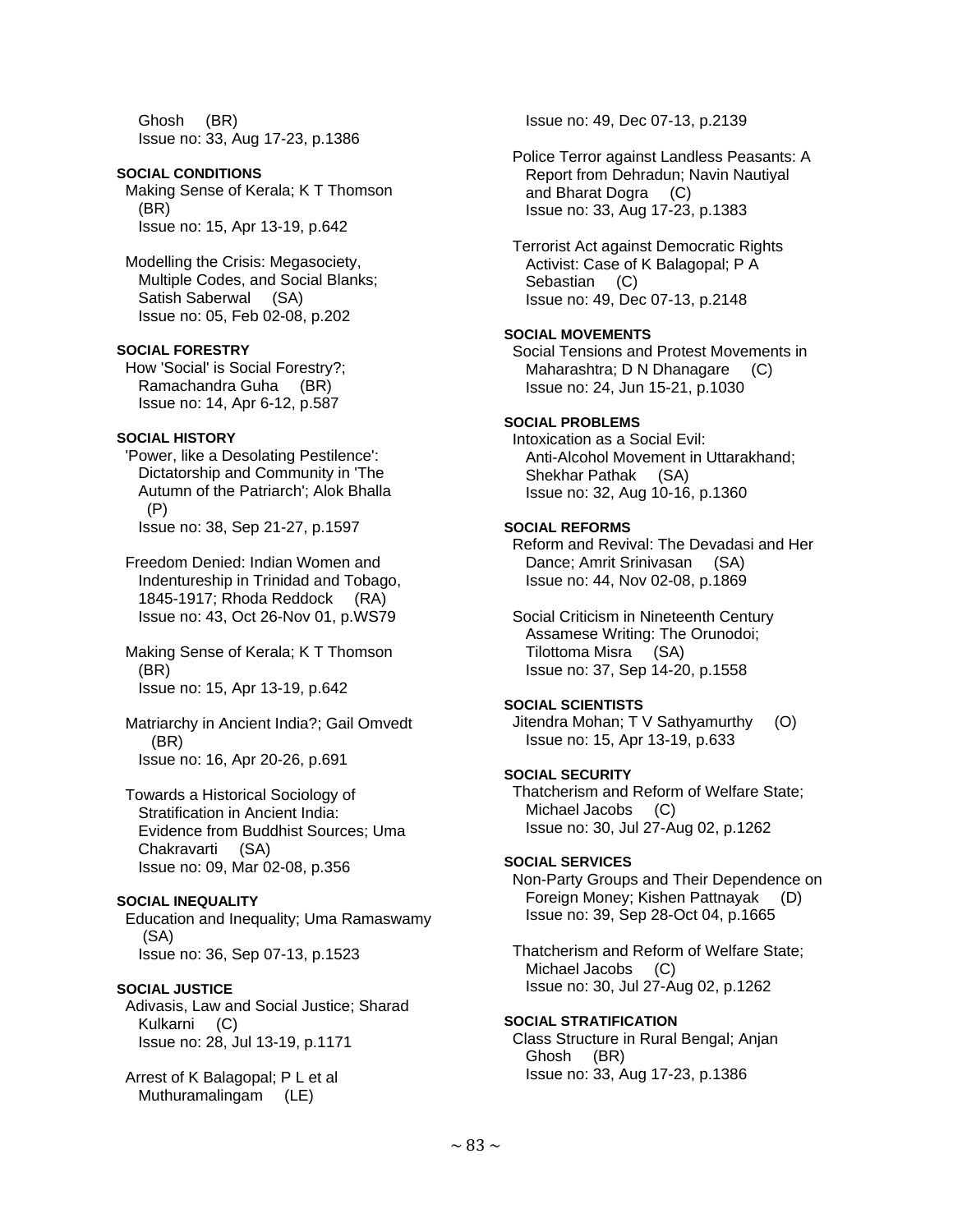## **SOCIAL STRATIFICATION**

 Towards a Historical Sociology of Stratification in Ancient India: Evidence from Buddhist Sources; Uma Chakravarti (SA) Issue no: 09, Mar 02-08, p.356

#### **SOCIALISM**

 The Charms of Socialism; Salil Sarkar (C) Issue no: 12, Mar 23-29, p.494

 Cheers for Congress Socialism; BM (C) Issue no: 19, May 11-17, p.825

 Deng's Socialism in One Country; GPD  $(F)$ Issue no: 04, Jan 26-Feb 01, p.146

 Hungary: Invoking Bukharin's Ghost?; Ramnath Narayanswamy (P) Issue no: 49, Dec 07-13, p.2157

 Theory of Pricing in Socialist Countries; B Debroy (D) Issue no: 35, Aug 31-Sep 06, p.1489

 Theory of Pricing in Socialist Countries; Ramnath Narayanswamy (D) Issue no: 36, Sep 07-13, p.1532

 Theory of Pricing in Socialist Countries; Ramnath Narayanswamy (D) Issue no: 42, Oct 19-25, p.1802

#### **SOCIOLOGISTS**

 I P Desai; Jan Breman (LE) Issue no: 14, Apr 6-12, p.569

 An Indian Sociologist; Ghanshyam Shah (C) Issue no: 06, Feb 09-15, p.229

#### **SODA ASH INDUSTRY**

 A Field Day for Manufacturers: Soda Ash  $(C)$ Issue no: 36, Sep 07-13, p.1495

 Return of Black Market (C) Issue no: 08, Feb 23-Mar 01, p.305

#### **SOUTH AFRICA**

 The Favoured One: South Africa (Ed) Issue no: 42, Oct 19-25, p.1761

Foreign Banks in South Africa; ISG (F)

Issue no: 38, Sep 21-27, p.1587

- New Wave of Militancy: South Africa (Ed) Issue no: 19, May 11-17, p.815
- Not Anti-Asian: South Africa (Ed) Issue no: 33, Aug 17-23, p.1371
- Peru and South Africa: The Contrast (Ed) Issue no: 48, Nov 30-Dec 06, p.2097

 Reagan's Cosmetic Sanctions: South Africa (Ed) Issue no: 37, Sep 14-20, p.1536

#### **SOUTH ASIA**

 Historical Roots of Mass Poverty in South Asia A Hypothesis; Tapan Raychaudhuri (SA) Issue no: 18, May 4-10, p.801

#### **SOUTH KOREA**

 Automation in Engineering Industries of India and Republic of Korea: Against the Background of Experience in Some OECD Countries; Charles Edquist, Staffan Jacobsson and Kishore Jethanandani (SA) Issue no: 15, Apr 13-19, p.643

 Long Way to Democracy (Ed) Issue no: 07, Feb 16-22, p.255

 South Korea: Pointers to a New International Division of Labour; Bernard D'Mello (C) Issue no: 38, Sep 21-27, p.1592

#### **SOVIET UNION**

 Generational Shift: Soviet Union (Ed) Issue no: 12, Mar 23-29, p.479

 Marx, 'Marxism' and Revolutionary Theory; Gail Omvedt (BR) Issue no: 04, Jan 26-Feb 01, p.PE2

 Problem of Grain Production: Search for a Durable Solution; R G Gidadhubli (C) Issue no: 09, Mar 02-08, p.349

 The Relationship That Was; GPD (F) Issue no: 20, May 18-24, p.865

 Reviving Dialectical Frame: Soviet Union (Ed)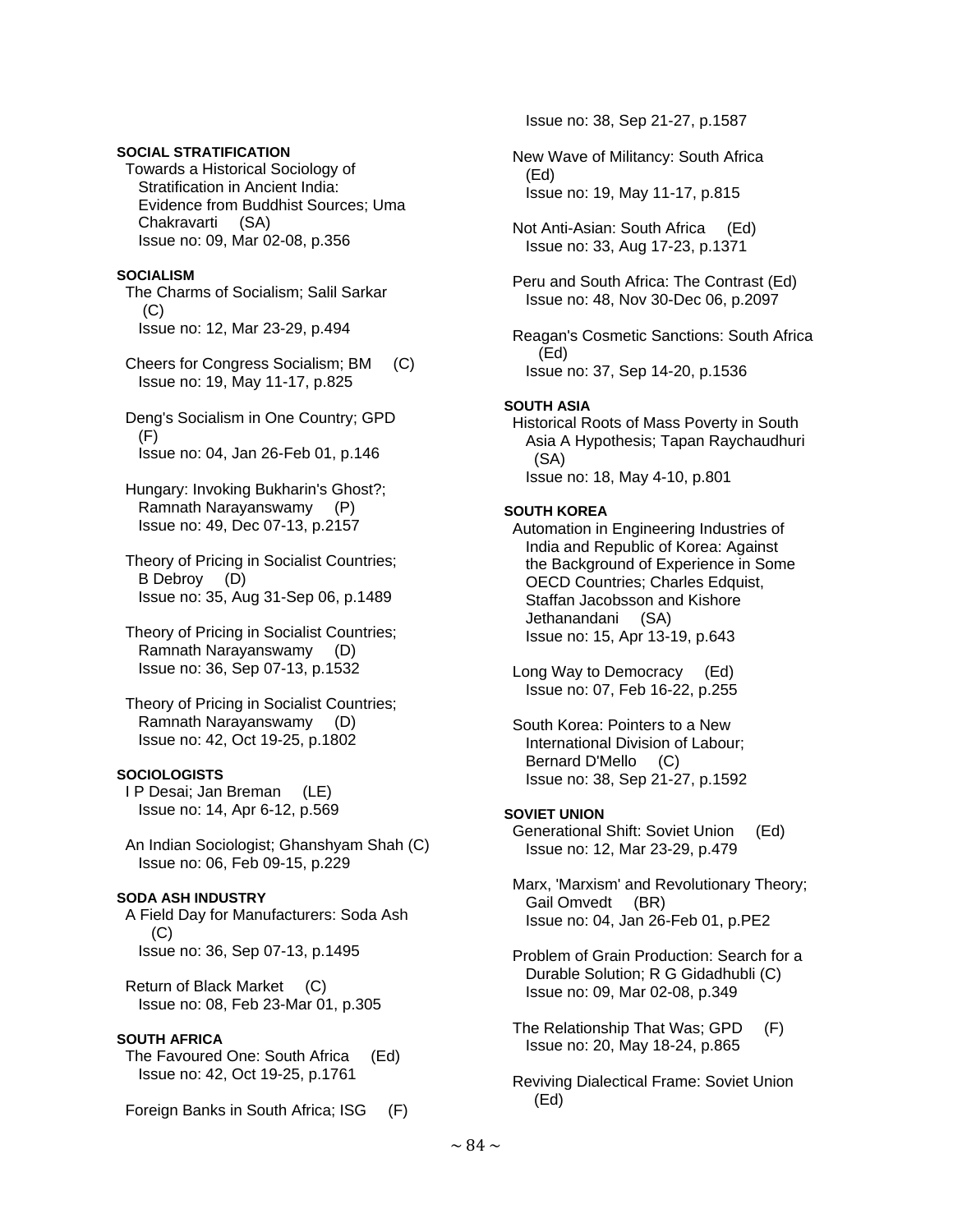Issue no: 15, Apr 13-19, p.620

**SOVIET UNION**  Soviet Policy towards Asia; R G Gidadhubli (BR) Issue no: 11, Mar 16-22, p.450

**SPECIAL ECONOMIC ZONES**  EPZs: Myths and Realities; Sumitra Chishti (BR) Issue no: 14, Apr 6-12, p.588

#### **SPORTS**

 A House for Usha: Usha (Ed) Issue no: 41, Oct 12-18, p.1716

#### **SRI LANKA**

 Constraints on a Solution; Qadri Ismail (C) Issue no: 33, Aug 17-23, p.1384

 Escalating Conflict (Ed) Issue no: 20, May 18-24, p.859

- Fragile Ceasefire: Sri Lanka; M S S Pandian (Ed) Issue no: 25-26, Jun 22-29, p.1063
- The JVP and the Eelamites: Sri Lanka (Ed) Issue no: 24, Jun 15-21, p.1019
- Prelude to Partition in Sri Lanka? Segregated Education and Politics. 1945-67; Jawid Laiq (SA) Issue no: 17, Apr 27-May 03, p.765
- Putting Pressure on Tamils: Sri Lanka; M S S Pandian (Ed) Issue no: 34, Aug 24-30, p.1411
- Sri Lanka's Ethnic Conflict and Muslims; Qadri Ismail (C) Issue no: 19, May 11-17, p.830
- Thondaman's True Colours; M S S Pandian (Ed) Issue no: 05, Feb 02-08, p.175
- The Twice Alienated; J Jeyaranjan (BR) Issue no: 51-52, Dec 21-28, p.2255

**STAFF APPRAISAL**  Blow to Workers' Rights: Supreme Court (Ed)

Issue no: 31, Aug 03-09, p.1286

## **STANDARD OF LIVING**  Quality of Working Life: Some Issues in the Indian Context; Anil K Sengupta (RA) Issue no: 48, Nov 30-Dec 06, p.M150

- **STOCK MARKET**  Asking for More (C) Issue no: 43, Oct 26-Nov 01, p.1806
- Chastened, but Is This the Way?: Stock Market (C) Issue no: 36, Sep 07-13, p.1495
- Financial Institutions Take a Hand: Stock Market (C) Issue no: 35, Aug 31-Sep 06, p.1459
- Going Overboard: Stock Market (C) Issue no: 12, Mar 23-29, p.480
- High Hopes (C) Issue no: 07, Feb 16-22, p.257
- How Not to Regulate Stock Exchanges  $(C)$ Issue no: 15, Apr 13-19, p.621
- In Search of Quick Fortunes (C) Issue no: 33, Aug 17-23, p.1372
- Much to Cheer Stock Markets (C) Issue no: 01, Jan 5-11, p.4
- No Time for the Pundits (C) Issue no: 49, Dec 07-13, p.2138
- Not for Pundits: Stock Market (C) Issue no: 38, Sep 21-27, p.1583
- Running Wild (C) Issue no: 25-26, Jun 22-29, p.1064
- Stock Exchanges: Resisting Change (C) Issue no: 02, Jan 12-18, p.43
- Stock Markets Homage (C) Issue no: 23, Jun 08-14, p.980
- Taking Too Much for Granted: Stock Market  $(C)$ Issue no: 29, Jul 20-26, p.1205

Wild Expectations: Stock Market (C)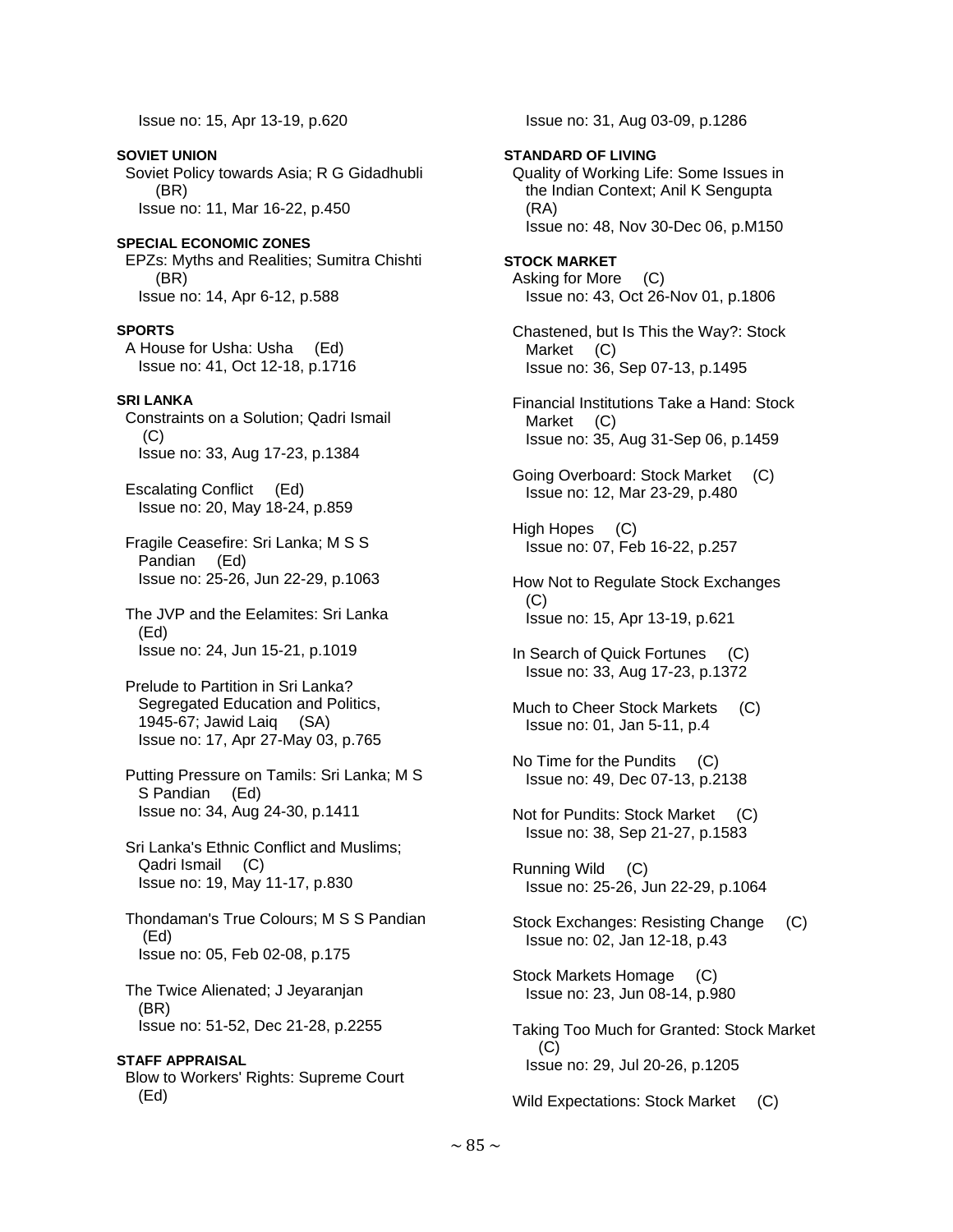Issue no: 10, Mar 09-15, p.385

**STOCK MARKET REGULATIONS**  How Not to Regulate Stock Exchanges  $(C)$ Issue no: 15, Apr 13-19, p.621

## **STOCKS AND SHARES**

 Chastened, but Is This the Way?: Stock Market (C) Issue no: 36, Sep 07-13, p.1495

 Running Wild (C) Issue no: 25-26, Jun 22-29, p.1064

 Take-Over with Junk Bonds (C) Issue no: 20, May 18-24, p.861

 Taking Too Much for Granted: Stock Market (C) Issue no: 29, Jul 20-26, p.1205

## **STRIKES AND LOCKOUTS**

 British Politics in Wake of Miners' Strike: Margaret Thatcher's Troubled Legacy; Susan Ram (C) Issue no: 37, Sep 14-20, p.1552

 Edifice Shaken: British Miners' Strike (Ed) Issue no: 10, Mar 09-15, p.383

 End of the Coal Strike; Michael Jacobs (C) Issue no: 11, Mar 16-22, p.443

 Evading Basic Issues: Jute (C) Issue no: 21, May 25-31, p.900

 Firing at National Rayon; Rajni Bakshi (C) Issue no: 05, Feb 02-08, p.185

 Jute Mill Strike of 1928: A Case Study; Amal Das (RA) Issue no: 04, Jan 26-Feb 01, p.PE27

 Miners Fight On: United Kingdom (Ed) Issue no: 20, May 18-24, p.859

 Ruthless Response to Teachers' Agitation; Meena Radhakrishna (C) Issue no: 51-52, Dec 21-28, p.2245

 Social Anthropology of Indian Labour; Arvind N Das (RA)

Issue no: 43, Oct 26-Nov 01, p.1823

 Strike Threat by College Teachers; J V Deshpande (C) Issue no: 05, Feb 02-08, p.187

 Teachers' Strike: Tamil Nadu (Ed) Issue no: 51-52, Dec 21-28, p.2229

 Textile Workers' Strike in Tamil Nadu; Gnana Surabhi Mani and R Shenbagavalli (C) Issue no: 35, Aug 31-Sep 06, p.1469

 Withdrawal of College Teachers' Strike; J V Deshpande (C) Issue no: 06, Feb 09-15, p.228

## **STUDENTS**

 Student's Magazines; A G Noorani (CL) Issue no: 42, Oct 19-25, p.1768

## **SUBSIDIES**

 Political Economy of Indian Non-Development; Ashok Rudra (BR) Issue no: 21, May 25-31, p.914

## **SUDAN**

 State as Private Property; Nita Sanghvi (BR) Issue no: 25-26, Jun 22-29, p.1079

## **SUGAR COOPERATIVES**

 Origins of Co-operative Sugar Industry in Maharashtra; Ignatius Chithelen (SA) Issue no: 14, Apr 6-12, p.604

## **SUGAR INDUSTRY**

 Getting out of Control : Sugar (C) Issue no: 27, Jul 06-12, p.1109

 Industry Has Its Way (c) Issue no: 50, Dec 14-20, p.2183

 The Mess in Sugar (C) Issue no: 44, Nov 02-08, p.1846

 More Imports with Reluctance: Sugar (C) Issue no: 14, Apr 6-12, p.568

 Origins of Co-operative Sugar Industry in Maharashtra; Ignatius Chithelen (SA) Issue no: 14, Apr 6-12, p.604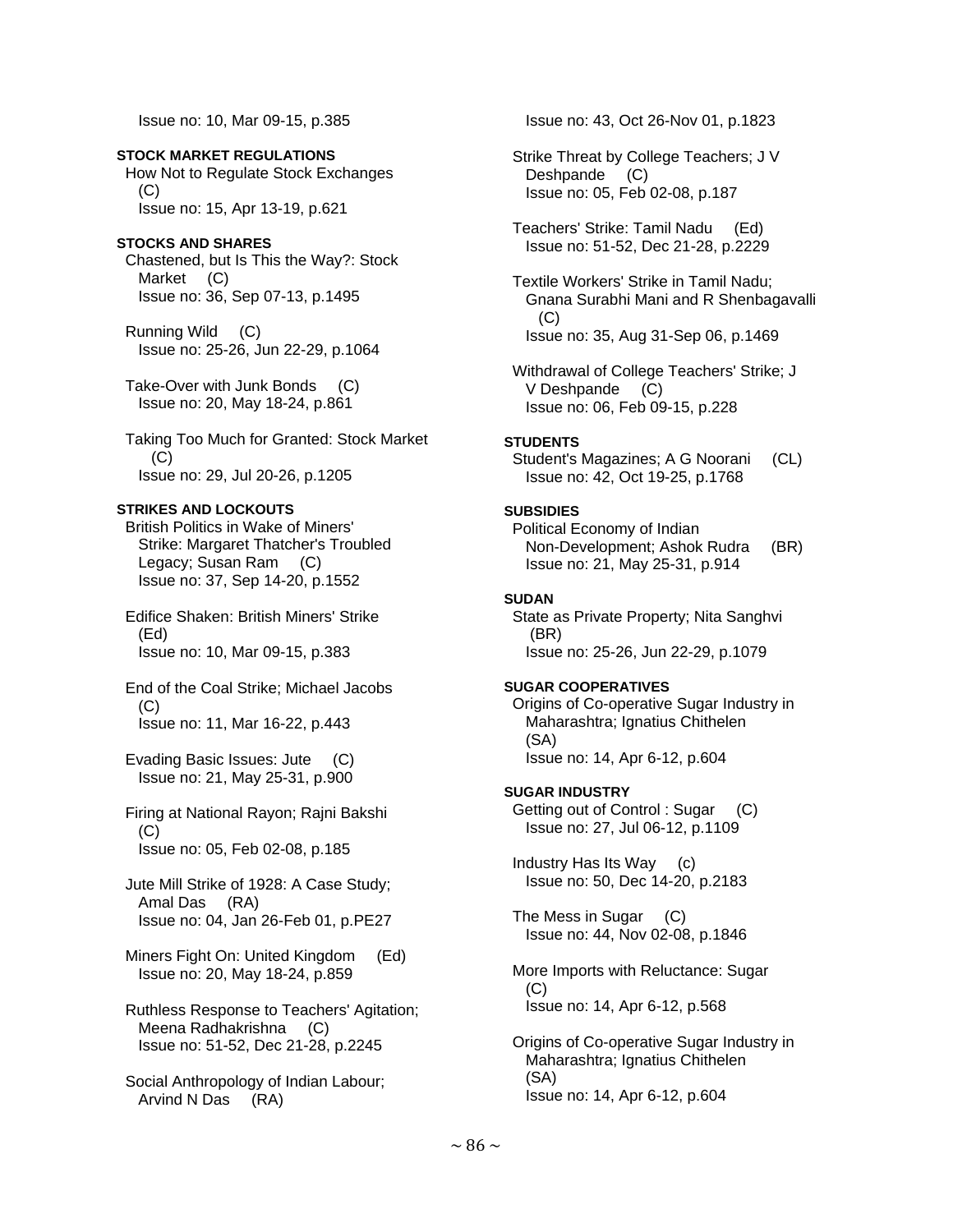## **SUGAR INDUSTRY**

 Problems and Prospects of Sugar Industry; Bahubali Gulabchand (F) Issue no: 25-26, Jun 22-29, p.1089

 Proto-Industrial Production as a Barrier to Industrialisation?: Case of North Indian Sugar Industry, 1850-1980; Simon Commander (SA) Issue no: 12, Mar 23-29, p.505

 Seeking Alibis (C) Issue no: 20, May 18-24, p.860

## **SUGARCANE**

 Problems and Prospects of Sugar Industry; Bahubali Gulabchand (F) Issue no: 25-26, Jun 22-29, p.1089

## **SUPERSTITION**

 Upsurge in Mass Lynchings; Anjan Ghosh (C) Issue no: 51-52, Dec 21-28, p.2240

## **SUPPORT PRICES**

 Price-Support versus Fertiliser Subsidy: An Evaluation; Jagrup singh Sidhu and D S Sidhu (RA) Issue no: 13, Mar 30-Apr 05, p.A17

## **SURAT**

 Showing the Finance Ministry Its Place: Art Silk Industry (C) Issue no: 22, Jun 01-07, p.941

# **TADA**

 Growing Arsenal (Ed) Issue no: 21, May 25-31, p.897

 The Terrorist Act; A G Noorani (CL) Issue no: 22, Jun 01-07, p.945

## **TAMIL NADU**

 Congress(I) Stages Comeback: Tamil Nadu (Ed) Issue no: 01, Jan 5-11, p.2

 Island of Discord; J Jeyaranjan (C) Issue no: 09, Mar 02-08, p.352

 Mechanisation and Labour Utilisation: Leather Industry in Tamil Nadu; P Usha (SA) Issue no: 04, Jan 26-Feb 01, p.167

Ruthless Response to Teachers' Agitation;

 Meena Radhakrishna (C) Issue no: 51-52, Dec 21-28, p.2245

 Teachers' Strike: Tamil Nadu (Ed) Issue no: 51-52, Dec 21-28, p.2229

 Textile Workers' Strike in Tamil Nadu; Gnana Surabhi Mani and R Shenbagavalli (C) Issue no: 35, Aug 31-Sep 06, p.1469

 Victims of 'Beautification': Tamil Nadu (Ed) Issue no: 50, Dec 14-20, p.2180

## **TAMILS**

 Putting Pressure on Tamils: Sri Lanka; M S S Pandian (Ed) Issue no: 34, Aug 24-30, p.1411

 The Twice Alienated; J Jeyaranjan (BR) Issue no: 51-52, Dec 21-28, p.2255

## **TANGANYIKA**

 'City' and 'Countryside' in Colonial Tanganyika; Marjorie Mbilinyi (RA) Issue no: 43, Oct 26-Nov 01, p.WS88

## **TAX EVASION**

 The Chequered Economy in Black and White; Arun Kumar (BR) Issue no: 13, Mar 30-Apr 05, p.545

 Excise Duty Evasion on Cotton Textile Fabrics; M Govinda Rao and Gopinath Pradhan (SA) Issue no: 44, Nov 02-08, p.1877

 Facade of Black Money (Ed) Issue no: 28, Jul 13-19, p.1153

 Showing the Finance Ministry Its Place: Art Silk Industry (C) Issue no: 22, Jun 01-07, p.941

## **TAX POLICY**

 1985-86 Budget and Seventh Plan; D T Lakdawala (SA) Issue no: 16, Apr 20-26, p.711

 The 1985-86 Budget: A Lazy Gamble?; MS (C) Issue no: 15, Apr 13-19, p.631

 Budget and Private Corporate Growth; N J Jhaveri (SA)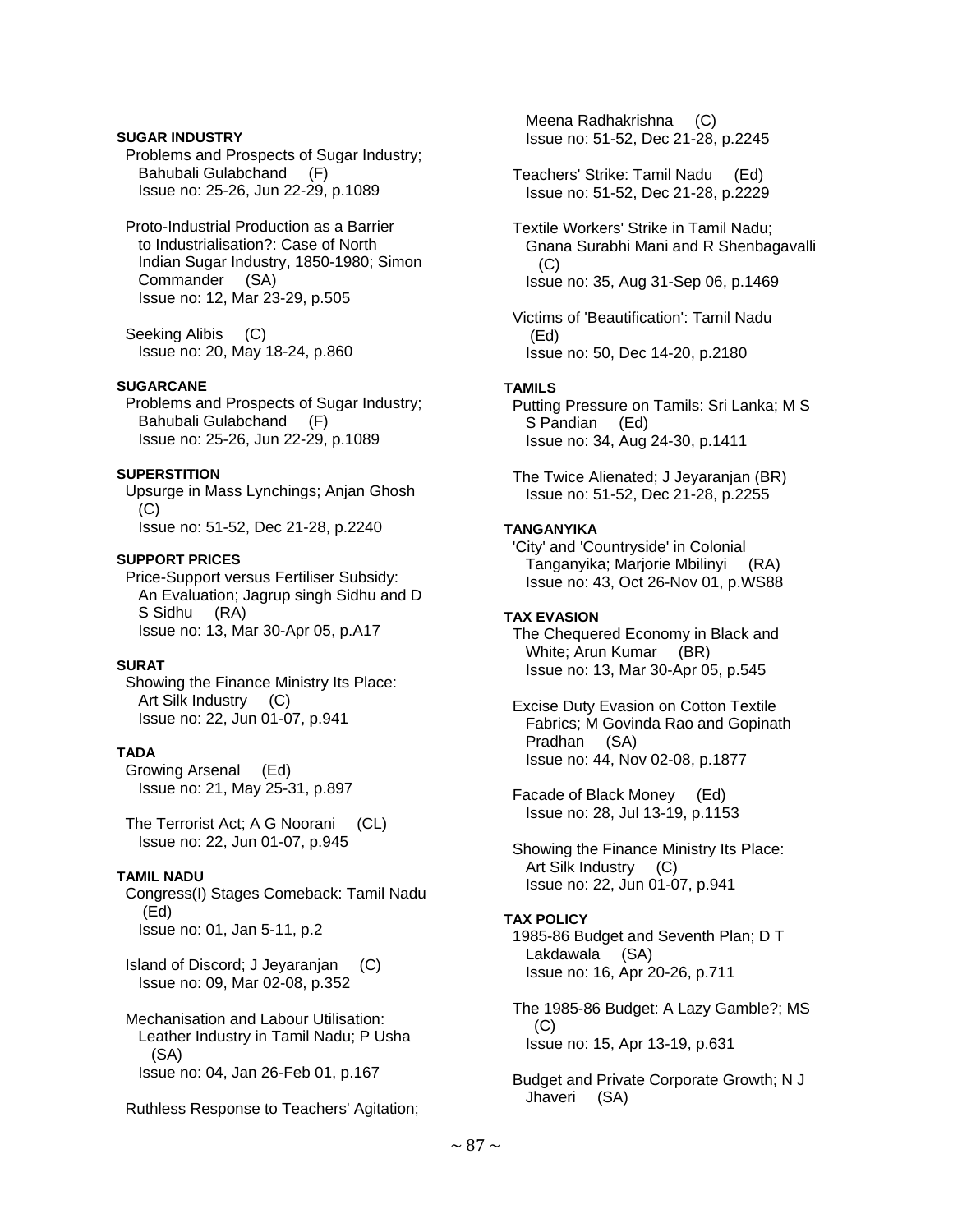Issue no: 16, Apr 20-26, p.722 **TAX POLICY**  Fiscal Strategy Left Incomplete; Chitale M P (SA) Issue no: 16, Apr 20-26, p.728

 Growth through Inequity (Ed) Issue no: 12, Mar 23-29, p.477

 Inflation and Incentive to Invest in Capital Assets; Poonam Gupta and Sanjeev Gupta (SA) Issue no: 21, May 25-31, p.927

 The State in Retreat?; Sanjaya Baru (SA) Issue no: 16, Apr 20-26, p.703

 Union Budget, 1985-86: Haves Have while Have-Nots Nought; Arun Kumar (SA) Issue no: 16, Apr 20-26, p.717

## **TAX REFORMS**

 Reagan's Tax Reform (Ed) Issue no: 22, Jun 01-07, p.939

**TAX REVENUES** 

 More Distortions: Fiscal Policy (Ed) Issue no: 51-52, Dec 21-28, p.2228

## **TAXATION**

 Taxation and Development; K V Nambiar (BR) Issue no: 37, Sep 14-20, p.1554

## **TEA INDUSTRY**

 Dwindling Exportable Surplus: Tea (C) Issue no: 18, May 4-10, p.773

 Global Manipulation?: Tea (C) Issue no: 29, Jul 20-26, p.1204

 Industrial Relations in Tea Plantations; Sharit Bhowmik (LE) Issue no: 06, Feb 09-15, p.217

 Reversal of Fortunes (C) Issue no: 49, Dec 07-13, p.2139

 Thriving on Shortage: Tea (C) Issue no: 10, Mar 09-15, p.384

## **TEACHERS**

 'De-Politicising' College Teachers: Assam (Ed) Issue no: 18, May 4-10, p.770

 Ruthless Response to Teachers' Agitation; Meena Radhakrishna (C) Issue no: 51-52, Dec 21-28, p.2245

 Strike Threat by College Teachers; J V Deshpande (C) Issue no: 05, Feb 02-08, p.187

 Teachers' Strike: Tamil Nadu (Ed) Issue no: 51-52, Dec 21-28, p.2229

 Withdrawal of College Teachers' Strike; J V Deshpande (C) Issue no: 06, Feb 09-15, p.228

#### **TEACHING METHODS**

 Sciences and the Arts in the University; J P S Uberoi (P) Issue no: 42, Oct 19-25, p.1781

## **TECHNOLOGY AND DEVELOPMENT**

 Exporting Industrial Technology to India: Strategies and Experiences of Swedish Firms; Gunnar Paulsson (SA) Issue no: 45-47, Nov 09-29, p.2023

 India's Technology Policy and its Influence on Technology Imports and Technology Development; Ghayur Alam (SA) Issue no: 45-47, Nov 09-29, p.2073

 TheIndian Knowledge Industry; Satya Deva (P) Issue no: 14, Apr 6-12, p.585

 Indigenous and Foreign Determinants of Technological Change in Indian Industry; Ashok V Desai (SA) Issue no: 45-47, Nov 09-29, p.2081

 Jettisoning Indigenous Technology; Bernard D'Mello (C) Issue no: 08, Feb 23-Mar 01, p.313

 Poverty and Agricultural Development; Pradhan H Prasad (SA) Issue no: 50, Dec 14-20, p.2221

 Technological Dynamism and Technological Content of Collaboration: are Indian Firms Missing Opportunities?; Don Scott-Kemmis and Martin Bell (SA) Issue no: 45-47, Nov 09-29, p.1991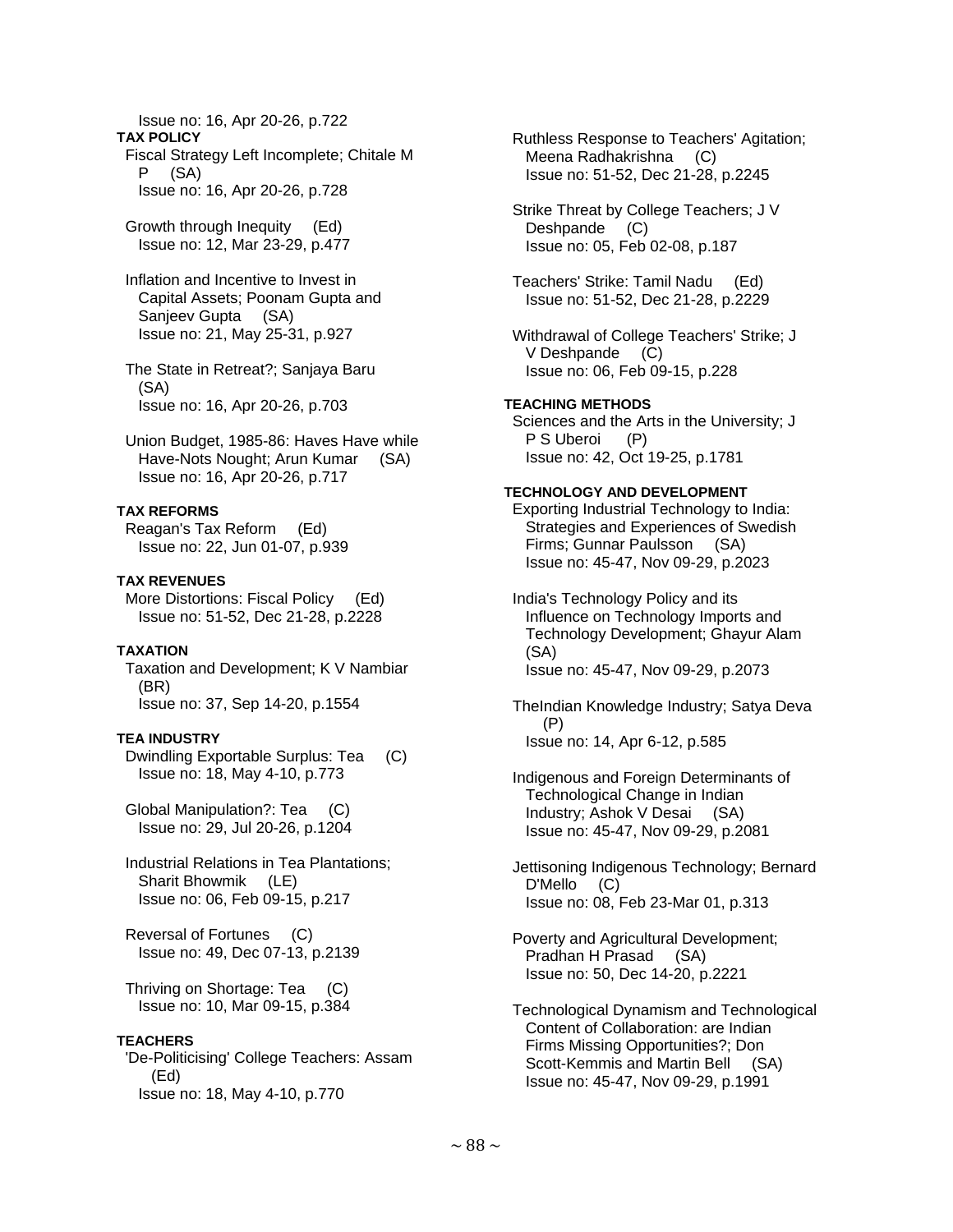## **TECHNOLOGY AND DEVELOPMENT**

 Technological Underdevelopment; M R Bhagavan (BR) Issue no: 30, Jul 27-Aug 02, p.1265

- Technology as Manna from Heaven; Monojit Chatterji (BR) Issue no: 35, Aug 31-Sep 06, p.1477
- Technology Import: Liberalisation Is Not The Answer; ISG (F) Issue no: 01, Jan 5-11, p.10
- Technology Transfer from Japanese to Indian Firms; Shoji Ito (SA) Issue no: 45-47, Nov 09-29, p.2031
- The Untold Saga of Self-Reliance; Ashok V Desai (BR) Issue no: 01, Jan 5-11, p.24
- Women, Technology and Forms of Production; Indira Hirway (LE) Issue no: 03, Jan 19-25, p.86

## **TECHNOLOGY TRANSFER**

 Analysis of Views of Technology Exporters; Regis Larue De Tournemine (SA) Issue no: 45-47, Nov 09-29, p.2043

- Cost of Technology Imports: The Indian Experience; Nagesh Kumar (RA) Issue no: 35, Aug 31-Sep 06, p.M103
- Exporting Industrial Technology to India: Strategies and Experiences of Swedish Firms; Gunnar Paulsson (SA) Issue no: 45-47, Nov 09-29, p.2023
- Foreign Technology in the Four Modernisations of China; K K Subrahmanian (SA) Issue no: 24, Jun 15-21, p.1056

 Hemlock Deal: Meaningless Review; BM (C) Issue no: 14, Apr 6-12, p.575

 How They See Us: Technology Suppliers' View of Indian Industry; Ashok V Desai (SA) Issue no: 45-47, Nov 09-29, p.1973

 Special Characteristics of Indian Market for Technology; Rene Kahn (SA)

 Issue no: 45-47, Nov 09-29, p.2047 Technology Exports to India: Perspectives on Danish Experience; Erik Baark (SA) Issue no: 45-47, Nov 09-29, p.2027

- Technology Import Policy: Have the Problems Changed?; Martin Bell and Don Scott-Kemmis (SA) Issue no: 45-47, Nov 09-29, p.1975
- Technology Import: Liberalisation Is Not The Answer; ISG (F) Issue no: 01, Jan 5-11, p.10
- Technology Transfer from Japanese to Indian Firms; Shoji Ito (SA) Issue no: 45-47, Nov 09-29, p.2031

 Transfer of Italian Technology to India; Giovanni Balcet (SA) Issue no: 45-47, Nov 09-29, p.2049

## **TELECOMMUNICATIONS**

 Legislation on Phone-Tapping; A G Noorani (CL) Issue no: 19, May 11-17, p.822

#### **TELEVISION**

 BBC, Censorship and Northern Ireland; Michael Jacobs (C) Issue no: 41, Oct 12-18, p.1732

#### **TERRORISM**

 Beginning to Perform; Romesh Thapar  $(F)$ Issue no: 32, Aug 10-16, p.1331

 Climate of Mistrust; Rita Manachanda  $(C)$ Issue no: 30, Jul 27-Aug 02, p.1258

 Growing Arsenal (Ed) Issue no: 21, May 25-31, p.897

 Playing Politics (Ed) Issue no: 20, May 18-24, p.857

 The Poison of Terrorism; Romesh Thapar (F) Issue no: 38, Sep 21-27, p.1585

 Sahebganj Massacre of the Poor; A K Roy (LE) Issue no: 20, May 18-24, p.862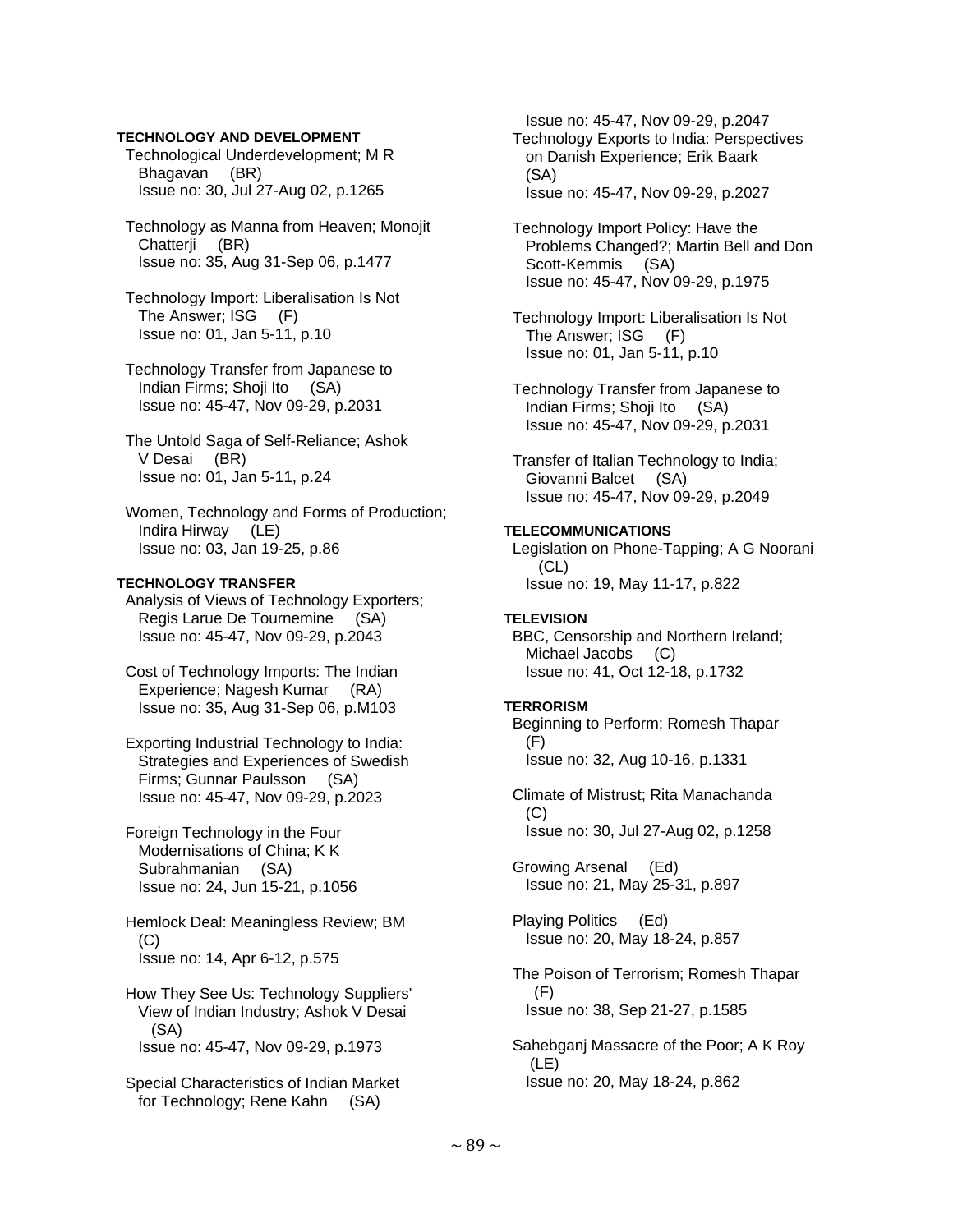Terrorising the Civil Rights Movement; M Kodandarama Reddy (LE) Issue no: 20, May 18-24, p.861

 The Terrorist Act; A G Noorani (CL) Issue no: 22, Jun 01-07, p.945

 Time to Play It Cool; Romesh Thapar (F) Issue no: 21, May 25-31, p.905

## **TERRORISTS**

 Limits of US Power: West Asia (Ed) Issue no: 27, Jul 06-12, p.1107

 The Making of a Lawless Society; Romesh Thapar (F) Issue no: 22, Jun 01-07, p.943

 Out-Rowlatting Rowlatt; KVR (ED) Issue no: 22, Jun 01-07, p.942

## **TEXTILE INDUSTRY**

 1985 Textile Policy: End of Handloom Industry;  $LC$  Jain  $(C)$ Issue no: 27, Jul 06-12, p.1121

 Agenda for Polyester Promotion; Arun Goyal  $(C)$ Issue no: 39, Sep 28-Oct 04, p.1641

 Bombay Labour Once Again; Dick Kooiman (BR) Issue no: 03, Jan 19-25, p.104

 Growing Protectionism (C) Issue no: 11, Mar 16-22, p.433

 Heading for a Fiasco?: Synthetic Fibres (C) Issue no: 33, Aug 17-23, p.1373

 Indian Textile Industry, 1970-1984: An Analysis of Demand and Supply; Omkar Goswami (SA) Issue no: 38, Sep 21-27, p.1603

 Lobby Rule (C) Issue no: 05, Feb 02-08, p.176

 Nationalisation, TLA and Textile Workers; Sujata Patel (C) Issue no: 49, Dec 07-13, p.2154

 The New Textile Policy; Mridul Eapen  $(C)$ 

 Issue no: 25-26, Jun 22-29, p.1072 No Policy Yet (C) Issue no: 12, Mar 23-29, p.480

 Textile Industry: A Time for PR (C) Issue no: 36, Sep 07-13, p.1494

 Textile Policy Blues (C) Issue no: 42, Oct 19-25, p.1762

 Textile Policy Not to Blame (C) Issue no: 48, Nov 30-Dec 06, p.2099

 Textile Sickness: Diagnosis Not the Problem (C) Issue no: 03, Jan 19-25, p.84

 Textiles for Whom? (Ed) Issue no: 23, Jun 08-14, p.977

 Tonic for the Few, Poison for the Many?  $(C)$ Issue no: 31, Aug 03-09, p.1288

 Turn-Around for Textile Mills? (C) Issue no: 08, Feb 23-Mar 01, p.304

 Viscose Fibre: Import Fiddles (C) Issue no: 04, Jan 26-Feb 01, p.140

#### **TEXTILE MACHINERY INDUSTRY**

 Technological Dynamism and Technological Content of Collaboration: are Indian Firms Missing Opportunities?; Don Scott-Kemmis and Martin Bell (SA) Issue no: 45-47, Nov 09-29, p.1991

## **TEXTILE WORKERS**

 Nationalisation, TLA and Textile Workers; Sujata Patel (C) Issue no: 49, Dec 07-13, p.2154

 Textile Policy: Change in Whose Favour?; L C Jain (LE) Issue no: 02, Jan 12-18, p.46

 Textile Workers' Strike in Tamil Nadu; Gnana Surabhi Mani and R Shenbagavalli (C) Issue no: 35, Aug 31-Sep 06, p.1469

## **TEXTILES**

 For the Rich (C) Issue no: 31, Aug 03-09, p.1289

Many Question Marks: Textile Policy (Ed)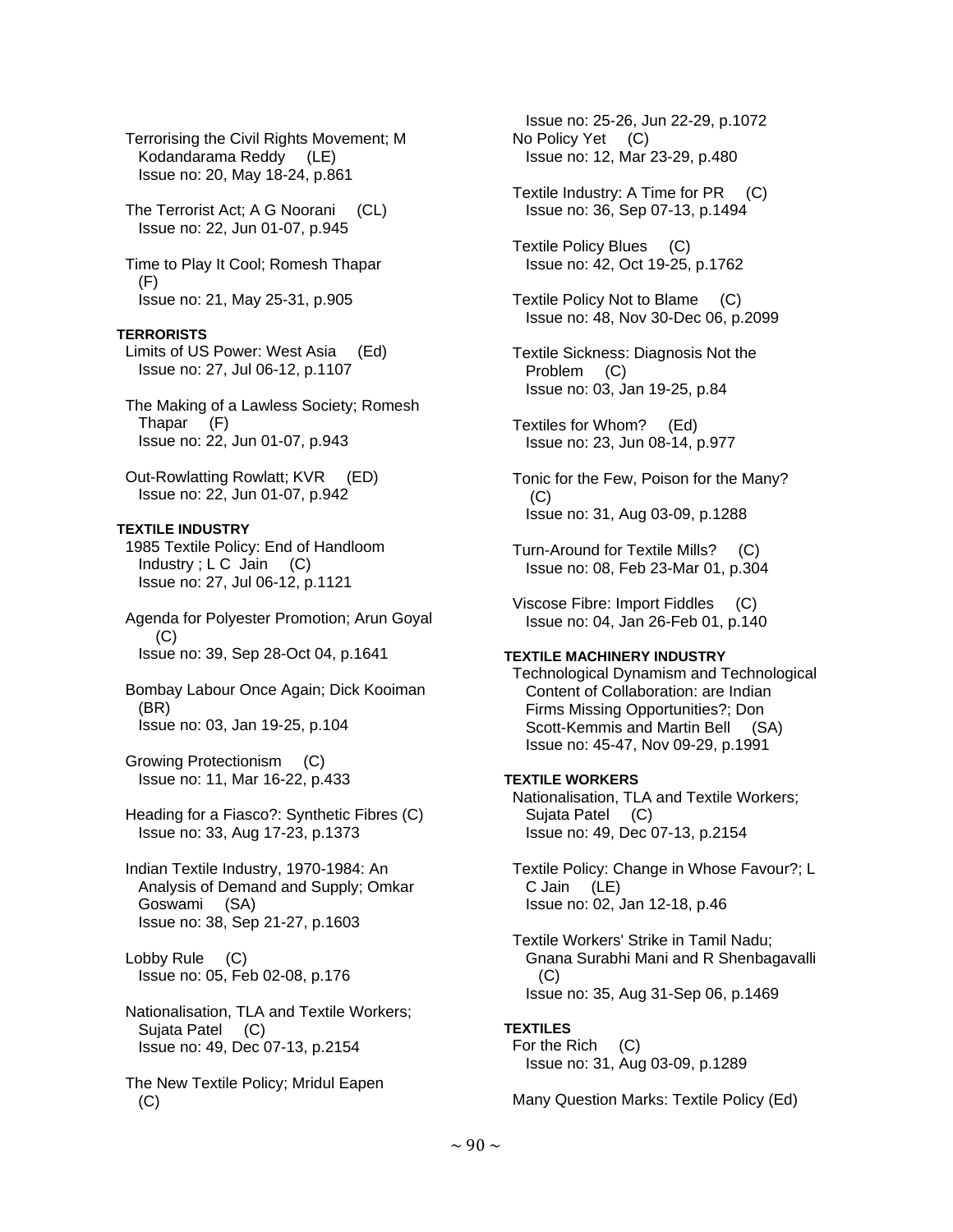Issue no: 24, Jun 15-21, p.1018 **TEXTILES**  The New Textile Policy; Mridul Eapen (C) Issue no: 25-26, Jun 22-29, p.1072

#### **THEATRES**

 Unending Story; Sonal Shukla and Vibhuti Patel (C) Issue no: 44, Nov 02-08, p.1862

## **TOBAGO**

 Freedom Denied: Indian Women and Indentureship in Trinidad and Tobago, 1845-1917; Rhoda Reddock (RA) Issue no: 43, Oct 26-Nov 01, p.WS79

#### **TOURISM INDUSTRY**

 Over to R and R: Tourism (Ed) Issue no: 29, Jul 20-26, p.1202

#### **TOURISM POLICY**

 Over to R and R: Tourism (Ed) Issue no: 29, Jul 20-26, p.1202

**TOWN AND URBAN PLANNING**  Victims of 'Beautification': Tamil Nadu (Ed) Issue no: 50, Dec 14-20, p.2180

## **TRADE AGREEMENTS**

 Aftermath of Geneva Talks; Ramesh Jaura  $(C)$ Issue no: 07, Feb 16-22, p.278

 Indo-Soviet Trade: Dynamics and Constraints; Arvind Vyas (BR) Issue no: 32, Aug 10-16, p.1350

 Reagan Draws a Blank: Bonn Summit (Ed) Issue no: 19, May 11-17, p.814

 A Royal 'Leap of Faith'; Rohinton Medhora (C) Issue no: 42, Oct 19-25, p.1778

 US-Japan Trade Relations; David L Schulze  $(C)$ Issue no: 28, Jul 13-19, p.1176

 Victims of Protectionism: World Trade (Ed) Issue no: 42, Oct 19-25, p.1760

#### **TRADE ASSOCIATIONS**

 Bogus Members and Rigged Elections: Industry (C)

 Issue no: 22, Jun 01-07, p.941 **TRADE LIBERALIZATION**  Technology Import: Liberalisation Is Not The Answer; ISG (F) Issue no: 01, Jan 5-11, p.10

**TRADE POLICY**  Economic Policy Confusion Growing Worse; BM (C) Issue no: 51-52, Dec 21-28, p.m237

 Inter-Connections under MRTP Act in the Context of Asset Limit Hike ; Chalapati K S Rao (SA) Issue no: 27, Jul 06-12, p.1132

 The New Trade Strategy; Sanjay Kathuria (D) Issue no: 51-52, Dec 21-28, p.2270

 New Wine without a Bottle; Jayati Ghosh (OP) Issue no: 44, Nov 02-08, p.1864

 A Royal 'Leap of Faith'; Rohinton Medhora (C) Issue no: 42, Oct 19-25, p.1778

 Trade Policies (Ed) Issue no: 35, Aug 31-Sep 06, p.1455

#### **TRADE PROMOTION**

 The New Trade Strategy; Sanjay Kathuria (D) Issue no: 51-52, Dec 21-28, p.2270

#### **TRADE UNIONS**

 'Holy' Alliance against Working Class; Badruddin Umar (C) Issue no: 33, Aug 17-23, p.1385

 Ballots and British Trade Union Movement; Michael Jacobs (C) Issue no: 39, Sep 28-Oct 04, p.1645

 Completing the Package (Ed) Issue no: 19, May 11-17, p.813

 Curious Coming Together: West Bengal (Ed) Issue no: 31, Aug 03-09, p.1287

 Friends and Foes: West Bengal (Ed) Issue no: 38, Sep 21-27, p.1580

A Fruitless Revival; Bagaram Tulpule (C)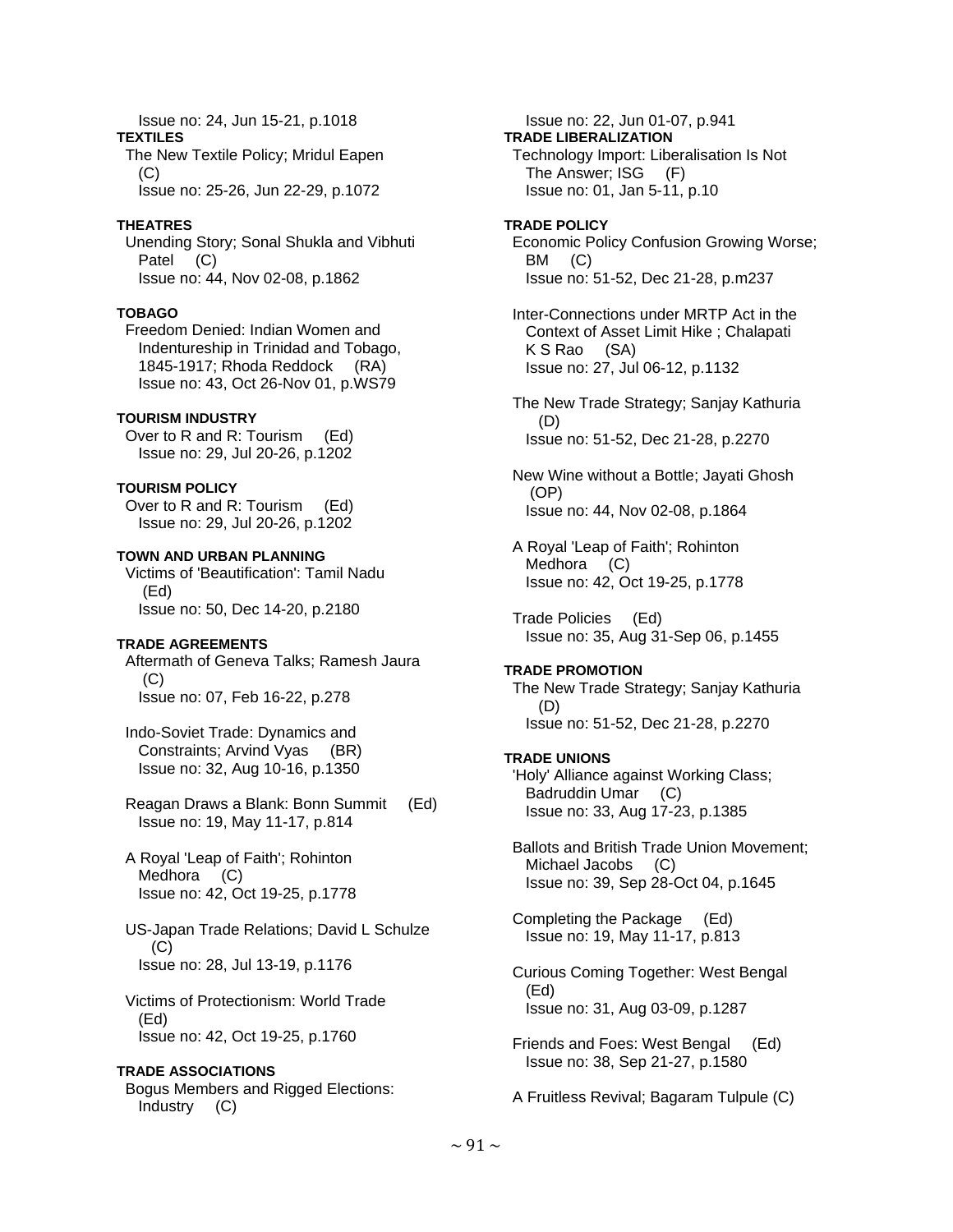Issue no: 51-52, Dec 21-28, p.2238 **TRADE UNIONS**  Managerial Trade Unions; E A Ramaswamy

 (RA) Issue no: 21, May 25-31, p.M75

 Trade Unions, Rule Making and Industrial Relations; E A Ramaswamy (SA) Issue no: 12, Mar 23-29, p.517

 Twentyfive Years of Calcutta Corporation Workers' Struggles; Biren Roy (C) Issue no: 16, Apr 20-26, p.689

## **TRAINING**

 Activising the Activist; Girja Sharan (BR) Issue no: 02, Jan 12-18, p.58

## **TRANSPORTATION**

 Uneven Distribution: World Shipping (C) Issue no: 15, Apr 13-19, p.622

## **TRIBAL DEVELOPMENT**

 The Shavara Tribals of West Bengal: II: The Purulia Shavaras; Mahasveta Devi (C) Issue no: 36, Sep 07-13, p.1501

## **TRIBAL LANDS**

 The Tribal Economy of Kerala: An Intra-Regional Analysis; M Kunhaman (SA) Issue no: 11, Mar 16-22, p.466

## **TRIBALS**

 Adivasis, Law and Social Justice; Sharad Kulkarni (C) Issue no: 28, Jul 13-19, p.1171

 Anti-People Development: Case of Inchampalli Project (C) Issue no: 22, Jun 01-07, p.952

 Indravelli 1985; KB (C) Issue no: 21, May 25-31, p.906

 Left Retains Tribal, Rural Support; Malabika Das Gupta (C) Issue no: 07, Feb 16-22, p.263

 The Shavara Tribals of West Bengal: I: Shavaras of Midnapur; Mahasveta Devi (C) Issue no: 35, Aug 31-Sep 06, p.1467

 The Shavara Tribals of West Bengal: II: The Purulia Shavaras; Mahasveta Devi  $(C)$ Issue no: 36, Sep 07-13, p.1501

 Social Change in Tribal India; K L Sharma (BR) Issue no: 41, Oct 12-18, p.1739

 Teaching the Santhals a Lesson; Umesh Sinha (C) Issue no: 24, Jun 15-21, p.1028

 Tribal Areas Autonomous District Council Elections; Malabika Das Gupta (C) Issue no: 29, Jul 20-26, p.1213

 The Tribal Economy of Kerala: An Intra-Regional Analysis; M Kunhaman (SA) Issue no: 11, Mar 16-22, p.466

# **TRINIDAD**

 Freedom Denied: Indian Women and Indentureship in Trinidad and Tobago, 1845-1917; Rhoda Reddock (RA) Issue no: 43, Oct 26-Nov 01, p.WS79

## **TRIPURA**

 Left Retains Tribal, Rural Support; Malabika Das Gupta (C) Issue no: 07, Feb 16-22, p.263

 Tribal Areas Autonomous District Council Elections; Malabika Das Gupta (C) Issue no: 29, Jul 20-26, p.1213

 Tribal Unrest in Tripura: An Alternative View; Malabika Das Gupta (D) Issue no: 01, Jan 5-11, p.38

 The Tripura Riots, 1980: Problems of Marxist Strategy; Ranajay Karlekar (P) Issue no: 34, Aug 24-30, p.1427

# **TUBERCULOSIS**

 Treatment Failure in National TB Programme; Kashyap Mankodi and Klass W Van Der Veen (SA) Issue no: 21, May 25-31, p.917

Tribal Unrest in Tripura: An Alternative View; Malabika Das Gupta (D) Issue no: 01, Jan 5-11, p.38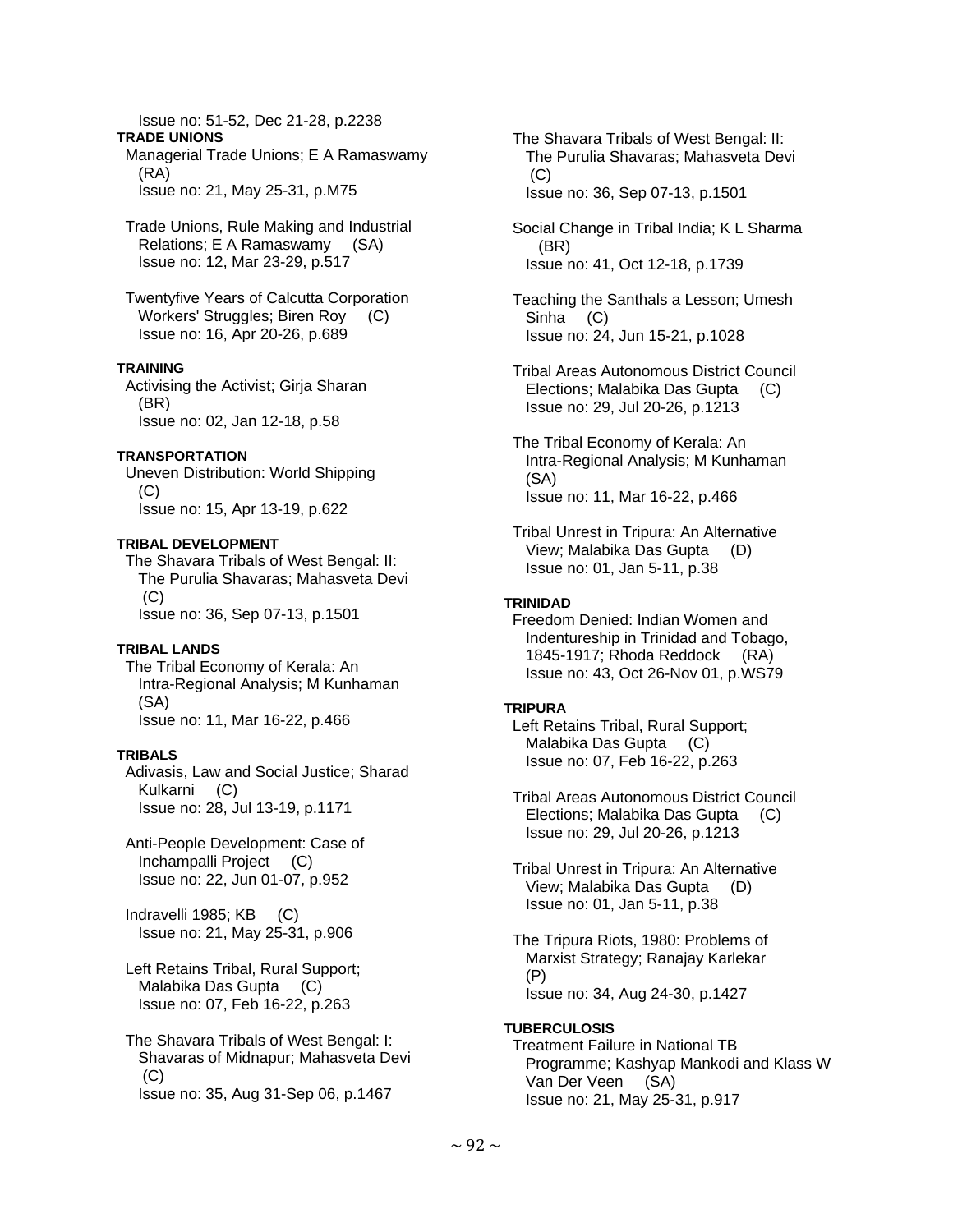## **TUBEWELLS**

 Private Tubewell Utilisation in Punjab: A Study of Cost and Efficiency; Jasveen Jairath (SA) Issue no: 40, Oct 05-11, p.1703

## **TYRE INDUSTRY**

 Concentration and Marketpower in Indian Automotive Tyre Industry; Sunil Mani (RA) Issue no: 21, May 25-31, p.M53

 Familiar Refrain: Tyre Industry (C) Issue no: 30, Jul 27-Aug 02, p.1252

## **UGANDA**

 Second Coup d'Etat; Henry Mapolu (F) Issue no: 35, Aug 31-Sep 06, p.1473

 Withdrawal of Mahmood Mamdani's Citizenship by Uganda Government; Mohd S M Idris (LE) Issue no: 30, Jul 27-Aug 02, p.1253

## **UNDERDEVELOPED COUNTRIES**

 US Initiative on Third World Debt; ISG (F) Issue no: 44, Nov 02-08, p.1852

#### **UNDERDEVELOPMENT**

 Colonial Perspectives?; Hiren Gohain (D) Issue no: 48, Nov 30-Dec 06, p.2134

## **UNEMPLOYMENT**

 Employment Crisis and Its Consequences; Badruddin Umar (C) Issue no: 40, Oct 05-11, p.1686

 Work Participation of Rural Women in Third World: Some Data and Conceptual Biases; Bina Agarwal (RA) Issue no: 51-52, Dec 21-28, p.A155

 A Workers' Perspective; Rohini Banaji (C) Issue no: 50, Dec 14-20, p.2197

## **UNIDO**

 The New UNIDO: Expectations versus Realities; S Nanjundan (F) Issue no: 35, Aug 31-Sep 06, p.1475

## **UNITED KINGDOM**

 Autumn of Racial Violence; Michael Jacobs  $(C)$ Issue no: 42, Oct 19-25, p.1779

 Ballots and British Trade Union Movement; Michael Jacobs (C) Issue no: 39, Sep 28-Oct 04, p.1645

- British Politics in Wake of Miners' Strike: Margaret Thatcher's Troubled Legacy; Susan Ram (C) Issue no: 37, Sep 14-20, p.1552
- Civil Liberties in Britain; Michael Jacobs  $(C)$ Issue no: 15, Apr 13-19, p.634
- Edifice Shaken: British Miners' Strike (Ed) Issue no: 10, Mar 09-15, p.383
- End of the Coal Strike; Michael Jacobs (C) Issue no: 11, Mar 16-22, p.443

 Ideologies on Women in Nineteenth Century Britain, 1850s-70s; Sudesh Vaid (RA) Issue no: 43, Oct 26-Nov 01, p.WS63

- Immigration Controls and Racism; Michael Jacobs (C) Issue no: 25-26, Jun 22-29, p.1075
- Knowledge in Search of Mammon: Higher Education in Britain; George Joseph and Burjor Jal Avari (C) Issue no: 34, Aug 24-30, p.1425
- Left Realignment within Labour; Michael Jacobs (C) Issue no: 44, Nov 02-08, p.1863
- Miners Fight On: United Kingdom (Ed) Issue no: 20, May 18-24, p.859
- Monetarism and Decline; Michael Jacobs (C) Issue no: 14, Apr 6-12, p.583

 Politics of an Anti-Racist Feminism; Parita Trivedi (BR) Issue no: 38, Sep 21-27, p.1601

 The Ponting Case: A Civil Servant's Duty; Ian Maxwell (C) Issue no: 10, Mar 09-15, p.396

 Self-Defence and Police Racism in Britain; Kalpana Wilson (C)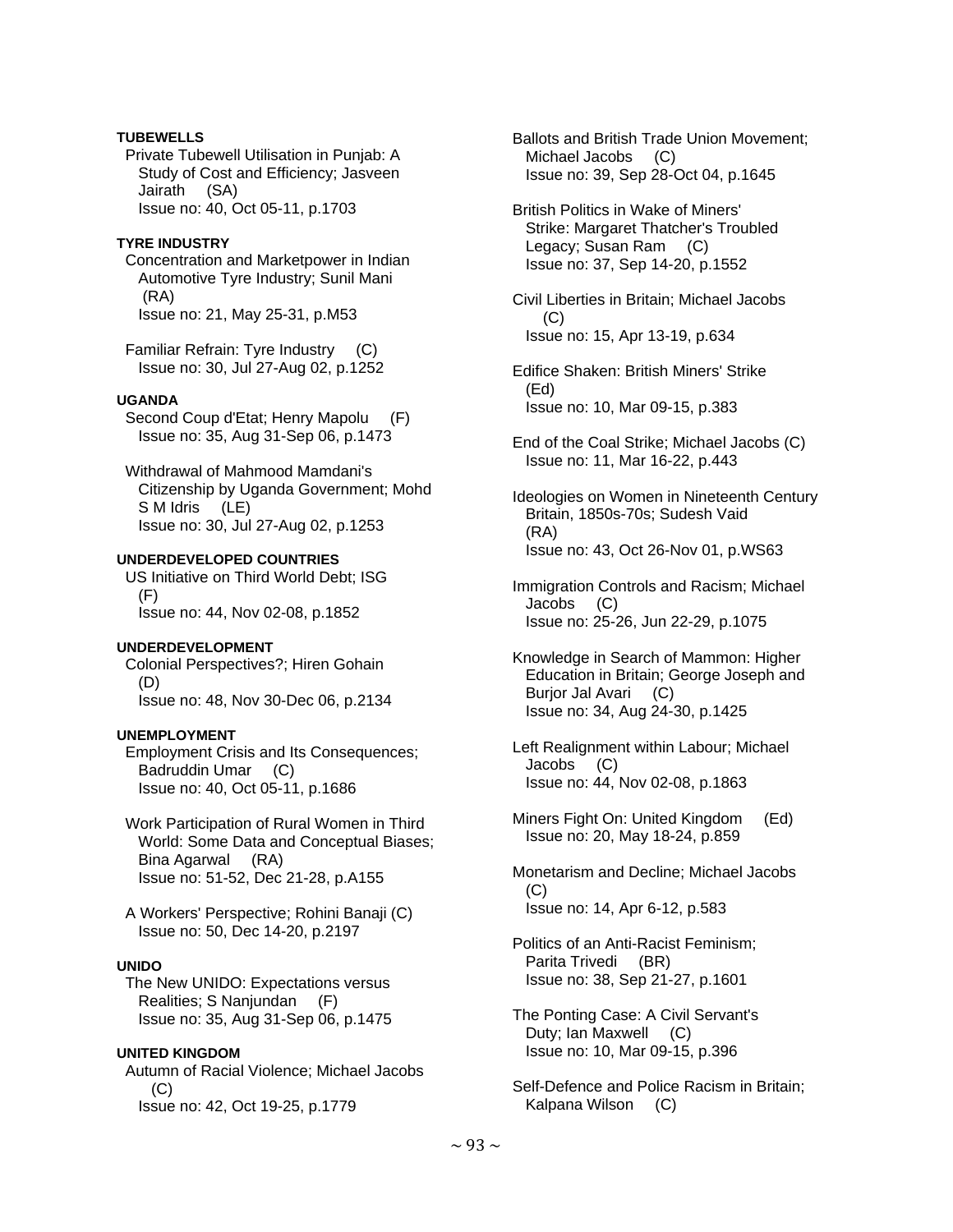Issue no: 32, Aug 10-16, p.1344 Thatcherism and Reform of Welfare State; Michael Jacobs (C) Issue no: 30, Jul 27-Aug 02, p.1262 Victims of Thatcherism: United Kindgom Issue no: 41, Oct 12-18, p.1717 India, the UN and Torture; A G Noorani Issue no: 10, Mar 09-15, p.388 Superpower Co-operation and Transit Passage through Straits; Shekhar Ghosh Issue no: 18, May 4-10, p.807 The UN System; Romesh Thapar (C) Issue no: 27, Jul 06-12, p.1111 An American Nightmare; GPD (CL) Issue no: 31, Aug 03-09, p.1293 Another Recession?: World Economy (Ed) Issue no: 27, Jul 06-12, p.1106 Banks as Launderers (Ed) Issue no: 12, Mar 23-29, p.479 Deepening Imbalances (Ed) Issue no: 28, Jul 13-19, p.1154 Double Threat: United States (Ed) Issue no: 09, Mar 02-08, p.335 Growth Hopes Belied: World Economu Issue no: 30, Jul 27-Aug 02, p.1250 Less Bangs per Dollar: United States Issue no: 21, May 25-31, p.899 A Nervous Fed Shifts Gear; sudhir Sen Issue no: 05, Feb 02-08, p.189 Reagan Draws a Blank: Bonn Summit (Ed) Issue no: 19, May 11-17, p.814 (Ed) (Ed)  $(C)$ **RELATIONS**  US Cracks the Whip (Ed) (Ed) Talks (Ed) (Ed)

 Reagan's Tax Reform (Ed) Issue no: 22, Jun 01-07, p.939

**UNITED KINGDOM** 

(Ed)

 $(CL)$ 

(SA)

**UNITED STATES** 

(Ed)

(Ed)

(C)

**UNITED NATIONS** 

 Taking a Tumble?: The Dollar (Ed) Issue no: 31, Aug 03-09, p.1286

 US Feels the Pinch: Industrial Research Issue no: 34, Aug 24-30, p.1410

#### **UNITED STATES-CHINA RELATIONS**

 Sino-US Nuclear Diplomacy; GPD (F) Issue no: 32, Aug 10-16, p.1335

#### **UNITED STATES-JAPAN ECONOMIC RELATIONS**

 Growing Japanese Strength: World Economy Issue no: 15, Apr 13-19, p.619

 US-Japan Trade Relations; David L Schulze Issue no: 28, Jul 13-19, p.1176

#### **UNITED STATES-LEBANON RELATIONS**

 Limits of US Power: West Asia (Ed) Issue no: 27, Jul 06-12, p.1107

# **UNITED STATES-NEW ZEALAND ECONOMIC**

Issue no: 08, Feb 23-Mar 01, p.303

# **UNITED STATES-NEW ZEALAND RELATIONS**  US Cracks the Whip (Ed)

Issue no: 08, Feb 23-Mar 01, p.303

## **UNITED STATES-NICARAGUA RELATIONS**

 Counter-Productive Embargo: Nicaragua Issue no: 24, Jun 15-21, p.1020

 Economic Sanctions by US: Nicaragua (Ed) Issue no: 18, May 4-10, p.771

 US Aid for Contras: Nicaragua (Ed) Issue no: 38, Sep 21-27, p.1581

#### **UNITED STATES-SOVIET UNION RELATIONS**

 Balance Of Terror To Stay Intact: Arms Issue no: 02, Jan 12-18, p.42

 How Serious Is the US?: Superpower Summit Issue no: 35, Aug 31-Sep 06, p.1457

#### **UNIVERSITIES**

 Sciences and the Arts in the University; J P S Uberoi (P)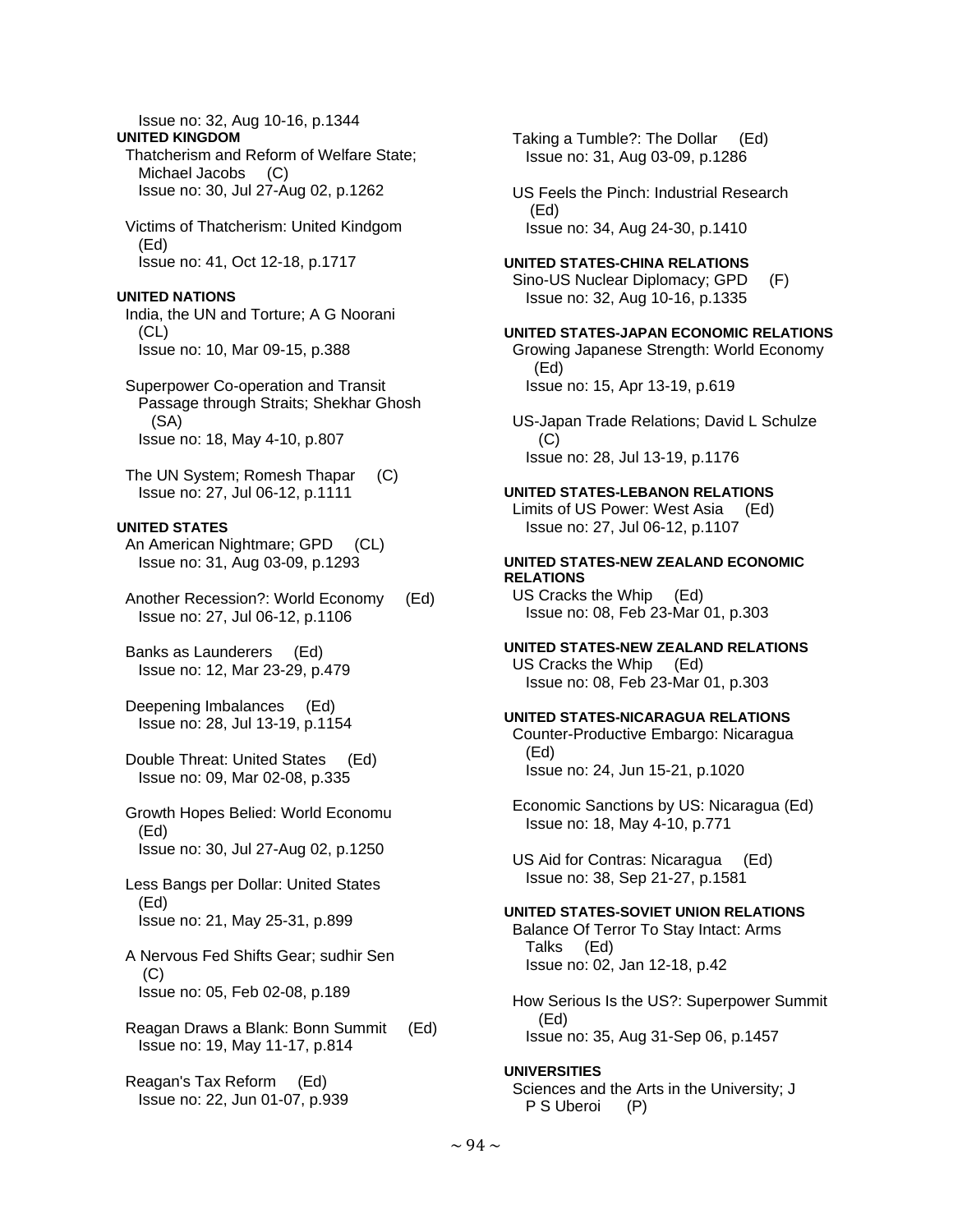#### Issue no: 42, Oct 19-25, p.1781 **UNIVERSITIES**  Who Cares about Academic Autonomy?: Andhra Pradesh; M Shatrugna (C) Issue no: 29, Jul 20-26, p.1216

## **URBAN DEVELOPMENT**

 Promoting Equitable and Balanced Development: Potential of Secondary Cities; Meera Bapat (BR) Issue no: 20, May 18-24, p.878

## **URBAN LAND**

 Depriving the Poor to Provide for the Rich: A Case of Slum Clearance through Private Enterprise; Meera Bapat (P) Issue no: 41, Oct 12-18, p.1734

## **URBAN TRANSPORT**

 'Dadan' Workers in the Calcutta Metro; Sandip Bandyopadhyay and V Ramaswamy (C) Issue no: 11, Mar 16-22, p.439

## **URBANIZATION**

 Promoting Equitable and Balanced Development: Potential of Secondary Cities; Meera Bapat (BR) Issue no: 20, May 18-24, p.878

## **URDU LANGUAGE**

 Neglect of Urdu: Languages (Ed) Issue no: 34, Aug 24-30, p.1410

 Urdu Agitation: West Bengal (Ed) Issue no: 13, Mar 30-Apr 05, p.526

## **UTTAR PRADESH**

 From the Dam to the Ghettos: The Victims of the Rihand Dam; Satyajit Kumar Singh  $(C)$ Issue no: 39, Sep 28-Oct 04, p.1643

 Industrial Spurt in Uttar Pradesh: Myth or Reality ?; T S Papola Fahimuddin (C) Issue no: 07, Feb 16-22, p.269

 The Other Terrorism: Politics (Ed) Issue no: 27, Jul 06-12, p.1107

 Police Terror against Landless Peasants: A Report from Dehradun; Navin Nautiyal and Bharat Dogra (C) Issue no: 33, Aug 17-23, p.1383

## **UTTARAKHAND**

 Intoxication as a Social Evil: Anti-Alcohol Movement in Uttarakhand; Shekhar Pathak (SA) Issue no: 32, Aug 10-16, p.1360

**VEGETABLE OIL INDUSTRY**  Floating in Imported Oil (C) Issue no: 34, Aug 24-30, p.1412

 Import-Based Consumption Boom (C) Issue no: 21, May 25-31, p.900

 An Instance of Unwanted Control (C) Issue no: 48, Nov 30-Dec 06, p.2098

 More Passion than Understanding (C) Issue no: 37, Sep 14-20, p.1538

- Oilseeds and Oils Economy Adrift (C) Issue no: 27, Jul 06-12, p.1108
- Pampering Vanaspati Industry (C) Issue no: 14, Apr 6-12, p.568

 Uncertainty over Kharif Oilseeds Crop  $(C)$ Issue no: 28, Jul 13-19, p.1156

 Wishful Thinking on Edible Oil Imports  $(C)$ Issue no: 50, Dec 14-20, p.2183

## **VILLAGES**

 Election in Gyaspur; Arun Sinha (C) Issue no: 01, Jan 5-11, p.14

 Karamchedu: A Dialectic without Development; D Narasimha Reddy (C) Issue no: 37, Sep 14-20, p.1546

## **VIOLENCE**

 Levels of Violence; Romesh Thapar (F) Issue no: 51-52, Dec 21-28, p.2233

## **VIOLENCE AGAINST WOMEN**

 Changing Consciousness of Central American Women; Bobbye Suckle Ortiz (RA) Issue no: 17, Apr 27-May 03, p.WS2

Women and Violence (C) Issue no: 12, Mar 23-29, p.491

## **WAGES**

 Myth of Minimum Wages for Agricultural Labour; M Shatrugna (C) Issue no: 20, May 18-24, p.871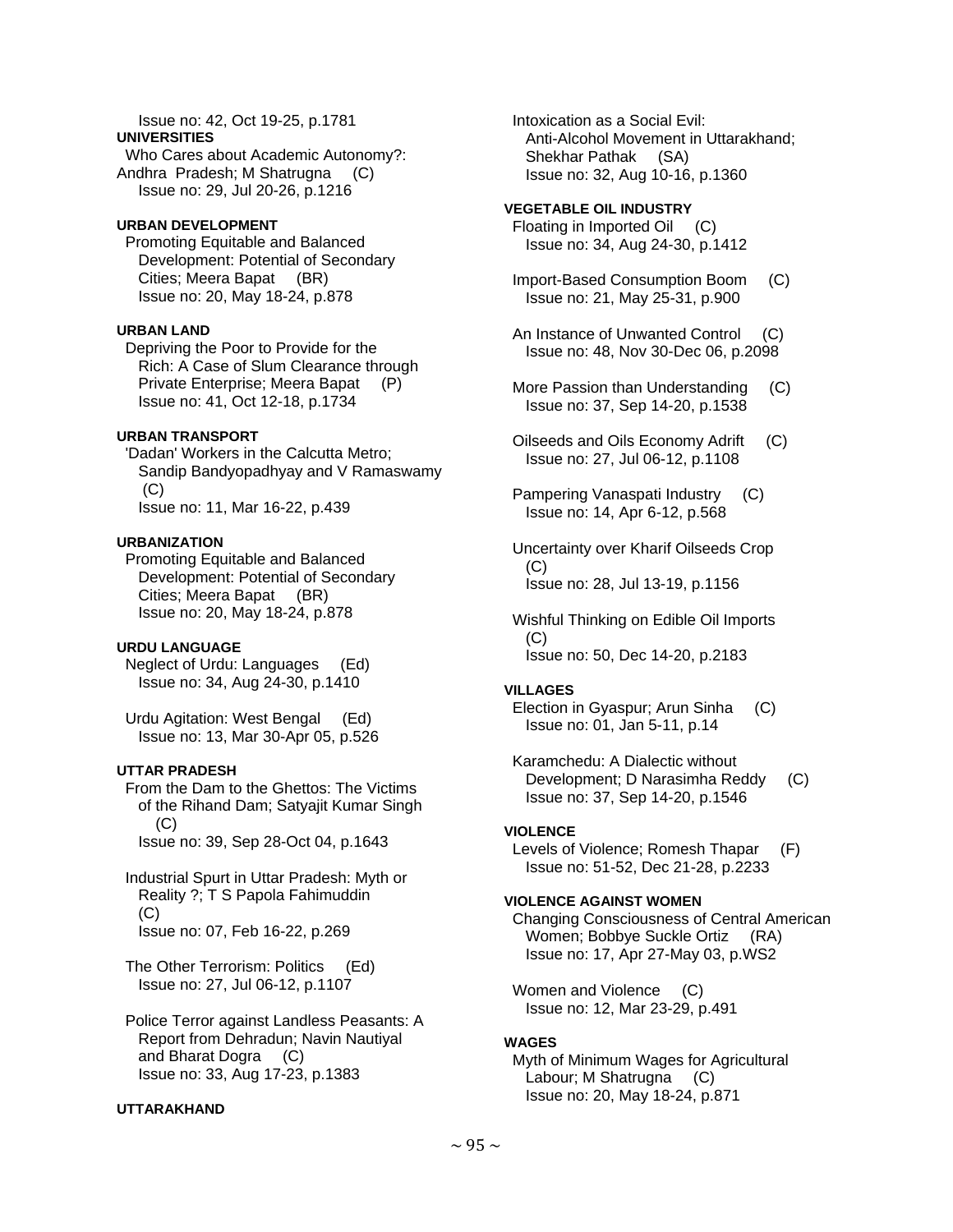Old Data, Confused Analysis; J C Sandesara (BR) Issue no: 14, Apr 6-12, p.589

**WAGES, PERKS AND BONUS**  'Holy' Alliance against Working Class; Badruddin Umar (C) Issue no: 33, Aug 17-23, p.1385

 Bringing Back Wage Flexibility; Bhabatosh Datta (BR) Issue no: 50, Dec 14-20, p.2205

 From Caste Consciousness to Class Consciousness Alleppey Coir Workers during Inter-War Period; T M Thomas Isaac (RA) Issue no: 04, Jan 26-Feb 01, p.PE05

 Inter-Industry Differences in Growth of Real Earnings: Some Implications for Wage Policy; Swapan Kumar Sen (SA) Issue no: 13, Mar 30-Apr 05, p.556

 The Railways' Subalterns; Timir Basu  $(C)$ Issue no: 08, Feb 23-Mar 01, p.312

## **WAGON INDUSTRY**

Why Imports?: Railway Wagons (C) Issue no: 02, Jan 12-18, p.45

#### **WARS AND WARFARE**

 Chemical Warfare (BR) Issue no: 09, Mar 02-08, p.355

#### **WATER POLLUTION**

 Not Just a River: Politics (Ed) Issue no: 09, Mar 02-08, p.335

## **WEST ASIA**

 Changing Roles in Lebanon: West Asia (Ed) Issue no: 14, Apr 6-12, p.567

 Limits of US Power: West Asia (Ed) Issue no: 27, Jul 06-12, p.1107

## **WEST BENGAL**

 Agrarian Policies of Left Front Government in West Bengal; Ashok Rudra (D) Issue no: 23, Jun 08-14, p.1015

 Agrarian Policies of Left Front in West Bengal; Arun Bose (LE)

 Issue no: 30, Jul 27-Aug 02, p.1253 CPI(M)'s Industrial Policy: West Bengal (Ed) Issue no: 51-52, Dec 21-28, p.2230

 Curious Coming Together: West Bengal (Ed) Issue no: 31, Aug 03-09, p.1287

 Diminishing Returns from Blaming Centre; SK (C) Issue no: 15, Apr 13-19, p.632

 Education: Politics and Social Structure; Poromesh Acharya (SA) Issue no: 42, Oct 19-25, p.1785

 Erosion of Left Front's Traditional Base; Ajit Roy (C) Issue no: 02, Jan 12-18, p.53

 Friends and Foes: West Bengal (Ed) Issue no: 38, Sep 21-27, p.1580

 History from the Police Torture Chamber; Sumanta Banerjee (BR) Issue no: 39, Sep 28-Oct 04, p.1649

 Jyoti Basu and Multinationals; Ashok Rudra (P) Issue no: 30, Jul 27-Aug 02, p. 1264

 Jyoti Basu and Multinationals; Khagen Das (LE) Issue no: 40, Oct 05-11, p.1672

 Peasants, Workers and Freedom Struggle: Jalpaiguri, 1945-47; Ranajit Das Gupta (F) Issue no: 30, Jul 27-Aug 02, p.PE42

 Question of a Transitional Government in Marxist Terminology; Ajit Roy (P) Issue no: 43, Oct 26-Nov 01, p.1820

 Rumblings in Left Front: West Bengal (Ed) Issue no: 48, Nov 30-Dec 06, p.2096

 The Shavara Tribals of West Bengal: I: Shavaras of Midnapur; Mahasveta Devi (C) Issue no: 35, Aug 31-Sep 06, p.1467

 The Shavara Tribals of West Bengal: II: The Purulia Shavaras; Mahasveta Devi (C)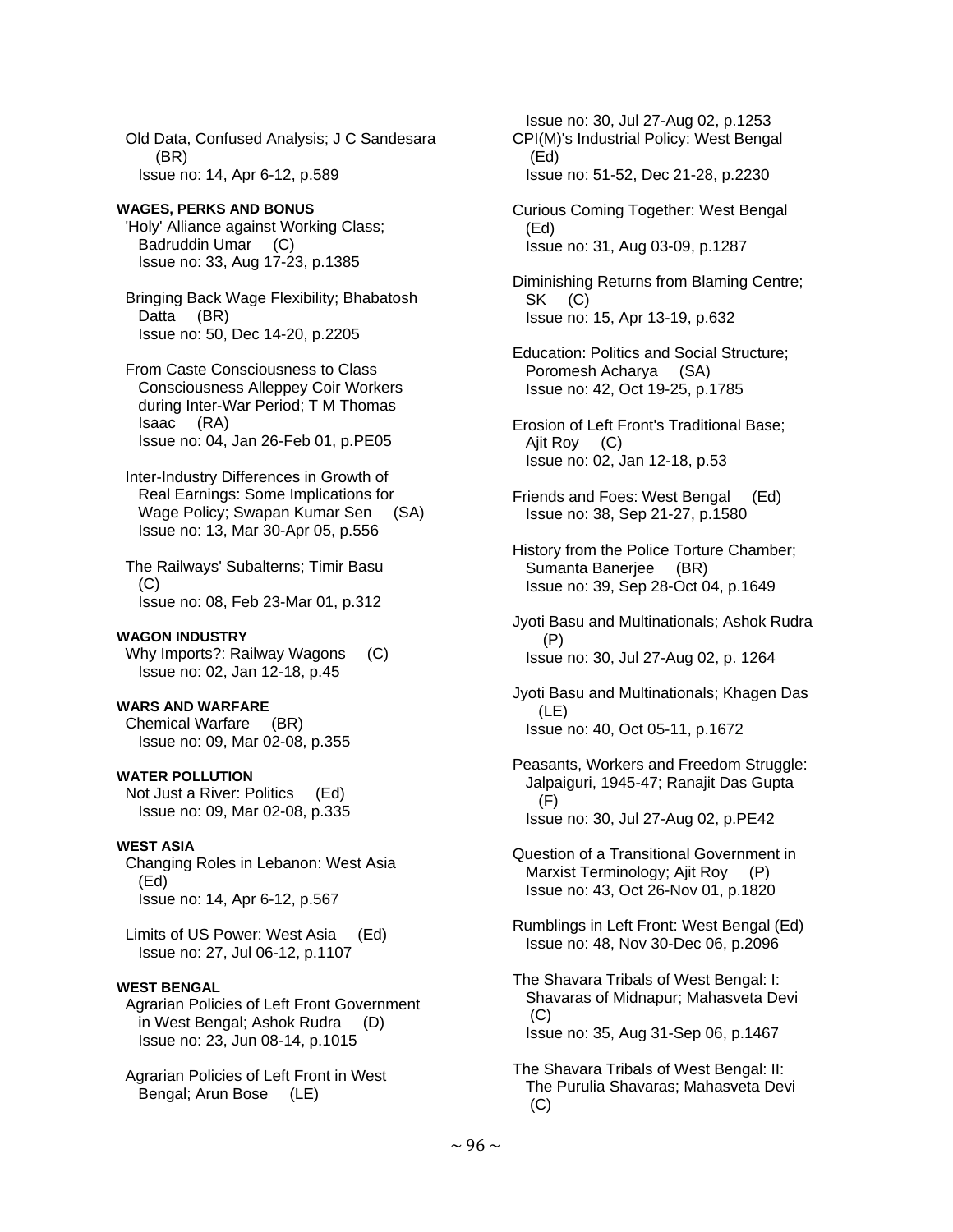Issue no: 36, Sep 07-13, p.1501

**WEST BENGAL** 

 This Bandh and That: West Bengal (Ed) Issue no: 39, Sep 28-Oct 04, p.1629

 Urdu Agitation: West Bengal (Ed) Issue no: 13, Mar 30-Apr 05, p.526

 West Bengal and Multinationals (LE) Issue no: 34, Aug 24-30, p.1413

## **WEST GERMANY**

 Aftermath of Geneva Talks; Ramesh Jaura (C) Issue no: 07, Feb 16-22, p.278

 Foreign Policy Revival; Ramesh Jaura (C) Issue no: 39, Sep 28-Oct 04, p.1646

## **WHO**

 Of Soldiers and Small Pox: Health; Vimal Balasubrahmanyan (Ed) Issue no: 22, Jun 01-07, p.938

 Pituitaries for Sale: Health (Ed) Issue no: 42, Oct 19-25, p.1760

## **WHOLESALE PRICE INDEX**

 No Relief for the People (C) Issue no: 51-52, Dec 21-28, p.2239

 Where It Hurts (C) Issue no: 32, Aug 10-16, p.1341

Where It Hurts (C) Issue no: 42, Oct 19-25, p.1777

## **WHOLESALE PRICES**

 Seasonal Patterns Persist (C) Issue no: 21, May 25-31, p.908

#### **WILDLIFE**

 Project Tiger and People: A Report on Similipal (C) Issue no: 33, Aug 17-23, p.1380

## **WOMEN**

 Freedom Denied: Indian Women and Indentureship in Trinidad and Tobago, 1845-1917; Rhoda Reddock (RA) Issue no: 43, Oct 26-Nov 01, p.WS79

 Wife-Husband Relations: Differences between Peasant Households and Modern Professional-Class Families in North-Eastern Italy; Luisa Accati Levi (RA)

 Issue no: 17, Apr 27-May 03, p.WS15 **WOMEN AND AGRICULTURE**  Impact of Household Contract System on Women in Rural China; Govind Kelkar (RA) Issue no: 17, Apr 27-May 03, p.WS39

#### **WOMEN AND CHILD HEALTH**

 Neglect of Women's Health Issues; Padma Prakash (C) Issue no: 50, Dec 14-20, p.2196

 On the Mother and Child in India; B Manjeshwar Dinesh (D) Issue no: 42, Oct 19-25, p.1801

 A Significant Judgment: Women (Ed) Issue no: 39, Sep 28-Oct 04, p.1628

 The Mother and Child in India; C Gopalan (SA) Issue no: 04, Jan 26-Feb 01, p.159

## **WOMEN AND DEVELOPMENT**

 Changing Consciousness of Central American Women; Bobbye Suckle Ortiz (RA) Issue no: 17, Apr 27-May 03, p.WS2

 Women's Movement in India: An Assessment; A R Desai (C) Issue no: 23, Jun 08-14, p.992

 Women, Technology and Forms of Production; Indira Hirway (LE) Issue no: 03, Jan 19-25, p.86

## **WOMEN AND EDUCATION**

 Social Criticism in Nineteenth Century Assamese Writing: The Orunodoi; Tilottoma Misra (SA) Issue no: 37, Sep 14-20, p.1558

 State of the Art in Women's Studies; Kamala Ganesh (C) Issue no: 16, Apr 20-26, p.683

 Struggle of Rural Women for Right to Education; Jacintha S Kumaraswamy (LE) Issue no: 35, Aug 31-Sep 06, p.1459

#### **WOMEN AND LAW**

 Politics of an Anti-Racist Feminism; Parita Trivedi (BR) Issue no: 38, Sep 21-27, p.1601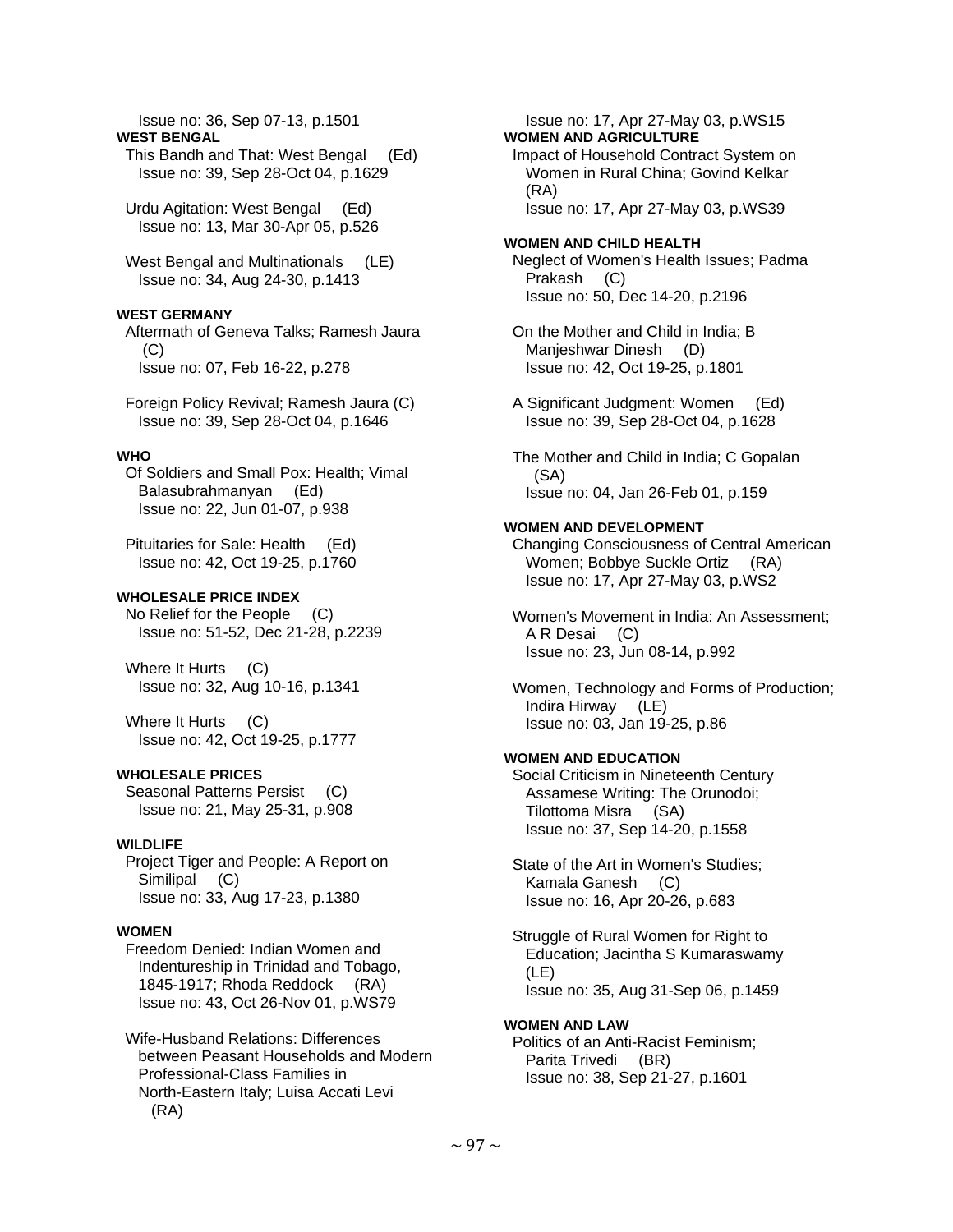## **WOMEN AND LAW**

 Women, Personal Laws and the Struggle for Secularism; Vimal Balasubrahmanyan  $(C)$ 

Issue no: 30, Jul 27-Aug 02, p.1260

## **WOMEN AND POLITICS**

 Women's Political Participation; Usha Thakkar (BR) Issue no: 37, Sep 14-20, p.1555

## **WOMEN AND RELIGION**

 Muslim Personal Law: Questions of Reform and Uniformity Be Delinked; Balraj Puri (C) Issue no: 23, Jun 08-14, p.987

 Reform and Revival: The Devadasi and Her Dance; Amrit Srinivasan (SA) Issue no: 44, Nov 02-08, p.1869

# **WOMEN AND SPORTS**

 A House for Usha: Usha (Ed) Issue no: 41, Oct 12-18, p.1716

## **WOMEN AND WORK**

 Factory, Family and Women; Padmini Swaminathan (BR) Issue no: 32, Aug 10-16, p.1349

- Gandhi on Women; Madhu Kishwar (SA) Issue no: 41, Oct 12-18, p.1753
- Hidden Power of Sexism in Media; Vimal Balasubrahmanyan (BR) Issue no: 15, Apr 13-19, p.641

 Impact of Ahmedabad Disturbances on Women:

 A Report (C) Issue no: 41, Oct 12-18, p.1726

- Role of Literacy and Industrial Structure in Displacement of Female Workers; Ravindra H Dholakia (D) Issue no: 14, Apr 6-12, p.613
- State of the Art in Women's Studies; Kamala Ganesh (C) Issue no: 16, Apr 20-26, p.683

 Women's Domestic Work and Economic Activity: Results from National Sample Survey; Gita Sen and Chiranjib Sen (RA)

 Issue no: 17, Apr 27-May 03, p.WS49 Women's Employment and the Household: Some Findings from Calcutta; Hilary Standing

 and Bela Bandyopadhyaya (RA) Issue no: 17, Apr 27-May 03, p.WS23

 Women's Work, Welfare and Status: Forces of Tradition and Change in India; Kalpana Bardhan (SA) Issue no: 50, Dec 14-20, p.2207

 Women's Work, Welfare and Status: Forces of Tradition and Change in India; Kalpana Bardhan (SA) Issue no: 51-52, Dec 21-28, p.2261

 Women, Poverty and Work; Margaret Biswas (BR) Issue no: 08, Feb 23-Mar 01, p.316

 Women, Technology and Forms of Production; Indira Hirway (LE) Issue no: 03, Jan 19-25, p.86

 Work Participation of Rural Women in Third World: Some Data and Conceptual Biases; Bina Agarwal (RA) Issue no: 51-52, Dec 21-28, p.A155

#### **WOMEN'S EMPOWERMENT**

 Gandhi on Women; Madhu Kishwar (C) Issue no: 40, Oct 05-11, p.1691

## **WOMEN'S MOVEMENTS**

 Gender and Imperialism in British India; Joanna Liddle and Rama Joshi (RA) Issue no: 43, Oct 26-Nov 01, p.WS72

 Ideologies on Women in Nineteenth Century Britain, 1850s-70s; Sudesh Vaid (RA) Issue no: 43, Oct 26-Nov 01, p.WS63

 Women's Movement in India: An Assessment; A R Desai (C) Issue no: 23, Jun 08-14, p.992

## **WOMEN'S RIGHTS**

 Muslim Personal Law: Questions of Reform and Uniformity Be Delinked; Balraj Puri (C) Issue no: 23, Jun 08-14, p.987

 Politics of an Anti-Racist Feminism; Parita Trivedi (BR)